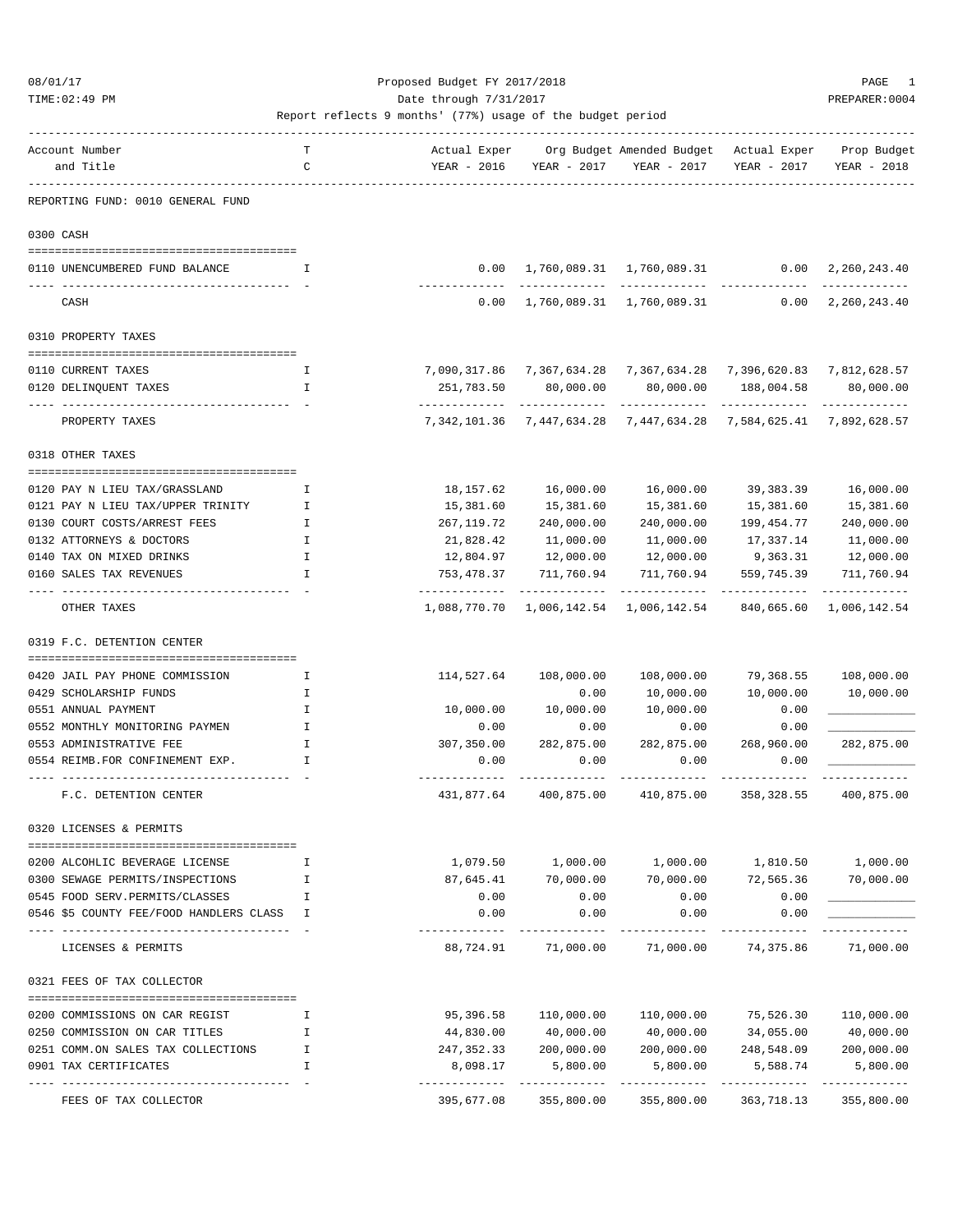### 08/01/17 Proposed Budget FY 2017/2018 PAGE 2 TIME:02:49 PM PREPARER:0004 Date through 7/31/2017 PREPARER:0004

| Account Number                                           | т            |                     |                          | Actual Exper Org Budget Amended Budget Actual Exper Prop Budget |                                     |                          |
|----------------------------------------------------------|--------------|---------------------|--------------------------|-----------------------------------------------------------------|-------------------------------------|--------------------------|
| and Title                                                | $\mathbf C$  |                     |                          | YEAR - 2016 YEAR - 2017 YEAR - 2017                             | YEAR - 2017                         | YEAR - 2018              |
| REPORTING FUND: 0010 GENERAL FUND                        |              |                     |                          |                                                                 |                                     |                          |
| 0330 GRANTS                                              |              |                     |                          |                                                                 |                                     |                          |
|                                                          |              |                     |                          |                                                                 |                                     |                          |
| 0403 TEAM REDEVELOPMENT TRAINING                         | Ι.           | 0.00                |                          | $0.00$ $0.00$ $0.00$ $0.00$                                     |                                     |                          |
| 0437 INDIGENT DEFENSE GRANT                              | $\mathbf{I}$ | 173,922.25          |                          | 35,000.00 35,000.00 24,685.50                                   | -------------                       | 35,000.00                |
| GRANTS                                                   |              |                     |                          | $173,922.25$ $35,000.00$ $35,000.00$ $24,685.50$                |                                     | 35,000.00                |
| 0340 FEES OF OFFICE                                      |              |                     |                          |                                                                 |                                     |                          |
| 0135 FAMILY PROTECTION FEE                               | Ι.           | 0.00                | 0.00                     | 0.00                                                            | 1,528.18                            |                          |
| 0400 COUNTY JUDGE FEES                                   | Ι.           | 158.00              | 200.00                   | 200.00                                                          | 119.89                              | 200.00                   |
| 0403 COUNTY CLERK FEES                                   | I            | 194,974.16          | 210,000.00               | 210,000.00                                                      | 160,840.21                          | 210,000.00               |
| 0450 DISTRICT CLERK FEES                                 | Ι.           | 71,905.34           | 85,000.00                | 85,000.00                                                       | 64,591.96                           | 85,000.00                |
| 0455 J. P. #1 FEES                                       | $\mathbf I$  | 31,300.28           | 20,000.00                | 20,000.00                                                       | 19,333.50                           | 20,000.00                |
| 0456 J. P. #2 FEES                                       | $\mathbf I$  | 6,500.50            | 2,000.00                 | 2,000.00                                                        | 4,610.94                            | 3,000.00                 |
| 0457 J. P. #3 FEES                                       | Ι.           | 16,968.19           | 15,000.00                | 15,000.00                                                       | 7,941.57                            | 12,000.00                |
| 0475 DISTRICT ATTORNEY FEES                              | I            | 7,240.48            | 7,000.00                 | 7,000.00                                                        | 5,333.12                            | 7,000.00                 |
| 0480 BOND APPLICATION FEE                                | I.           | 0.00                | 0.00                     | 0.00                                                            | 0.00                                |                          |
| 0484 ELECTION REIMBURSEMENTS                             | I            | 2,033.96            | 0.00                     | 0.00                                                            | 2,765.10                            |                          |
| 0550 CONSTABLE FEES                                      | I            |                     | 14,557.12 12,000.00      | 12,000.00                                                       | 0.00                                |                          |
| 0551 CONSTABLE PCT. 1 FEES                               | I            |                     | 0.00                     | 0.00                                                            | 8,133.91                            | 7,000.00                 |
| 0552 CONSTABLE PCT. 2 FEES                               | Ι.           |                     | 0.00                     | 0.00                                                            | 3,206.98                            | 3,000.00                 |
| 0553 CONSTABLE PCT. 3 FEES                               | I            |                     | 0.00                     | 0.00                                                            | 2,635.00                            | 2,000.00                 |
| 0560 SHERIFF FEES                                        | I            | 51,148.28           | 40,000.00                | 40,000.00                                                       | 38,056.71                           | 40,000.00                |
| 0573 BOND SUPERVISION FEES                               | I            | 61,218.00           | 50,000.00                | 50,000.00                                                       | 48,551.00                           | 50,000.00                |
| 0600 D.C.6TH COURT OF APPEALS FEE                        | I            | 1,331.32            | 1,500.00                 | 1,500.00                                                        | 1,150.53                            | 1,500.00                 |
| 0601 C.C.6TH COURT OF APPEALS FEE                        | Ι.           | 705.81              | 800.00                   | 800.00                                                          | 695.29                              | 800.00                   |
| 0652 SUBDIVISION FEES                                    | Ι.           | 0.00                | 250.00                   | 250.00                                                          | 1,498.00                            | 250.00                   |
| 0900 OTHER FEES                                          | $\mathbf{I}$ | 0.00<br>----------- | 500.00                   | 500.00<br>------------                                          | 0.00                                | 500.00                   |
| FEES OF OFFICE                                           |              |                     |                          | 460,041.44 444,250.00 444,250.00 370,991.89 442,250.00          |                                     |                          |
| 0350 FINES                                               |              |                     |                          |                                                                 |                                     |                          |
| 0455 J. P. #1 FINES                                      | I            |                     |                          | 12,686.43 14,000.00 14,000.00 7,534.75 14,000.00                |                                     |                          |
| 0456 J. P. #2 FINES                                      |              | 801.81              | 1,000.00                 | 1,000.00                                                        | 1,543.00                            | 1,000.00                 |
| 0457 J. P. #3 FINES                                      | I            | 2,065.84            | 2,500.00                 | 2,500.00                                                        | 4,023.35                            | 2,500.00                 |
| ---- -------------<br>-------------------<br>FINES       |              | 15,554.08           | 17,500.00                | 17,500.00                                                       | 13,101.10                           | 17,500.00                |
| 0352 FINES & FORFEITURES                                 |              |                     |                          |                                                                 |                                     |                          |
|                                                          |              |                     |                          |                                                                 |                                     |                          |
| 0100 10% COMM.ON SURETY BAIL BOND FEE                    | I.           |                     |                          | 789.00    1,000.00    1,000.00    556.50    1,000.00            |                                     |                          |
| 0201 BOND FORFEITURES<br>------------------------------- | I.           | 12,156.12           | ---------- ------------- | 8,000.00 8,000.00                                               | 3,275.00                            | 8,000.00                 |
| FINES & FORFEITURES                                      |              | 12,945.12           | 9,000.00                 | 9,000.00                                                        | 3,831.50                            | 9,000.00                 |
| 0360 INTEREST EARNINGS                                   |              |                     |                          |                                                                 |                                     |                          |
| 0100 INTEREST EARNINGS                                   | I.           |                     | 12,543.93 6,000.00       |                                                                 | 6,000.00 16,534.76<br>------------- | 6,000.00                 |
| INTEREST EARNINGS                                        |              | 12,543.93           |                          | 6,000.00 6,000.00 16,534.76                                     |                                     | ------------<br>6,000.00 |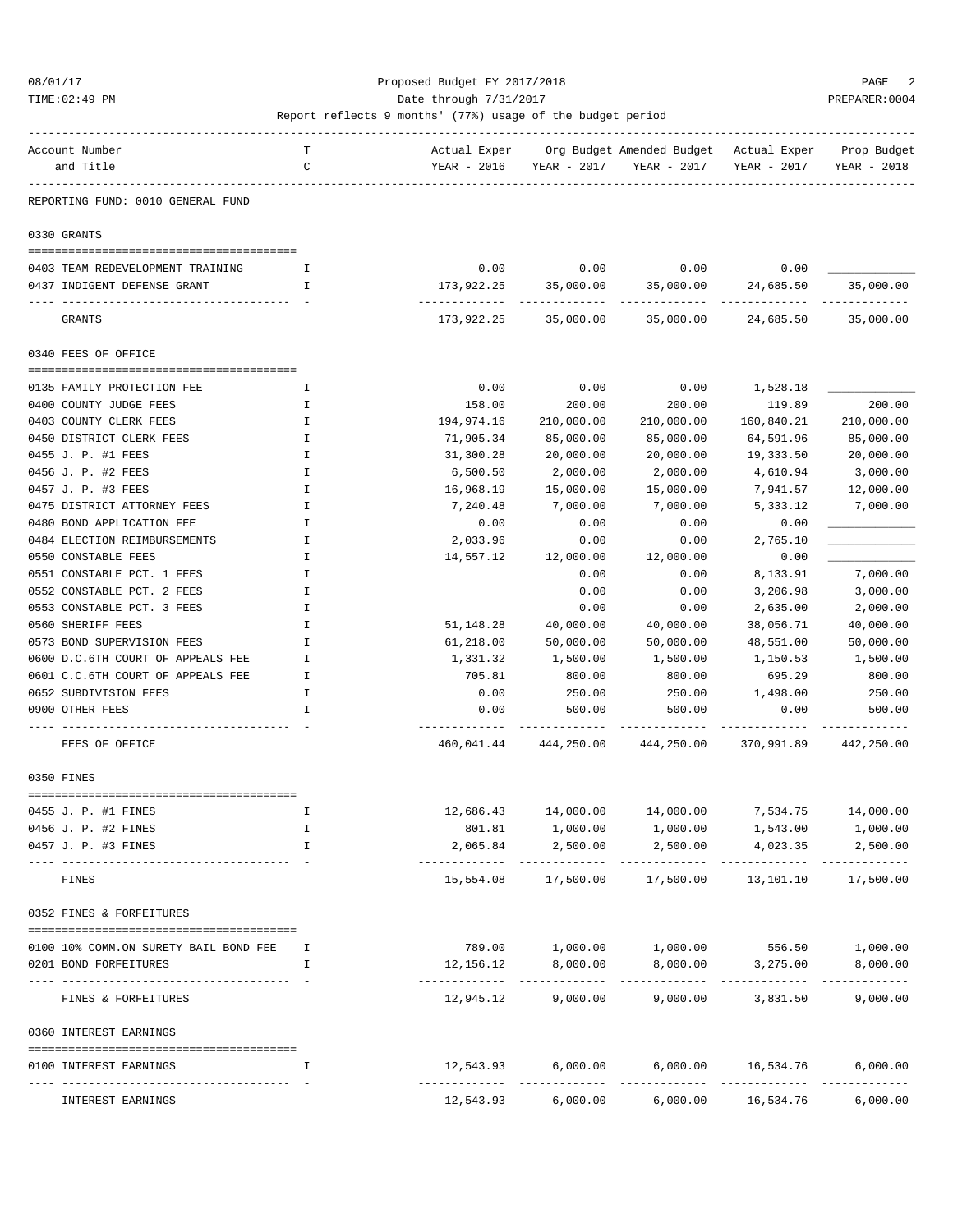TIME:02:49 PM PREPARER:0004 Date through 7/31/2017 PREPARER:0004

| Account Number                            | т            | Actual Exper |                       | Org Budget Amended Budget Actual Exper |                         | Prop Budget |
|-------------------------------------------|--------------|--------------|-----------------------|----------------------------------------|-------------------------|-------------|
| and Title                                 | C            | YEAR - 2016  | YEAR - 2017           | YEAR - 2017                            | YEAR - 2017             | YEAR - 2018 |
| REPORTING FUND: 0010 GENERAL FUND         |              |              |                       |                                        |                         |             |
| 0364 SALE OF ASSETS LAND/BUILDING         |              |              |                       |                                        |                         |             |
|                                           |              |              |                       |                                        |                         |             |
| 0162 SALE OF ASSETS LAND/BUILDING         | I            | 14,715.00    | 0.00                  | 0.00                                   | 0.00                    |             |
| 0163 SALE OF EQUIPMENT                    | I.           | 8,225.00     | 1,000.00              | 1,000.00                               | 116.00                  | 1,000.00    |
| SALE OF ASSETS LAND/BUILDING              |              | 22,940.00    | 1,000.00              | 1,000.00                               | 116.00                  | 1,000.00    |
| 0367 HOSPITAL AUTHORITY-IHC               |              |              |                       |                                        |                         |             |
|                                           |              |              |                       |                                        |                         |             |
| 0100 HOSPITAL QUARTERLY PAYMENT           | I            | 100,000.00   |                       |                                        |                         |             |
| HOSPITAL AUTHORITY-IHC                    |              | 100,000.00   | 0.00                  | 0.00                                   | 0.00                    | 0.00        |
| 0370 MISCELLANEOUS                        |              |              |                       |                                        |                         |             |
| 0100 KFYN-RADIO TOWER RENT                | I            | 2,400.00     | 2,400.00              | 2,400.00                               | 1,800.00                | 2,400.00    |
| 0112 TOBACCO SETTLEMENT                   | I            | 15,627.44    | 21,000.00             | 21,000.00                              | 22,942.33               | 21,000.00   |
| 0115 RENT- VERIZON TOWER                  | I            | 11,109.00    | 11,109.00             | 11,109.00                              | 9,257.50                | 11,109.00   |
| 0120 CONTRIBUTION IHC TRUST               | I            | 3,206.00     | 3,000.00              | 3,000.00                               | 2,061.99                | 3,000.00    |
| 0125 IHC STATE REIMBURSEMENT              | I            | 0.00         | 0.00                  | 0.00                                   | 0.00                    |             |
| 0130 REFUNDS & MISCELLANEOUS              | I            | 14,627.53    | 25,000.00             | 25,000.00                              | 13,723.19               | 25,000.00   |
| 0131 AUTOMOBILE INSURANCE LOSS PAYMENTS I |              | 26,100.00    | 0.00                  | 0.00                                   | 1,000.00                |             |
| 0135 HEALTH INS. SURPLUS DISTRIBUTION     | I            | 16,504.99    | 16,505.00             | 16,505.00                              | 0.00                    | 5,000.00    |
| 0139 STATE JUROR REIMB.FEE                | I            | 12,376.00    | 25,000.00             | 25,000.00                              | 17,204.00               | 25,000.00   |
| 0143 D.A.SALARY REIMB.                    | I            | 27,499.98    | 27,500.00             | 27,500.00                              | 18, 333. 32             | 27,500.00   |
| 0144 CO. JUDGE COURT FEES SALARY REIMB. I |              | 25,200.00    | 25,200.00             | 25,200.00                              | 15,150.00               | 25,200.00   |
| 0147 UTILITIES REIMBURSEMENT              | I            | 13,163.17    | 17,500.00             | 17,500.00                              | 10,221.38               | 17,500.00   |
| 0151 ASST. DA LONGEVITY PAY               | I            | 4,200.00     | 4,440.00              | 4,440.00                               | 3,660.00                | 4,440.00    |
| 0152 HB 9 D.A. SUPPLEMENTAL FUNDS         | I            | 4,317.72     | 4,317.00              | 4,317.00                               | 3,238.29                | 4,317.00    |
| 0162 COURT REPORTER SERVICE FEE           | I            | 6,126.41     | 6,000.00              | 6,000.00                               | 5,538.74                | 6,000.00    |
| 0163 ADM.OF COURT JUSTICE 10% SB 1417     | I            | 1,009.65     | 1,000.00              | 1,000.00                               | 894.43                  | 1,000.00    |
| 0164 TIME PAYMENT FEE 40% SB 1417         | I            | 4,038.86     | 3,000.00              | 3,000.00                               | 3,578.09                | 3,000.00    |
| 0166 JUDICIAL SUPP.FEE(60 CENTS)          | I            | 1,157.42     | 1,000.00              | 1,000.00                               | 774.59                  | 1,000.00    |
| 0167 JUROR REIMB.FEE                      | Ι            | 7,727.86     | 6,000.00              | 6,000.00                               | 5,172.69                | 6,000.00    |
| 0408 COUNTY WELLNESS PROGRAM              | I            | 2,300.00     | 2,690.00              | 2,690.00                               | 1,627.91                | 3,000.00    |
| 0410 CO CT AT LAW SUPPLEMENT              |              | 84,000.00    | 84,000.00             | 84,000.00                              | 63,000.00               | 84,000.00   |
| 0450 DIST. CLK. PASSPORT PHOTO            | I            | 1,590.00     | 2,500.00              | 2,500.00                               | 940.00                  | 2,500.00    |
| 0453 REIMB.CEC ODYSSEY SAAS               | I            | 109,088.00   | 203,995.00            | 203,995.00                             | 21,593.00               | 21,593.00   |
| 0509 CANDY MACHINE COMMISSION             | I            | 230.53       | 350.00                | 350.00                                 | 99.89                   | 350.00      |
| 0510 DR. PEPPER COMMISSION                | I            | 316.00       | 300.00                | 300.00                                 | 304.00                  | 300.00      |
| 0553 DONATION CONST.3 RADIO EQUIP.        | H            |              | 0.00                  | 6,348.75                               | 6,348.75                |             |
| 0562 STATE REIMB.OFFENDER TRANSPORT       | Ι.           | 11,511.95    | 4,000.00              | 4,000.00                               | 5,619.10                | 4,000.00    |
| 0565 COCA-COLA COMMISSIONS                | $\mathbf{I}$ | 127.40       | 150.00                | 150.00                                 | 162.79<br>------------- | 150.00      |
| MISCELLANEOUS                             |              |              | 405,555.91 497,956.00 |                                        | 504,304.75 234,245.98   | 304,359.00  |
| 0400 COUNTY JUDGE                         |              |              |                       |                                        |                         |             |
| 0101 SALARY ELECTED OFFICIAL              | Е            | 54,636.40    | 62,831.80             | 62,831.80                              | 48,332.20               | 64,716.75   |
| 0104 STATE PROBATE SALARY SUPPLEMENT      | Е            | 25,200.00    | 25,200.00             | 25,200.00                              | 19,384.60               | 25,200.00   |
| 0105 SALARY SECRETARY                     | Ε            | 30,726.55    | 32,352.10             | 32,352.10                              | 24,886.20               | 33, 322.66  |
| 0201 SOCIAL SECURITY TAXES                | Ε            | 6,496.37     | 7,592.03              | 7,592.03                               | 5,496.78                | 8,012.84    |
| 0202 GROUP HEALTH & DENTAL INSURANCE      | Ε            | 18,959.12    | 19,118.16             | 19,118.16                              | 14,338.80               | 20,989.25   |
| 0203 RETIREMENT                           | E            | 12,182.91    | 13,073.73             | 13,073.73                              | 10,372.64               | 14,297.77   |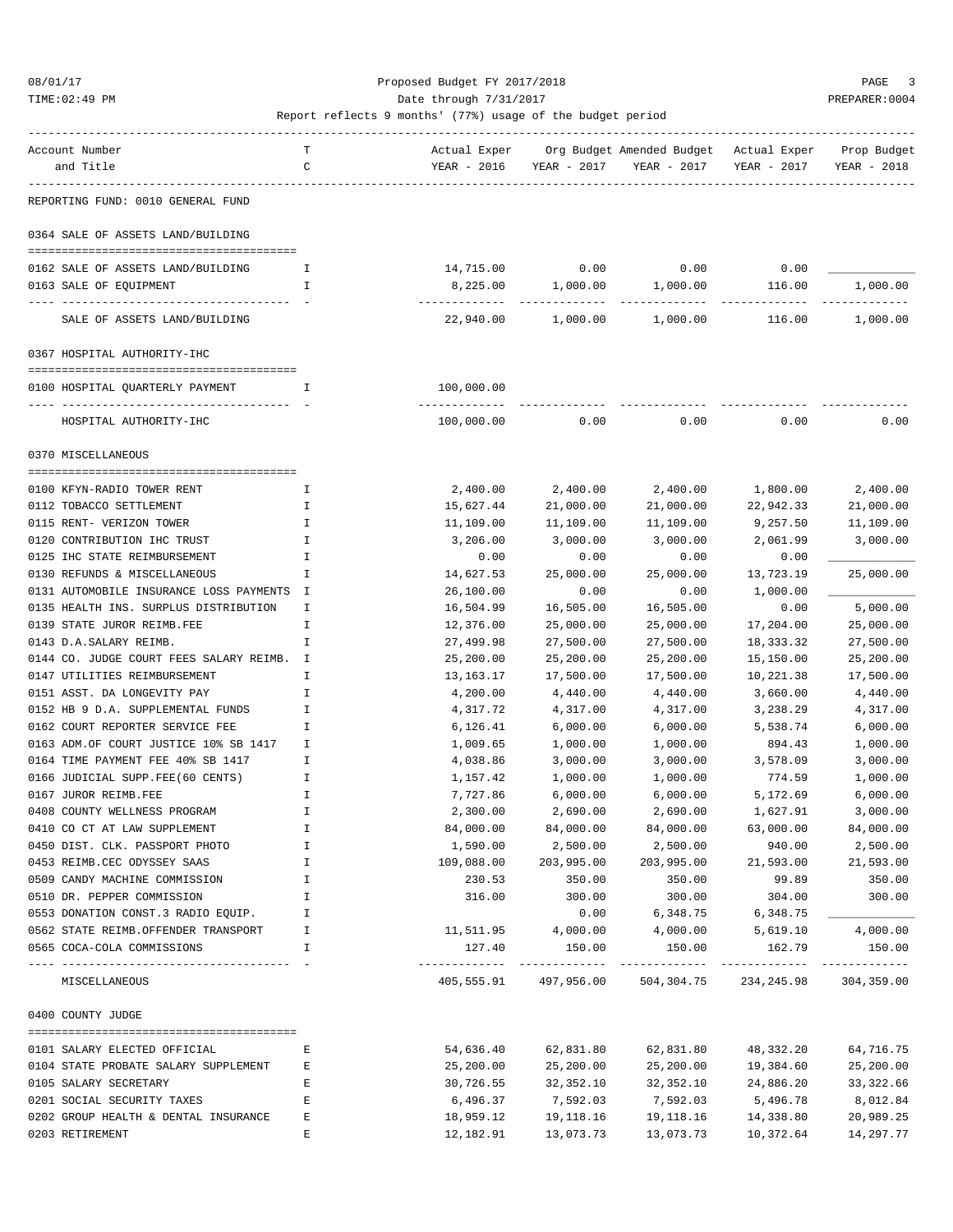### 08/01/17 Proposed Budget FY 2017/2018 PAGE 4 TIME:02:49 PM PREPARER:0004 Date through 7/31/2017 PREPARER:0004

| Account Number                       | т           | Actual Exper |                       | Org Budget Amended Budget - Actual Exper |                                                  | Prop Budget   |
|--------------------------------------|-------------|--------------|-----------------------|------------------------------------------|--------------------------------------------------|---------------|
| and Title                            | C           | YEAR - 2016  | YEAR - 2017           | YEAR - 2017                              | YEAR - 2017                                      | YEAR - 2018   |
| REPORTING FUND: 0010 GENERAL FUND    |             |              |                       |                                          |                                                  |               |
| 0204 WORKERS' COMPENSATION           | Е           | 551.26       | 612.26                | 612.26                                   | 512.32                                           | 542.81        |
| 0205 MEDICARE TAX                    | E           | 1,519.26     | 1,775.56              | 1,775.56                                 | 1,285.54                                         | 1,873.97      |
| 0225 TRAVEL ALLOWANCE                | Ε           | 3,600.00     | 3,600.00              | 3,600.00                                 | 2,700.00                                         | 3,600.00      |
| 0310 OFFICE SUPPLIES                 | E           | 649.41       | 800.00                | 800.00                                   | 590.29                                           | 800.00        |
| 0311 POSTAL EXPENSES                 | Ε           | 131.26       | 400.00                | 400.00                                   | 38.74                                            | 400.00        |
| 0427 OUT OF COUNTY TRAVEL            | Ε           | 5,941.44     | 5,750.00              | 5,750.00                                 | 3,734.85                                         | 5,750.00      |
| 0431 LOCAL TRAVEL                    | Е           |              | 0.00                  | 0.00                                     | 0.00                                             |               |
| 0435 PRINTING                        | E           | 58.50        | 200.00                | 200.00                                   | 0.00                                             | 200.00        |
| 0437 COURT REPORTER EXPENSE          | $\mathbf E$ | 0.00         | 15,000.00             | 15,000.00                                | 0.00                                             | 15,000.00     |
| 0468 JUVENILE BOARD SALARY           | Ε           | 1,200.00     | 2,400.00              | 2,400.00                                 | 1,800.00                                         | 2,400.00      |
| 0480 BOND                            | Ε           | 0.00         | 90.00                 | 90.00                                    | 0.00                                             | 90.00         |
| 0572 OFFICE EQUIPMENT                | Ε           | 603.42       | 1,000.00              | 1,000.00                                 | 0.00                                             | 1,000.00      |
| 0574 TECHNOLOGY                      | Ε           | 0.00         | 0.00                  | 0.00                                     | 0.00                                             |               |
| 0590 BOOKS                           | E           | 0.00         | 300.00                | 300.00                                   | 0.00                                             | 300.00        |
|                                      |             |              |                       |                                          |                                                  |               |
| COUNTY JUDGE                         |             |              |                       | 162,455.90    192,095.64    192,095.64   | 133,472.96                                       | 198,496.05    |
| 0401 911 COORDINATOR                 |             |              |                       |                                          |                                                  |               |
|                                      |             |              |                       |                                          |                                                  |               |
| 0403 TCOG RURAL ADDRESSING           | Е           | 23,000.00    | 23,000.00             | 23,000.00                                | 23,000.00                                        | 23,000.00     |
| 911 COORDINATOR                      |             | 23,000.00    | 23,000.00             | 23,000.00                                | 23,000.00                                        | 23,000.00     |
| 0403 COUNTY CLERK                    |             |              |                       |                                          |                                                  |               |
| 0101 SALARY ELECTED OFFICIAL         | Е           | 49,904.40    | 54,894.87             | 54,894.87                                | 42,226.80                                        | 56,541.72     |
| 0104 SALARY DEPUTIES                 | Е           | 150,914.57   | 169,196.53            | 169,196.53                               | 128,033.40                                       | 174,272.43    |
| 0107 REGULAR-TEMP. PART-TIME         | Ε           | 0.00         | 0.00                  | 0.00                                     | 0.00                                             |               |
| 0201 SOCIAL SECURITY TAXES           | Е           | 11,724.65    | 13,893.67             | 13,893.67                                | 9,452.06                                         | 14,325.36     |
| 0202 GROUP HEALTH & DENTAL INSURANCE | Ε           | 63,336.76    | 66,913.56             | 66,913.56                                | 50,185.80                                        | 73,462.20     |
| 0203 RETIREMENT                      | Ε           | 21,891.17    | 24,650.05             | 24,650.05                                | 18,706.58                                        | 26, 266.65    |
| 0204 WORKERS COMPENSATION            | Ε           | 1,015.06     | 1,120.46              | 1,120.46                                 | 935.04                                           | 970.43        |
| 0205 MEDICARE TAX                    | Е           | 2,741.66     | 3,249.33              | 3,249.33                                 | 2,210.74                                         | 3,350.29      |
| 0310 OFFICE SUPPLIES                 | Ε           | 3,265.20     | 3,760.00              | 3,760.00                                 | 2,414.93                                         | 3,760.00      |
| 0311 POSTAL EXPENSES                 | Ε           | 1,091.91     | 1,500.00              | 1,500.00                                 | 637.32                                           | 1,500.00      |
| 0420 UTILITIES TELEPHONE             |             | 0.00         | 0.00                  | 0.00                                     | 0.00                                             |               |
| 0427 OUT OF COUNTY TRAVEL            | E           | 4,015.59     | 4,000.00              | 4,000.00                                 | 2,050.91                                         | 4,000.00      |
| 0431 LOCAL TRAVEL                    | E           |              | 0.00                  | 0.00                                     | 0.00                                             |               |
| 0435 PRINTING                        | E           | 1,110.03     | 1,400.00              | 1,400.00                                 | 262.08                                           | 1,400.00      |
| 0437 IMAGING/INDEXING                | E           | 11,168.07    | 14,000.00             | 14,000.00                                | 7,291.91                                         | 14,000.00     |
| 0480 BOND                            | E           | 292.50       | 478.50                | 478.50                                   | 335.50                                           | 478.50        |
| 0481 DUES                            | $\mathbf E$ | 230.00       | 225.00                | 225.00                                   | 0.00                                             | 225.00        |
| 0572 OFFICE EQUIPMENT                | Е           | 0.00         | 3,478.83              | 3,478.83                                 | 346.18                                           | 3,478.83      |
| COUNTY CLERK                         |             |              | 322,701.57 362,760.80 | ----------------                         | ------------<br>362,760.80 265,089.25 378,031.41 | ------------- |
| 0404 ELECTION                        |             |              |                       |                                          |                                                  |               |
|                                      |             |              |                       |                                          |                                                  |               |
| 0109 SALARY                          | Е           | 11,279.00    | 13,699.12             | 13,699.12                                | 16,078.75 11,300.00                              |               |
| 0201 SOCIAL SECURITY TAXES           | Е           | 0.00         | 0.00                  | 0.00                                     | 658.84                                           |               |
| 0203 RETIREMENT                      | E           | 0.00         | 0.00                  | 0.00                                     | 0.00                                             |               |
| 0205 MEDICARE TAX                    | Ε           | 0.00         | 0.00                  | 0.00                                     | 154.09                                           |               |
| 0310 ELECTION SUPPLIES               | $\mathbf E$ | 5,584.33     | 4,000.00              | 4,000.00                                 | 3,667.64                                         | 4,000.00      |
| 0311 POSTAGE                         | Ε           | 7,375.93     | 8,500.00              | 8,500.00                                 | 1,377.53                                         | 8,500.00      |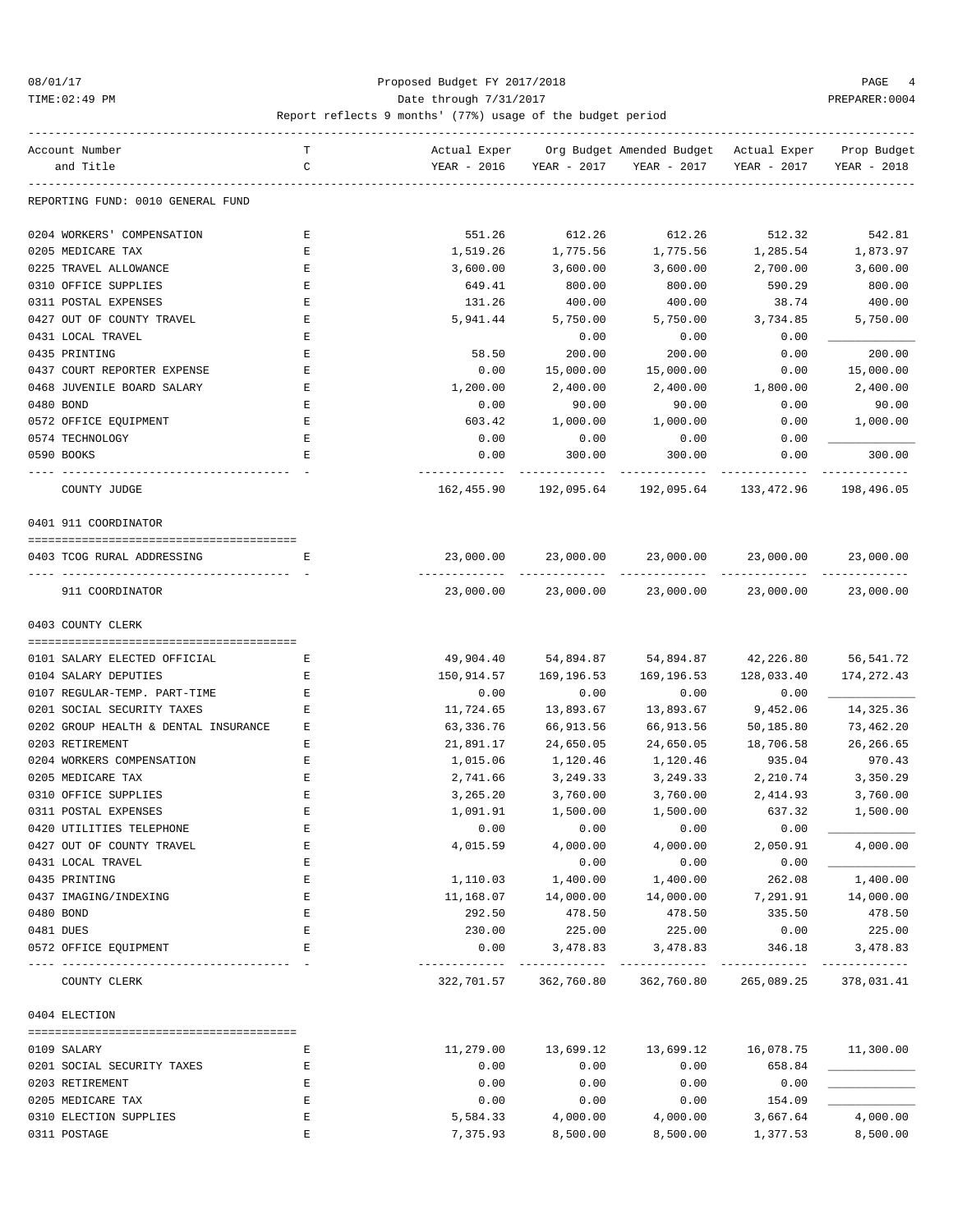### 08/01/17 Proposed Budget FY 2017/2018 PAGE 5 TIME:02:49 PM PREPARER:0004 Date through 7/31/2017 PREPARER:0004

| Account Number                                              | т |                           |                    | Actual Exper Org Budget Amended Budget Actual Exper Prop Budget |                       |             |
|-------------------------------------------------------------|---|---------------------------|--------------------|-----------------------------------------------------------------|-----------------------|-------------|
| and Title                                                   | C | YEAR - 2016               |                    | YEAR - 2017 YEAR - 2017                                         | YEAR - 2017           | YEAR - 2018 |
| REPORTING FUND: 0010 GENERAL FUND                           |   |                           |                    |                                                                 |                       |             |
| 0423 CELL PHONE                                             | Е | 0.00                      | 240.00             | 240.00                                                          | 180.00                | 240.00      |
| 0427 ELECTION TRAVEL                                        | Е | 391.22                    | 2,900.00           | 2,900.00                                                        | 401.69                | 2,900.00    |
| 0428 EMPLOYEE TRAINING                                      | Е | 0.00                      | 0.00               | 0.00                                                            | 0.00                  |             |
| 0429 DPS BACKGROUND CHECK                                   | Е | 0.00                      | 50.00              | 50.00                                                           | 0.00                  | 50.00       |
| 0430 BIDS AND NOTICES                                       | Е | 334.27                    | 500.00             | 4,500.00                                                        | 4,444.62              | 630.00      |
| 0442 PROFESSIONAL SERVICE/TRANSLATOR                        | Е | 162.50                    | 200.00             | 200.00                                                          | 43.75                 | 200.00      |
| 0483 VOTER REGISTRATION                                     | Е | 1,137.39                  | 2,000.00           | 2,000.00                                                        | 529.24                | 2,000.00    |
| 0485 ELECTION MAINT. AGREEMENT                              | Е | 13,554.00                 | 14,226.00          | 14,226.00                                                       | 14,226.00             | 14,226.00   |
| 0573 ELECTION EQUIPMENT                                     | Е | 0.00                      | 2,402.79           | 2,402.79                                                        | 372.98                | 2,402.79    |
| ELECTION                                                    |   | . <u>.</u> .<br>39,818.64 | 48,717.91          | 52,717.91                                                       | 42,135.13             | 46,448.79   |
|                                                             |   |                           |                    |                                                                 |                       |             |
| 0405 VETERANS'SERVICE                                       |   |                           |                    |                                                                 |                       |             |
| 0102 SALARY APPOINTED OFFICIAL                              | Е | 22,310.55                 | 36,000.00          | 36,000.00                                                       | 24,159.44             | 37,080.00   |
| 0201 SOCIAL SECURITY TAXES                                  | Е | 1,352.61                  | 2,232.00           | 2,232.00                                                        | 1,495.17              | 2,298.96    |
| 0202 GROUP HEALTH & DENTAL INSURANCE                        | Е | 3,061.66                  | 9,559.08           | 9,559.08                                                        | 7,169.40              | 10,494.60   |
| 0203 RETIREMENT                                             | Е | 2,432.46                  | 3,960.00           | 3,960.00                                                        | 2,657.22              | 4,219.70    |
| 0204 WORKERS' COMPENSATION                                  | Е | 131.12                    | 180.00             | 180.00                                                          | 151.20                | 155.74      |
| 0205 MEDICARE TAX                                           | Е | 316.35                    | 522.00             | 522.00                                                          | 349.71                | 537.66      |
| 0310 OFFICE SUPPLIES                                        | Ε | 332.80                    | 200.00             | 200.00                                                          | 136.91                | 250.00      |
| 0311 POSTAL EXPENSES                                        | Е | 47.00                     | 100.00             | 100.00                                                          | 94.00                 | 100.00      |
| 0427 OUT OF COUNTY TRAVEL                                   | Ε | 564.04                    | 1,000.00           | 1,000.00                                                        | 215.79                | 750.00      |
| 0428 TRAINING/TUITION                                       | Е | 0.00                      | 350.00             | 350.00                                                          | 0.00                  | 500.00      |
| 0435 PRINTING                                               | Ε | 25.50                     | 100.00             | 100.00                                                          | 41.00                 | 100.00      |
| 0572 OFFICE EQUIPMENT                                       | E | 0.00                      | 0.00               | 0.00                                                            | 0.00                  |             |
| VETERANS ' SERVICE                                          |   | 30,574.09                 | 54,203.08          |                                                                 | 54, 203.08 36, 469.84 | 56,486.66   |
| 0406 EMERGENCY MANAGEMENT                                   |   |                           |                    |                                                                 |                       |             |
|                                                             |   |                           |                    |                                                                 |                       |             |
| 0103 SALARY                                                 | Е | 36,172.50                 | 39,789.87          | 39,789.87                                                       | 30,607.60             | 40,983.57   |
| 0107 SALARY TEMP./EXTRA                                     | Е | 0.00                      | 0.00               | 0.00                                                            | 0.00                  |             |
| 0201 SOCIAL SECURITY TAXES                                  | Е | 2,240.64                  | 2,496.73           | 2,496.73                                                        | 1,895.08              | 2,570.74    |
| 0202 GROUP HEALTH & DENTAL INS                              | Ε | 9,102.04                  | 9,559.08           | 9,559.08                                                        | 7,169.40              | 10,494.60   |
| 0203 RETIREMENT                                             |   | 3,943.11                  | 4,376.89           | 4,376.89                                                        | 3,362.97              | 4,663.93    |
| 0204 WORKERS' COMPENSATION                                  | Ε | 180.86                    | 201.35             | 201.35                                                          | 167.12                | 174.15      |
| 0205 MEDICARE TAX                                           | E | 523.99                    | 583.91             | 583.91                                                          | 443.26                | 601.22      |
| 0225 TRAVEL ALLOWANCE                                       | Ε | 840.00                    | 840.00             | 840.00                                                          | 560.00                |             |
| 0310 OFFICE SUPPLIES                                        | Ε | 201.44                    | 150.00             | 150.00                                                          | 48.09                 | 150.00      |
| 0311 POSTAL EXPENSE                                         | E | 49.00                     | 50.00              | 50.00                                                           | 47.00                 | 50.00       |
| 0330 AUTO EXPENSE-GAS & OIL                                 | E |                           | 0.00               | 0.00                                                            | 0.00                  | 1,000.00    |
| 0422 R&M RADIO                                              | Ε | 0.00                      | 0.00               | 0.00                                                            | 0.00                  |             |
| 0423 CELL PHONE ALLOWANCE                                   | E | 480.00                    | 480.00             | 480.00                                                          | 360.00                | 480.00      |
| 0427 OUT OF COUNTY TRAVEL                                   | E | 692.81                    | 1,280.00           | 1,280.00                                                        | 313.25                | 1,280.00    |
| 0428 TRAINING & TUITION                                     | Ε | 0.00                      | 0.00               | 0.00                                                            | 0.00                  |             |
| 0454 R&M AUTO                                               | Ε |                           | 0.00               | 7.50                                                            | 7.50                  | 375.00      |
| 0487 TRAILER INSURANCE                                      | E | 101.00                    | 112.00             | 104.50                                                          | 100.00                |             |
| 0489 CODE RED EARLY WARNING SYSTEM                          | Ε | 12,768.00                 | 12,768.00          | 12,768.00                                                       | 12,768.00             | 12,768.00   |
| 0490 911 RADIO TOWER BUILDING                               | Ε | 395.45                    | 500.00             | 500.00                                                          | 140.64                | 500.00      |
| 0573 RADIO EQUIPMENT<br>----------------------------------- | E | 0.00                      | 0.00<br>---------- | 0.00<br>----------                                              | 0.00                  | --------    |
| EMERGENCY MANAGEMENT                                        |   | 67,690.84                 | 73,187.83          | 73,187.83                                                       | 57,989.91             | 76,091.21   |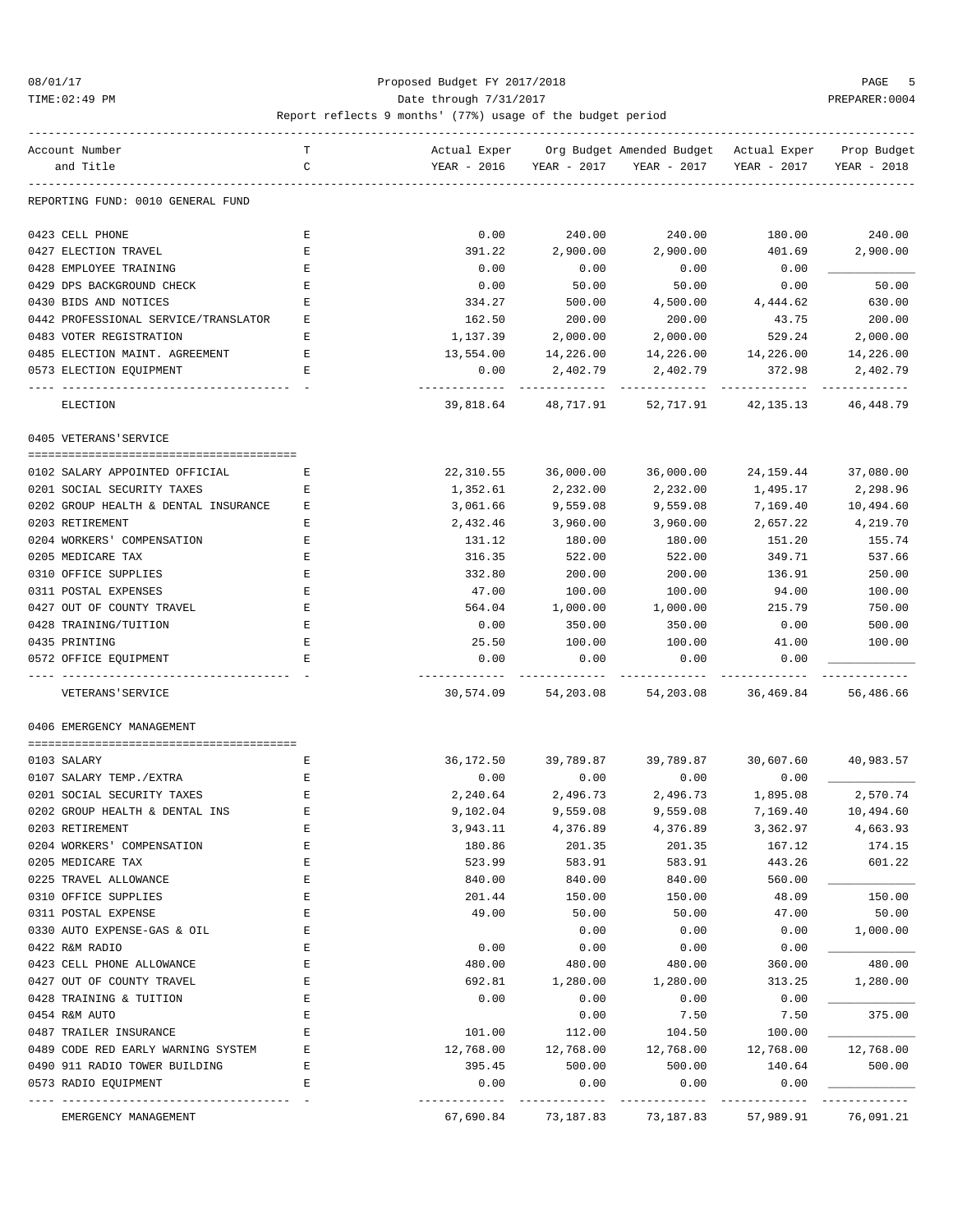### 08/01/17 Proposed Budget FY 2017/2018 PAGE 6 TIME:02:49 PM PREPARER:0004 Date through 7/31/2017 PREPARER:0004

| Account Number                             | т | Actual Exper          |                       | Org Budget Amended Budget – Actual Exper    |             | Prop Budget             |
|--------------------------------------------|---|-----------------------|-----------------------|---------------------------------------------|-------------|-------------------------|
| and Title                                  | C | YEAR - 2016           | YEAR - 2017           | YEAR - 2017                                 | YEAR - 2017 | YEAR - 2018             |
|                                            |   |                       |                       |                                             |             |                         |
| REPORTING FUND: 0010 GENERAL FUND          |   |                       |                       |                                             |             |                         |
| 0409 NON-DEPARTMENTAL                      |   |                       |                       |                                             |             |                         |
| 0100 COMPENSATION PAY                      | Е | 0.00                  | 0.00                  | 0.00                                        | 0.00        |                         |
| 0201 SOCIAL SECURITY TAXES                 | Ε | 0.00                  | 0.00                  | 0.00                                        | 0.00        |                         |
| 0203 RETIREMENT                            | Ε | 0.00                  | 0.00                  | 0.00                                        | 0.00        |                         |
| 0204 WORKERS' COMPENSATION                 | Ε | 1,198.08              | 1,575.00              | 1,575.00                                    | 1,156.24    |                         |
| 0205 MEDICARE TAX                          | Ε | 0.00                  | 0.00                  | 0.00                                        | 0.00        |                         |
| 0206 UNEMPLOYMENT EXPENSE                  | Ε | 119.38                | 0.00                  | 0.00                                        | 0.00        |                         |
| 0395 ERRORS AND OMISSIONS                  | Ε | 0.00                  | 500.00                | 500.00                                      | 0.00        | 500.00                  |
| 0399 CLAIMS SETTLEMENTS                    | Ε | 81, 477. 15           | 5,000.00              | 10,168.19                                   | 10,168.19   | 5,000.00                |
| 0400 LEGAL FEES                            | Е | 0.00                  | 20,000.00             | 20,000.00                                   | 1,973.25    | 20,000.00               |
| 0401 AUDIT EXPENSE                         | Ε |                       |                       |                                             |             |                         |
| 0404 911 EMERGENCY SERVICE                 | Ε | 29,910.00<br>8,917.00 | 30,000.00<br>8,917.00 | 30,000.00                                   | 31,400.00   | 32,000.00               |
| 0406 TAX APPRAISAL DISTRICT                |   |                       |                       | 8,917.00                                    | 6,687.75    | 8,917.00<br>388, 429.57 |
|                                            | Ε | 384,357.01            | 388,429.57            | 388,429.57                                  | 275, 126.78 |                         |
| 0408 COUNTY WELLNESS PROGRAM               | Ε | 2,157.57              | 2,690.00              | 2,690.00                                    | 273.22      | 3,000.00                |
| 0426 PROFESSIONAL FEES                     | Ε | 486.00                | 1,425.00              | 1,425.00                                    | 0.00        | 30,000.00               |
| 0430 BIDS & NOTICES                        | Е | 2,314.55              | 1,800.00              | 1,800.00                                    | 914.40      | 1,800.00                |
| 0444 LAWN MAINTENANCE                      | Е |                       | 0.00                  | 5,898.98                                    | 5,698.98    |                         |
| 0481 DUES                                  | Е | 9,353.03              | 9,500.00              | 9,500.00                                    | 6,455.47    | 9,500.00                |
| 0483 PUBLIC OFFICIALS INS.                 | E | 19,548.00             | 26,000.00             | 26,000.00                                   | 16,311.40   | 26,000.00               |
| 0484 GENERAL LIABILITY INSURANCE           | Е | 6,984.00              | 6,931.00              | 6,931.00                                    | 6,000.00    | 6,931.00                |
| 0485 WATER SUPPLY AGENCY                   | E | 0.00                  | 1,000.00              | 1,637.50                                    | 1,637.50    | 1,000.00                |
| 0487 TCOG-REG. INTERLOCAL AGREEMENT        | Е | 0.00                  | 0.00                  | 0.00                                        | 0.00        |                         |
| 0488 FANNIN RURAL RAIL DIST                | Е | 3,025.00              | 0.00                  | 0.00                                        | 0.00        |                         |
| 0489 COURT COSTS/ARREST FEES               | Е | 262,792.73            | 240,000.00            | 240,000.00                                  | 117,362.53  | 240,000.00              |
| 0490 MISCELLANEOUS                         | E | 49.00                 | 312.00                | 312.00                                      | 249.63      | 312.00                  |
| 0491 SULPHUR RIVER REGIONAL MOBILITY AUT E |   | 0.00                  | 2,500.00              | 2,500.00                                    | 0.00        | 2,500.00                |
| 0495 '98 JAIL BOND PAYMENT                 | Е | 0.00                  | 0.00                  | 0.00                                        | 0.00        |                         |
| 0499 BANK SERVICE FEES                     | Е | 8,675.00              | 8,675.00              | 8,675.00                                    | 7,200.00    | 8,675.00                |
| 0500 6TH COURT OF APPEALS FEE              | Е | 2,358.56              | 2,700.00              | 2,700.00                                    | 1,431.57    | 2,700.00                |
| NON-DEPARTMENTAL                           |   |                       |                       | 823,722.06 757,954.57 769,659.24 490,046.91 |             | 787,264.57              |
| 0410 COUNTY COURT AT LAW                   |   |                       |                       |                                             |             |                         |
|                                            |   |                       |                       |                                             |             |                         |
| OTOT SATAKI ETECIED OFFICIAL               | Е | 140,000.12            | 140,000.00            | 140,000.00                                  | 107,692.40  | 140,000.00              |
| 0103 SALARY COURT COORDINATOR              | E | 26,588.78             | 29,408.13             | 29,408.13                                   | 22,621.60   | 30,290.37               |
| 0110 SALARY COURT REPORTER                 | E | 52,019.92             | 62, 217.08            | 62, 217.08                                  | 42,894.14   | 64,083.59               |
| 0130 BAILIFF                               | Ε | 33,683.52             | 37,051.94             | 37,051.94                                   | 28,501.40   | 38,163.50               |
| 0201 SOCIAL SECURITY TAXES                 | E | 14,276.92             | 15,027.38             | 15,027.38                                   | 11,298.16   | 15,341.12               |
| 0202 GROUP HEALTH & DENTAL INS             | E | 32, 243.88            | 33,456.78             | 33,456.78                                   | 25,397.64   | 36,731.10               |
| 0203 RETIREMENT                            | E | 27,633.31             | 29,686.49             | 29,686.49                                   | 22,362.03   | 31,287.88               |
| 0204 WORKERS COMPENSATION                  | E | 1,290.90              | 1,349.39              | 1,349.39                                    | 1,138.52    | 1,154.74                |
| 0205 MEDICARE TAX                          | E | 3,559.14              | 3,913.22              | 3,913.22                                    | 2,858.08    | 3,986.59                |
| 0310 OFFICE SUPPLIES                       | E | 839.45                | 1,200.00              | 1,200.00                                    | 320.17      | 1,700.00                |
| 0311 POSTAGE                               | E | 1,197.90              | 1,800.00              | 1,800.00                                    | 648.63      | 1,800.00                |
| 0315 COPIER RENTAL                         | E | 436.56                | 600.00                | 600.00                                      | 328.13      | 600.00                  |
| 0395 BAILIFF UNIFORMS                      | E | 0.00                  | 0.00                  | 0.00                                        | 0.00        |                         |
| 0420 TELEPHONE                             | E | 2,300.05              | 2,300.00              | 2,300.00                                    | 1,782.75    | 2,300.00                |
| 0421 DSL INTERNET                          | Ε | 1,070.76              | 1,200.00              | 1,200.00                                    | 778.85      |                         |
| 0424 INDIGENT ATTORNEY FEES                | E | 59,375.00             | 70,000.00             | 70,000.00                                   | 38,350.00   | 70,000.00               |
| 0425 PROFESSIONAL SERVICES                 | E | 1,281.10              | 2,250.00              | 2,250.00                                    | 817.00      | 2,250.00                |
| 0427 OUT OF COUNTY TRAVEL                  | E | 0.00                  | 2,000.00              | 2,000.00                                    | 350.00      | 2,000.00                |
| 0435 PRINTING                              | E | 0.00                  | 250.00                | 250.00                                      | 23.81       | 250.00                  |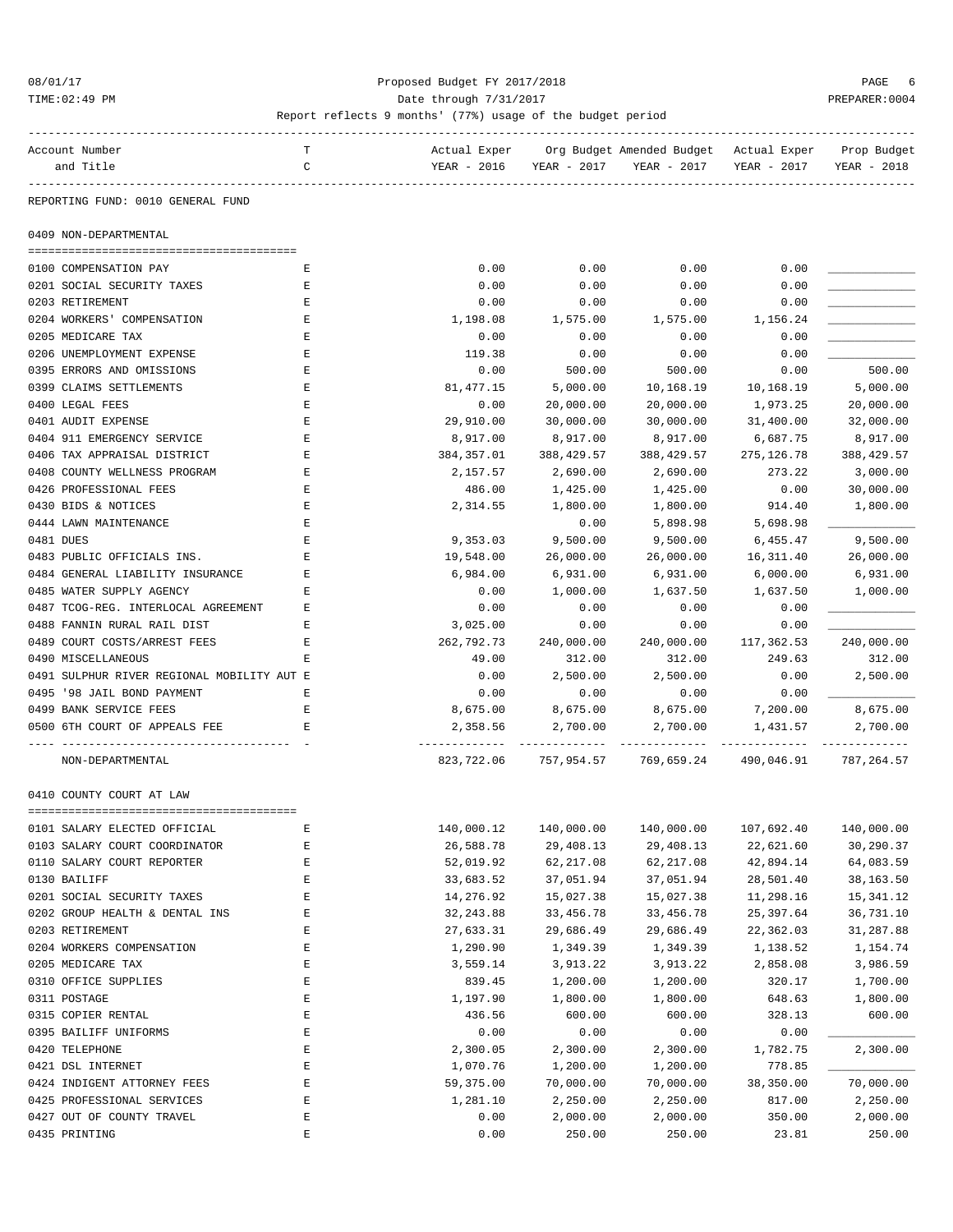### 08/01/17 Proposed Budget FY 2017/2018 PAGE 7 TIME:02:49 PM PREPARER:0004 Date through 7/31/2017 PREPARER:0004

| Account Number                           | т           | Actual Exper                 |             | Org Budget Amended Budget - Actual Exper |             | Prop Budget |
|------------------------------------------|-------------|------------------------------|-------------|------------------------------------------|-------------|-------------|
| and Title                                | C           | YEAR - 2016                  | YEAR - 2017 | YEAR - 2017                              | YEAR - 2017 | YEAR - 2018 |
| REPORTING FUND: 0010 GENERAL FUND        |             |                              |             |                                          |             |             |
| 0437 COURT REPORTER EXPENSE              | Е           | 2,737.50                     | 3,500.00    | 3,500.00                                 | 325.00      | 3,500.00    |
| 0439 WITNESS EXPENSE                     | Е           | 0.00                         | 500.00      | 500.00                                   | 0.00        | 500.00      |
| 0453 R&M EQUIPMENT                       | Ε           | 0.00                         | 400.00      | 400.00                                   | 0.00        | 400.00      |
| 0467 VISITING JUDGE                      | E           | 0.00                         | 500.00      | 500.00                                   | 0.00        | 500.00      |
| 0468 JUVENILE BOARD SALARY               | Ε           | 1,200.00                     | 2,400.00    | 2,400.00                                 | 1,800.00    | 2,400.00    |
| 0480 BONDS                               | Е           | 0.00                         | 71.00       | 71.00                                    | 71.00       | 71.00       |
| 0481 DUES                                | Ε           | 0.00                         | 295.00      | 295.00                                   | 0.00        | 295.00      |
| 0572 OFFICE EQUIPMENT                    | Ε           | 49.99                        | 600.00      | 600.00                                   | 0.00        | 600.00      |
| 0574 TECHNOLOGY                          | $\mathbf E$ | 0.00                         | 0.00        | 0.00                                     | 0.00        |             |
| 0590 BOOKS & PUBLICATIONS                | Ε           | 0.00                         | 250.00      | 250.00                                   | 0.00        | 250.00      |
| 0591 LEXIS NEXIS ONLINE LEGAL            | Е           | 569.00                       | 621.00      | 621.00                                   | 437.00      | 621.00      |
| COUNTY COURT AT LAW                      |             | --------------<br>402,353.80 | 442,847.41  | 442,847.41                               | 310,796.31  | 451,075.89  |
| 0425 COURT ADMINISTRATION                |             |                              |             |                                          |             |             |
| 0311 JURY POSTAGE                        | Е           | 3,602.69                     | 4,200.00    | 4,200.00                                 | 2,263.55    | 4,200.00    |
| 0312 DISTRICT JURY SUPPLIES              | Е           | 165.12                       | 500.00      | 500.00                                   | 663.69      | 500.00      |
| 0313 GRAND JURY EXPENSE                  | Ε           | 5,860.00                     | 5,000.00    | 5,000.00                                 | 3,680.00    | 5,000.00    |
| 0314 PETIT JURY EXPENSE                  | E           | 20,828.00                    | 46,000.00   | 46,000.00                                | 22,729.52   | 46,000.00   |
| 0316 COUNTY COURT JURY EXP.              | Ε           | 0.00                         | 0.00        | 0.00                                     | 0.00        |             |
| 0317 COURT REPORTER SUPPLIES             | Ε           | 0.00                         | 100.00      | 100.00                                   | 0.00        | 100.00      |
| 0318 J.P. JURY EXPENSE                   | Ε           | 190.00                       | 800.00      | 800.00                                   | 0.00        | 800.00      |
| 0319 CO.CT.@LAW JURY EXPENSE             | Ε           | 1,728.01                     | 5,000.00    | 5,000.00                                 | 820.50      | 5,000.00    |
| 0422 REGIONAL INDIGENT DEFENSE PROGRAM   | Е           | 11,822.01                    | 11,822.01   | 11,822.01                                | 11,822.01   | 11,822.01   |
| 0424 CO.CT. ATTORNEY FEES                | Ε           | 3,400.52                     | 8,000.00    | 8,000.00                                 | 0.00        | 8,000.00    |
| 0425 CO.CT. PROFESSIONAL SERVICES        | Ε           | 787.50                       | 1,000.00    | 1,000.00                                 | 75.00       | 1,000.00    |
| 0426 COUNTY COURT SUPPLIES               | Е           | 0.00                         | 0.00        | 0.00                                     | 0.00        |             |
| 0435 PRINTING                            | Ε           | 980.00                       | 1,500.00    | 1,500.00                                 | 985.00      | 1,500.00    |
| 0465 PHYSICAL EVID. ANALYSES             | Ε           | 1,836.00                     | 1,500.00    | 1,500.00                                 | 191.00      | 1,500.00    |
| 0466 AUTOPSIES                           | E           | 32,873.25                    | 50,000.00   | 50,000.00                                | 33,927.75   | 50,000.00   |
| 0467 VISITING JUDGE EXPENSE              | Е           | 3,562.15                     | 2,000.00    | 2,000.00                                 | 133.06      | 2,000.00    |
| COURT ADMINISTRATION                     |             | 87,635.25                    | 137,422.01  | 137,422.01                               | 77,291.08   | 137,422.01  |
| 0435 336TH DISTRICT COURT ADMINISTRATION |             |                              |             |                                          |             |             |
| 0103 SALARY COURT COORDINATOR            | E           | 30,810.91                    | 34, 323. 10 | 34, 323. 10                              | 26, 171.72  | 35, 352.79  |
| 0110 SALARY COURT REPORTER               | $\mathbf E$ | 65,482.22                    | 72,308.47   | 72,308.47                                | 55,621.80   | 74,477.72   |
| 0130 BAILIFF                             | Ε           | 34, 479. 38                  | 37,927.18   | 37,927.18                                | 29,174.80   | 39,065.00   |
| 0201 SOCIAL SECURITY                     | E           | 7,907.86                     | 9,111.44    | 9,111.44                                 | 6,340.47    | 9,454.72    |
| 0202 GROUP HEALTH INSURANCE              | $\mathbf E$ | 27,306.12                    | 28,677.24   | 28,677.24                                | 21,508.20   | 31,483.80   |
| 0203 RETIREMENT                          | E           | 14,516.88                    | 16, 165.46  | 16, 165. 46                              | 12,489.19   | 17,353.99   |
| 0204 WORKERS COMPENSATION                | E           | 657.08                       | 722.79      | 722.79                                   | 607.14      | 625.36      |
| 0205 MEDICARE                            | E           | 1,849.24                     | 2,130.90    | 2,130.90                                 | 1,482.98    | 2,211.18    |
| 0310 OFFICE SUPPLIES                     | E           | 2,076.25                     | 1,800.00    | 1,800.00                                 | 1,227.07    | 1,800.00    |
| 0311 DISTRICT JUDGE POSTAGE              | E           | 244.30                       | 400.00      | 400.00                                   | 216.38      | 400.00      |
| 0352 GPS/SCRAM MONITORS                  | E           | 1,771.00                     | 1,000.00    | 1,000.00                                 | 462.00      | 1,000.00    |
| 0395 BAILIFF UNIFORMS                    | E           | 304.18                       | 400.00      | 400.00                                   | 31.75       | 400.00      |
| 0421 LEXIS NEXIS ONLINE LEGAL            | Ε           | 647.00                       | 768.00      | 768.00                                   | 512.00      | 768.00      |
| 0427 TRAVEL                              | E           | 2,880.27                     | 3,000.00    | 3,000.00                                 | 3,846.05    | 3,000.00    |
| 0428 TRAINING/TUITION                    | $\mathbf E$ | 1,005.00                     | 2,500.00    | 2,500.00                                 | 660.00      | 2,500.00    |
| 0432 ATTORNEY FEES JUVENILE              | $\mathbf E$ | 18, 451.75                   | 15,000.00   | 15,000.00                                | 18,751.46   | 20,000.00   |
| 0433 ATTORNEY FEES DRUG CT               | E           | 3,855.00                     | 3,600.00    | 3,600.00                                 | 3,510.00    | 3,600.00    |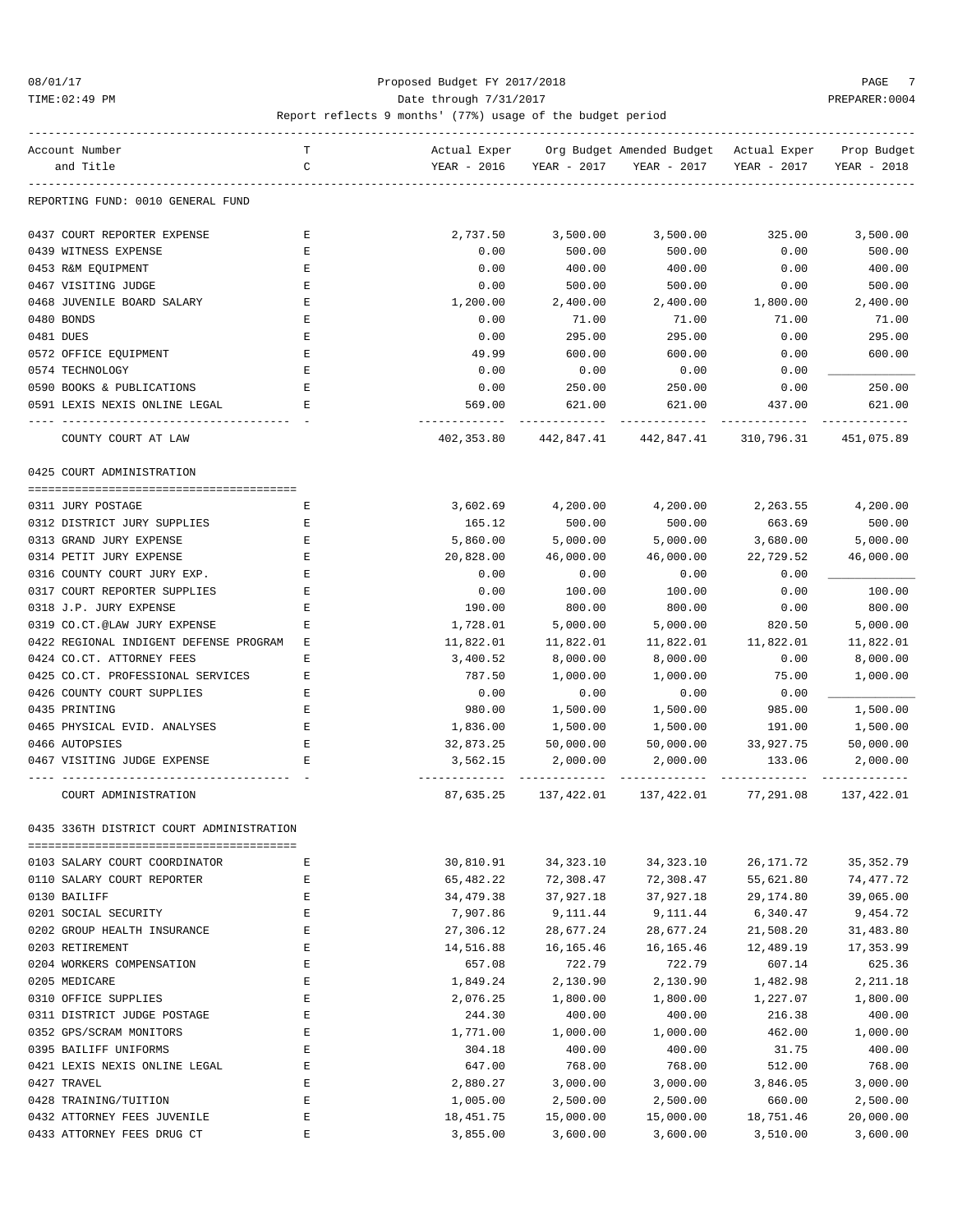### 08/01/17 Proposed Budget FY 2017/2018 PAGE 8 TIME:02:49 PM PREPARER:0004 Date through 7/31/2017 PREPARER:0004

| Account Number                                                   | т           | Actual Exper                              |             | Org Budget Amended Budget - Actual Exper               |             | Prop Budget |
|------------------------------------------------------------------|-------------|-------------------------------------------|-------------|--------------------------------------------------------|-------------|-------------|
| and Title                                                        | C           | YEAR - 2016                               | YEAR - 2017 | YEAR - 2017                                            | YEAR - 2017 | YEAR - 2018 |
| REPORTING FUND: 0010 GENERAL FUND                                |             |                                           |             |                                                        |             |             |
| 0434 APPEAL COURT TRANSCRIPTS                                    | Е           | 11,668.00                                 | 18,000.00   | 18,000.00                                              | 18,857.00   | 18,000.00   |
| 0435 ATTORNEYS FEES APPEALS CT                                   | Е           | 9,895.42                                  | 20,000.00   | 20,000.00                                              | 1,600.00    | 20,000.00   |
| 0436 ATTORNEY FEES- CPS CASES                                    | Ε           | 182,672.67                                | 100,000.00  | 134,000.00                                             | 224,639.80  | 150,000.00  |
| 0437 ATTORNEY FEES                                               | Е           | 212,470.93                                | 300,000.00  | 266,000.00                                             | 169,310.25  | 275,000.00  |
| 0438 COURT REPORTER EXPENSE                                      | Ε           | 1,315.00                                  | 10,000.00   | 10,000.00                                              | 3,145.46    | 10,000.00   |
| 0439 INVESTIGATOR EXPENSE                                        | Ε           | 0.00                                      | 10,000.00   | 10,000.00                                              | 0.00        | 10,000.00   |
| 0440 PHYSICIANS EXPENSE                                          | Ε           | 0.00                                      | 0.00        | 0.00                                                   | 0.00        |             |
| 0442 OTHER PROFESSIONAL SERV.                                    | Е           | 13,476.21                                 | 35,000.00   | 35,000.00                                              | 18,332.11   | 35,000.00   |
| 0468 JUVENILE BOARD SALARY                                       | Е           | 2,400.00                                  | 3,600.00    | 3,600.00                                               | 2,700.00    | 3,600.00    |
| 0481 DUES                                                        | Ε           | 145.00                                    | 771.00      | 771.00                                                 | 360.00      | 771.00      |
| 0572 OFFICE EQUIPMENT                                            | Е           | 3,403.36                                  | 2,500.00    | 2,500.00                                               | 630.44      | 2,500.00    |
| 0574 TECHNOLOGY                                                  | Ε           | 545.00                                    | 5,300.00    | 5,300.00                                               | 595.00      | 5,300.00    |
| 0590 DISTRICT JUDGE BOOKS                                        | E           | 566.59                                    | 500.00      | 500.00                                                 | 0.00        | 500.00      |
| 336TH DISTRICT COURT ADMINISTRATION                              |             | 652,802.62                                |             | 735,505.58 735,505.58                                  | 622,783.07  | 774,163.56  |
| 0450 DISTRICT CLERK                                              |             |                                           |             |                                                        |             |             |
|                                                                  |             |                                           |             |                                                        |             |             |
| 0101 SALARY ELECTED OFFICIAL                                     | Е           | 49,904.40                                 | 54,894.87   | 54,894.87                                              | 42,226.80   | 56,541.72   |
| 0103 SALARY ASST. DIST. CLERK                                    | Е           | 33,870.46                                 | 37,257.54   | 37,257.54                                              | 28,659.60   | 38, 375. 27 |
| 0104 SALARIES DEPUTIES                                           | Е           | 152,620.63                                | 164,267.29  | 164, 267. 29                                           | 122,619.42  | 165,915.39  |
| 0107 SALARY PART-TIME                                            | Е           | 10,002.20                                 | 23,958.79   | 23,958.79                                              | 16,682.45   | 23,729.54   |
| 0201 SOCIAL SECURITY TAXES                                       | Е           | 13,996.88                                 | 17,383.47   | 17,383.47                                              | 12,194.66   | 17,642.84   |
| 0202 GROUP HEALTH & DENTAL INSURANCE                             | Е           | 72,873.59                                 | 76,472.64   | 76,472.64                                              | 56,558.58   | 83,956.80   |
| 0203 RETIREMENT                                                  | Ε           | 26,859.81                                 | 30,841.63   | 30,841.63                                              | 23,092.84   | 32, 383. 15 |
| 0204 WORKERS COMPENSATION                                        | E           | 1,271.12                                  | 1,401.89    | 1,401.89                                               | 1,216.24    | 1,195.16    |
| 0205 MEDICARE TAX                                                | Е           | 3,273.63                                  | 4,065.49    | 4,065.49                                               | 2,851.77    | 4,126.15    |
| 0310 OFFICE SUPPLIES                                             | Ε           | 4,689.46                                  | 4,500.00    | 4,500.00                                               | 3,727.08    | 5,000.00    |
| 0311 POSTAL EXPENSES                                             | Ε           | 3,715.12                                  | 4,500.00    | 4,500.00                                               | 3,322.24    | 5,000.00    |
| 0313 PASSPORT PHOTO SUPPLIES                                     | Е           | 666.60                                    | 800.00      | 800.00                                                 | 29.95       | 1,500.00    |
| 0315 COPIER RENTAL                                               | E           | 1,587.19                                  | 1,800.00    | 1,800.00                                               | 1,019.70    | 1,800.00    |
| 0353 COMPUTER EXPENSE                                            | Ε           | 0.00                                      | 742.00      | 742.00                                                 | 0.00        | 1,400.00    |
| 0423 CELL PHONE                                                  | Е           | 0.00                                      | 0.00        | 0.00                                                   | 0.00        |             |
| 0427 OUT OF COUNTY TRAVEL                                        | Ε           | 2,296.76                                  | 4,250.00    | 4,250.00                                               | 4,189.80    | 5,500.00    |
| 0428 EMPLOYEE TRAINING                                           | Ε           | 0.00                                      | 0.00        | 0.00                                                   | 0.00        |             |
| 0431 LOCAL TRAVEL                                                |             |                                           | 0.00        | 0.00                                                   | 0.00        |             |
| 0435 PRINTING                                                    | Ε           | 652.53                                    | 1,800.00    | 1,800.00                                               | 567.68      | 3,000.00    |
| 0480 BONDS                                                       | $\mathbf E$ | 443.00                                    | 350.00      | 350.00                                                 | 350.00      | 350.00      |
| 0481 DUES                                                        | Ε           | 225.00                                    | 225.00      | 225.00                                                 | 0.00        | 225.00      |
| 0572 OFFICE EQUIPMENT<br>-------------------- -<br>------------- | Е           | 1,022.80<br>----------------------------- | 500.00      | 500.00<br>--------------                               | 85.48       | 500.00      |
| DISTRICT CLERK                                                   |             |                                           |             | 379,971.18 430,010.61 430,010.61 319,394.29 448,141.02 |             |             |
| 0455 JUSTICE OF PEACE PCT # 1                                    |             |                                           |             |                                                        |             |             |
| 0101 SALARY ELECTED OFFICIAL                                     | Е           | 38,118.08                                 | 41,929.90   | 41,929.90                                              | 32,253.80   | 43,187.80   |
| 0103 SALARY ASSISTANTS                                           | Ε           | 55,353.52                                 | 59,234.31   | 59,234.31                                              | 46, 445.10  | 63,386.52   |
| 0201 SOCIAL SECURITY TAXES                                       | Е           | 5,402.88                                  | 6,420.98    | 6,420.98                                               | 4,560.61    | 6,756.41    |
| 0202 GROUP HEALTH & DENTAL INSURANCE                             | Е           | 27,306.12                                 | 28,677.24   | 28,677.24                                              | 21,906.50   | 31,483.80   |
| 0203 RETIREMENT                                                  | Е           | 10,189.16                                 | 11,101.66   | 11,101.66                                              | 8,647.90    | 12,100.85   |
| 0204 WORKERS' COMPENSATION                                       | Е           | 468.36                                    | 517.82      | 517.82                                                 | 432.86      | 457.69      |
| 0205 MEDICARE TAX                                                | E           | 1,263.66                                  | 1,501.68    | 1,501.68                                               | 1,066.68    | 1,580.13    |
| 0225 TRAVEL ALLOWANCE                                            | E           | 2,400.00                                  | 2,400.00    | 2,400.00                                               | 1,800.00    | 2,400.00    |
| 0310 OFFICE SUPPLIES                                             | E           | 527.21                                    | 850.00      | 850.00                                                 | 719.73      | 850.00      |
|                                                                  |             |                                           |             |                                                        |             |             |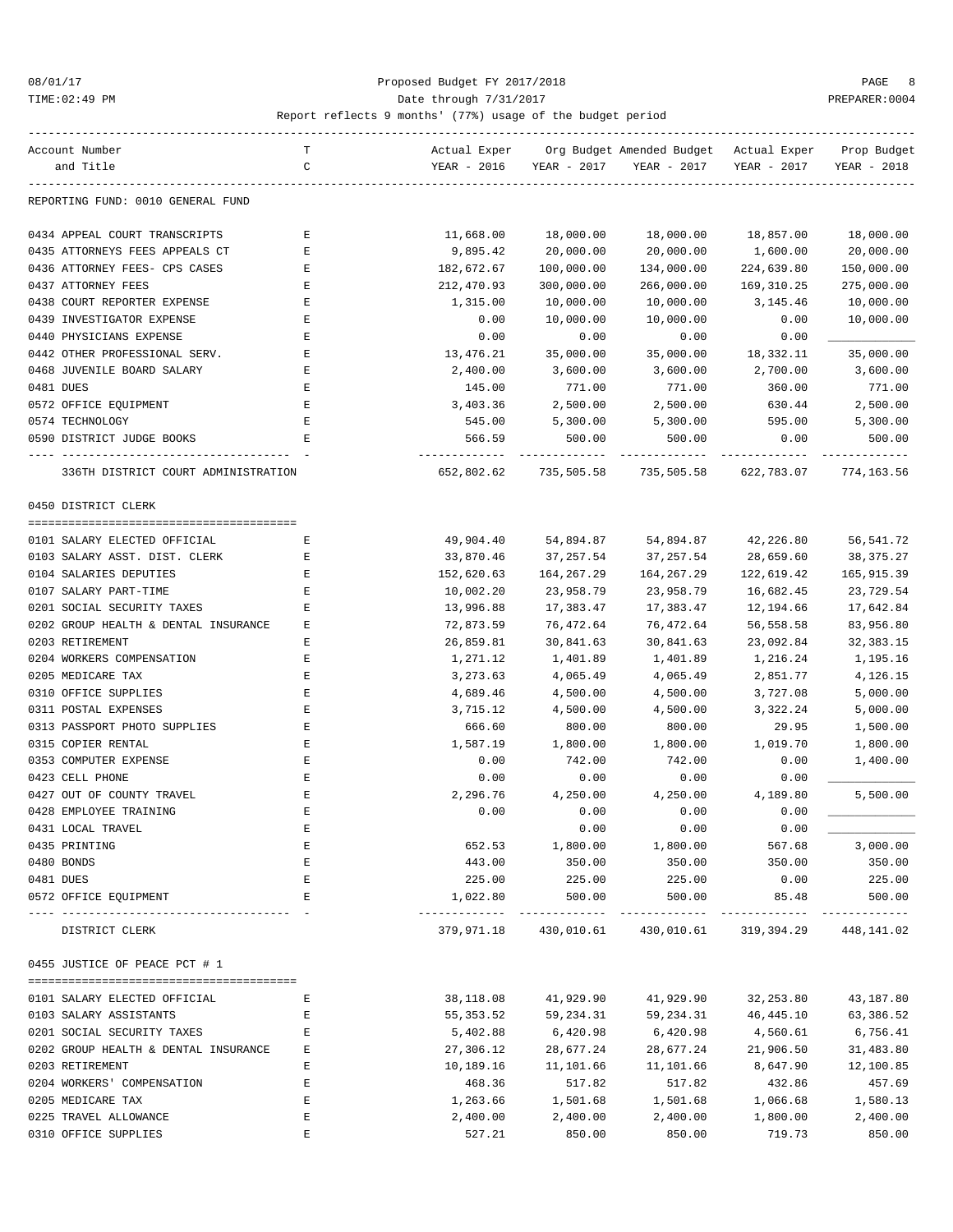### 08/01/17 Proposed Budget FY 2017/2018 PAGE 9 TIME:02:49 PM PREPARER:0004 Date through 7/31/2017 PREPARER:0004

| Actual Exper<br>Org Budget Amended Budget - Actual Exper<br>Account Number<br>т<br>YEAR - 2016<br>and Title<br>C<br>YEAR - 2017<br>YEAR - 2017<br>YEAR - 2017<br>YEAR - 2018<br>REPORTING FUND: 0010 GENERAL FUND<br>1,200.00<br>204.71<br>1,200.00<br>0311 POSTAL EXPENSES<br>Ε<br>582.50<br>1,200.00<br>0420 UTILITIES TELEPHONE<br>E<br>637.69<br>1,395.00<br>1,395.00<br>1,033.69<br>1,395.00<br>0422 R & M RADIO<br>E<br>0.00<br>0.00<br>0.00<br>0.00<br>0423 CELL PHONE ALLOWANCE<br>E<br>240.00<br>240.00<br>240.00<br>180.00<br>240.00<br>0427 OUT OF COUNTY TRAVEL<br>1,958.13<br>4,680.00<br>Ε<br>1,867.31<br>4,680.00<br>4,680.00<br>0435 PRINTING<br>E<br>400.00<br>305.93<br>400.00<br>400.00<br>107.53<br>0480 BOND<br>236.00<br>Ε<br>165.00<br>236.00<br>236.00<br>71.00<br>E<br>60.00<br>0481 DUES<br>60.00<br>60.00<br>60.00<br>60.00<br>E<br>0572 OFFICE EQUIPMENT<br>319.99<br>2,500.00<br>2,500.00<br>2,493.60<br>2,500.00<br>0573 RADIO EQUIPMENT<br>Ε<br>0.00<br>0.00<br>0.00<br>0.00<br>0574 TECHNOLOGY<br>E<br>0.00<br>0.00<br>0.00<br>0.00<br>JUSTICE OF PEACE PCT # 1<br>145, 207.41 163, 344.59 163, 344.59 123, 941.84 172, 914.20<br>0456 JUSTICE OF PEACE PCT # 2<br>0101 SALARY ELECTED OFFICIAL<br>38,118.08<br>41,929.90<br>41,929.90<br>32,253.80<br>43,187.80<br>Е<br>0104 SALARY DEPUTY<br>Е<br>33,869.42<br>37,256.22<br>37, 256. 22<br>28,658.60<br>38,373.91<br>0201 SOCIAL SECURITY TAXES<br>Ε<br>4,605.23<br>5,073.22<br>5,073.22<br>3,888.86<br>5,220.51<br>0202 GROUP HEALTH & DENTAL INSURANCE<br>20,989.20<br>E<br>18,194.96<br>19,118.16<br>19,118.16<br>14,331.96<br>0203 RETIREMENT<br>8,710.47<br>6,692.81<br>9,281.72<br>Ε<br>7,847.22<br>8,710.47<br>0204 WORKERS' COMPENSATION<br>409.13<br>353.65<br>Ε<br>359.94<br>409.13<br>332.58<br>0205 MEDICARE TAX<br>1,220.92<br>Ε<br>1,077.00<br>1,186.48<br>1,186.48<br>909.55<br>2,400.00<br>0225 TRAVEL ALLOWANCE<br>E<br>2,400.00<br>2,400.00<br>2,400.00<br>1,800.00<br>0310 OFFICE SUPPLIES<br>E<br>700.00<br>640.05<br>700.00<br>700.00<br>54.00<br>0311 POSTAL EXPENSES<br>E<br>350.00<br>170.00<br>350.00<br>350.00<br>76.00<br>0420 UTILITIES TELEPHONE<br>1,200.00<br>Ε<br>1,963.40<br>1,500.00<br>1,500.00<br>767.20<br>0421 DSL LINE<br>E<br>900.00<br>1,116.66<br>800.00<br>800.00<br>634.21<br>E<br>0422 R & M RADIO<br>0.00<br>100.00<br>100.00<br>0.00<br>E<br>180.00<br>240.00<br>0423 CELL PHONE ALLOWANCE<br>240.00<br>240.00<br>240.00<br>0427 OUT OF COUNTY TRAVEL<br>E<br>2,000.00<br>1,561.19<br>2,000.00<br>2,000.00<br>1,833.60<br>0435 PRINTING<br>200.00<br>200.00<br>56.95<br>200.00<br>Ε<br>55.00<br>0460 OFFICE RENTAL<br>4,200.00<br>4,200.00<br>3,150.00<br>4,200.00<br>Ε<br>4,200.00<br>0480 BOND<br>171.00<br>Ε<br>100.00<br>100.00<br>100.00<br>100.00<br>E<br>95.00<br>0481 DUES<br>95.00<br>95.00<br>95.00<br>95.00<br>0572 OFFICE EQUIPMENT<br>699.98<br>0.00<br>0.00<br>0.00<br>1,400.00<br>0573 RADIO EQUIPMENT<br>0.00<br>0.00<br>0.00<br>Ε<br>0.00<br>0.00<br>0.00<br>0574 TECHNOLOGY<br>0.00<br>0.00<br>E<br>JUSTICE OF PEACE PCT # 2<br>117,313.13<br>126,368.58<br>126,368.58<br>95,815.12<br>132,483.71<br>0457 JUSTICE OF THE PEACE # 3<br>0101 SALARY ELECTED OFFICIAL<br>38,118.08<br>41,929.90<br>41,929.90<br>32,253.80<br>43,187.80<br>Е<br>0103 SALARY ASSISTANT<br>0.00<br>25, 202.10<br>25,202.10<br>12,518.79<br>25,958.16<br>E<br>0201 SOCIAL SECURITY TAXES<br>2,533.90<br>4,325.86<br>4,325.86<br>2,898.76<br>4,450.73<br>E<br>0202 GROUP HEALTH & DENTAL INSURANCE<br>9,102.04<br>19,118.16<br>19,118.16<br>14,737.08<br>20,989.20<br>Ε<br>0203 RETIREMENT<br>E<br>4,155.22<br>7,384.52<br>7,384.52<br>4,917.24<br>7,868.81<br>301.50<br>0204 WORKERS' COMPENSATION<br>190.60<br>348.86<br>348.86<br>272.98<br>Ε<br>0205 MEDICARE TAX<br>E<br>592.51<br>677.88<br>1,040.90<br>1,011.69<br>1,011.69<br>0225 TRAVEL ALLOWANCE<br>E<br>2,400.00<br>2,400.00<br>2,400.00<br>1,800.00<br>2,400.00<br>0310 OFFICE SUPPLIES<br>E<br>81.46<br>500.00<br>500.00<br>139.68<br>500.00<br>$\mathbf E$<br>250.00<br>0311 POSTAL EXPENSES<br>115.00<br>250.00<br>250.00<br>47.00<br>0.00<br>200.00<br>0420 UTILITIES TELEPHONE<br>200.00<br>200.00<br>200.00<br>Ε |  |  |  |             |
|----------------------------------------------------------------------------------------------------------------------------------------------------------------------------------------------------------------------------------------------------------------------------------------------------------------------------------------------------------------------------------------------------------------------------------------------------------------------------------------------------------------------------------------------------------------------------------------------------------------------------------------------------------------------------------------------------------------------------------------------------------------------------------------------------------------------------------------------------------------------------------------------------------------------------------------------------------------------------------------------------------------------------------------------------------------------------------------------------------------------------------------------------------------------------------------------------------------------------------------------------------------------------------------------------------------------------------------------------------------------------------------------------------------------------------------------------------------------------------------------------------------------------------------------------------------------------------------------------------------------------------------------------------------------------------------------------------------------------------------------------------------------------------------------------------------------------------------------------------------------------------------------------------------------------------------------------------------------------------------------------------------------------------------------------------------------------------------------------------------------------------------------------------------------------------------------------------------------------------------------------------------------------------------------------------------------------------------------------------------------------------------------------------------------------------------------------------------------------------------------------------------------------------------------------------------------------------------------------------------------------------------------------------------------------------------------------------------------------------------------------------------------------------------------------------------------------------------------------------------------------------------------------------------------------------------------------------------------------------------------------------------------------------------------------------------------------------------------------------------------------------------------------------------------------------------------------------------------------------------------------------------------------------------------------------------------------------------------------------------------------------------------------------------------------------------------------------------------------------------------------------------------------------------------------------------------------------------------------------------------------------------------------------------------------------------------------------------------------------------------------------------------------------------------------------------------------------------------------------------------------------------------------------------------------------------------------------------------------------------------------------------------------------------------------------------------------------------------------------------------------------------------------------------------------------------------------------------|--|--|--|-------------|
|                                                                                                                                                                                                                                                                                                                                                                                                                                                                                                                                                                                                                                                                                                                                                                                                                                                                                                                                                                                                                                                                                                                                                                                                                                                                                                                                                                                                                                                                                                                                                                                                                                                                                                                                                                                                                                                                                                                                                                                                                                                                                                                                                                                                                                                                                                                                                                                                                                                                                                                                                                                                                                                                                                                                                                                                                                                                                                                                                                                                                                                                                                                                                                                                                                                                                                                                                                                                                                                                                                                                                                                                                                                                                                                                                                                                                                                                                                                                                                                                                                                                                                                                                                                                                |  |  |  | Prop Budget |
|                                                                                                                                                                                                                                                                                                                                                                                                                                                                                                                                                                                                                                                                                                                                                                                                                                                                                                                                                                                                                                                                                                                                                                                                                                                                                                                                                                                                                                                                                                                                                                                                                                                                                                                                                                                                                                                                                                                                                                                                                                                                                                                                                                                                                                                                                                                                                                                                                                                                                                                                                                                                                                                                                                                                                                                                                                                                                                                                                                                                                                                                                                                                                                                                                                                                                                                                                                                                                                                                                                                                                                                                                                                                                                                                                                                                                                                                                                                                                                                                                                                                                                                                                                                                                |  |  |  |             |
|                                                                                                                                                                                                                                                                                                                                                                                                                                                                                                                                                                                                                                                                                                                                                                                                                                                                                                                                                                                                                                                                                                                                                                                                                                                                                                                                                                                                                                                                                                                                                                                                                                                                                                                                                                                                                                                                                                                                                                                                                                                                                                                                                                                                                                                                                                                                                                                                                                                                                                                                                                                                                                                                                                                                                                                                                                                                                                                                                                                                                                                                                                                                                                                                                                                                                                                                                                                                                                                                                                                                                                                                                                                                                                                                                                                                                                                                                                                                                                                                                                                                                                                                                                                                                |  |  |  |             |
|                                                                                                                                                                                                                                                                                                                                                                                                                                                                                                                                                                                                                                                                                                                                                                                                                                                                                                                                                                                                                                                                                                                                                                                                                                                                                                                                                                                                                                                                                                                                                                                                                                                                                                                                                                                                                                                                                                                                                                                                                                                                                                                                                                                                                                                                                                                                                                                                                                                                                                                                                                                                                                                                                                                                                                                                                                                                                                                                                                                                                                                                                                                                                                                                                                                                                                                                                                                                                                                                                                                                                                                                                                                                                                                                                                                                                                                                                                                                                                                                                                                                                                                                                                                                                |  |  |  |             |
|                                                                                                                                                                                                                                                                                                                                                                                                                                                                                                                                                                                                                                                                                                                                                                                                                                                                                                                                                                                                                                                                                                                                                                                                                                                                                                                                                                                                                                                                                                                                                                                                                                                                                                                                                                                                                                                                                                                                                                                                                                                                                                                                                                                                                                                                                                                                                                                                                                                                                                                                                                                                                                                                                                                                                                                                                                                                                                                                                                                                                                                                                                                                                                                                                                                                                                                                                                                                                                                                                                                                                                                                                                                                                                                                                                                                                                                                                                                                                                                                                                                                                                                                                                                                                |  |  |  |             |
|                                                                                                                                                                                                                                                                                                                                                                                                                                                                                                                                                                                                                                                                                                                                                                                                                                                                                                                                                                                                                                                                                                                                                                                                                                                                                                                                                                                                                                                                                                                                                                                                                                                                                                                                                                                                                                                                                                                                                                                                                                                                                                                                                                                                                                                                                                                                                                                                                                                                                                                                                                                                                                                                                                                                                                                                                                                                                                                                                                                                                                                                                                                                                                                                                                                                                                                                                                                                                                                                                                                                                                                                                                                                                                                                                                                                                                                                                                                                                                                                                                                                                                                                                                                                                |  |  |  |             |
|                                                                                                                                                                                                                                                                                                                                                                                                                                                                                                                                                                                                                                                                                                                                                                                                                                                                                                                                                                                                                                                                                                                                                                                                                                                                                                                                                                                                                                                                                                                                                                                                                                                                                                                                                                                                                                                                                                                                                                                                                                                                                                                                                                                                                                                                                                                                                                                                                                                                                                                                                                                                                                                                                                                                                                                                                                                                                                                                                                                                                                                                                                                                                                                                                                                                                                                                                                                                                                                                                                                                                                                                                                                                                                                                                                                                                                                                                                                                                                                                                                                                                                                                                                                                                |  |  |  |             |
|                                                                                                                                                                                                                                                                                                                                                                                                                                                                                                                                                                                                                                                                                                                                                                                                                                                                                                                                                                                                                                                                                                                                                                                                                                                                                                                                                                                                                                                                                                                                                                                                                                                                                                                                                                                                                                                                                                                                                                                                                                                                                                                                                                                                                                                                                                                                                                                                                                                                                                                                                                                                                                                                                                                                                                                                                                                                                                                                                                                                                                                                                                                                                                                                                                                                                                                                                                                                                                                                                                                                                                                                                                                                                                                                                                                                                                                                                                                                                                                                                                                                                                                                                                                                                |  |  |  |             |
|                                                                                                                                                                                                                                                                                                                                                                                                                                                                                                                                                                                                                                                                                                                                                                                                                                                                                                                                                                                                                                                                                                                                                                                                                                                                                                                                                                                                                                                                                                                                                                                                                                                                                                                                                                                                                                                                                                                                                                                                                                                                                                                                                                                                                                                                                                                                                                                                                                                                                                                                                                                                                                                                                                                                                                                                                                                                                                                                                                                                                                                                                                                                                                                                                                                                                                                                                                                                                                                                                                                                                                                                                                                                                                                                                                                                                                                                                                                                                                                                                                                                                                                                                                                                                |  |  |  |             |
|                                                                                                                                                                                                                                                                                                                                                                                                                                                                                                                                                                                                                                                                                                                                                                                                                                                                                                                                                                                                                                                                                                                                                                                                                                                                                                                                                                                                                                                                                                                                                                                                                                                                                                                                                                                                                                                                                                                                                                                                                                                                                                                                                                                                                                                                                                                                                                                                                                                                                                                                                                                                                                                                                                                                                                                                                                                                                                                                                                                                                                                                                                                                                                                                                                                                                                                                                                                                                                                                                                                                                                                                                                                                                                                                                                                                                                                                                                                                                                                                                                                                                                                                                                                                                |  |  |  |             |
|                                                                                                                                                                                                                                                                                                                                                                                                                                                                                                                                                                                                                                                                                                                                                                                                                                                                                                                                                                                                                                                                                                                                                                                                                                                                                                                                                                                                                                                                                                                                                                                                                                                                                                                                                                                                                                                                                                                                                                                                                                                                                                                                                                                                                                                                                                                                                                                                                                                                                                                                                                                                                                                                                                                                                                                                                                                                                                                                                                                                                                                                                                                                                                                                                                                                                                                                                                                                                                                                                                                                                                                                                                                                                                                                                                                                                                                                                                                                                                                                                                                                                                                                                                                                                |  |  |  |             |
|                                                                                                                                                                                                                                                                                                                                                                                                                                                                                                                                                                                                                                                                                                                                                                                                                                                                                                                                                                                                                                                                                                                                                                                                                                                                                                                                                                                                                                                                                                                                                                                                                                                                                                                                                                                                                                                                                                                                                                                                                                                                                                                                                                                                                                                                                                                                                                                                                                                                                                                                                                                                                                                                                                                                                                                                                                                                                                                                                                                                                                                                                                                                                                                                                                                                                                                                                                                                                                                                                                                                                                                                                                                                                                                                                                                                                                                                                                                                                                                                                                                                                                                                                                                                                |  |  |  |             |
|                                                                                                                                                                                                                                                                                                                                                                                                                                                                                                                                                                                                                                                                                                                                                                                                                                                                                                                                                                                                                                                                                                                                                                                                                                                                                                                                                                                                                                                                                                                                                                                                                                                                                                                                                                                                                                                                                                                                                                                                                                                                                                                                                                                                                                                                                                                                                                                                                                                                                                                                                                                                                                                                                                                                                                                                                                                                                                                                                                                                                                                                                                                                                                                                                                                                                                                                                                                                                                                                                                                                                                                                                                                                                                                                                                                                                                                                                                                                                                                                                                                                                                                                                                                                                |  |  |  |             |
|                                                                                                                                                                                                                                                                                                                                                                                                                                                                                                                                                                                                                                                                                                                                                                                                                                                                                                                                                                                                                                                                                                                                                                                                                                                                                                                                                                                                                                                                                                                                                                                                                                                                                                                                                                                                                                                                                                                                                                                                                                                                                                                                                                                                                                                                                                                                                                                                                                                                                                                                                                                                                                                                                                                                                                                                                                                                                                                                                                                                                                                                                                                                                                                                                                                                                                                                                                                                                                                                                                                                                                                                                                                                                                                                                                                                                                                                                                                                                                                                                                                                                                                                                                                                                |  |  |  |             |
|                                                                                                                                                                                                                                                                                                                                                                                                                                                                                                                                                                                                                                                                                                                                                                                                                                                                                                                                                                                                                                                                                                                                                                                                                                                                                                                                                                                                                                                                                                                                                                                                                                                                                                                                                                                                                                                                                                                                                                                                                                                                                                                                                                                                                                                                                                                                                                                                                                                                                                                                                                                                                                                                                                                                                                                                                                                                                                                                                                                                                                                                                                                                                                                                                                                                                                                                                                                                                                                                                                                                                                                                                                                                                                                                                                                                                                                                                                                                                                                                                                                                                                                                                                                                                |  |  |  |             |
|                                                                                                                                                                                                                                                                                                                                                                                                                                                                                                                                                                                                                                                                                                                                                                                                                                                                                                                                                                                                                                                                                                                                                                                                                                                                                                                                                                                                                                                                                                                                                                                                                                                                                                                                                                                                                                                                                                                                                                                                                                                                                                                                                                                                                                                                                                                                                                                                                                                                                                                                                                                                                                                                                                                                                                                                                                                                                                                                                                                                                                                                                                                                                                                                                                                                                                                                                                                                                                                                                                                                                                                                                                                                                                                                                                                                                                                                                                                                                                                                                                                                                                                                                                                                                |  |  |  |             |
|                                                                                                                                                                                                                                                                                                                                                                                                                                                                                                                                                                                                                                                                                                                                                                                                                                                                                                                                                                                                                                                                                                                                                                                                                                                                                                                                                                                                                                                                                                                                                                                                                                                                                                                                                                                                                                                                                                                                                                                                                                                                                                                                                                                                                                                                                                                                                                                                                                                                                                                                                                                                                                                                                                                                                                                                                                                                                                                                                                                                                                                                                                                                                                                                                                                                                                                                                                                                                                                                                                                                                                                                                                                                                                                                                                                                                                                                                                                                                                                                                                                                                                                                                                                                                |  |  |  |             |
|                                                                                                                                                                                                                                                                                                                                                                                                                                                                                                                                                                                                                                                                                                                                                                                                                                                                                                                                                                                                                                                                                                                                                                                                                                                                                                                                                                                                                                                                                                                                                                                                                                                                                                                                                                                                                                                                                                                                                                                                                                                                                                                                                                                                                                                                                                                                                                                                                                                                                                                                                                                                                                                                                                                                                                                                                                                                                                                                                                                                                                                                                                                                                                                                                                                                                                                                                                                                                                                                                                                                                                                                                                                                                                                                                                                                                                                                                                                                                                                                                                                                                                                                                                                                                |  |  |  |             |
|                                                                                                                                                                                                                                                                                                                                                                                                                                                                                                                                                                                                                                                                                                                                                                                                                                                                                                                                                                                                                                                                                                                                                                                                                                                                                                                                                                                                                                                                                                                                                                                                                                                                                                                                                                                                                                                                                                                                                                                                                                                                                                                                                                                                                                                                                                                                                                                                                                                                                                                                                                                                                                                                                                                                                                                                                                                                                                                                                                                                                                                                                                                                                                                                                                                                                                                                                                                                                                                                                                                                                                                                                                                                                                                                                                                                                                                                                                                                                                                                                                                                                                                                                                                                                |  |  |  |             |
|                                                                                                                                                                                                                                                                                                                                                                                                                                                                                                                                                                                                                                                                                                                                                                                                                                                                                                                                                                                                                                                                                                                                                                                                                                                                                                                                                                                                                                                                                                                                                                                                                                                                                                                                                                                                                                                                                                                                                                                                                                                                                                                                                                                                                                                                                                                                                                                                                                                                                                                                                                                                                                                                                                                                                                                                                                                                                                                                                                                                                                                                                                                                                                                                                                                                                                                                                                                                                                                                                                                                                                                                                                                                                                                                                                                                                                                                                                                                                                                                                                                                                                                                                                                                                |  |  |  |             |
|                                                                                                                                                                                                                                                                                                                                                                                                                                                                                                                                                                                                                                                                                                                                                                                                                                                                                                                                                                                                                                                                                                                                                                                                                                                                                                                                                                                                                                                                                                                                                                                                                                                                                                                                                                                                                                                                                                                                                                                                                                                                                                                                                                                                                                                                                                                                                                                                                                                                                                                                                                                                                                                                                                                                                                                                                                                                                                                                                                                                                                                                                                                                                                                                                                                                                                                                                                                                                                                                                                                                                                                                                                                                                                                                                                                                                                                                                                                                                                                                                                                                                                                                                                                                                |  |  |  |             |
|                                                                                                                                                                                                                                                                                                                                                                                                                                                                                                                                                                                                                                                                                                                                                                                                                                                                                                                                                                                                                                                                                                                                                                                                                                                                                                                                                                                                                                                                                                                                                                                                                                                                                                                                                                                                                                                                                                                                                                                                                                                                                                                                                                                                                                                                                                                                                                                                                                                                                                                                                                                                                                                                                                                                                                                                                                                                                                                                                                                                                                                                                                                                                                                                                                                                                                                                                                                                                                                                                                                                                                                                                                                                                                                                                                                                                                                                                                                                                                                                                                                                                                                                                                                                                |  |  |  |             |
|                                                                                                                                                                                                                                                                                                                                                                                                                                                                                                                                                                                                                                                                                                                                                                                                                                                                                                                                                                                                                                                                                                                                                                                                                                                                                                                                                                                                                                                                                                                                                                                                                                                                                                                                                                                                                                                                                                                                                                                                                                                                                                                                                                                                                                                                                                                                                                                                                                                                                                                                                                                                                                                                                                                                                                                                                                                                                                                                                                                                                                                                                                                                                                                                                                                                                                                                                                                                                                                                                                                                                                                                                                                                                                                                                                                                                                                                                                                                                                                                                                                                                                                                                                                                                |  |  |  |             |
|                                                                                                                                                                                                                                                                                                                                                                                                                                                                                                                                                                                                                                                                                                                                                                                                                                                                                                                                                                                                                                                                                                                                                                                                                                                                                                                                                                                                                                                                                                                                                                                                                                                                                                                                                                                                                                                                                                                                                                                                                                                                                                                                                                                                                                                                                                                                                                                                                                                                                                                                                                                                                                                                                                                                                                                                                                                                                                                                                                                                                                                                                                                                                                                                                                                                                                                                                                                                                                                                                                                                                                                                                                                                                                                                                                                                                                                                                                                                                                                                                                                                                                                                                                                                                |  |  |  |             |
|                                                                                                                                                                                                                                                                                                                                                                                                                                                                                                                                                                                                                                                                                                                                                                                                                                                                                                                                                                                                                                                                                                                                                                                                                                                                                                                                                                                                                                                                                                                                                                                                                                                                                                                                                                                                                                                                                                                                                                                                                                                                                                                                                                                                                                                                                                                                                                                                                                                                                                                                                                                                                                                                                                                                                                                                                                                                                                                                                                                                                                                                                                                                                                                                                                                                                                                                                                                                                                                                                                                                                                                                                                                                                                                                                                                                                                                                                                                                                                                                                                                                                                                                                                                                                |  |  |  |             |
|                                                                                                                                                                                                                                                                                                                                                                                                                                                                                                                                                                                                                                                                                                                                                                                                                                                                                                                                                                                                                                                                                                                                                                                                                                                                                                                                                                                                                                                                                                                                                                                                                                                                                                                                                                                                                                                                                                                                                                                                                                                                                                                                                                                                                                                                                                                                                                                                                                                                                                                                                                                                                                                                                                                                                                                                                                                                                                                                                                                                                                                                                                                                                                                                                                                                                                                                                                                                                                                                                                                                                                                                                                                                                                                                                                                                                                                                                                                                                                                                                                                                                                                                                                                                                |  |  |  |             |
|                                                                                                                                                                                                                                                                                                                                                                                                                                                                                                                                                                                                                                                                                                                                                                                                                                                                                                                                                                                                                                                                                                                                                                                                                                                                                                                                                                                                                                                                                                                                                                                                                                                                                                                                                                                                                                                                                                                                                                                                                                                                                                                                                                                                                                                                                                                                                                                                                                                                                                                                                                                                                                                                                                                                                                                                                                                                                                                                                                                                                                                                                                                                                                                                                                                                                                                                                                                                                                                                                                                                                                                                                                                                                                                                                                                                                                                                                                                                                                                                                                                                                                                                                                                                                |  |  |  |             |
|                                                                                                                                                                                                                                                                                                                                                                                                                                                                                                                                                                                                                                                                                                                                                                                                                                                                                                                                                                                                                                                                                                                                                                                                                                                                                                                                                                                                                                                                                                                                                                                                                                                                                                                                                                                                                                                                                                                                                                                                                                                                                                                                                                                                                                                                                                                                                                                                                                                                                                                                                                                                                                                                                                                                                                                                                                                                                                                                                                                                                                                                                                                                                                                                                                                                                                                                                                                                                                                                                                                                                                                                                                                                                                                                                                                                                                                                                                                                                                                                                                                                                                                                                                                                                |  |  |  |             |
|                                                                                                                                                                                                                                                                                                                                                                                                                                                                                                                                                                                                                                                                                                                                                                                                                                                                                                                                                                                                                                                                                                                                                                                                                                                                                                                                                                                                                                                                                                                                                                                                                                                                                                                                                                                                                                                                                                                                                                                                                                                                                                                                                                                                                                                                                                                                                                                                                                                                                                                                                                                                                                                                                                                                                                                                                                                                                                                                                                                                                                                                                                                                                                                                                                                                                                                                                                                                                                                                                                                                                                                                                                                                                                                                                                                                                                                                                                                                                                                                                                                                                                                                                                                                                |  |  |  |             |
|                                                                                                                                                                                                                                                                                                                                                                                                                                                                                                                                                                                                                                                                                                                                                                                                                                                                                                                                                                                                                                                                                                                                                                                                                                                                                                                                                                                                                                                                                                                                                                                                                                                                                                                                                                                                                                                                                                                                                                                                                                                                                                                                                                                                                                                                                                                                                                                                                                                                                                                                                                                                                                                                                                                                                                                                                                                                                                                                                                                                                                                                                                                                                                                                                                                                                                                                                                                                                                                                                                                                                                                                                                                                                                                                                                                                                                                                                                                                                                                                                                                                                                                                                                                                                |  |  |  |             |
|                                                                                                                                                                                                                                                                                                                                                                                                                                                                                                                                                                                                                                                                                                                                                                                                                                                                                                                                                                                                                                                                                                                                                                                                                                                                                                                                                                                                                                                                                                                                                                                                                                                                                                                                                                                                                                                                                                                                                                                                                                                                                                                                                                                                                                                                                                                                                                                                                                                                                                                                                                                                                                                                                                                                                                                                                                                                                                                                                                                                                                                                                                                                                                                                                                                                                                                                                                                                                                                                                                                                                                                                                                                                                                                                                                                                                                                                                                                                                                                                                                                                                                                                                                                                                |  |  |  |             |
|                                                                                                                                                                                                                                                                                                                                                                                                                                                                                                                                                                                                                                                                                                                                                                                                                                                                                                                                                                                                                                                                                                                                                                                                                                                                                                                                                                                                                                                                                                                                                                                                                                                                                                                                                                                                                                                                                                                                                                                                                                                                                                                                                                                                                                                                                                                                                                                                                                                                                                                                                                                                                                                                                                                                                                                                                                                                                                                                                                                                                                                                                                                                                                                                                                                                                                                                                                                                                                                                                                                                                                                                                                                                                                                                                                                                                                                                                                                                                                                                                                                                                                                                                                                                                |  |  |  |             |
|                                                                                                                                                                                                                                                                                                                                                                                                                                                                                                                                                                                                                                                                                                                                                                                                                                                                                                                                                                                                                                                                                                                                                                                                                                                                                                                                                                                                                                                                                                                                                                                                                                                                                                                                                                                                                                                                                                                                                                                                                                                                                                                                                                                                                                                                                                                                                                                                                                                                                                                                                                                                                                                                                                                                                                                                                                                                                                                                                                                                                                                                                                                                                                                                                                                                                                                                                                                                                                                                                                                                                                                                                                                                                                                                                                                                                                                                                                                                                                                                                                                                                                                                                                                                                |  |  |  |             |
|                                                                                                                                                                                                                                                                                                                                                                                                                                                                                                                                                                                                                                                                                                                                                                                                                                                                                                                                                                                                                                                                                                                                                                                                                                                                                                                                                                                                                                                                                                                                                                                                                                                                                                                                                                                                                                                                                                                                                                                                                                                                                                                                                                                                                                                                                                                                                                                                                                                                                                                                                                                                                                                                                                                                                                                                                                                                                                                                                                                                                                                                                                                                                                                                                                                                                                                                                                                                                                                                                                                                                                                                                                                                                                                                                                                                                                                                                                                                                                                                                                                                                                                                                                                                                |  |  |  |             |
|                                                                                                                                                                                                                                                                                                                                                                                                                                                                                                                                                                                                                                                                                                                                                                                                                                                                                                                                                                                                                                                                                                                                                                                                                                                                                                                                                                                                                                                                                                                                                                                                                                                                                                                                                                                                                                                                                                                                                                                                                                                                                                                                                                                                                                                                                                                                                                                                                                                                                                                                                                                                                                                                                                                                                                                                                                                                                                                                                                                                                                                                                                                                                                                                                                                                                                                                                                                                                                                                                                                                                                                                                                                                                                                                                                                                                                                                                                                                                                                                                                                                                                                                                                                                                |  |  |  |             |
|                                                                                                                                                                                                                                                                                                                                                                                                                                                                                                                                                                                                                                                                                                                                                                                                                                                                                                                                                                                                                                                                                                                                                                                                                                                                                                                                                                                                                                                                                                                                                                                                                                                                                                                                                                                                                                                                                                                                                                                                                                                                                                                                                                                                                                                                                                                                                                                                                                                                                                                                                                                                                                                                                                                                                                                                                                                                                                                                                                                                                                                                                                                                                                                                                                                                                                                                                                                                                                                                                                                                                                                                                                                                                                                                                                                                                                                                                                                                                                                                                                                                                                                                                                                                                |  |  |  |             |
|                                                                                                                                                                                                                                                                                                                                                                                                                                                                                                                                                                                                                                                                                                                                                                                                                                                                                                                                                                                                                                                                                                                                                                                                                                                                                                                                                                                                                                                                                                                                                                                                                                                                                                                                                                                                                                                                                                                                                                                                                                                                                                                                                                                                                                                                                                                                                                                                                                                                                                                                                                                                                                                                                                                                                                                                                                                                                                                                                                                                                                                                                                                                                                                                                                                                                                                                                                                                                                                                                                                                                                                                                                                                                                                                                                                                                                                                                                                                                                                                                                                                                                                                                                                                                |  |  |  |             |
|                                                                                                                                                                                                                                                                                                                                                                                                                                                                                                                                                                                                                                                                                                                                                                                                                                                                                                                                                                                                                                                                                                                                                                                                                                                                                                                                                                                                                                                                                                                                                                                                                                                                                                                                                                                                                                                                                                                                                                                                                                                                                                                                                                                                                                                                                                                                                                                                                                                                                                                                                                                                                                                                                                                                                                                                                                                                                                                                                                                                                                                                                                                                                                                                                                                                                                                                                                                                                                                                                                                                                                                                                                                                                                                                                                                                                                                                                                                                                                                                                                                                                                                                                                                                                |  |  |  |             |
|                                                                                                                                                                                                                                                                                                                                                                                                                                                                                                                                                                                                                                                                                                                                                                                                                                                                                                                                                                                                                                                                                                                                                                                                                                                                                                                                                                                                                                                                                                                                                                                                                                                                                                                                                                                                                                                                                                                                                                                                                                                                                                                                                                                                                                                                                                                                                                                                                                                                                                                                                                                                                                                                                                                                                                                                                                                                                                                                                                                                                                                                                                                                                                                                                                                                                                                                                                                                                                                                                                                                                                                                                                                                                                                                                                                                                                                                                                                                                                                                                                                                                                                                                                                                                |  |  |  |             |
|                                                                                                                                                                                                                                                                                                                                                                                                                                                                                                                                                                                                                                                                                                                                                                                                                                                                                                                                                                                                                                                                                                                                                                                                                                                                                                                                                                                                                                                                                                                                                                                                                                                                                                                                                                                                                                                                                                                                                                                                                                                                                                                                                                                                                                                                                                                                                                                                                                                                                                                                                                                                                                                                                                                                                                                                                                                                                                                                                                                                                                                                                                                                                                                                                                                                                                                                                                                                                                                                                                                                                                                                                                                                                                                                                                                                                                                                                                                                                                                                                                                                                                                                                                                                                |  |  |  |             |
|                                                                                                                                                                                                                                                                                                                                                                                                                                                                                                                                                                                                                                                                                                                                                                                                                                                                                                                                                                                                                                                                                                                                                                                                                                                                                                                                                                                                                                                                                                                                                                                                                                                                                                                                                                                                                                                                                                                                                                                                                                                                                                                                                                                                                                                                                                                                                                                                                                                                                                                                                                                                                                                                                                                                                                                                                                                                                                                                                                                                                                                                                                                                                                                                                                                                                                                                                                                                                                                                                                                                                                                                                                                                                                                                                                                                                                                                                                                                                                                                                                                                                                                                                                                                                |  |  |  |             |
|                                                                                                                                                                                                                                                                                                                                                                                                                                                                                                                                                                                                                                                                                                                                                                                                                                                                                                                                                                                                                                                                                                                                                                                                                                                                                                                                                                                                                                                                                                                                                                                                                                                                                                                                                                                                                                                                                                                                                                                                                                                                                                                                                                                                                                                                                                                                                                                                                                                                                                                                                                                                                                                                                                                                                                                                                                                                                                                                                                                                                                                                                                                                                                                                                                                                                                                                                                                                                                                                                                                                                                                                                                                                                                                                                                                                                                                                                                                                                                                                                                                                                                                                                                                                                |  |  |  |             |
|                                                                                                                                                                                                                                                                                                                                                                                                                                                                                                                                                                                                                                                                                                                                                                                                                                                                                                                                                                                                                                                                                                                                                                                                                                                                                                                                                                                                                                                                                                                                                                                                                                                                                                                                                                                                                                                                                                                                                                                                                                                                                                                                                                                                                                                                                                                                                                                                                                                                                                                                                                                                                                                                                                                                                                                                                                                                                                                                                                                                                                                                                                                                                                                                                                                                                                                                                                                                                                                                                                                                                                                                                                                                                                                                                                                                                                                                                                                                                                                                                                                                                                                                                                                                                |  |  |  |             |
|                                                                                                                                                                                                                                                                                                                                                                                                                                                                                                                                                                                                                                                                                                                                                                                                                                                                                                                                                                                                                                                                                                                                                                                                                                                                                                                                                                                                                                                                                                                                                                                                                                                                                                                                                                                                                                                                                                                                                                                                                                                                                                                                                                                                                                                                                                                                                                                                                                                                                                                                                                                                                                                                                                                                                                                                                                                                                                                                                                                                                                                                                                                                                                                                                                                                                                                                                                                                                                                                                                                                                                                                                                                                                                                                                                                                                                                                                                                                                                                                                                                                                                                                                                                                                |  |  |  |             |
|                                                                                                                                                                                                                                                                                                                                                                                                                                                                                                                                                                                                                                                                                                                                                                                                                                                                                                                                                                                                                                                                                                                                                                                                                                                                                                                                                                                                                                                                                                                                                                                                                                                                                                                                                                                                                                                                                                                                                                                                                                                                                                                                                                                                                                                                                                                                                                                                                                                                                                                                                                                                                                                                                                                                                                                                                                                                                                                                                                                                                                                                                                                                                                                                                                                                                                                                                                                                                                                                                                                                                                                                                                                                                                                                                                                                                                                                                                                                                                                                                                                                                                                                                                                                                |  |  |  |             |
|                                                                                                                                                                                                                                                                                                                                                                                                                                                                                                                                                                                                                                                                                                                                                                                                                                                                                                                                                                                                                                                                                                                                                                                                                                                                                                                                                                                                                                                                                                                                                                                                                                                                                                                                                                                                                                                                                                                                                                                                                                                                                                                                                                                                                                                                                                                                                                                                                                                                                                                                                                                                                                                                                                                                                                                                                                                                                                                                                                                                                                                                                                                                                                                                                                                                                                                                                                                                                                                                                                                                                                                                                                                                                                                                                                                                                                                                                                                                                                                                                                                                                                                                                                                                                |  |  |  |             |
|                                                                                                                                                                                                                                                                                                                                                                                                                                                                                                                                                                                                                                                                                                                                                                                                                                                                                                                                                                                                                                                                                                                                                                                                                                                                                                                                                                                                                                                                                                                                                                                                                                                                                                                                                                                                                                                                                                                                                                                                                                                                                                                                                                                                                                                                                                                                                                                                                                                                                                                                                                                                                                                                                                                                                                                                                                                                                                                                                                                                                                                                                                                                                                                                                                                                                                                                                                                                                                                                                                                                                                                                                                                                                                                                                                                                                                                                                                                                                                                                                                                                                                                                                                                                                |  |  |  |             |
|                                                                                                                                                                                                                                                                                                                                                                                                                                                                                                                                                                                                                                                                                                                                                                                                                                                                                                                                                                                                                                                                                                                                                                                                                                                                                                                                                                                                                                                                                                                                                                                                                                                                                                                                                                                                                                                                                                                                                                                                                                                                                                                                                                                                                                                                                                                                                                                                                                                                                                                                                                                                                                                                                                                                                                                                                                                                                                                                                                                                                                                                                                                                                                                                                                                                                                                                                                                                                                                                                                                                                                                                                                                                                                                                                                                                                                                                                                                                                                                                                                                                                                                                                                                                                |  |  |  |             |
|                                                                                                                                                                                                                                                                                                                                                                                                                                                                                                                                                                                                                                                                                                                                                                                                                                                                                                                                                                                                                                                                                                                                                                                                                                                                                                                                                                                                                                                                                                                                                                                                                                                                                                                                                                                                                                                                                                                                                                                                                                                                                                                                                                                                                                                                                                                                                                                                                                                                                                                                                                                                                                                                                                                                                                                                                                                                                                                                                                                                                                                                                                                                                                                                                                                                                                                                                                                                                                                                                                                                                                                                                                                                                                                                                                                                                                                                                                                                                                                                                                                                                                                                                                                                                |  |  |  |             |
|                                                                                                                                                                                                                                                                                                                                                                                                                                                                                                                                                                                                                                                                                                                                                                                                                                                                                                                                                                                                                                                                                                                                                                                                                                                                                                                                                                                                                                                                                                                                                                                                                                                                                                                                                                                                                                                                                                                                                                                                                                                                                                                                                                                                                                                                                                                                                                                                                                                                                                                                                                                                                                                                                                                                                                                                                                                                                                                                                                                                                                                                                                                                                                                                                                                                                                                                                                                                                                                                                                                                                                                                                                                                                                                                                                                                                                                                                                                                                                                                                                                                                                                                                                                                                |  |  |  |             |
|                                                                                                                                                                                                                                                                                                                                                                                                                                                                                                                                                                                                                                                                                                                                                                                                                                                                                                                                                                                                                                                                                                                                                                                                                                                                                                                                                                                                                                                                                                                                                                                                                                                                                                                                                                                                                                                                                                                                                                                                                                                                                                                                                                                                                                                                                                                                                                                                                                                                                                                                                                                                                                                                                                                                                                                                                                                                                                                                                                                                                                                                                                                                                                                                                                                                                                                                                                                                                                                                                                                                                                                                                                                                                                                                                                                                                                                                                                                                                                                                                                                                                                                                                                                                                |  |  |  |             |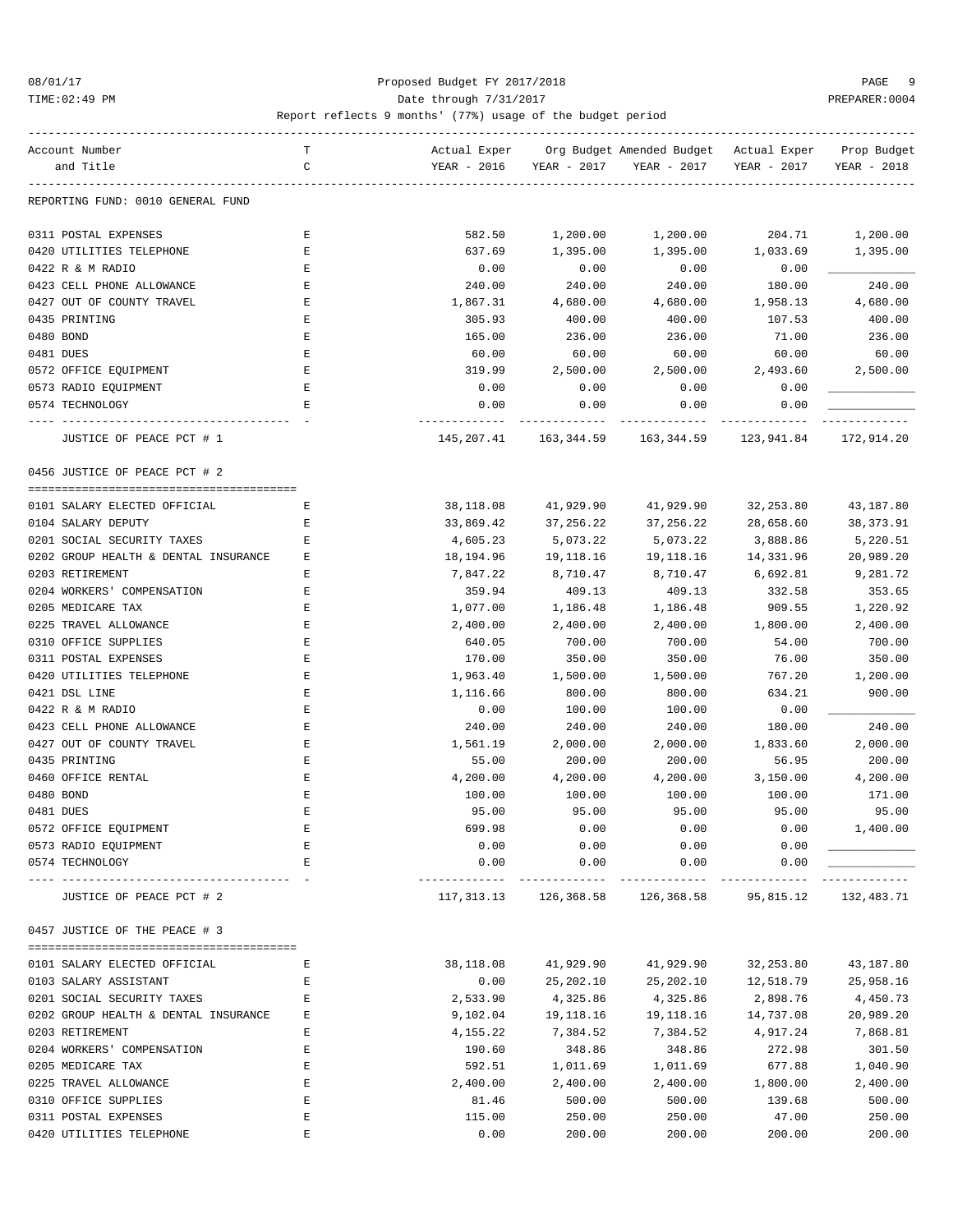### 08/01/17 Proposed Budget FY 2017/2018 PAGE 10 TIME:02:49 PM PREPARER:0004 Date through 7/31/2017 PREPARER:0004

| Account Number                       | т           | Actual Exper |              | Org Budget Amended Budget Actual Exper          |                       | Prop Budget           |
|--------------------------------------|-------------|--------------|--------------|-------------------------------------------------|-----------------------|-----------------------|
| and Title                            | C           | YEAR - 2016  | YEAR - 2017  | YEAR - 2017                                     | YEAR - 2017           | YEAR - 2018           |
|                                      |             |              |              |                                                 |                       |                       |
| REPORTING FUND: 0010 GENERAL FUND    |             |              |              |                                                 |                       |                       |
| 0423 CELL PHONE ALLOWANCE            | Ε           | 240.00       | 240.00       | 240.00                                          | 180.00                | 240.00                |
| 0427 OUT OF COUNTY TRAVEL            | Ε           | 622.20       | 1,500.00     | 1,500.00                                        | 1,088.48              | 1,500.00              |
| 0435 PRINTING                        | Ε           | 56.48        | 250.00       | 250.00                                          | 110.01                | 250.00                |
| 0480 BOND                            | Ε           | 0.00         | 0.00         | 0.00                                            | 0.00                  | 199.00                |
| 0481 DUES                            | E           | 60.00        | 60.00        | 60.00                                           | 60.00                 | 60.00                 |
| 0572 OFFICE EQUIPMENT                | Е           | 574.50       | 2,100.00     | 2,100.00                                        | 993.55                | 1,500.00              |
| 0574 TECHNOLOGY                      | Е           | 0.00         | 0.00         | 0.00                                            | 0.00                  |                       |
| JUSTICE OF THE PEACE # 3             |             |              |              | 58,841.99   106,821.09   106,821.09   72,895.25 |                       | 110,896.10            |
| 0475 DISTRICT & CO. ATTORNEY         |             |              |              |                                                 |                       |                       |
| 0101 DA. SALARY SUPPLEMENT           | E           | 4,000.00     | 5,000.00     | 5,000.00                                        | 3,846.20              | 5,000.00              |
| 0102 HB 9 D.A. SUPPLEMENTAL FUNDS    | Е           | 3,640.00     | 3,640.00     | 3,640.00                                        | 2,800.00              | 3,640.00              |
| 0103 SALARY ASSISTANT D.A.           | Ε           | 286,398.84   | 315,039.05   | 315,039.05                                      | 242,337.60            | 324,490.24            |
| 0104 ASST. DA LONGEVITY PAY          | $\mathbf E$ | 4,440.00     | 5,160.00     | 5,160.00                                        | 3,780.00              | 5,160.00              |
| 0105 SALARIES SECRETARIES            | Ε           | 158,206.24   | 174, 261. 13 | 174,261.13                                      | 134,047.00            | 179,488.96            |
| 0106 DA SALARY REIMB. GC CH 46       | Е           | 27,499.94    | 27,500.00    | 27,500.00                                       | 21,153.40             | 27,500.00             |
| 0107 SALARY TEMP./EXTRA              | Ε           | 0.00         | 0.00         | 0.00                                            | 0.00                  |                       |
| 0109 INVESTIGATOR                    | Ε           | 51,760.02    | 56,936.12    | 56,936.12                                       | 43,697.65             | 58,644.20             |
| 0201 SOCIAL SECURITY TAXES           | Ε           | 31,423.34    | 36,387.57    | 36,387.57                                       | 26,533.29             | 37,465.57             |
| 0202 GROUP HEALTH INSURANCE          | E           | 91,020.40    | 95,590.80    | 95,590.80                                       | 71,694.00             | 104,946.00            |
| 0203 RETIREMENT                      | Ε           | 58,421.80    | 64,518.99    | 64,518.99                                       | 49,626.21             | 68,726.48             |
| 0204 WORKERS' COMPENSATION           | Ε           | 1,697.74     | 1,825.74     | 1,825.74                                        | 1,750.54              | 1,826.96              |
| 0205 MEDICARE TAX                    | Ε           | 7,349.11     | 8,510.00     | 8,510.00                                        | 6,205.26              | 8,762.11              |
| 0310 OFFICE SUPPLIES                 | Ε           | 7,628.46     | 8,000.00     | 8,000.00                                        | 5,134.10              | 8,000.00              |
| 0311 POSTAL EXPENSES                 | E           | 2,214.99     | 3,000.00     | 3,000.00                                        | 1,462.40              | 3,000.00              |
| 0315 COPIER EXPENSE                  | Ε           | 1,327.98     | 1,500.00     | 1,500.00                                        | 882.46                | 1,500.00              |
| 0421 INTERNET/ONLINE LEGAL RE        | Ε           | 6,894.52     | 6,733.72     | 6,733.72                                        | 5,127.04              | 6,733.72              |
| 0422 INVESTIGATOR CELL PHONE         | Ε           | 360.00       | 360.00       | 360.00                                          | 270.00                | 360.00                |
| 0427 OUT OF COUNTY TRAVEL            | Ε           | 10,468.51    | 9,000.00     | 9,000.00                                        | 4,344.64              | 9,000.00              |
| 0428 TRAINING/TUITION                | Ε           | 4,862.78     | 9,000.00     | 9,000.00                                        | 3,585.00              | 8,000.00              |
| 0431 LOCAL TRAVEL                    | E           |              | 0.00         |                                                 | 0.00                  |                       |
| 0435 PRINTING                        | Ε           | 710.40       | 1,500.00     | 0.00                                            |                       | 1,500.00              |
|                                      |             |              | 8,750.00     | 1,500.00                                        | 0.00                  |                       |
| 0438 CT.REPORTER-TRANSCRIPTS         | Ε           | 7,285.10     |              | 8,750.00                                        | 6,353.20              | 8,750.00              |
| 0439 WITNESS EXPENSE                 | E           | 100.00       | 4,000.00     | 4,000.00                                        | 4,762.37              | 5,000.00              |
| 0465 PHYS. EVIDENCE ANALYSIS         | E           | 406.00       | 6,000.00     | 6,000.00                                        | 0.00                  | 4,000.00              |
| 0469 DPS TESTING                     | $\mathbf E$ |              | 0.00         | 0.00                                            | 0.00                  |                       |
| 0480 BOND                            | Ε           | 165.00       | 150.00       | 150.00                                          | 177.50                | 236.00                |
| 0481 DUES                            | Ε           | 1,940.00     | 2,500.00     | 2,500.00                                        | 1,312.00              | 2,500.00              |
| 0572 OFFICE EQUIPMENT                | Ε           | 1,552.90     | 3,000.00     | 3,000.00                                        | 490.73                | 3,000.00              |
| 0574 TECHNOLOGY                      | Ε           | 0.00         | 0.00         | 0.00                                            | 0.00                  |                       |
| 0590 BOOKS                           | E           | 583.25       | 750.00       | 750.00                                          | 93.75<br>. <u>.</u> . | 750.00<br>----------- |
| DISTRICT & CO. ATTORNEY              |             | 772,357.32   | 858,613.12   | 858,613.12                                      | 641,466.34            | 887,980.24            |
| 0495 COUNTY AUDITOR                  |             |              |              |                                                 |                       |                       |
| 0102 SALARY APPOINTED OFFICIAL       | Ε           | 61,759.88    | 67,935.81    | 67,935.81                                       | 52,258.40             | 78,126.18             |
| 0103 SALARIES ASSISTANTS             | Ε           | 100,570.26   | 114,501.23   | 114,501.23                                      | 86,199.19             | 120,226.31            |
| 0107 TEMPORARY FUNDING               | Е           |              |              |                                                 |                       |                       |
| 0201 SOCIAL SECURITY TAXES           | Ε           | 9,483.57     | 11,311.10    | 11,311.10                                       | 7,988.62              | 12,297.85             |
| 0202 GROUP HEALTH & DENTAL INSURANCE | Ε           | 34,856.52    | 38,236.32    | 38,236.32                                       | 29,467.30             | 41,969.40             |
| 0203 RETIREMENT                      | E           | 17,695.20    | 20,068.08    | 20,068.08                                       | 15,213.89             | 22,572.51             |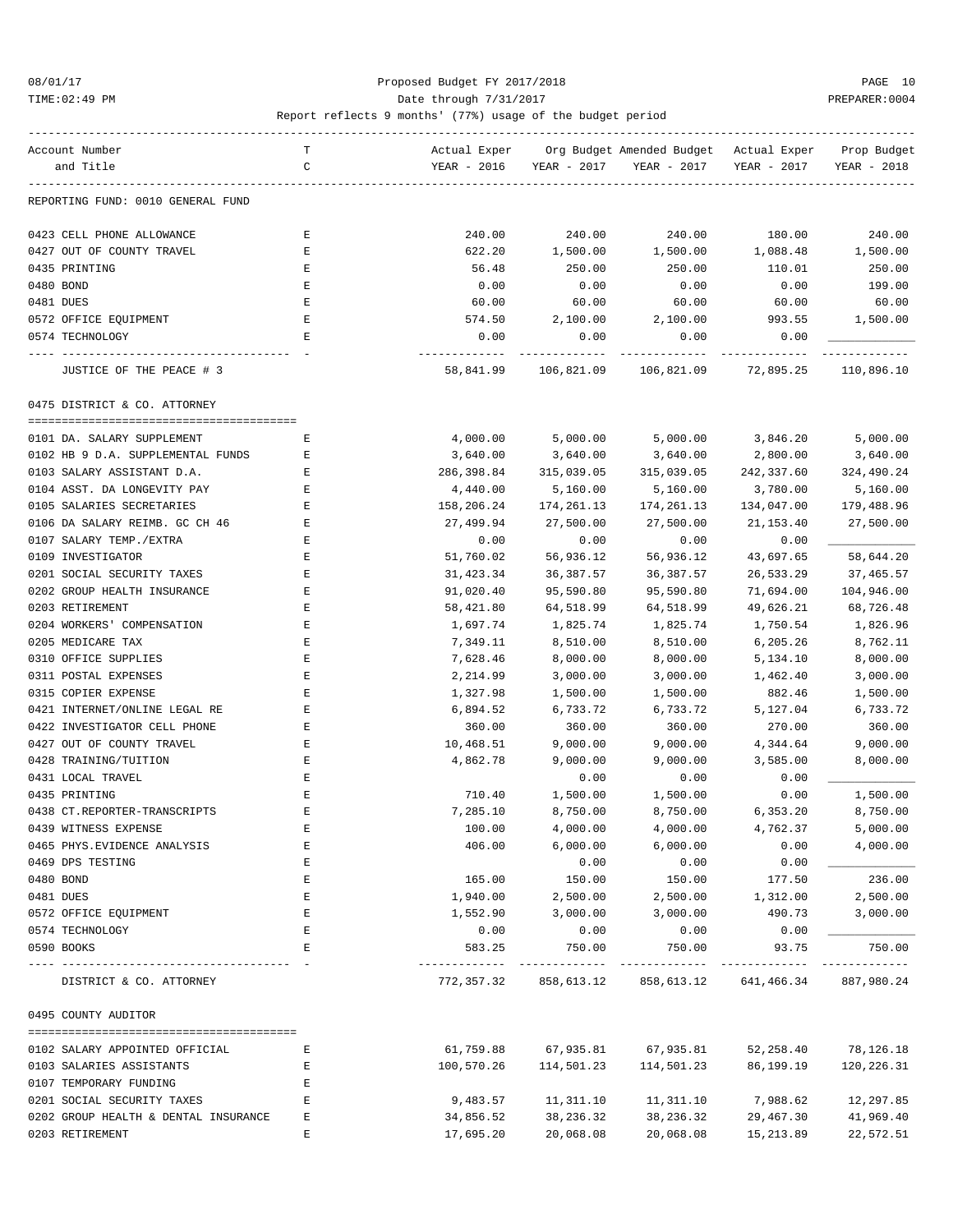### 08/01/17 Proposed Budget FY 2017/2018 PAGE 11 TIME:02:49 PM PREPARER:0004 Date through 7/31/2017 PREPARER:0004

| Account Number                           | T      |              |                | Actual Exper Org Budget Amended Budget Actual Exper                    |              | Prop Budget |
|------------------------------------------|--------|--------------|----------------|------------------------------------------------------------------------|--------------|-------------|
| and Title                                | C      | YEAR - 2016  | YEAR - 2017    | YEAR - 2017                                                            | YEAR - 2017  | YEAR - 2018 |
| REPORTING FUND: 0010 GENERAL FUND        |        |              |                |                                                                        |              |             |
| 0204 WORKERS COMPENSATION                | Е      | 829.26       | 912.19         | 912.19                                                                 | 766.74       | 833.08      |
| 0205 MEDICARE TAX                        | Е      | 2,217.92     | 2,645.34       | 2,645.34                                                               | 1,868.25     | 2,876.11    |
| 0310 OFFICE SUPPLIES                     | Е      | 534.70       | 900.00         | 900.00                                                                 | 367.09       | 900.00      |
| 0353 COMPUTER SOFTWARE MAINTENANCE       | Е      | 2,810.00     | 2,810.00       | 2,810.00                                                               | 2,810.00     | 2,810.00    |
| 0427 OUT OF COUNTY TRAVEL                | Е      | 2,698.01     | 3,500.00       | 3,500.00                                                               | 3,575.75     | 3,500.00    |
| 0431 LOCAL TRAVEL                        | Ε      |              | 0.00           | 0.00                                                                   | 0.00         |             |
| 0435 PRINTING                            | Ε      | 0.00         | 50.00          | 50.00                                                                  | 0.00         | 50.00       |
| 0452 R & M EQUIPMENT                     | Ε      | 0.00         | 500.00         | 500.00                                                                 | 0.00         | 500.00      |
| 0480 BOND                                | Е      | 100.00       | 286.00         | 286.00                                                                 | 286.00       | 286.00      |
| 0481 DUES                                | Е      | 340.00       | 590.00         | 590.00                                                                 | 340.00       | 590.00      |
| 0572 OFFICE EQUIPMENT                    | Е      | 1,988.76     | 1,300.00       | 1,300.00                                                               | 74.99        | 1,300.00    |
| COUNTY AUDITOR                           |        | 235,884.08   | 265,546.07     | 265,546.07                                                             | 201,216.22   | 288,837.44  |
| 0496 COUNTY PURCHASING                   |        |              |                |                                                                        |              |             |
| 0103 SALARY PURCHASING AGENT             | Е      | 50,190.92    | 55,209.88      | 55,209.88                                                              | 42,469.20    | 56,866.18   |
| 0201 SOCIAL SECURITY TAXES               | Ε      | 3,135.19     | 3,445.33       | 3,445.33                                                               | 2,649.74     | 3,548.02    |
| 0202 GROUP HEALTH INSURANCE              | Ε      | 9,102.04     | 9,559.08       | 9,559.08                                                               | 7,169.40     | 10,494.60   |
| 0203 RETIREMENT                          | Е      | 5,471.11     | 6,073.09       | 6,073.09                                                               | 4,666.27     | 6,471.37    |
| 0204 WORKERS' COMPENSATION               | Ε      | 250.96       | 277.85         | 277.85                                                                 | 231.88       | 240.35      |
| 0205 MEDICARE TAX                        | Ε      | 733.24       | 805.76         | 805.76                                                                 | 619.76       | 829.78      |
| 0310 OFFICE SUPPLIES                     | Ε      | 274.02       | 400.00         | 400.00                                                                 | 116.22       | 400.00      |
| 0353 COMPUTER SOFTWARE MAINTENANCE       | Е      | 350.00       | 350.00         | 350.00                                                                 | 350.00       | 350.00      |
| 0421 CELL PHONE                          | Е      | 360.00       | 360.00         | 360.00                                                                 | 270.00       | 360.00      |
| 0427 OUT OF COUNTY TRAVEL                | Ε      | 652.97       | 1,200.00       | 1,200.00                                                               | 486.15       | 1,200.00    |
| 0431 LOCAL TRAVEL                        | Ε      |              | 0.00           | 0.00                                                                   | 0.00         |             |
| 0435 PRINTING                            | Ε      | 0.00         | 70.00          | 70.00                                                                  | 0.00         | 70.00       |
| 0452 R & M EQUIPMENT                     | Ε      | 0.00         | 0.00           | 0.00                                                                   | 0.00         |             |
| 0480 BOND                                | Ε      | 93.00        | 0.00           | 0.00                                                                   | 0.00         | 93.00       |
| 0481 DUES                                | Е      | 444.00       | 450.00         | 450.00                                                                 | 454.00       | 450.00      |
| 0572 OFFICE EQUIPMENT                    | Е      | 0.00         | 0.00           | 0.00                                                                   | 0.00         | 500.00      |
| COUNTY PURCHASING                        |        | 71,057.45    | 78,200.99      | 78,200.99                                                              | 59,482.62    | 81,873.30   |
| 0497 COUNTY TREASURER                    |        |              |                |                                                                        |              |             |
| 0101 SALARY ELECTED OFFICIAL             | Е      | 49,904.40    | 54,894.87      | 54,894.87                                                              | 42,226.80    | 56, 541.72  |
| 0103 SALARY ASSISTANT                    | Е      | 38,457.64    | 42,303.39      | 42,303.39                                                              | 32,541.00    | 43,572.49   |
| 0201 SOCIAL SECURITY TAXES               | Е      | 4,269.42     | 6,026.29       | 6,026.29                                                               | 3,684.66     | 6,207.08    |
| 0202 GROUP HEALTH & DENTAL INSURANCE     | Е      | 18,204.08    | 19,118.16      | 19,118.16                                                              | 14,338.80    | 20,989.20   |
| 0203 RETIREMENT                          | Е      | 9,632.12     | 10,691.81      | 10,691.81                                                              | 8,215.13     | 11,393.00   |
| 0204 WORKERS' COMPENSATION               | Ε      | 441.82       | 485.99         | 485.99                                                                 | 408.24       | 420.48      |
| 0205 MEDICARE TAX                        | E      | 998.50       | 1,409.37       | 1,409.37                                                               | 861.64       | 1,451.66    |
| 0310 OFFICE SUPPLIES                     | E      | 188.67       | 300.00         | 300.00                                                                 | 161.49       | 500.00      |
| 0427 OUT OF COUNTY TRAVEL                | E      | 986.96       | 1,500.00       | 1,500.00                                                               | 1,041.59     | 2,000.00    |
| 0431 LOCAL TRAVEL                        | Ε      |              | 0.00           | 0.00                                                                   | 0.00         |             |
| 0435 PRINTING                            | E      | 60.00        | 100.00         | 100.00                                                                 | 60.00        | 350.00      |
| 0452 R&M EQUIPMENT                       | Ε      | 0.00         | 250.00         | 250.00                                                                 | 173.99       | 250.00      |
| 0453 COMPUTER SOFTWARE MAINTEN           | E      | 1,300.00     | 1,300.00       | 1,300.00                                                               | 1,300.00     | 1,300.00    |
| 0480 BOND                                | E      | 0.00         | 93.00          | 93.00                                                                  | 93.00        | 93.00       |
| 0481 DUES                                | Е      | 175.00       | 175.00         | 175.00                                                                 | 175.00       | 175.00      |
| 0572 OFFICE EQUIPMENT<br>0574 TECHNOLOGY | Е<br>Е | 0.00<br>0.00 | 300.00<br>0.00 | 300.00<br>0.00                                                         | 0.00<br>0.00 | 300.00      |
| COUNTY TREASURER                         |        |              | -----------    | ------------<br>124,618.61 138,947.88 138,947.88 105,281.34 145,543.63 |              |             |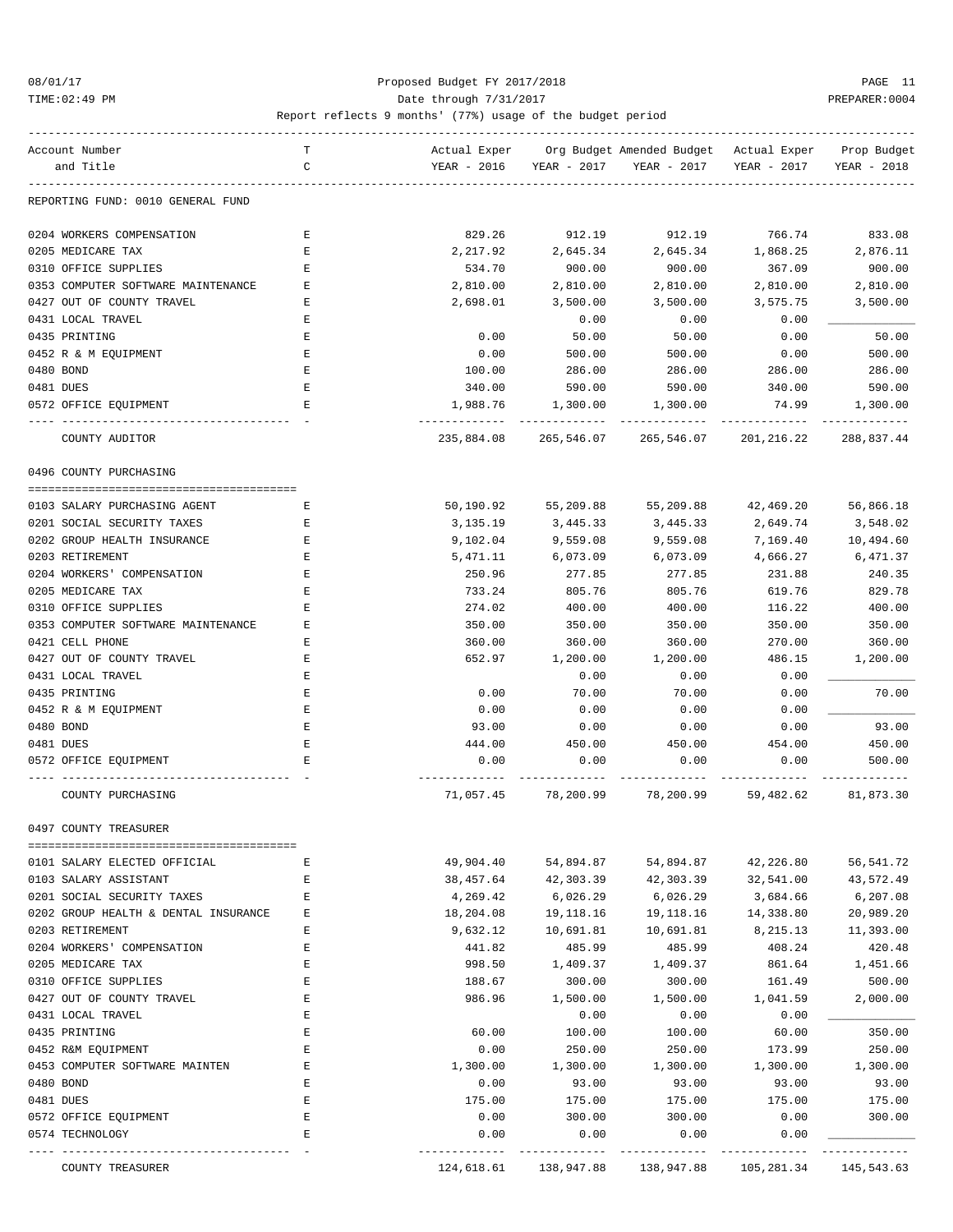### 08/01/17 Proposed Budget FY 2017/2018 PAGE 12 TIME:02:49 PM PREPARER:0004

| Account Number                          | т |             |             | Actual Exper Org Budget Amended Budget Actual Exper |                      | Prop Budget              |
|-----------------------------------------|---|-------------|-------------|-----------------------------------------------------|----------------------|--------------------------|
| and Title                               | C | YEAR - 2016 | YEAR - 2017 | YEAR - 2017                                         | YEAR - 2017          | YEAR - 2018              |
|                                         |   |             |             |                                                     |                      |                          |
| REPORTING FUND: 0010 GENERAL FUND       |   |             |             |                                                     |                      |                          |
| 0499 TAX ASSESSOR-COLLECTOR             |   |             |             |                                                     |                      |                          |
|                                         |   |             |             |                                                     |                      |                          |
| 0101 SALARIES ELECTED OFFICIAL          | Е | 49,904.40   | 54,894.87   | 54,894.87                                           | 42,226.80            | 56,541.72                |
| 0103 SALARIES ASSISTANTS                | Ε | 34,886.54   | 38,375.30   | 38,375.30                                           | 29,519.40            | 39,526.56                |
| 0104 SALARIES DEPUTIES                  | Ε | 83,759.26   | 92,135.12   | 92,135.12                                           | 70,873.00            | 94,899.18                |
| 0107 SALARY TEMP./EXTRA                 | Е | 12,205.26   | 15,117.21   | 15, 117. 21                                         | 10,637.20            | 14,243.21                |
| 0201 SOCIAL SECURITY TAXES              | Ε | 10,498.60   | 12,432.40   | 12,432.40                                           | 8,950.54             | 12,723.06                |
| 0202 GROUP HEALTH & DENTAL INSURANCE    | Ε | 45,830.45   | 47,795.40   | 47,795.40                                           | 35,847.00            | 52,473.00                |
| 0203 RETIREMENT                         | Ε | 19,703.79   | 22,057.48   | 22,057.48                                           | 16,839.10            | 23, 352.97               |
| 0204 WORKERS COMPENSATION               | Ε | 911.46      | 1,002.61    | 1,002.61                                            | 842.20               | 861.88                   |
| 0205 MEDICARE TAX                       | Ε | 2,455.18    | 2,907.58    | 2,907.58                                            | 2,093.16             | 2,975.55                 |
| 0225 LEONARD OFFICE TRAVEL              | E | 964.85      | 750.00      | 750.00                                              | 455.44               | 800.00                   |
| 0310 OFFICE SUPPLIES                    | Ε | 1,140.61    | 1,200.00    | 1,200.00                                            | 832.63               | 1,300.00                 |
| 0311 POSTAL EXPENSES                    | Е | 6,074.80    | 6,500.00    | 6,500.00                                            | 6,618.34             | 6,500.00                 |
| 0315 COPIER EXPENSE                     | Ε | 473.47      | 450.00      | 450.00                                              | 325.72               | 450.00                   |
| 0420 TELEPHONE LEONARD OFFICE           | Ε | 704.55      | 700.00      | 700.00                                              | 530.38               | 700.00                   |
| 0423 CELL PHONE                         | E | 0.00        | 0.00        | 0.00                                                | 0.00                 |                          |
| 0427 OUT OF COUNTY TRAVEL               | Ε | 3,410.34    | 3,500.00    | 3,500.00                                            | 3,811.91             | 3,500.00                 |
| 0435 PRINTING                           | Ε | 0.00        | 250.00      | 250.00                                              | 0.00                 | 250.00                   |
| 0460 LEONARD OFFICE RENT                | Ε | 1,200.00    | 1,200.00    | 1,200.00                                            | 900.00               | 1,200.00                 |
| 0480 BOND                               | Ε | 368.00      | 3,918.00    | 3,918.00                                            | 3,550.00             | 3,918.00                 |
| 0481 DUES                               | E | 125.00      | 125.00      | 125.00                                              | 125.00               | 125.00                   |
| 0572 OFFICE EQUIPMENT                   | E | 317.02      | 400.00      | 400.00                                              | 242.27               | 700.00                   |
| 0574 TECHNOLOGY                         | Ε | 0.00        | 0.00        | 0.00                                                | 0.00                 |                          |
|                                         |   | ----------- |             |                                                     |                      | ---------                |
| TAX ASSESSOR-COLLECTOR                  |   | 274,933.58  | 305,710.97  | 305,710.97                                          | 235,220.09           | 317,040.13               |
| 0503 COMPUTER/IT DEPT.                  |   |             |             |                                                     |                      |                          |
|                                         |   |             |             |                                                     |                      |                          |
| 0103 SALARY-TECHNICIAN                  | Ε | 35,353.24   | 38,888.70   | 38,888.70                                           | 29,914.40            | 40,055.36                |
| 0107 PART TIME TECHNICIAN               | Е | 0.00        | 16,590.00   | 16,590.00                                           | 8,686.97             | 18,934.00                |
| 0201 SOCIAL SECURITY                    | Е | 2,005.12    | 3,439.68    | 3,439.68                                            | 2,242.71             | 3,657.34                 |
| 0202 GROUP HEALTH INSURANCE             | Е | 9,102.04    | 9,559.08    | 9,559.08                                            | 7,169.40             | 10,494.60                |
| 0203 RETIREMENT                         | E | 3,853.86    | 6,102.66    | 6,102.66                                            | 4,245.87             | 6,712.99                 |
| 0204 WORKERS COMPENSATION               | Ε | 180.30      | 282.94      | 286.32                                              | 286.32               | 313.20                   |
| 0205 MEDICARE TAX                       | Ε | 468.97      | 804.44      | 804.44                                              | 524.48               | 855.32                   |
| 0225 TRAVEL ALLOWANCE                   | Ε | 480.00      | 480.00      | 480.00                                              | 360.00               | 828.00                   |
| 0310 OFFICE SUPPLIES                    | E | 80.14       | 150.00      | 146.62                                              | 12.00                | 200.00                   |
| 0421 CELL PHONE ALLOWANCE               | E | 240.00      | 240.00      | 240.00                                              | 180.00               | 414.00                   |
| 0427 OUT OF COUNTY TRAVEL               | Ε | 0.00        | 900.00      | 900.00                                              | 0.00                 | 900.00                   |
| 0435 PRINTING                           | Ε | 0.00        | 0.00        | 0.00                                                | 0.00                 |                          |
| 0453 R&M COMPUTER/TRAINING              | Ε | 0.00        | 0.00        | 0.00                                                | 0.00                 |                          |
| 0572 OFFICE EQUIPMENT                   | Ε | 0.00        | 200.00      | 200.00                                              | 0.00                 | 1,850.00                 |
| 0574 COMPUTER/WEB SOFTWARE              | E | 22,190.51   | 2,000.00    | 2,000.00                                            | 180.00               | 2,500.00                 |
| 0576 COUNTY COMPUTER REPLACEMENT        | Ε | 0.00        | 34,000.00   | 34,000.00                                           | 0.00                 | 34,000.00                |
| COMPUTER/IT DEPT.                       |   | 73,954.18   | 113,637.50  |                                                     | 113,637.50 53,802.15 | 121,714.81               |
| 0509 CONTINGENCY                        |   |             |             |                                                     |                      |                          |
|                                         |   |             |             |                                                     |                      |                          |
| 0475 CONTINGENCY<br>---- -------------- | Ε | 0.00        | ---------   | 250,000.00 184,798.93                               | 0.00                 | 250,000.00<br>---------- |
| CONTINGENCY                             |   | 0.00        | 250,000.00  | 184,798.93                                          | 0.00                 | 250,000.00               |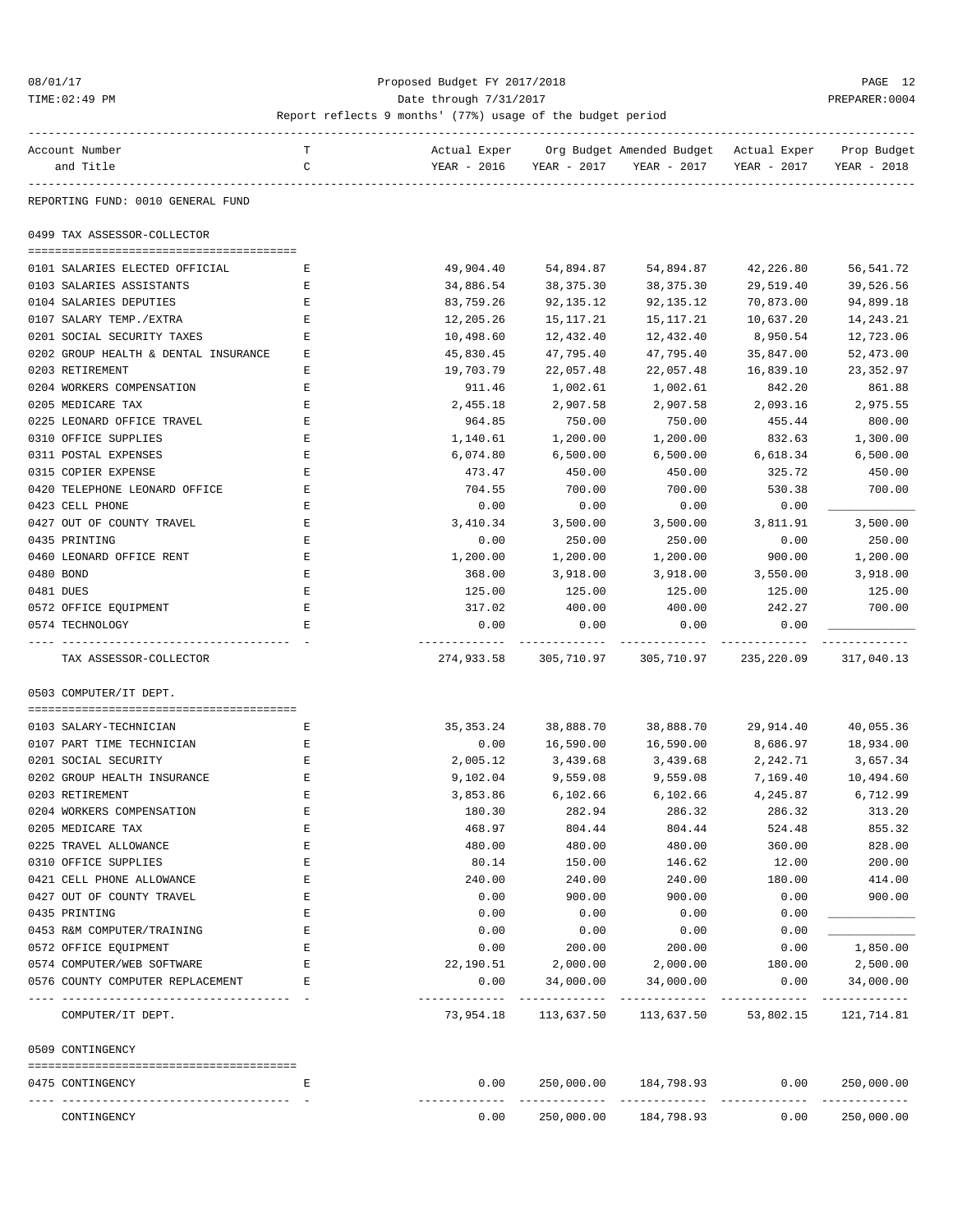### 08/01/17 Proposed Budget FY 2017/2018 PAGE 13 TIME:02:49 PM PREPARER:0004

| Account Number                       | т           | Actual Exper |             | Org Budget Amended Budget                              | Actual Exper | Prop Budget |
|--------------------------------------|-------------|--------------|-------------|--------------------------------------------------------|--------------|-------------|
| and Title                            | C           | YEAR - 2016  | YEAR - 2017 | YEAR - 2017                                            | YEAR - 2017  | YEAR - 2018 |
|                                      |             |              |             |                                                        |              |             |
| REPORTING FUND: 0010 GENERAL FUND    |             |              |             |                                                        |              |             |
| 0510 COURTHOUSE                      |             |              |             |                                                        |              |             |
|                                      |             |              |             |                                                        |              |             |
| 0107 REGULAR TEMP. - PART TIME       | Е           | 0.00         | 0.00        | 0.00                                                   | 0.00         |             |
| 0115 SALARY JANITOR                  | Е           | 33,871.76    | 37, 258.85  | 37,258.85                                              | 28,660.60    | 38, 376.62  |
| 0201 SOCIAL SECURITY TAXES           | Ε           | 2,066.90     | 2,310.05    | 2,310.05                                               | 1,752.16     | 2,379.35    |
| 0202 GROUP HEALTH & DENTAL INSURANCE | Е           | 9,102.04     | 9,559.08    | 9,559.08                                               | 7,169.40     | 10,494.60   |
| 0203 RETIREMENT                      | Ε           | 3,692.26     | 4,098.47    | 4,098.47                                               | 3, 149. 15   | 4,367.26    |
| 0204 WORKERS' COMPENSATION           | Ε           | 1,422.62     | 1,564.87    | 1,564.87                                               | 1,534.20     | 1,581.12    |
| 0205 MEDICARE TAX                    | Е           | 483.46       | 540.25      | 540.25                                                 | 409.84       | 556.46      |
| 0310 OFFICE SUPPLIES                 | Ε           | 3,014.35     | 5,000.00    | 5,000.00                                               | 1,456.42     | 5,000.00    |
| 0311 POSTAL EXPENSE                  | E           | 7,119.88     | 9,000.00    | 8,822.00                                               | 4,442.83     | 9,000.00    |
| 0315 COPIER RENTAL                   | $\mathbf E$ | 4,165.59     | 5,000.00    | 5,000.00                                               | 2,792.47     | 5,000.00    |
| 0316 EMPLOYEE AWARDS BANQUET         | Ε           | 1,953.00     | 2,500.00    | 2,500.00                                               | 1,906.36     | 2,500.00    |
| 0330 AUTO EXPENSE-GAS AND OIL        | Е           | 616.38       | 600.00      | 600.00                                                 | 317.11       | 600.00      |
| 0332 JANITOR SUPPLIES                | Е           | 3,957.80     | 4,500.00    | 4,500.00                                               | 2,784.35     |             |
| 0353 R&M COMPUTER                    | Ε           | 0.00         | 5,000.00    | 5,000.00                                               | 0.00         | 5,000.00    |
| 0420 TELEPHONE                       | E           | 24,775.27    | 25,780.00   | 23,380.00                                              | 17,684.29    |             |
| 0421 INTERNET LINES                  | E           | 3,194.09     | 3,200.00    | 3,200.00                                               | 2,404.89     |             |
| 0423 CELL PHONE                      | Ε           | 0.00         | 400.00      | 400.00                                                 | 235.80       | 400.00      |
| 0440 UTILITIES ELECTRICITY           | Е           | 25,177.72    | 30,000.00   | 30,000.00                                              | 15,621.31    | 15,000.00   |
| 0441 UTILITIES GAS                   | Е           | 3,192.16     | 5,000.00    | 5,000.00                                               | 3,633.65     | 1,000.00    |
| 0442 UTILITIES WATER                 | Ε           | 8,784.25     | 6,500.00    | 6,500.00                                               | 5,061.93     | 2,000.00    |
| 0443 TRASH PICK-UP                   | E           | 928.68       | 1,000.00    | 1,000.00                                               | 619.12       | 1,000.00    |
| 0445 AIR CONDITIONER MAINTENANCE     | Е           | 7,449.88     | 11,000.00   | 11,000.00                                              | 5,642.19     | 5,500.00    |
| 0446 ELEVATOR MAINTENANCE CONTR      | Е           | 3,023.76     | 3,200.00    | 3,200.00                                               | 2,346.03     | 3,200.00    |
| 0450 R & M BUILDINGS                 | Ε           | 121,445.21   | 411,000.00  | 362,425.00                                             | 9,811.03     | 1,360.00    |
| 0453 COMPUTER SOFTWARE MAINTEN       | Ε           |              |             |                                                        |              |             |
|                                      |             | 138,697.33   | 160,000.00  | 160,000.00                                             | 146,568.00   | 160,000.00  |
| 0463 RENTAL PERSONNEL PAGER          | E           | 28.54        | 0.00        | 0.00                                                   | 0.00         |             |
| 0482 FIRE INSURANCE                  | Ε           | 12,406.00    | 13,000.00   | 13,000.00                                              | 0.00         | 13,000.00   |
| 0500 LAND                            | E           | 0.00         | 0.00        | 0.00                                                   | 0.00         |             |
| 0530 PERMANENT IMPROVEMENTS          | Е           | 0.00         | 0.00        | 0.00                                                   | 0.00         |             |
| 0572 OFFICE EQUIPMENT                | Ε           | 9,107.27     | 0.00        | 0.00                                                   | 0.00         |             |
| 0573 ODYSSEY SOFTWARE/EQUIPMENT      | Ε           | 69,295.00    | 35,000.00   | 35,000.00                                              | 0.00         | 35,000.00   |
| 0574 TECHNOLOGY                      | E           | 2,805.19     | 1,323.00    | 1,323.00                                               | 0.00         | 1,323.00    |
| 0575 LAND/BUILDING                   | E           | 0.00         | 0.00        | 0.00                                                   | 0.00         |             |
| 0577 JANITOR EQUIPMENT               | Е           | 112.16       | 1,000.00    | 1,000.00                                               | 569.99       | 1,000.00    |
| COURTHOUSE                           |             |              |             | 501,888.55 794,334.57 743,181.57 266,573.12 324,638.41 |              |             |
| 0511 COUNTY OFFICE BUILDING          |             |              |             |                                                        |              |             |
|                                      |             |              |             |                                                        |              |             |
| 0115 SALARY JANITOR                  | Е           | 3,397.68     | 3,112.74    | 3,112.74                                               | 3,138.76     | 3,208.24    |
| 0201 SOCIAL SECURITY TAXES           | Ε           | 210.66       | 192.99      | 192.99                                                 | 194.62       | 198.91      |
| 0203 RETIREMENT                      | E           | 370.33       | 342.40      | 342.40                                                 | 344.91       | 365.10      |
| 0204 WORKER' COMPENSATION            | E           | 118.86       | 130.73      | 130.73                                                 | 128.18       | 132.18      |
| 0205 MEDICARE TAX                    | E           | 49.26        | 45.13       | 45.13                                                  | 45.51        | 46.52       |
| 0225 JANITOR TRAVEL                  | Ε           | 155.96       | 100.00      | 100.00                                                 | 95.35        | 100.00      |
| 0332 JANITOR SUPPLIES                | Ε           | 482.86       | 1,000.00    | 1,000.00                                               | 435.41       | 1,000.00    |
| 0440 UTILITIES ELECTRICITY           | E           | 4,694.83     | 5,000.00    | 5,000.00                                               | 3,093.68     | 5,000.00    |
| 0441 UTILITIES GAS                   | E           | 780.81       | 1,000.00    | 1,000.00                                               | 570.64       | 1,000.00    |
| 0442 UTILITIES WATER                 | Ε           | 533.40       | 600.00      | 600.00                                                 | 378.88       | 600.00      |
| 0443 TRASH PICK-UP SERVICE           | Ε           | 464.33       | 480.00      | 480.00                                                 | 309.56       | 480.00      |
| 0444 LAWN MAINTENANCE                | Ε           | 0.00         | 1,000.00    | 0.00                                                   | 0.00         |             |
| 0450 R & M BUILDING                  | Ε           | 1,647.37     | 5,000.00    | 5,000.00                                               | 705.28       | 5,000.00    |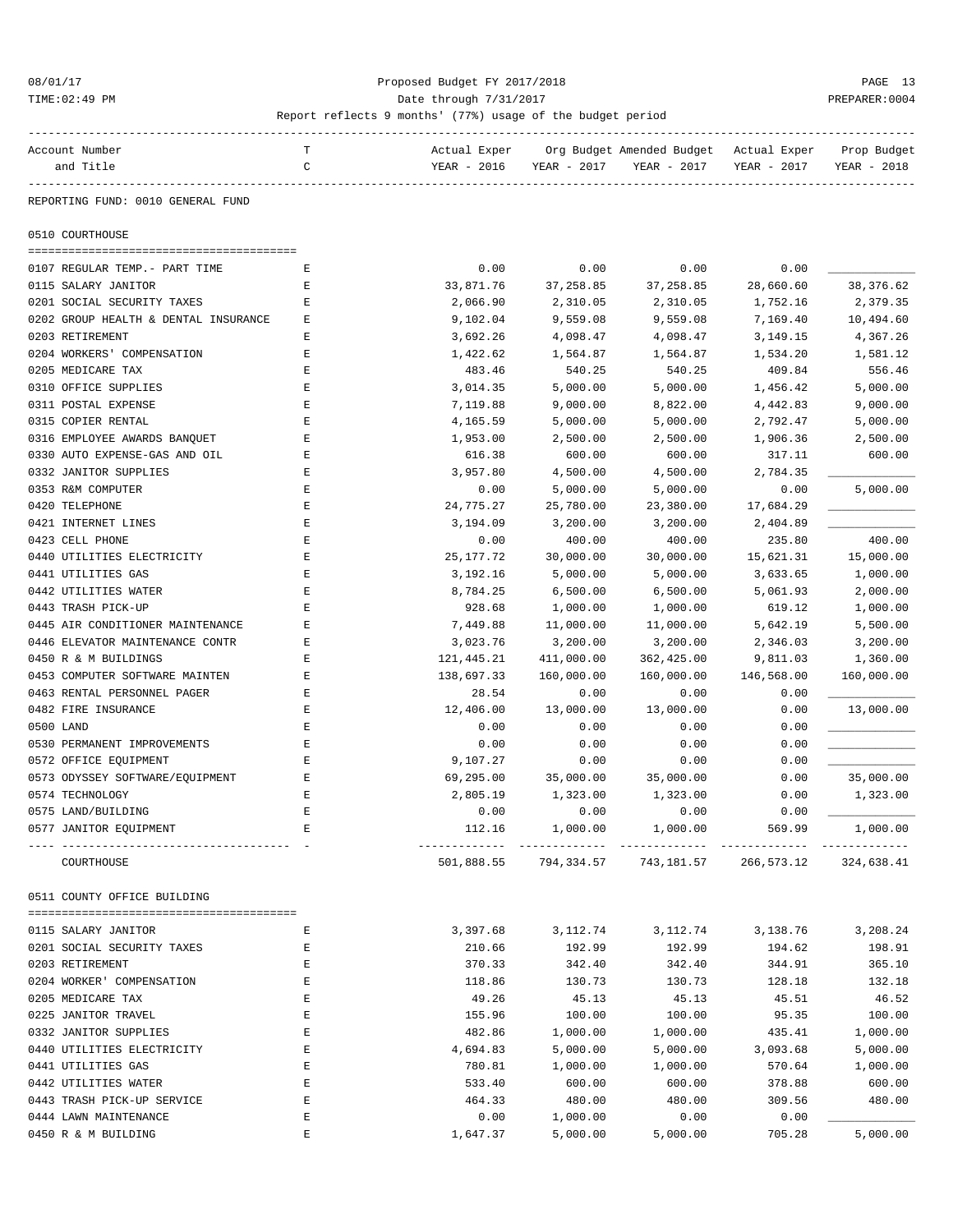TIME:02:49 PM PREPARER:0004 Date through 7/31/2017 PREPARER:0004

| Account Number                                  | т      | Actual Exper        |                       | Org Budget Amended Budget - Actual Exper |                   | Prop Budget         |
|-------------------------------------------------|--------|---------------------|-----------------------|------------------------------------------|-------------------|---------------------|
| and Title                                       | C      | YEAR - 2016         | YEAR - 2017           | YEAR - 2017                              | YEAR - 2017       | YEAR - 2018         |
| REPORTING FUND: 0010 GENERAL FUND               |        |                     |                       |                                          |                   |                     |
| 0482 FIRE INSURANCE                             | Ε      | 802.00              | $1,000.00$ $1,000.00$ |                                          | 0.00              | 1,000.00            |
| 0535 BUILDINGS                                  | E.     | 0.00                | 0.00                  | 0.00                                     | 0.00              |                     |
|                                                 |        |                     |                       |                                          |                   |                     |
| COUNTY OFFICE BUILDING                          |        |                     | 13,708.35 19,003.99   | 18,003.99                                | 9,440.78          | 18,130.95           |
| 0512 CO-OP OFFICE BUILDING                      |        |                     |                       |                                          |                   |                     |
| 0332 JANITOR SUPPLIES                           | Е      | 324.20              | 500.00                | 500.00                                   | 142.81            | 500.00              |
| 0440 UTILITIES ELECTRICITY                      | Е      | 4,904.91            | 6,000.00              | 6,000.00                                 | 3,411.17          | 6,000.00            |
| 0442 UTILITIES WATER                            | Ε      | 533.40              | 600.00                | 600.00                                   | 384.12            | 600.00              |
| 0450 R&M BUILDING                               | Ε      | 1,869.94            | 3,000.00              | 3,000.00                                 | 2,747.82          | 3,000.00            |
| 0482 FIRE INSURANCE                             | Е      | 851.00              | 1,000.00              | 1,000.00                                 | 0.00              | 1,000.00            |
| 0535 BUILDINGS                                  | Ε      | 0.00                | 0.00                  | 0.00                                     | 0.00              |                     |
|                                                 |        |                     |                       |                                          |                   |                     |
| CO-OP OFFICE BUILDING                           |        | 8,483.45            | 11,100.00             | 11,100.00                                | 6,685.92          | 11,100.00           |
| 0513 COURTHOUSE SOUTH ANNEX                     |        |                     |                       |                                          |                   |                     |
|                                                 |        |                     |                       | 12,450.79                                | 8,685.50          |                     |
| 0115 SALARY JANITOR                             | Е      | 10,497.96<br>650.85 | 12,450.79<br>771.95   |                                          | 538.47            | 12,824.31<br>795.11 |
| 0201 SOCIAL SECURITY TAXES<br>0203 RETIREMENT   | Ε      | 1,144.47            |                       | 771.95                                   | 954.35            | 1,459.41            |
|                                                 | Ε      |                     | 1,369.59              | 1,369.59                                 |                   | 528.36              |
| 0204 WORKERS' COMPENSATION<br>0205 MEDICARE TAX | Ε<br>Ε | 475.40<br>152.11    | 522.93<br>180.54      | 522.93<br>180.54                         | 512.98<br>125.97  | 185.95              |
| 0332 JANITOR SUPPLIES                           | Ε      |                     |                       |                                          |                   | 2,000.00            |
| 0420 TELEPHONE                                  | Ε      | 693.74              | 1,250.00<br>3,500.00  | 1,250.00                                 | 534.41            | 4,700.00            |
| 0421 INTERNET                                   | E      | 3,457.57            |                       | 3,500.00                                 | 2,574.34          | 1,200.00            |
| 0440 UTILITIES ELECTRICITY                      | Ε      | 5,629.70            | 0.00<br>6,000.00      | 0.00<br>6,000.00                         | 0.00<br>3,607.85  | 6,000.00            |
| 0441 UTILITIES GAS                              | Ε      | 877.68              | 1,300.00              | 1,300.00                                 | 799.60            | 1,300.00            |
| 0442 UTILITIES WATER                            | Ε      | 863.42              | 1,000.00              | 1,000.00                                 | 573.45            | 1,000.00            |
| 0443 TRASH PICKUP SERVICE                       | Ε      | 928.68              | 1,000.00              | 1,000.00                                 | 619.12            | 1,000.00            |
| 0444 LAWN MAINTENANCE                           | Ε      | 0.00                | 1,000.00              | 0.00                                     | 0.00              |                     |
| 0450 R&M BUILDING                               | Ε      | 2,490.11            | 4,500.00              | 4,500.00                                 | 873.67            | 5,000.00            |
| 0455 PARKING LOT                                | Ε      |                     |                       |                                          |                   |                     |
| 0482 FIRE INSURANCE                             |        | 0.00                | 0.00<br>2,100.00      | 0.00<br>2,100.00                         | 0.00              | 2,100.00            |
| 0531 ANNEX                                      | Ε<br>Ε | 1,984.00<br>0.00    | 0.00                  | 0.00                                     | 0.00<br>0.00      |                     |
|                                                 |        |                     |                       |                                          |                   |                     |
| COURTHOUSE SOUTH ANNEX                          |        | 29,845.69           | 36,945.80             | 35,945.80                                | 20,399.71         | 40,093.14           |
| 0514 CITY HALL ANNEX                            |        |                     |                       |                                          |                   |                     |
| 0421 TELEPHONE/INTERNET                         | Ε      |                     | 0.00                  |                                          | 2,400.00 1,635.38 | 4,400.00            |
| CITY HALL ANNEX                                 |        | 0.00                | 0.00                  | 2,400.00                                 | 1,635.38          | 4,400.00            |
| 0515 WINDOM CO.BLDG.                            |        |                     |                       |                                          |                   |                     |
|                                                 |        |                     |                       |                                          |                   |                     |
| 0440 UTILITIES ELECTRICITY                      | Ε      | 2,225.45            | 2,250.00              | 2,250.00                                 | 883.50            | 2,250.00            |
| 0441 UTILITIES GAS                              | Ε      | 540.76              | 700.00                | 700.00                                   | 456.01            | 700.00              |
| 0442 UTILITIES WATER                            | Ε      | 0.00                | 0.00                  | 0.00                                     | 0.00              |                     |
| 0444 LAWN MAINTENANCE                           | Ε      | 800.00              | 700.00                | 700.00                                   | 350.00            | 800.00              |
| 0450 R&M BUILDING                               | Ε      | 454.72              | 1,000.00              | 13,630.00                                | 11,660.07         | 1,000.00            |
| 0482 FIRE INSURANCE                             | E      | 952.00              | 1,000.00              | 1,000.00                                 | 0.00              | 1,000.00            |
| 0501 PEST CONTROL                               | E      | 0.00                | 100.00                | 100.00                                   | 60.00             | 100.00              |
| WINDOM CO.BLDG.                                 |        | 4,972.93            | 5,750.00              | 18,380.00                                | 13,409.58         | 5,850.00            |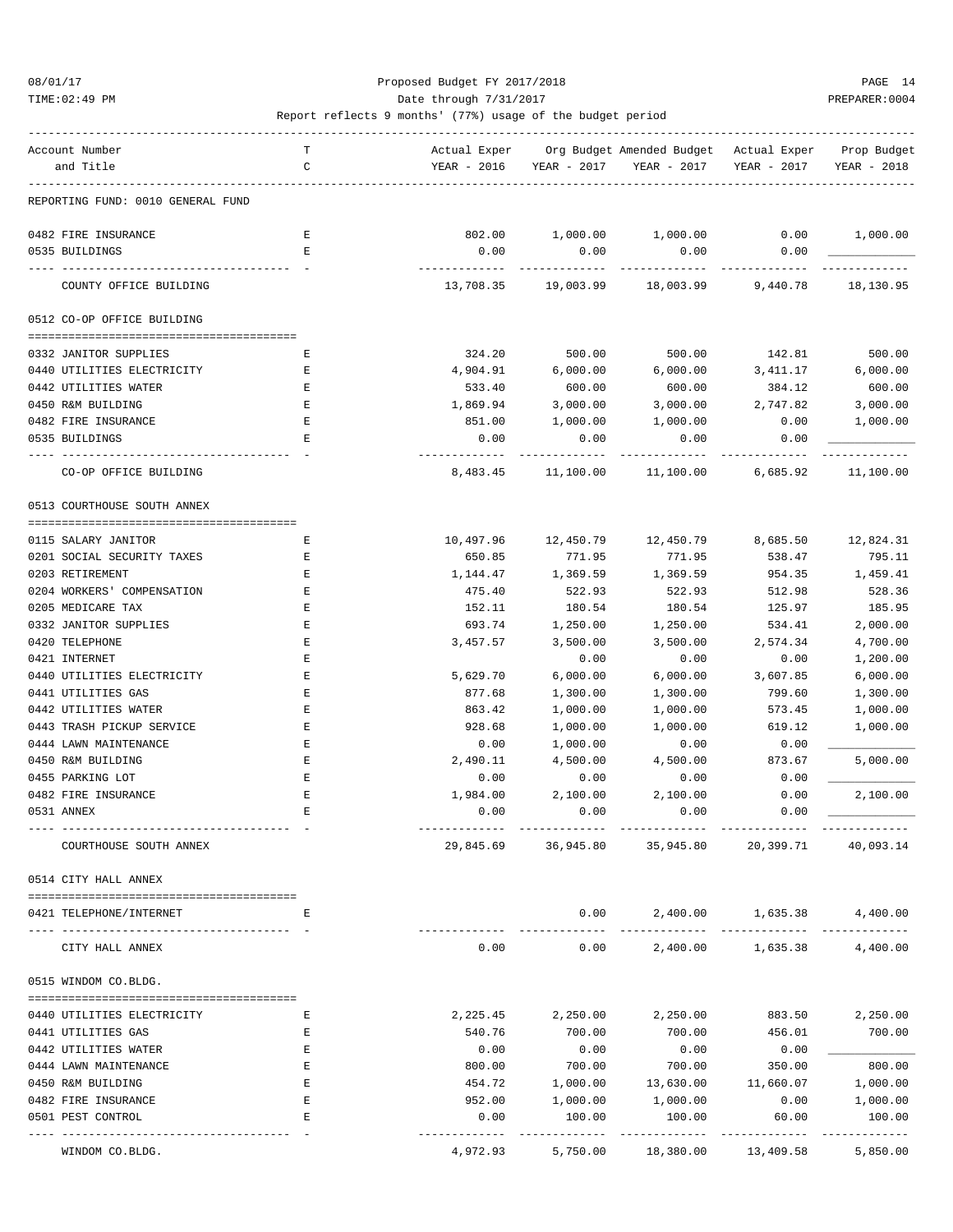### 08/01/17 Proposed Budget FY 2017/2018 PAGE 15 TIME:02:49 PM PREPARER:0004

| Account Number       |                                   | т           |             |             | Actual Exper Org Budget Amended Budget Actual Exper |             | Prop Budget |
|----------------------|-----------------------------------|-------------|-------------|-------------|-----------------------------------------------------|-------------|-------------|
| and Title            |                                   | C           | YEAR - 2016 | YEAR - 2017 | YEAR - 2017                                         | YEAR - 2017 | YEAR - 2018 |
|                      |                                   |             |             |             |                                                     |             |             |
|                      | REPORTING FUND: 0010 GENERAL FUND |             |             |             |                                                     |             |             |
|                      | 0516 AGRILIFE EXTENSION BUILDING  |             |             |             |                                                     |             |             |
|                      |                                   |             |             |             |                                                     |             |             |
| 0115 SALARY JANITOR  |                                   | Е           | 1,742.40    |             | 2,491.68 2,491.68 1,461.56                          |             | 2,566.43    |
|                      | 0201 SOCIAL SECURITY TAXES        | Е           | 108.02      | 154.48      | 154.48                                              | 90.57       | 159.12      |
| 0203 RETIREMENT      |                                   | Ε           | 189.87      | 274.08      | 274.08                                              | 160.49      | 292.06      |
|                      | 0204 WORKERS' COMPENSATION        | E           | 95.14       | 104.65      | 104.65                                              | 102.66      | 105.74      |
| 0205 MEDICARE TAX    |                                   | Ε           | 25.33       | 36.13       | 36.13                                               | 21.17       | 37.21       |
| 0225 JANITOR TRAVEL  |                                   | Ε           | 227.39      | 150.00      | 150.00                                              | 145.86      | 150.00      |
|                      | 0332 JANITOR SUPPLIES             | Ε           | 225.46      | 1,000.00    | 1,000.00                                            | 336.90      | 500.00      |
| 0420 TELEPHONE       |                                   | Ε           | 0.00        | 0.00        | 0.00                                                | 0.00        |             |
|                      | 0440 UTILITIES ELECTRICITY        | Ε           | 4,180.46    | 5,000.00    | 5,000.00                                            | 3,318.77    | 5,000.00    |
| 0441 UTILITIES GAS   |                                   | E           | 0.00        | 0.00        | 0.00                                                | 0.00        |             |
| 0442 UTILITIES WATER |                                   | Е           | 533.40      | 550.00      | 550.00                                              | 378.88      | 550.00      |
|                      | 0443 TRASH PICKUP SERVICE         | Ε           | 0.00        | 0.00        | 0.00                                                | 0.00        |             |
|                      | 0444 LAWN MAINTENANCE             | Ε           | 0.00        | 1,000.00    | 0.00                                                | 0.00        |             |
| 0450 R&M BUILDING    |                                   | Ε           | 868.83      | 37,000.00   | 37,000.00                                           | 141.50      | 4,000.00    |
| 0482 FIRE INSURANCE  |                                   | $\mathbf E$ | 476.00      | 600.00      | 600.00                                              | 0.00        | 600.00      |
|                      | 0530 BUILDING REMODEL             | Ε           | 0.00        | 0.00        | 0.00                                                | 0.00        |             |
|                      | 0535 BUILDING CONSTRUCTION        | Ε           | 0.00        | 0.00        | 0.00                                                | 0.00        |             |
|                      | 0572 OFFICE EQUIPMENT             | Е           | 0.00        | 0.00        | 0.00                                                | 0.00        |             |
|                      | AGRILIFE EXTENSION BUILDING       |             | 8,672.30    |             | 48,361.02 47,361.02                                 | 6,158.36    | 13,960.56   |
|                      |                                   |             |             |             |                                                     |             |             |
|                      | 0517 COURTHOUSE EAST ANNEX        |             |             |             |                                                     |             |             |
| 0535 BUILDING        |                                   | Ε           |             | 0.00        | 2,000.00                                            | 0.00        |             |
|                      | COURTHOUSE EAST ANNEX             |             | 0.00        | 0.00        | 2,000.00                                            | 0.00        | 0.00        |
|                      | 0518 COUNTY OFFICES RELOCATION    |             |             |             |                                                     |             |             |
|                      |                                   |             |             |             |                                                     |             |             |
| 0311 POSTAL EXPENSES |                                   | Е           |             | 0.00        | 178.00                                              | 178.00      | 344.00      |
|                      | 0332 JANITOR SUPPLIES             | Е           |             | 0.00        | 0.00                                                | 0.00        | 4,500.00    |
|                      | 0420 UTILITIES TELEPHONE          | E           |             | 0.00        | 0.00                                                | 0.00        | 9,500.00    |
|                      | 0421 INTERNET SERVICES            | $\mathbf E$ |             | 0.00        | 4,526.40                                            | 314.06      | 9,000.00    |
|                      | 0440 UTILITIES ELECTRICITY        | Ε           |             | 0.00        | 0.00                                                | 0.00        | 15,000.00   |
| 0441 UTILITIES GAS   |                                   | E           |             | 0.00        | 0.00                                                | 71.60       | 3,000.00    |
| 0442 UTILITIES WATER |                                   | E           |             | 0.00        | 0.00                                                | 0.00        | 3,000.00    |
|                      | 0443 TRASH PICKUP SERVICE         | $\mathbf E$ |             | 0.00        | 0.00                                                | 0.00        | 1,600.00    |
| 0450 R & M BUILDING  |                                   | E           |             | 0.00        | 10,000.00                                           | 8,478.43    | 10,000.00   |
| 0460 MOVING EXPENSES |                                   | E           |             | 0.00        | 35,000.00                                           | 10,649.63   |             |
|                      | 0470 OFFICE SPACE LEASE           | Ε           |             | 0.00        | 28,575.00                                           | 13,700.00   | 82,200.00   |
|                      | 0483 ALARM MONITORING             | Ε           |             | 0.00        | 0.00                                                | 0.00        | 2,000.00    |
|                      | 0484 CLEANING SERVICES            | E           |             | 0.00        | 0.00                                                | 0.00        | 11,000.00   |
| 0501 PEST CONTROL    |                                   | E           |             | 0.00        | 0.00                                                | 0.00        | 800.00      |
|                      | COUNTY OFFICES RELOCATION         |             | 0.00        | 0.00        | 78,279.40                                           | 33,391.72   | 151,944.00  |
|                      | 0519 GOVERNMENT BUILDING          |             |             |             |                                                     |             |             |
|                      |                                   |             |             |             |                                                     |             |             |
| 0165 CONSTRUCTION    |                                   | Ε           |             | 0.00        | 0.00                                                | 0.00        | 750,000.00  |
|                      | GOVERNMENT BUILDING               |             | 0.00        | 0.00        | 0.00                                                | 0.00        | 750,000.00  |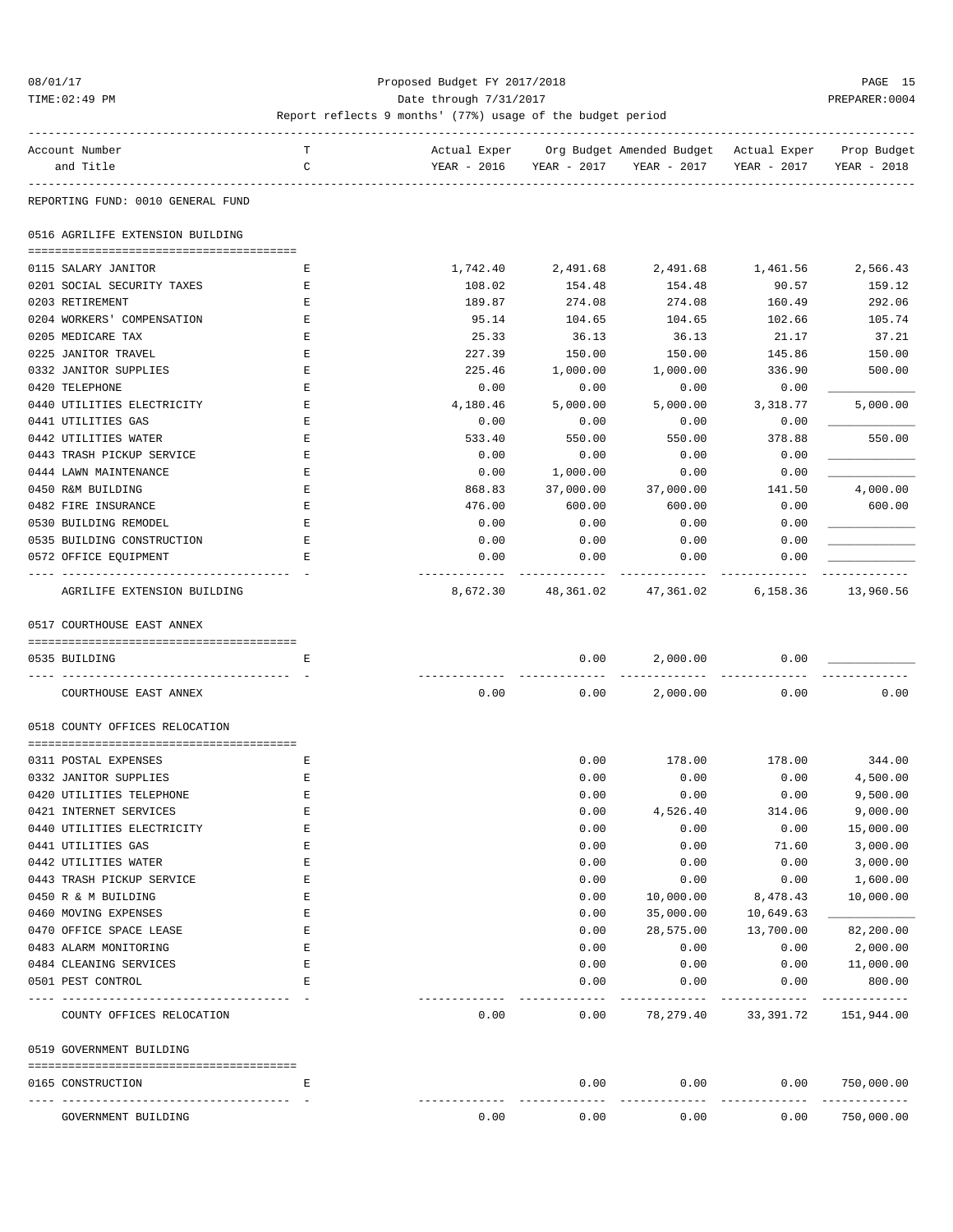TIME:02:49 PM PREPARER:0004 Date through 7/31/2017 PREPARER:0004

| Account Number                       | т           | Actual Exper |                       | Org Budget Amended Budget - Actual Exper                   |                       | Prop Budget |
|--------------------------------------|-------------|--------------|-----------------------|------------------------------------------------------------|-----------------------|-------------|
| and Title                            | C           | YEAR - 2016  | YEAR - 2017           | YEAR - 2017                                                | YEAR - 2017           | YEAR - 2018 |
| REPORTING FUND: 0010 GENERAL FUND    |             |              |                       |                                                            |                       |             |
| 0540 AMBULANCE SERVICE               |             |              |                       |                                                            |                       |             |
| 0417 AMBULANCE SERVICE               | Е           |              |                       | 540,000.00  540,000.00  540,000.00  405,000.00  540,000.00 |                       |             |
|                                      |             |              |                       |                                                            |                       |             |
| AMBULANCE SERVICE                    |             |              | 540,000.00 540,000.00 |                                                            | 540,000.00 405,000.00 | 540,000.00  |
| 0543 FIRE PROTECTION                 |             |              |                       |                                                            |                       |             |
| 0416 FIRE PROTECTION SERVICE         | Е           | 74,400.00    | 78,698.00             | 78,698.00                                                  | 59,022.00             | 84,000.00   |
| 0422 R&M RADIO/TOWER                 | Е           | 700.00       | 700.00                | 700.00                                                     | 700.00                | 700.00      |
| 0440 UTILITIES ELECTRICITY           | Е           | 0.00         | 300.00                | 300.00                                                     | 0.00                  | 300.00      |
| 0447 REPEATER SERVICE CONTRACT       | Е           | 7,116.04     | 7,996.14              | 7,996.14                                                   | 7,996.04              | 8,235.81    |
| 0490 FCC RADIO LICENSE               | Е           | 0.00         | 0.00                  | 0.00                                                       | 0.00                  |             |
| FIRE PROTECTION                      |             |              | 82, 216.04 87, 694.14 |                                                            | 87,694.14 67,718.04   | 93,235.81   |
| 0551 CONSTABLE PRECINCT # 1          |             |              |                       |                                                            |                       |             |
|                                      |             |              |                       |                                                            |                       |             |
| 0101 SALARY ELECTED OFFICIAL         | Е           | 28,410.20    | 31,251.36             | 31,251.36                                                  | 24,039.60             | 32,188.90   |
| 0201 SOCIAL SECURITY TAXES           | Е           | 1,832.24     | 1,937.58              | 1,937.58                                                   | 1,541.34              | 2,144.51    |
| 0202 GROUP HEALTH & DENTAL INSURANCE | Е           | 4,164.28     | 4,779.54              | 4,779.54                                                   | 3,279.96              | 5,247.30    |
| 0203 RETIREMENT                      | Е           | 3,096.75     | 3,437.65              | 3,437.65                                                   | 2,641.20              | 3,663.10    |
| 0204 WORKERS' COMPENSATION           | Е           | 727.30       | 800.03                | 800.03                                                     | 771.90                | 854.35      |
| 0205 MEDICARE TAX                    | Е           | 428.59       | 453.14                | 453.14                                                     | 360.48                | 501.54      |
| 0310 OFFICE SUPPLIES                 | Ε           | 0.00         | 100.00                | 100.00                                                     | 0.00                  | 100.00      |
| 0311 POSTAL EXPENSES                 | E           | 0.00         | 600.00                | 600.00                                                     | 89.52                 | 600.00      |
| 0330 AUTO EXPENSE-GAS AND OIL        | Ε           | 862.20       | 1,400.00              | 1,400.00                                                   | 560.97                | 1,400.00    |
| 0421 ONLINE RESEARCH/ACCURINT        | Е           | 600.00       | 600.00                | 600.00                                                     | 400.00                | 600.00      |
| 0422 R & M RADIO                     | Ε           | 68.08        | 200.00                | 200.00                                                     | 0.00                  | 200.00      |
| 0427 TRAVEL EXPENSE                  | Ε           | 2,400.00     | 2,400.00              | 2,400.00                                                   | 1,800.00              | 2,400.00    |
| 0435 PRINTING                        | Ε           | 146.75       | 250.00                | 250.00                                                     | 0.00                  | 100.00      |
| 0480 BOND                            | Ε           | 0.00         | 177.50                | 177.50                                                     | 92.50                 | 177.50      |
| 0488 LAW ENFORCEMENT PROF. INS       | Ε           | 399.52       | 400.00                | 400.00                                                     | 442.55                | 400.00      |
| 0572 EQUIPMENT                       | Ε           | 0.00         | 0.00                  | 0.00                                                       | 0.00                  |             |
| 0574 TECHNOLOGY                      | Ε           | 0.00         | 0.00                  | 0.00                                                       | 0.00                  |             |
|                                      |             |              |                       |                                                            |                       |             |
| CONSTABLE PRECINCT # 1               |             | 43,135.91    | 48,786.80             | 48,786.80                                                  | 36,020.02             | 50,577.20   |
| 0552 CONSTABLE PRECINCT #2           |             |              |                       |                                                            |                       |             |
|                                      |             |              |                       |                                                            |                       |             |
| 0101 SALARY ELECTED OFFICIAL         | Е           | 13,795.34    | 15,174.90             | 15,174.90                                                  | 11,673.00             | 15,630.15   |
| 0201 SOCIAL SECURITY TAXES           | E           | 855.40       | 940.84                | 940.84                                                     | 787.04                | 1,117.87    |
| 0202 GROUP HEALTH & DENTAL INSURANCE | Ε           | 9,086.44     | 9,559.08              | 9,559.08                                                   | 7,141.27              | 10,494.60   |
| 0203 RETIREMENT                      | Ε           | 1,503.75     | 1,669.24              | 1,669.24                                                   | 1,282.51              | 1,778.71    |
| 0204 WORKERS' COMPENSATION           | E           | 353.16       | 388.48                | 388.48                                                     | 374.82                | 445.34      |
| 0205 MEDICARE TAX                    | E           | 199.94       | 220.04                | 220.04                                                     | 184.00                | 261.44      |
| 0310 OFFICE SUPPLIES                 | E           | 0.00         | 100.00                | 100.00                                                     | 0.00                  | 100.00      |
| 0311 POSTAL EXPENSES                 | E           | 0.00         | 0.00                  | 0.00                                                       | 0.00                  | 600.00      |
| 0330 AUTO EXPENSE-GAS AND OIL        | E           | 407.54       | 1,400.00              | 1,007.92                                                   | 147.20                | 1,400.00    |
| 0422 R & M RADIO                     | E           | 0.00         | 0.00                  | 163.55                                                     | 230.34                | 163.55      |
| 0427 TRAVEL EXPENSE                  | Ε           | 2,400.00     | 2,400.00              | 2,400.00                                                   | 1,800.00              | 2,400.00    |
| 0428 TRAINING/TUITION/TRAVEL         | E           |              | 0.00                  | 228.53                                                     | 228.53                | 228.53      |
| 0435 PRINTING                        | $\mathbf E$ | 64.75        | 100.00                | 100.00                                                     | 27.00                 | 100.00      |
| 0480 BOND                            | E           | 0.00         | 177.50                | 177.50                                                     | 185.00                | 177.50      |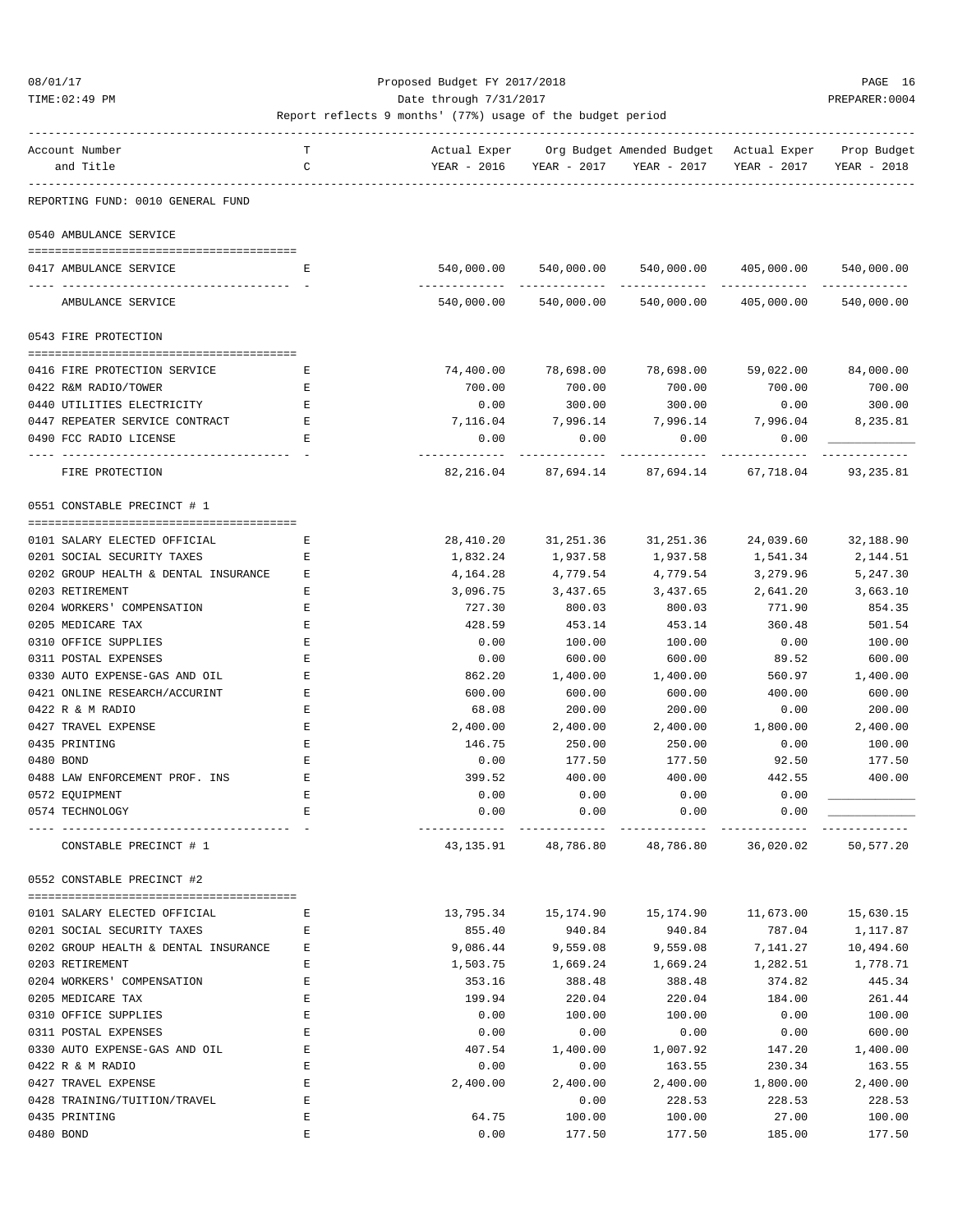### 08/01/17 Proposed Budget FY 2017/2018 PAGE 17 TIME:02:49 PM PREPARER:0004 Date through 7/31/2017 PREPARER:0004

| Account Number                                                           | т            |                         |                          | Actual Exper Org Budget Amended Budget Actual Exper Prop Budget |                         |                           |
|--------------------------------------------------------------------------|--------------|-------------------------|--------------------------|-----------------------------------------------------------------|-------------------------|---------------------------|
| and Title                                                                | C            |                         |                          | YEAR - 2016 YEAR - 2017 YEAR - 2017                             | YEAR - 2017             | YEAR - 2018               |
| REPORTING FUND: 0010 GENERAL FUND                                        |              |                         |                          |                                                                 |                         |                           |
| 0488 LAW ENFOREMENT PROF. INS.                                           | $\mathbf{E}$ | 399.52                  | 400.00                   | 400.00                                                          | 442.55 400.00           |                           |
| 0573 RADIO EQUIPMENT                                                     | Е            | 0.00                    | 0.00                     | 445.00                                                          | 445.00                  | 445.00                    |
| 0574 TECHNOLOGY                                                          | Е            | 0.00                    | 0.00                     | 0.00                                                            | 0.00                    |                           |
|                                                                          |              |                         |                          |                                                                 |                         |                           |
| CONSTABLE PRECINCT #2                                                    |              |                         |                          | 29,065.84 32,530.08 32,975.08 24,948.26                         |                         | 35,742.69                 |
| 0553 CONSTABLE PRECINCT # 3                                              |              |                         |                          |                                                                 |                         |                           |
| 0101 SALARY ELECTED OFFICIAL                                             | Е            | 12,262.90               | 13,489.09                | 13,489.09                                                       | 10,376.20               | 13,893.76                 |
| 0201 SOCIAL SECURITY TAXES                                               | Е            | 837.74                  | 910.72                   | 910.72                                                          | 754.99                  | 1,010.21                  |
| 0202 GROUP HEALTH & DENTAL INSURANCE                                     | Е            | 0.00                    | 7,169.31                 | 7,169.31                                                        | 5,576.06                | 10,494.60                 |
| 0203 RETIREMENT                                                          | Е            | 1,336.69                | 1,483.80                 | 1,483.80                                                        | 1,140.14                | 1,581.11                  |
| 0204 WORKERS' COMPENSATION                                               | Е            | 313.94                  | 376.04                   | 376.04                                                          | 333.18                  | 402.46                    |
| 0205 MEDICARE TAX                                                        | Е            | 195.84                  | 212.99                   | 212.99                                                          | 176.50                  | 236.26                    |
| 0310 OFFICE SUPPLIES                                                     | E            | 0.00                    | 100.00                   | 100.00                                                          | 0.00                    | 100.00                    |
| 0311 POSTAL EXPENSES                                                     | Ε            | 0.00                    | 600.00                   | 600.00                                                          | 162.00                  | 600.00                    |
| 0330 AUTO EXPENSE-GAS AND OIL                                            | Е            | 528.14                  | 1,400.00                 | 1,400.00                                                        | 177.16                  | 1,400.00                  |
| 0427 TRAVEL EXPENSE                                                      | Ε            | 1,200.00                | 2,400.00                 | 2,400.00                                                        | 1,800.00                | 2,400.00                  |
| 0435 PRINTING                                                            | E            | 0.00                    | 250.00                   | 250.00                                                          | 64.25                   | 100.00                    |
|                                                                          |              |                         | 177.50                   | 177.50                                                          | 178.00                  |                           |
| 0480 BOND                                                                | Е            | 0.00                    | 400.00                   |                                                                 |                         | 177.50                    |
| 0488 LAW ENFORCEMENT PROF. INS<br>0573 RADIO EQUIPMENT                   | Е<br>Е       | 399.52<br>0.00          | 0.00                     | 400.00<br>6,348.75                                              | 442.55<br>6,348.75      | 400.00<br>6,348.75        |
| ---- --------------                                                      |              | -------------           | -----------              | ------------                                                    |                         |                           |
| CONSTABLE PRECINCT # 3                                                   |              | 17,074.77               |                          | 28,969.45 35,318.20 27,529.78                                   |                         | 39,144.65                 |
| 0555 ANIMAL CONTROL OFFICER                                              |              |                         |                          |                                                                 |                         |                           |
| 0441 ANIMAL CONTROL OFFICER/SERVICES E<br>------------------------------ |              |                         |                          | 5,923.80 4,000.00 4,000.00 1,271.40 4,000.00                    |                         |                           |
| ANIMAL CONTROL OFFICER                                                   |              |                         |                          | $5,923.80$ $4,000.00$ $4,000.00$ $1,271.40$                     |                         | 4,000.00                  |
| 0560 COUNTY SHERIFF                                                      |              |                         |                          |                                                                 |                         |                           |
| 0101 SALARY ELECTED OFFICIAL                                             | Е            | 51,409.28               |                          | 56,550.08 56,550.08 43,500.00                                   |                         | 58,246.58                 |
| 0102 ADMINISTRATIVE SECRETARY                                            | Е            | 35,934.86               | 39,528.28                | 39,528.28                                                       | 30,406.40               | 40,714.13                 |
| 0103 CHIEF DEPUTY                                                        |              | 47,368.10               | 52,104.93                | 52,104.93                                                       | 39,535.80               | 46,293.25                 |
| 0104 SALARIES DEPUTIES                                                   | E<br>E       | 537,860.32              | 575,805.68               | 594,386.06                                                      | 460, 484.42             | 596,930.25                |
| 0107 PT RECORDS/EVIDENCE CLERKS                                          | $\mathbf E$  | 11,463.01               | 14,249.09                | 14,249.09                                                       | 10,962.00               | 14,678.12                 |
| 0108 COMPENSATION PAY                                                    | Ε            | 0.00                    | 0.00                     | 0.00                                                            | 0.00                    |                           |
| 0110 JAIL ADMINISTRATOR                                                  | Ε            | 33,543.64               | 36,897.89                | 36,897.89                                                       | 28, 207.51              | 34,779.99                 |
| 0111 LIEUTENANT                                                          | E            | 41,807.48               | 45,988.36                | 45,988.36                                                       | 33, 174.89              | 42,084.77                 |
| 0113 TRANSPORT OFFICER                                                   | $\mathbf E$  | 0.00                    | 30,697.00                | 30,697.00                                                       | 12,337.94               | 34,779.99                 |
| 0114 PROF. STANDARDS OFFICER                                             | E            |                         | 0.00                     |                                                                 |                         |                           |
|                                                                          | E            | 0.00                    |                          | 0.00<br>193,070.48                                              | 0.00<br>143,289.24      |                           |
| 0120 SALARY DISPATCHER                                                   | E            | 140,895.25              | 193,070.48               |                                                                 | 48,971.60               | 199,811.83                |
| 0201 SOCIAL SECURITY TAXES<br>0202 GROUP HEALTH INSURANCE                |              | 54,689.01               | 64,999.05<br>277, 213.32 | 64,999.05<br>277, 213.32                                        |                         | 66,451.53                 |
| 0203 RETIREMENT                                                          | E<br>E       | 229,756.80<br>98,140.85 | 114,938.10               | 114,938.10                                                      | 190,214.65<br>88,120.24 | 304, 343.40<br>121,574.69 |
| 0204 WORKERS' COMPENSATION                                               | E            | 20,209.88               | 19,794.52                | 20,744.30                                                       | 20,744.30               | 20,164.88                 |
| 0205 MEDICARE TAX                                                        | E            | 12,789.73               | 15,201.39                | 15,201.39                                                       | 11,453.35               | 15,541.08                 |
|                                                                          | Ε            | 662.00                  |                          |                                                                 |                         |                           |
| 0206 UNEMPLOYMENT EXPENSE                                                | Ε            |                         | 3,000.00                 | 3,000.00                                                        | 0.00                    | 3,000.00                  |
| 0250 EMPLOYEE PHYSICALS<br>0310 OFFICE SUPPLIES                          | E            | 1,219.00<br>3,029.88    | 1,000.00<br>8,000.00     | 1,000.00<br>11,200.00                                           | 629.00<br>6,364.82      | 1,000.00<br>8,000.00      |
| 0311 POSTAL EXPENSES                                                     | $\mathbf E$  | 1,934.35                | 1,700.00                 | 1,700.00                                                        | 1,082.27                | 1,700.00                  |
| 0315 SHERIFF COPIER RENTAL                                               | E            | 0.00                    | 0.00                     | 0.00                                                            | 0.00                    |                           |
|                                                                          |              |                         |                          |                                                                 |                         |                           |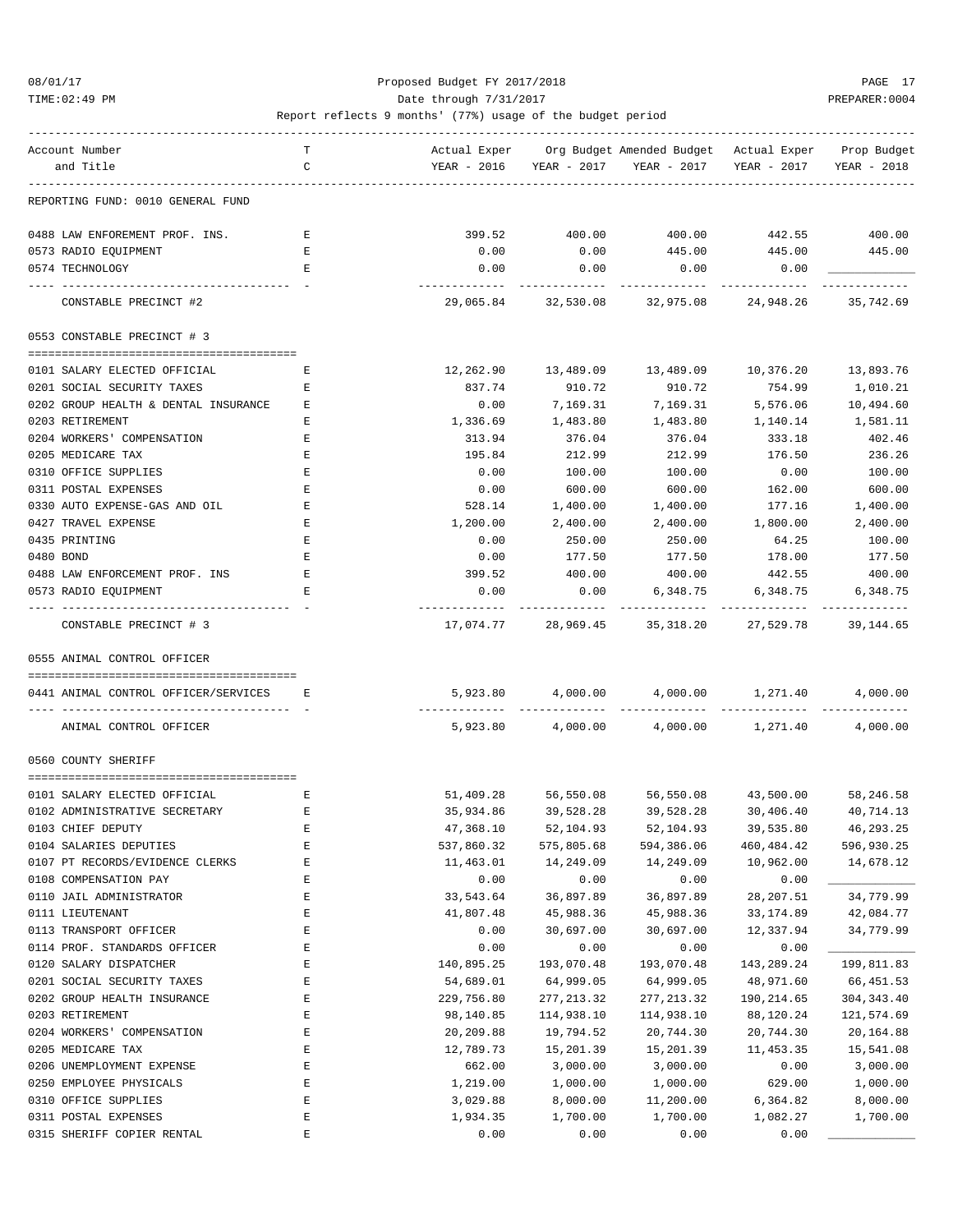### 08/01/17 Proposed Budget FY 2017/2018 PAGE 18 TIME:02:49 PM PREPARER:0004 Date through 7/31/2017 PREPARER:0004

| Account Number                       | т           | Actual Exper                |              | Org Budget Amended Budget                              | Actual Exper | Prop Budget  |
|--------------------------------------|-------------|-----------------------------|--------------|--------------------------------------------------------|--------------|--------------|
| and Title                            | C           | YEAR - 2016                 | YEAR - 2017  | YEAR - 2017                                            | YEAR - 2017  | YEAR - 2018  |
| REPORTING FUND: 0010 GENERAL FUND    |             |                             |              |                                                        |              |              |
| 0330 AUTO EXPENSE GAS & OIL          | Ε           | 59,427.43                   | 84,000.00    | 64,469.84                                              | 37,404.58    | 84,000.00    |
| 0332 SHERIFF JANITOR SUPPLIES        | Е           | 1,048.79                    | 1,200.00     | 1,237.38                                               | 877.29       | 1,237.38     |
| 0395 UNIFORMS/OTHER                  | Ε           | 3,118.01                    | 3,500.00     | 4,939.46                                               | 978.96       | 4,939.46     |
| 0419 SHERIFF CELL PHONE              | E           | 1,080.00                    | 1,080.00     | 1,080.00                                               | 270.00       | 1,080.00     |
| 0420 TELEPHONE                       | Ε           | 12,523.59                   | 13,200.00    | 13,200.00                                              | 10,341.69    | 14,400.00    |
| 0421 CELL PHONE                      | Ε           | 1,200.00                    | 2,500.00     | 2,500.00                                               | 1,275.00     | 2,500.00     |
| 0422 R & M RADIO                     | Ε           | 406.23                      | 1,000.00     | 1,055.00                                               | 1,055.00     | 1,055.00     |
| 0427 OUT OF COUNTY TRAVEL            | E           | 920.10                      | 4,000.00     | 4,000.00                                               | 2,462.23     | 4,000.00     |
| 0428 PRISONER TRANSPORT              | E           | 2,852.90                    | 4,500.00     | 4,500.00                                               | 1,264.57     | 4,500.00     |
| 0430 BIDS AND NOTICES                | Ε           | 230.40                      | 500.00       | 500.00                                                 | 330.75       | 500.00       |
| 0432 IMPOUNDMENT OF ESTRAY LIVESTOCK | Ε           | 0.00                        | 1,500.00     | 1,500.00                                               | 0.00         | 1,500.00     |
| 0435 PRINTING                        | Ε           | 267.78                      | 1,000.00     | 1,000.00                                               | 337.73       | 1,000.00     |
| 0440 UTILITIES ELECTRICITY           | Ε           | 0.00                        | 0.00         | 0.00                                                   | 0.00         |              |
| 0442 UTILITIES WATER                 | E           | 3,453.58                    | 3,500.00     | 3,500.00                                               | 2,277.12     | 3,500.00     |
| 0443 SHERIFF TRASH PICKUP            | E           | 1,281.72                    | 1,300.00     | 1,300.00                                               | 854.48       | 1,300.00     |
| 0444 INTERNET SERVICE                | Ε           | 1,199.40                    | 1,200.00     | 1,200.00                                               | 1,199.40     | 1,200.00     |
| 0445 AIR CONDITIONER MAINTENANCE     | Ε           | 1,767.60                    | 2,400.00     | 2,400.00                                               | 1,767.60     | 2,400.00     |
| 0447 REPEATER SERVICE CONTRACT       | Е           | 0.00                        | 0.00         | 0.00                                                   | 0.00         |              |
| 0450 SHERIFF OFF. R&M BLDG.          | Ε           | 4,909.03                    | 31,500.00    | 39,395.00                                              | 28,550.56    | 10,000.00    |
| 0452 R & M EOUIPMENT                 | Ε           | 0.00                        | 0.00         | 0.00                                                   | 0.00         |              |
| 0454 R & M AUTOMOBILES               | Ε           | 29,383.27                   | 30,000.00    | 30,000.00                                              | 24,076.36    | 32,000.00    |
| 0480 BOND                            | E           | 80.00                       | 506.00       | 605.00                                                 | 534.00       | 80.00        |
| 0482 FIRE INSURANCE                  | E           | 256.00                      | 400.00       | 400.00                                                 | 0.00         | 400.00       |
| 0487 AUTOMOBILE INSURANCE            | Ε           | 8,271.00                    | 12,000.00    | 10,226.65                                              | 9,157.00     | 10,226.65    |
| 0488 LAW ENFORCEMENT INSURANCE       | E           | 10,962.16                   | 11,200.00    | 11,342.51                                              | 11,342.51    | 11,342.51    |
| 0571 HWY. PATROL RADAR EQUIPMENT     | E           | 0.00                        | 0.00         | 0.00                                                   | 0.00         |              |
| 0572 OFFICE EQUIPMENT                | Ε           | 5,010.35                    | 5,500.00     | 2,300.00                                               | 2,254.28     | 550.00       |
| 0573 RADIO EQUIPMENT                 | Е           | 0.00                        | 0.00         | 0.00                                                   | 0.00         |              |
| 0574 TECHNOLOGY                      | Ε           | 0.00                        | 0.00         | 0.00                                                   | 0.00         |              |
| 0575 AUTOMOBILES                     | E           | 64,009.26                   | 70,000.00    | 70,000.00                                              | 69,637.76    | 87,500.00    |
| 0630 AUTO NOTE PMT-PRINCIPAL         | $\mathbf E$ | 0.00                        | 0.00         | 0.00                                                   | 0.00         |              |
| 0670 AUTO NOTE PMT-INTEREST          | Е           | 0.00                        | 0.00         | 0.00                                                   | 0.00         |              |
| COUNTY SHERIFF                       |             | -----------<br>1,536,372.04 |              | 1,838,224.17  1,846,119.17  1,377,727.30  1,891,305.49 |              | __________   |
| 0505 JAIL OPERATIONS                 |             |                             |              |                                                        |              |              |
| 0380 PRISONER HOUSING                | Е           | 1,721,016.25                | 1,797,625.00 | 1,797,625.00 1,146,876.25                              |              | 1,797,625.00 |
| 0400 PRISONER TRANSPORT/GUARD        | Ε           | 29,801.00                   | 20,000.00    | 20,000.00                                              | 8,137.06     | 20,000.00    |
| 0405 PRISONER MEDICAL                | Ε           | 189,282.57                  | 115,000.00   | 115,000.00                                             | 104,549.90   | 125,000.00   |
| 0429 SCHOLARSHIP AWARDS              | Ε           |                             | 0.00         | 10,000.00                                              | 10,000.00    | 10,000.00    |
| 0442 CR4200 UTILITY WATER            | E           | 0.00                        | 0.00         | 0.00                                                   | 0.00         |              |
| 0450 R&M BUILDING                    | Ε           | 200,420.47                  | 5,000.00     | 5,000.00                                               | 0.00         | 5,000.00     |
| 0482 FIRE INSURANCE                  | Ε           | 0.00                        | 0.00         | 0.00                                                   | 0.00         |              |
| 0491 JUSTICE ASSISTANCE GRANT        | Ε           | 0.00                        | 0.00         | 0.00                                                   | 0.00         |              |
| 0500 LAND                            | Ε           | 0.00                        | 0.00         | 0.00                                                   | 0.00         |              |
| 0532 JAIL                            | E           | 0.00                        | 0.00         | 0.00                                                   | 0.00         |              |
| JAIL OPERATIONS                      |             |                             |              | 2,140,520.29 1,937,625.00 1,947,625.00 1,269,563.21    |              | 1,957,625.00 |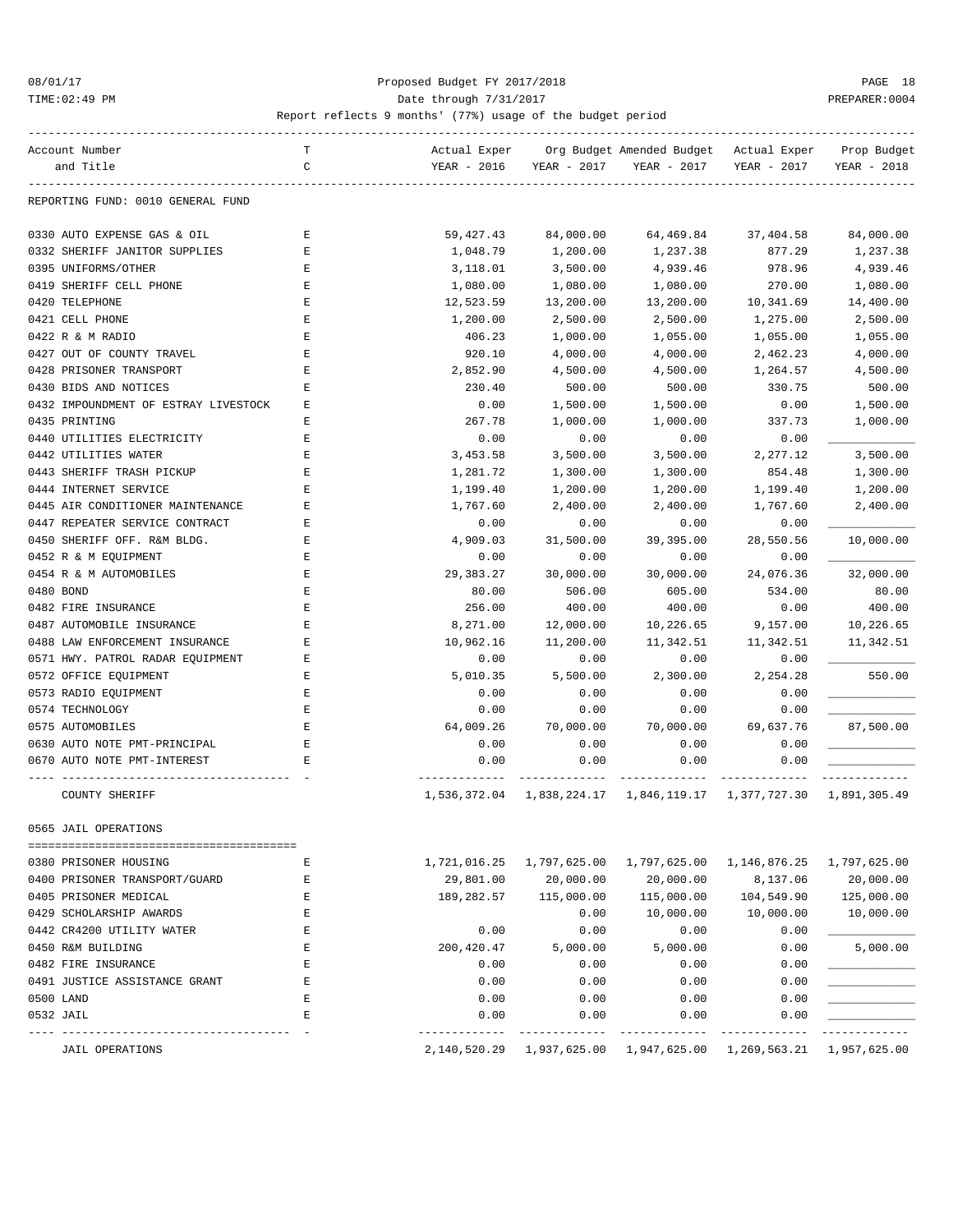TIME:02:49 PM PREPARER:0004 Date through 7/31/2017 PREPARER:0004

| Account Number                                                    | т  | Actual Exper |             | Org Budget Amended Budget Actual Exper |                     | Prop Budget |
|-------------------------------------------------------------------|----|--------------|-------------|----------------------------------------|---------------------|-------------|
| and Title                                                         | C  | YEAR - 2016  | YEAR - 2017 | YEAR - 2017                            | YEAR - 2017         | YEAR - 2018 |
|                                                                   |    |              |             |                                        |                     |             |
| REPORTING FUND: 0010 GENERAL FUND                                 |    |              |             |                                        |                     |             |
| 0570 ADULT PROBATION                                              |    |              |             |                                        |                     |             |
|                                                                   |    |              |             |                                        |                     |             |
| 0420 TELEPHONE                                                    | E. | 2,306.54     | 2,300.00    | 2,300.00                               | 1,751.63            | 2,300.00    |
| 0421 TELEPHONE SYSTEM INSTALLATION                                | Е  | 0.00         | 0.00        | 0.00                                   | 0.00                |             |
| 0452 R & M EQUIPMENT                                              |    | 0.00         | 0.00        | 0.00                                   | 0.00                |             |
| 0572 OFFICE EQUIPMENT                                             |    | 0.00         | 0.00        | 0.00                                   | 0.00                |             |
| ADULT PROBATION                                                   |    | 2,306.54     | 2,300.00    | 2,300.00                               | 1,751.63            | 2,300.00    |
| 0573 BOND SUPERVISION                                             |    |              |             |                                        |                     |             |
|                                                                   |    |              |             |                                        |                     |             |
| 0103 SALARY-BOND SUPERVISOR                                       | Е  | 35,009.78    | 38,510.67   | 38,510.67                              | 29,623.60           | 39,665.99   |
| 0201 SOCIAL SECURITY TAXES                                        | Е  | 2,170.48     | 2,387.66    | 2,387.66                               | 1,836.60            | 2,459.29    |
| 0202 GROUP HEALTH INSURANCE                                       | Е  | 9,101.80     | 9,559.08    | 9,559.08                               | 7,169.22            | 10,494.60   |
| 0203 RETIREMENT                                                   | Ε  | 3,816.42     | 4,236.17    | 4,236.17                               | 3,254.86            | 4,513.99    |
| 0204 WORKERS' COMPENSATION                                        | Ε  | 175.06       | 192.55      | 192.55                                 | 161.74              | 166.60      |
| 0205 MEDICARE TAX                                                 | Ε  | 507.52       | 558.40      | 558.40                                 | 429.60              | 575.16      |
| 0310 OFFICE SUPPLIES                                              | E  | 338.84       | 575.00      | 575.00                                 | 38.32               | 575.00      |
| 0311 POSTAL EXPENSES                                              | Ε  | 0.00         | 24.50       | 24.50                                  | 0.00                | 24.50       |
| 0313 DRUG TESTING SUPPLIES                                        | Е  | 472.50       | 650.00      | 650.00                                 | 472.50              | 650.00      |
| 0340 EVALUATIONS                                                  | Ε  | 133.00       | 200.00      | 200.00                                 | 0.00                | 200.00      |
| 0353 COMPUTER EXPENSE                                             | Ε  | 0.00         | 0.00        | 0.00                                   | 0.00                |             |
| 0420 TELEPHONE                                                    | Ε  | 768.55       | 840.00      | 840.00                                 | 563.85              | 840.00      |
| 0453 COMPUTER SOFTWARE                                            | Е  | 1,284.00     | 1,284.00    | 1,284.00                               | 1,070.00            | 1,284.00    |
|                                                                   |    |              |             |                                        |                     | ----------  |
| BOND SUPERVISION                                                  |    | 53,777.95    | 59,018.03   |                                        | 59,018.03 44,620.29 | 61,449.13   |
| 0575 JUVENILE PROBATION                                           |    |              |             |                                        |                     |             |
|                                                                   |    |              |             |                                        |                     |             |
| 0311 POSTAGE                                                      | Е  | 0.00         | 0.00        | 0.00                                   | 0.00                |             |
| 0408 DETENTION OPERATING COST                                     | Е  | 90,724.89    | 0.00        | 0.00                                   | 0.00                |             |
| 0415 RESIDENTIAL PLACEMENT                                        | Е  | 4,631.42     | 0.00        | 0.00                                   | 0.00                |             |
| 0416 COUNSELING SERVICES                                          | Ε  | 21,919.11    | 0.00        | 0.00                                   | 0.00                |             |
| 0420 TELEPHONE                                                    | E  | 0.00         | 0.00        | 0.00                                   | 24.72               |             |
| 0427 TRAVEL & TRAINING                                            | E  | 9,724.58     | 0.00        | 0.00                                   | 0.00                |             |
| 0995 JUVENILE PROBATION FUNDING<br>------------------------------ | Е  | 0.00         | 140,000.00  | 140,000.00                             | 140,000.00          | 145,000.00  |
| JUVENILE PROBATION                                                |    | 127,000.00   | 140,000.00  | 140,000.00                             | 140,024.72          | 145,000.00  |
| 0590 HEALTH INSPECTOR                                             |    |              |             |                                        |                     |             |
| 0104 SALARIES DEPUTIES                                            | Е  | 14,088.62    | 15,497.49   | 15,497.49                              | 11,921.20           | 15,962.41   |
| 0107 SALARY TEMP/EXTRA                                            | Е  | 0.00         | 0.00        | 0.00                                   | 0.00                |             |
| 0151 SALARY HEALTH INSPECTOR                                      | Ε  | 34,093.80    | 37,503.16   |                                        |                     |             |
|                                                                   |    |              |             | 37,503.16                              | 28,848.60           | 38,628.25   |
| 0201 SOCIAL SECURITY TAXES                                        | Ε  | 2,880.78     | 3,286.04    | 3,286.04                               | 2,401.42            | 3,384.62    |
| 0202 GROUP HEALTH & DENTAL INSURANCE                              | Е  | 13,652.58    | 14,338.62   | 14,338.62                              | 10,753.74           | 15,741.90   |
| 0203 RETIREMENT                                                   | Ε  | 5,252.24     | 5,830.07    | 5,830.07                               | 4,479.45            | 6,212.42    |
| 0204 WORKERS' COMPENSATION                                        | Ε  | 244.32       | 268.75      | 268.75                                 | 258.62              | 267.91      |
| 0205 MEDICARE TAX                                                 | Ε  | 673.54       | 768.51      | 768.51                                 | 561.46              | 791.56      |
| 0310 OFFICE SUPPLIES                                              | Ε  | 502.80       | 700.00      | 700.00                                 | 358.69              | 700.00      |
| 0311 POSTAL EXPENSE                                               | Ε  | 1,134.59     | 1,323.00    | 1,323.00                               | 329.00              | 1,323.00    |
| 0315 COPIER RENTAL                                                | E  | 443.44       | 450.00      | 450.00                                 | 299.02              | 450.00      |
| 0330 AUTO EXPENSE GAS & OIL                                       | Ε  | 836.15       | 1,500.00    | 1,500.00                               | 681.01              | 1,500.00    |
| 0420 TELEPHONE                                                    | E  | 763.02       | 750.00      | 750.00                                 | 569.08              | 750.00      |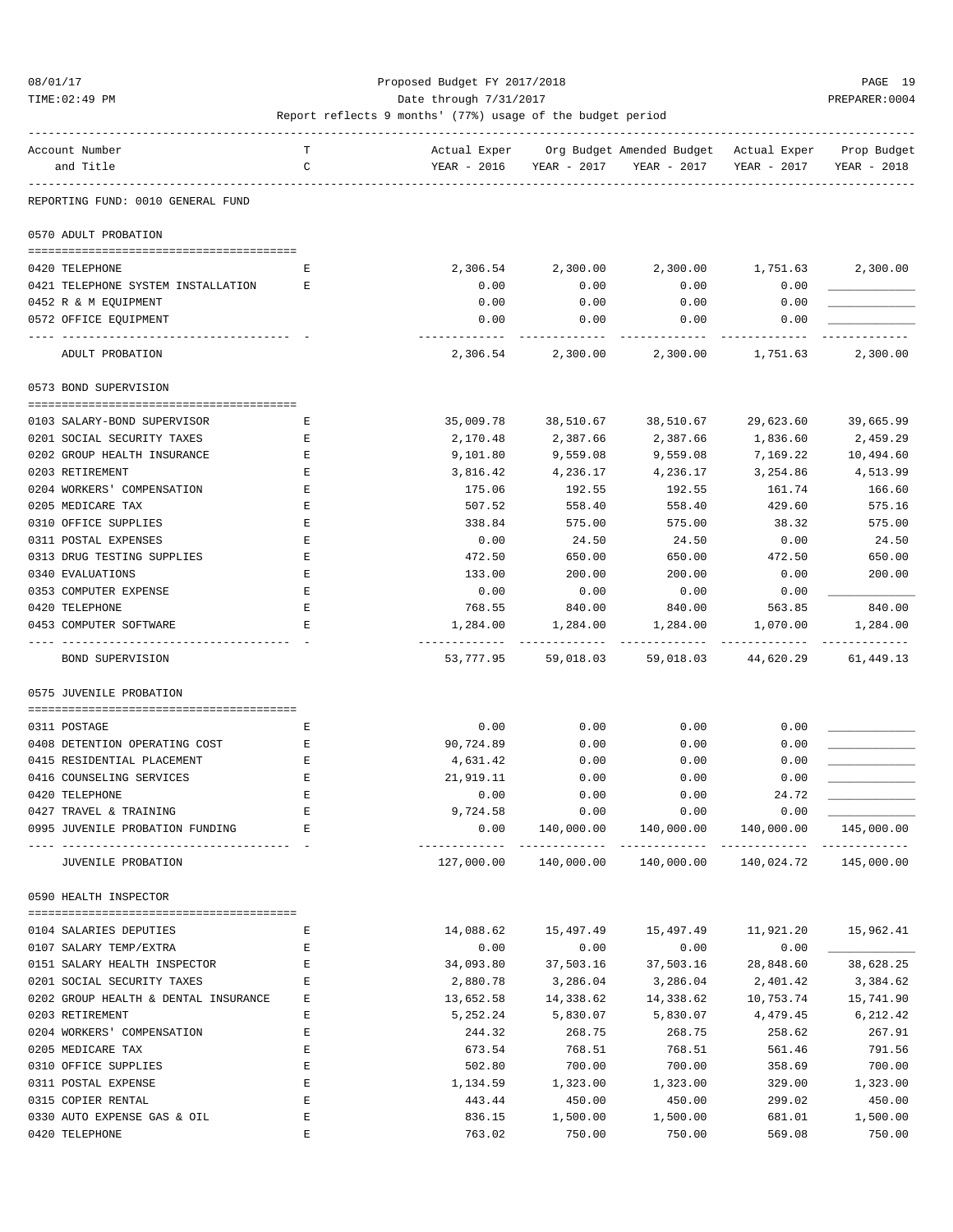### 08/01/17 Proposed Budget FY 2017/2018 PAGE 20 TIME:02:49 PM PREPARER:0004 Date through 7/31/2017 PREPARER:0004

| Account Number                         | т           | Actual Exper           |             | Org Budget Amended Budget - Actual Exper |             | Prop Budget |
|----------------------------------------|-------------|------------------------|-------------|------------------------------------------|-------------|-------------|
| and Title                              | C           | YEAR - 2016            | YEAR - 2017 | YEAR - 2017                              | YEAR - 2017 | YEAR - 2018 |
| REPORTING FUND: 0010 GENERAL FUND      |             |                        |             |                                          |             |             |
| 0427 OUT OF COUNTY TRAVEL              | Е           | 433.74                 | 600.00      | 600.00                                   | 300.28      | 600.00      |
| 0435 PRINTING                          | Е           | 0.00                   | 100.00      | 100.00                                   | 46.23       | 100.00      |
| 0453 SOFTWARE MAINTENANCE SAFE         | Ε           | 0.00                   | 400.00      | 400.00                                   | 0.00        | 400.00      |
| 0454 R&M AUTO                          | E           | 65.00                  | 275.00      | 275.00                                   | 67.00       | 1,000.00    |
| 0467 VISITING HEALTH INSPECTOR         | Ε           | 128.20                 | 300.00      | 300.00                                   | 174.35      | 300.00      |
| 0480 BOND                              | Ε           | 0.00                   | 0.00        | 0.00                                     | 0.00        | 71.00       |
| 0481 DUES                              | Ε           | 0.00                   | 111.00      | 111.00                                   | 0.00        | 111.00      |
| 0487 AUTOMOBILE INSURANCE              | Ε           | 226.00                 | 350.00      | 350.00                                   | 208.00      | 350.00      |
| 0572 OFFICE EQUIPMENT                  | Ε           | 0.00                   | 300.00      | 300.00                                   | 278.15      | 300.00      |
| 0574 TECHNOLOGY                        | Ε           | 0.00                   | 0.00        | 0.00                                     | 0.00        |             |
| 0575 AUTOMOBILE/PICKUP                 | Е           | 0.00                   | 0.00        | 0.00                                     | 0.00        |             |
|                                        |             |                        |             |                                          |             |             |
| HEALTH INSPECTOR                       |             | 75,418.82              | 84,651.64   | 84,651.64                                | 62,535.30   | 88,944.07   |
| 0640 COUNTY SERVICES                   |             |                        |             |                                          |             |             |
| 0410 FANNIN CO. CHILDRENS CTR          | Е           | 5,000.00               | 5,000.00    | 5,000.00                                 | 5,000.00    | 7,000.00    |
| 0411 FANNIN CO. WELFARE BOARD          | Е           | 6,000.00               | 6,000.00    | 6,000.00                                 | 6,000.00    | 6,000.00    |
| 0412 FANNIN CO. HISTORICAL SOC         | Е           | 3,500.00               | 4,500.00    | 4,500.00                                 | 4,500.00    | 4,500.00    |
| 0413 TEXOMA COMMUNITY CENTER(M.H.M.R.) | Е           | 22,500.00              | 22,500.00   | 22,500.00                                | 22,500.00   | 22,500.00   |
| 0414 FANNIN COUNTY CRISIS CENTER       | Ε           | 5,000.00               | 5,000.00    | 5,000.00                                 | 0.00        | 5,000.00    |
| 0415 TAPS PUBLIC TRANSIT               | Е           | 2,348.20               | 5,000.00    | 5,000.00                                 | 5,000.00    | 5,000.00    |
| 0416 TRI-COUNTY SNAP                   | Е           | 2,103.00               | 2,103.00    | 2,103.00                                 | 0.00        | 2,103.00    |
| 0440 UTILITIES ELECTRICITY             | Ε           | 7,796.53               | 9,000.00    | 9,000.00                                 | 5,673.63    | 9,000.00    |
| 0441 UTILITIES GAS                     | Ε           | 1,141.85               | 1,700.00    | 1,700.00                                 | 1,125.95    | 1,700.00    |
| 0442 UTILITIES WATER                   | Ε           | 2,882.83               | 3,000.00    | 3,000.00                                 | 2,125.32    | 3,200.00    |
| 0443 TRASH PICK-UP                     | Ε           | 464.35                 | 500.00      | 500.00                                   | 309.56      | 500.00      |
| 0450 R & M BUILDINGS (TDHS)            | Е           | 0.00                   | 0.00        | 0.00                                     | 0.00        |             |
| 0482 FIRE INSURANCE                    | Ε           | 1,620.00               | 1,800.00    | 1,800.00                                 | 0.00        | 1,800.00    |
| 0493 DHS PARKING LOT                   | Ε           | 0.00                   | 0.00        | 0.00                                     | 0.00        |             |
| 0575 LAKE FANNIN                       | $\mathbf E$ | 0.00                   | 200,000.00  | 200,000.00                               | 0.00        | 200,000.00  |
| COUNTY SERVICES                        |             | ---------<br>60,356.76 | 266,103.00  | 266,103.00                               | 52,234.46   | 268,303.00  |
| 0641 HEALTH OFFICER                    |             |                        |             |                                          |             |             |
|                                        |             |                        |             |                                          |             |             |
| 0102 SALARY APPOINTED OFFICIAL         | Е           | 2,400.00               | 2,400.00    | 2,400.00                                 | 800.00      | 2,400.00    |
| HEALTH OFFICER                         |             | 2,400.00               |             | 2,400.00 2,400.00                        | 800.00      | 2,400.00    |
| 0645 INDIGENT CARE                     |             |                        |             |                                          |             |             |
| 0102 SALARY IHC DIRECTOR               | Ε           | 35,118.20              | 38,630.10   | 38,630.10                                | 29,715.40   | 39,789.00   |
| 0107 SALARY ASSISTANT                  | Ε           | 14,088.62              | 15,497.49   | 15,497.49                                | 11,921.20   | 15,962.41   |
| 0201 SOCIAL SECURITY TAX               | Ε           | 2,990.40               | 3,355.91    | 3,355.91                                 | 2,506.42    | 3,456.59    |
| 0202 GROUP HEALTH INSURANCE            | Ε           | 13,652.82              | 14,338.62   | 14,338.62                                | 10,753.92   | 15,741.90   |
| 0203 RETIREMENT                        | E           | 5,363.92               | 5,954.03    | 5,954.03                                 | 4,574.89    | 6,344.51    |
| 0204 WORKER'S COMP                     | E           | 246.04                 | 270.64      | 270.64                                   | 227.34      | 234.16      |
| 0205 MEDICARE TAX                      | Ε           | 699.45                 | 784.85      | 784.85                                   | 586.26      | 808.40      |
| TOTAL SALARY & BENEFITS                |             | 72,159.45              | 78,831.64   | 78,831.64                                | 60,285.43   | 82,336.97   |
| 0310 OFFICE SUPPLIES                   | Ε           | 338.57                 | 650.00      | 650.00                                   | 258.52      | 650.00      |
| 0311 POSTAL EXPENSE                    | E           | 133.11                 | 275.00      | 275.00                                   | 10.75       | 275.00      |
| 0330 BIDS & NOTICES                    | E           | 0.00                   | 125.00      | 125.00                                   | 0.00        | 125.00      |
| 0353 COMPUTER EXPENSE                  | E           | 12,708.00              | 12,708.00   | 12,708.00                                | 10,590.00   | 12,708.00   |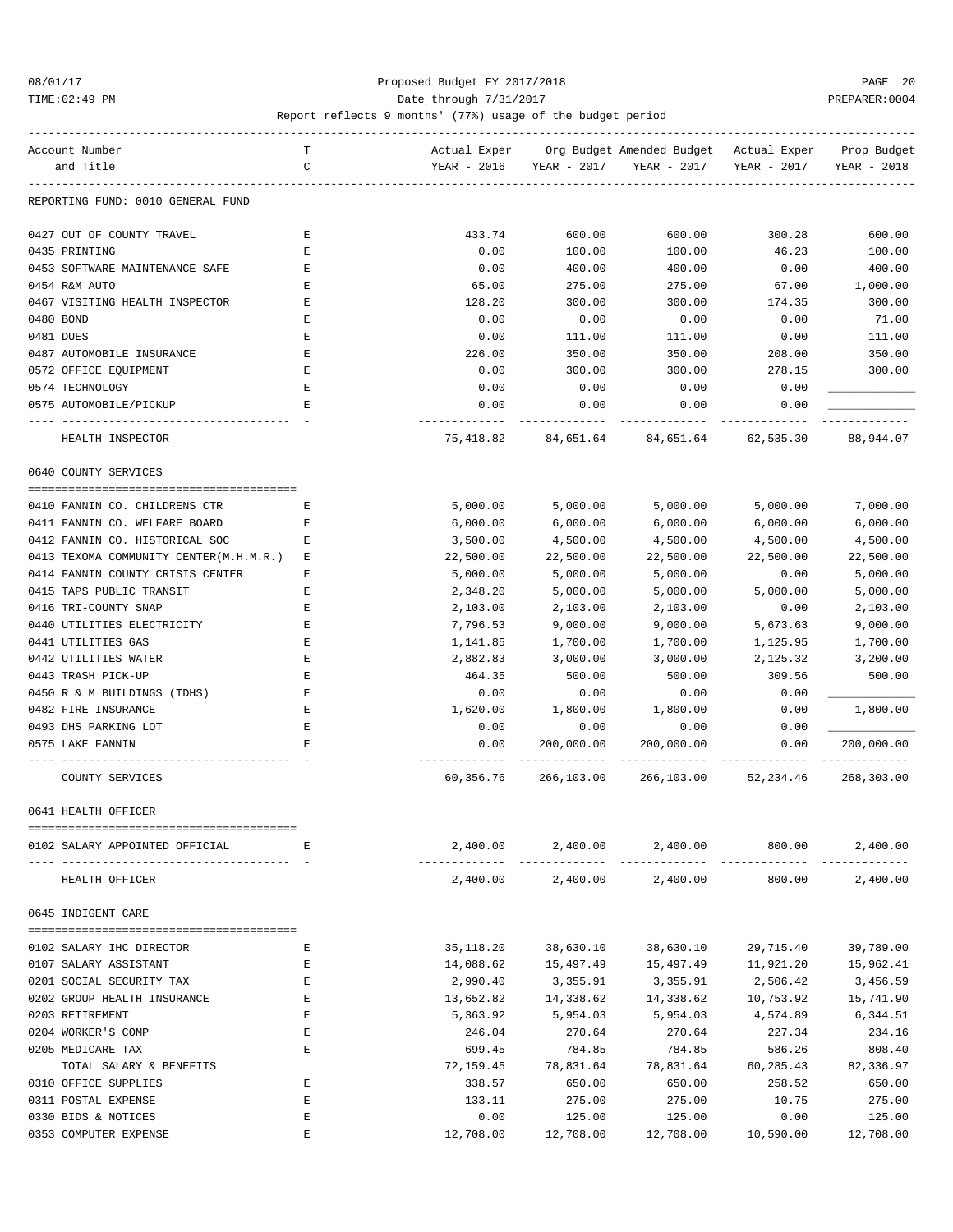#### 08/01/17 Proposed Budget FY 2017/2018 PAGE 21 TIME:02:49 PM PREPARER:0004 Date through 7/31/2017 PREPARER:0004

| Account Number                       | т | Actual Exper |             | Org Budget Amended Budget Actual Exper |             | Prop Budget |
|--------------------------------------|---|--------------|-------------|----------------------------------------|-------------|-------------|
| and Title                            | C | YEAR - 2016  | YEAR - 2017 | YEAR - 2017                            | YEAR - 2017 | YEAR - 2018 |
|                                      |   |              |             |                                        |             |             |
| REPORTING FUND: 0010 GENERAL FUND    |   |              |             |                                        |             |             |
|                                      |   |              |             |                                        |             |             |
| 0390 SUBSCRIPTIONS                   | E | 0.00         | 0.00        | 0.00                                   | 0.00        |             |
| SUBTOTAL OFFICE EXPENSE              |   | 13,179.68    | 13,758.00   | 13,758.00                              | 10,859.27   | 13,758.00   |
| 0404 COBRA/INSURANCE                 | Ε | 0.00         | 0.00        | 0.00                                   | 0.00        |             |
| 0407 INELIGIBLE IHC EXPENSE          | Ε | 0.00         | 0.00        | 0.00                                   | 0.00        |             |
| 0409 DIABETIC SUPPLIES               | E | 3,669.67     | 4,000.00    | 4,000.00                               | 2,281.26    | 4,000.00    |
| 0410 CERT. REG. NURSE ANES.          | E | 0.00         | 1,000.00    | 1,000.00                               | 0.00        | 1,000.00    |
| 0411 PHYSICIAN, NON-EMERGENCY        | E | 18,694.98    | 20,000.00   | 20,000.00                              | 6,645.81    | 20,000.00   |
|                                      | Ε | 18,654.71    |             |                                        | 9,825.42    | 25,000.00   |
| 0412 PRESCRIPTIONS, DRUGS            |   |              | 25,000.00   | 25,000.00                              |             |             |
| 0413 HOSPITAL, INPATIENT             | Ε | 70,265.60    | 50,000.00   | 50,000.00                              | 21,793.03   | 50,000.00   |
| 0414 HOSPITAL, OUTPATIENT            | Ε | 60,202.51    | 85,000.00   | 85,000.00                              | 21,536.26   | 85,000.00   |
| 0415 LABORATORY/ X-RAY               | Ε | 1,088.47     | 6,000.00    | 6,000.00                               | 974.61      | 6,000.00    |
| 0416 SKILLED NURSING FACILITY        | E | 0.00         | 0.00        | 0.00                                   | 0.00        |             |
| 0417 FAMILY PLANNING                 | Ε | 0.00         | 0.00        | 0.00                                   | 0.00        |             |
| 0418 FED. QUALIFIED HEALTH CENTER    | Ε | 7,051.24     | 10,000.00   | 10,000.00                              | 4,078.50    | 10,000.00   |
| 0419 COUNSELING SERVICE              | Ε | 0.00         | 0.00        | 0.00                                   | 0.00        |             |
| 0420 RURAL HEALTH CLINIC             | E | 0.00         | 0.00        | 0.00                                   | 0.00        |             |
| 0421 STATE HOSPITAL CONTRACTS        | E | 0.00         | 0.00        | 0.00                                   | 0.00        |             |
| 0422 AMBULATORY SURGICAL CENTE       | E | 1,269.17     | 1,000.00    | 1,000.00                               | 0.00        | 1,000.00    |
| 0423 MEDICAL EQUIP. PURCHASE         | Ε | 0.00         | 1,000.00    | 1,000.00                               | 0.00        | 1,000.00    |
| TOTAL MEDICAL/IHC                    |   | 180,896.35   | 203,000.00  | 203,000.00                             | 67,134.89   | 203,000.00  |
| 0427 OUT OF COUNTY TRAVEL            | Ε | 0.00         | 365.00      | 365.00                                 | 0.00        | 365.00      |
| 0435 PRINTING                        | E | 0.00         | 0.00        | 0.00                                   | 0.00        |             |
| 0440 TELEPHONE                       | E | 1,446.34     | 1,400.00    | 1,400.00                               | 1,115.12    | 1,400.00    |
| 0441 DSL LINE                        | E | 524.76       | 600.00      | 600.00                                 | 386.91      | 600.00      |
| SERVICES & OTHER CHARGES             |   | 1,971.10     | 2,365.00    | 2,365.00                               | 1,502.03    | 2,365.00    |
| 0574 TECHNOLOGY                      | E | 346.11       | 0.00        | 0.00                                   | 0.00        |             |
| CAPITAL OUTLAY                       |   | 346.11       | 0.00        | 0.00                                   | 0.00        | 0.00        |
|                                      |   |              |             |                                        |             |             |
| INDIGENT CARE                        |   | 268,552.69   | 297,954.64  | 297,954.64                             | 139,781.62  | 301,459.97  |
|                                      |   |              |             |                                        |             |             |
| 0646 CO-OP FUND                      |   |              |             |                                        |             |             |
|                                      |   |              |             |                                        |             |             |
| 0409 DIABETIC SUPPLIES               | Е | 0.00         | 0.00        | 0.00                                   | 0.00        |             |
| 0411 PHYSICIAN                       |   |              |             |                                        |             |             |
|                                      | E | 0.00         | 0.00        | 0.00                                   | 0.00        |             |
| 0412 PRESCRIPTIONS, DRUGS            | E | 0.00         | 0.00        | 0.00                                   | 0.00        |             |
|                                      |   |              |             |                                        |             |             |
| CO-OP FUND                           |   | 0.00         | 0.00        | 0.00                                   | 0.00        | 0.00        |
|                                      |   |              |             |                                        |             |             |
| 0665 COUNTY AGENTS                   |   |              |             |                                        |             |             |
|                                      |   |              |             |                                        |             |             |
| 0105 SALARY SECRETARY                | Е | 22,382.46    | 25,202.10   | 25,202.10                              | 19,386.20   | 25,958.16   |
| 0107 REGULAR-TEMP. PART-TIME         | Е | 0.00         | 0.00        | 0.00                                   | 0.00        |             |
| 0150 CO. AGENTS SALARIES             | Е | 24,517.48    | 36,969.25   | 36,969.25                              | 25,745.66   | 46,969.25   |
| 0201 SOCIAL SECURITY TAXES           | Ε | 2,455.72     | 3,929.02    | 3,929.02                               | 2,437.55    | 4,646.06    |
| 0202 GROUP HEALTH & DENTAL INSURANCE | Ε | 9,101.80     | 9,559.08    | 9,559.08                               | 7,169.22    | 10,494.60   |
| 0203 RETIREMENT                      | Е | 2,439.66     | 2,772.23    | 2,772.23                               | 2,130.05    | 2,954.04    |
| 0204 WORKERS' COMPENSATION           | Е | 114.56       | 176.01      | 176.01                                 | 105.84      | 109.02      |
| 0205 MEDICARE TAX                    | Ε | 574.36       | 918.88      | 918.88                                 | 570.10      | 1,086.58    |
| 0310 OFFICE SUPPLIES                 | Ε | 1,036.71     | 1,100.00    | 1,100.00                               | 400.16      | 1,100.00    |
| 0311 POSTAL EXPENSE                  | Ε | 288.00       | 300.00      | 300.00                                 | 94.00       | 300.00      |
| 0315 COPIER RENTAL                   | Ε | 1,524.84     | 1,500.00    | 1,500.00                               | 1,043.27    | 1,500.00    |
| 0335 PROGRAM SUPPLIES                | Е | 404.89       | 500.00      | 500.00                                 | 0.00        | 500.00      |
| 0420 TELEPHONE                       | Ε | 1,691.34     | 1,800.00    | 1,800.00                               | 1,266.57    | 1,800.00    |
| 0421 CELL PHONE ALLOWANCE            | E | 1,200.00     | 1,200.00    | 1,200.00                               | 900.00      | 1,200.00    |
|                                      |   |              |             |                                        |             |             |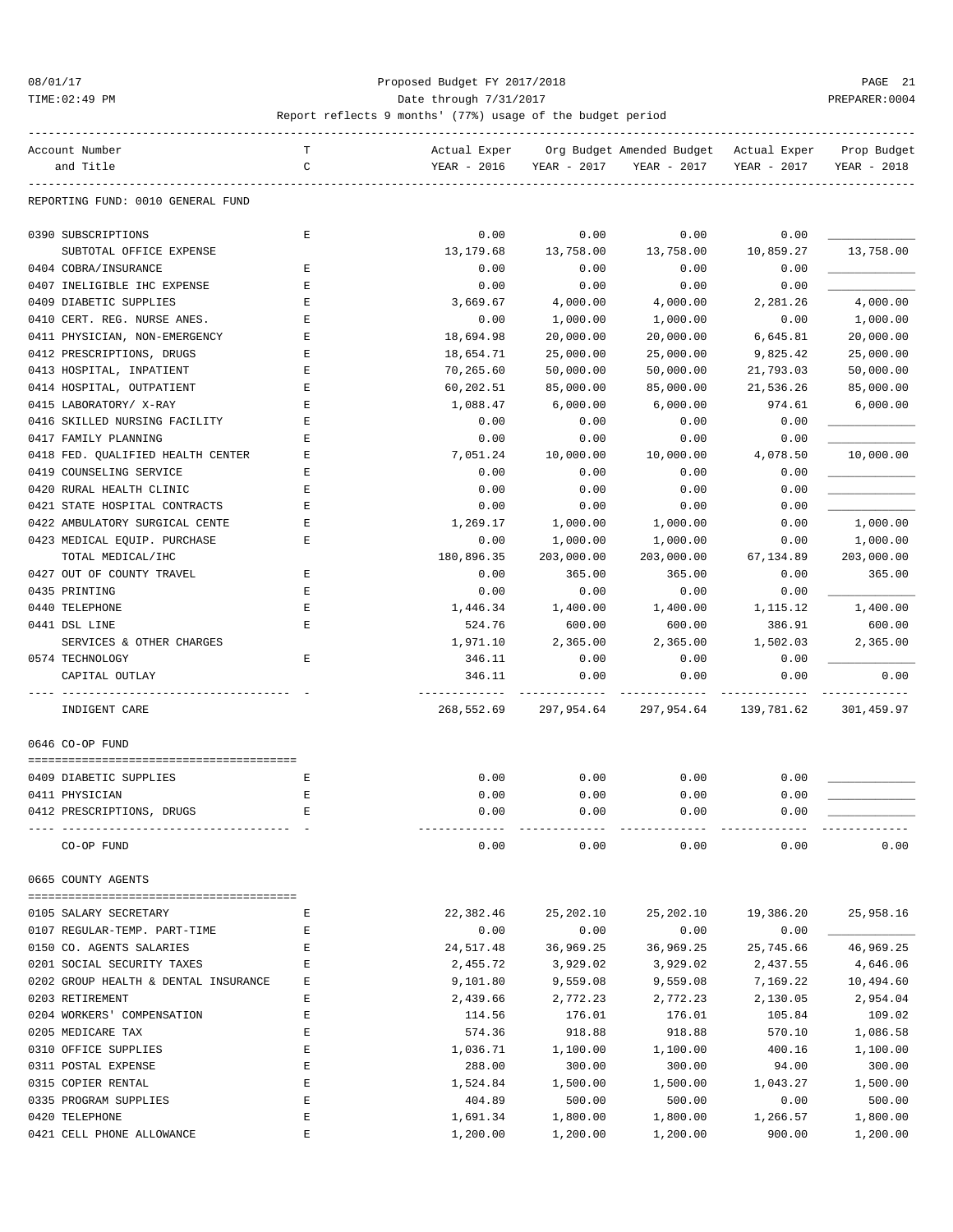### 08/01/17 Proposed Budget FY 2017/2018 PAGE 22 TIME:02:49 PM PREPARER:0004 Date through 7/31/2017 PREPARER:0004

| Account Number                      | T             |          |                   | Actual Exper Org Budget Amended Budget Actual Exper Prop Budget             |                   |                            |
|-------------------------------------|---------------|----------|-------------------|-----------------------------------------------------------------------------|-------------------|----------------------------|
| and Title                           | $\mathcal{C}$ |          |                   | YEAR - 2016     YEAR - 2017     YEAR - 2017     YEAR - 2017     YEAR - 2018 |                   |                            |
| REPORTING FUND: 0010 GENERAL FUND   |               |          |                   |                                                                             |                   |                            |
| 0422 CABLE INTERNET                 | E.            |          |                   | $672.00$ $672.00$ $672.00$ $504.00$ $672.00$                                |                   |                            |
| 0427 IN/OUT CO.TRAVEL-AG.           | E.            | 3,119.50 | 4,000.00          |                                                                             | 4,000.00 1,107.23 | 4,000.00                   |
| 0428 IN/OUT CO.TRAVEL-F.C.S.        | Ε             | 4,656.53 | 4,000.00          | 4,000.00                                                                    | 2,853.71          | 4,000.00                   |
| 0429 IN/OUT CO.TRAVEL-4-H           | Е.            | 0.00     | 4,000.00          | 4,000.00 398.99                                                             |                   | 4,000.00                   |
| 0572 OFFICE EQUIPMENT               | E             | 0.00     | 0.00              | 0.00                                                                        | 0.00              |                            |
| 0574 TECHNOLOGY                     | F.            | 0.00     | 0.00              | 0.00                                                                        | $\sim$ 0.00       |                            |
| COUNTY AGENTS                       |               |          |                   | 76,179.85 98,598.57 98,598.57 66,112.55 111,289.71                          |                   |                            |
| 0696 DONATIONS & ALLOCATIONS        |               |          |                   |                                                                             |                   |                            |
|                                     |               |          |                   |                                                                             |                   |                            |
| 0491 SOIL & WATER CONSERVATION      | Е             |          |                   | $1,000.00$ $1,000.00$ $1,000.00$ $1,000.00$                                 |                   | 1,000.00                   |
| 0492 INDIGENT BURIAL                | F.            |          | 1,500.00 2,000.00 | 2,000.00 1,000.00                                                           |                   | 2,000.00                   |
| 0494 FLOOD CONTROL SITE MAINTENANCE | E.            | 0.00     | 0.00              | 0.00                                                                        | 0.00              |                            |
|                                     |               |          |                   |                                                                             |                   |                            |
| DONATIONS & ALLOCATIONS             |               | 2,500.00 |                   | $3,000.00$ $3,000.00$ $2,000.00$                                            |                   | 3,000.00                   |
| <b>GENERAL FUND</b>                 |               |          |                   |                                                                             |                   |                            |
| Income Totals                       |               |          |                   | 10,550,654.42 12,052,247.13 12,068,595.88 9,885,220.28 12,801,798.51        |                   |                            |
| Expense Totals                      |               |          |                   | 10,497,266.27 12,052,247.13 12,068,595.88                                   |                   | 8,044,922.87 12,801,798.51 |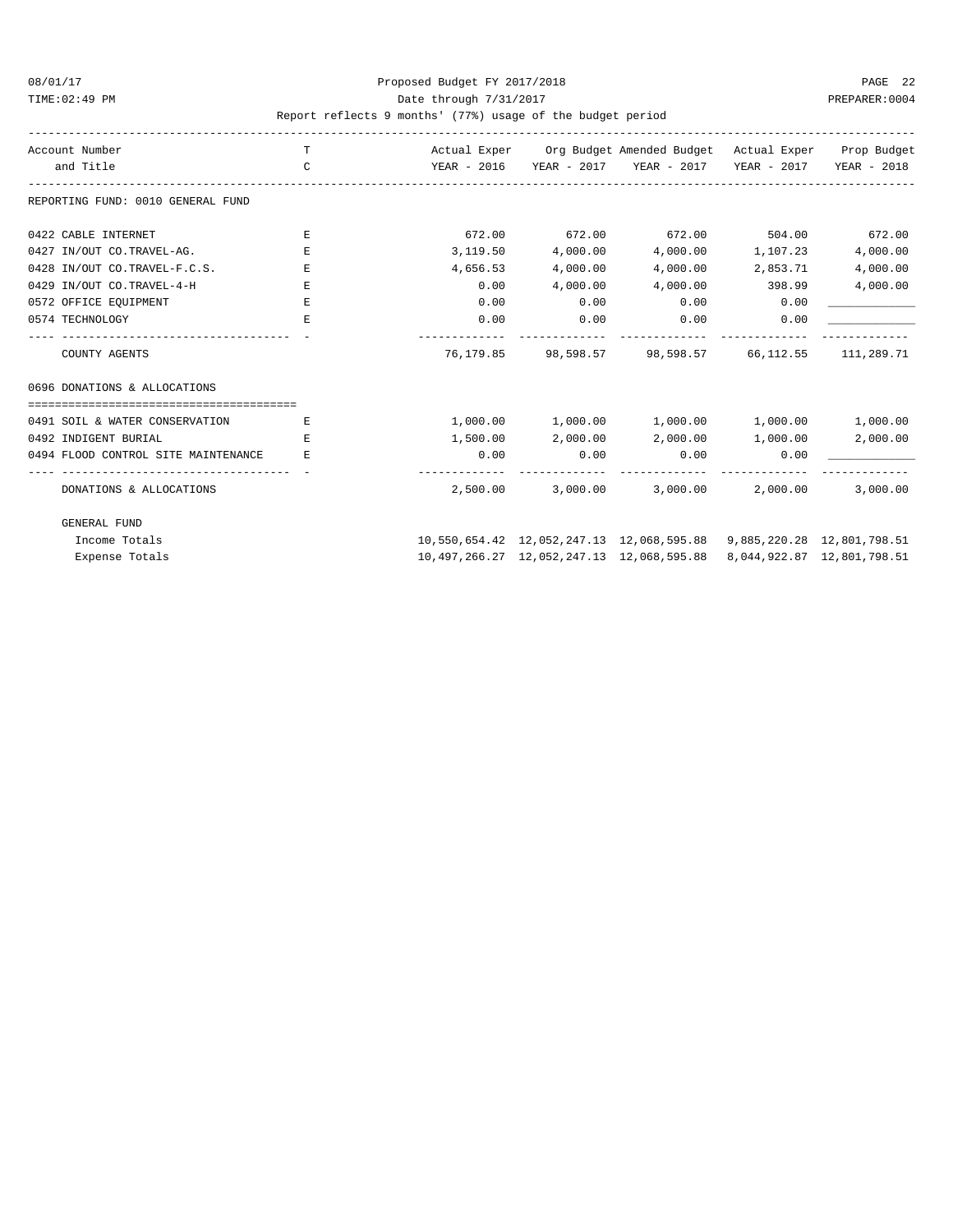TIME:02:49 PM PREPARER:0004 Date through 7/31/2017 PREPARER:0004

| Account Number                           | т        |               |                   | Actual Exper Org Budget Amended Budget Actual Exper Prop Budget |                         |                          |
|------------------------------------------|----------|---------------|-------------------|-----------------------------------------------------------------|-------------------------|--------------------------|
| and Title                                | C        | YEAR - 2016   | YEAR - 2017       | YEAR - 2017                                                     | YEAR - 2017             | YEAR - 2018              |
| REPORTING FUND: 0011 COURTHOUSE SECURITY |          |               |                   |                                                                 |                         |                          |
| 0300 CASH                                |          |               |                   |                                                                 |                         |                          |
| 0111 BEGINNING CASH BALANCE              | T.       | 0.00          | 20,000.00         | 20,000.00                                                       | 0.00                    | 20,000.00                |
| ---------------------------<br>CASH      |          | 0.00          | 20,000.00         | 20,000.00                                                       | 0.00                    | -----------<br>20,000.00 |
| 0340 FEES OF OFFICE                      |          |               |                   |                                                                 |                         |                          |
|                                          |          |               |                   |                                                                 |                         |                          |
| 0600 COUNTY CLERK FEES                   | I.       |               | 7,936.41 9,000.00 | 9,000.00 6,727.11                                               |                         | 9,000.00                 |
| 0650 DISTRICT CLERK FEES                 | Ι.<br>Ι. | 2,345.01      | 4,000.00          | 4,000.00                                                        | 2,056.15                | 4,000.00                 |
| 0651 JUSTICE OF PEACE FEES               |          | 4,706.87      | 4,000.00          | 4,000.00                                                        | 2,945.32<br>----------- | 4,000.00                 |
| FEES OF OFFICE                           |          | 14,988.29     | 17,000.00         | 17,000.00                                                       | 11,728.58               | 17,000.00                |
| 0360 INTEREST EARNINGS                   |          |               |                   |                                                                 |                         |                          |
| 0100 INTEREST EARNINGS                   | I        | 77.26         | 50.00             | 50.00                                                           | 57.36                   | 50.00                    |
|                                          |          |               |                   |                                                                 |                         |                          |
| INTEREST EARNINGS                        |          | 77.26         | 50.00             | 50.00                                                           | 57.36                   | 50.00                    |
| 0510 COURTHOUSE SECURITY EQUIP           |          |               |                   |                                                                 |                         |                          |
|                                          |          |               |                   |                                                                 |                         |                          |
| 0571 EQUIPMENT                           | Е        | 16,269.04     | 27,640.00         | 27,640.00                                                       | 8,191.20                | 37,050.00                |
| COURTHOUSE SECURITY EQUIP                |          | 16,269.04     | 27,640.00         | 27,640.00                                                       | 8,191.20                | 37,050.00                |
| 0560 BAILIFF                             |          |               |                   |                                                                 |                         |                          |
| 0130 SALARY/BAILIFF                      | E        | 0.00          | 7,000.00          | 7,000.00                                                        | 400.75                  |                          |
| 0201 SOCIAL SECURITY                     | Ε        | 0.00          | 430.00            | 430.00                                                          | 26.77                   |                          |
| 0203 RETIREMENT                          | E        | 0.00          | 686.00            | 686.00                                                          | 44.24                   |                          |
| 0204 WORKER'S COMPENSATION               | E        | 0.00          | 193.00            | 193.00                                                          | 0.00                    |                          |
| 0205 MEDICARE                            | Ε        | 0.00          | 101.00            | 101.00                                                          | 6.26                    |                          |
| 0427 BAILIFF CONT.ED./OUT OF COUNTY      | E.       | 0.00          | 1,000.00          | 1,000.00                                                        | 0.00                    |                          |
| BAILIFF                                  |          | -----<br>0.00 | 9,410.00          | 9,410.00                                                        | 478.02                  | 0.00                     |
| COURTHOUSE SECURITY                      |          |               |                   |                                                                 |                         |                          |
| Income Totals                            |          | 15,065.55     | 37,050.00         |                                                                 | 37,050.00 11,785.94     | 37,050.00                |
| Expense Totals                           |          | 16,269.04     | 37,050.00         | 37,050.00                                                       | 8,669.22                | 37,050.00                |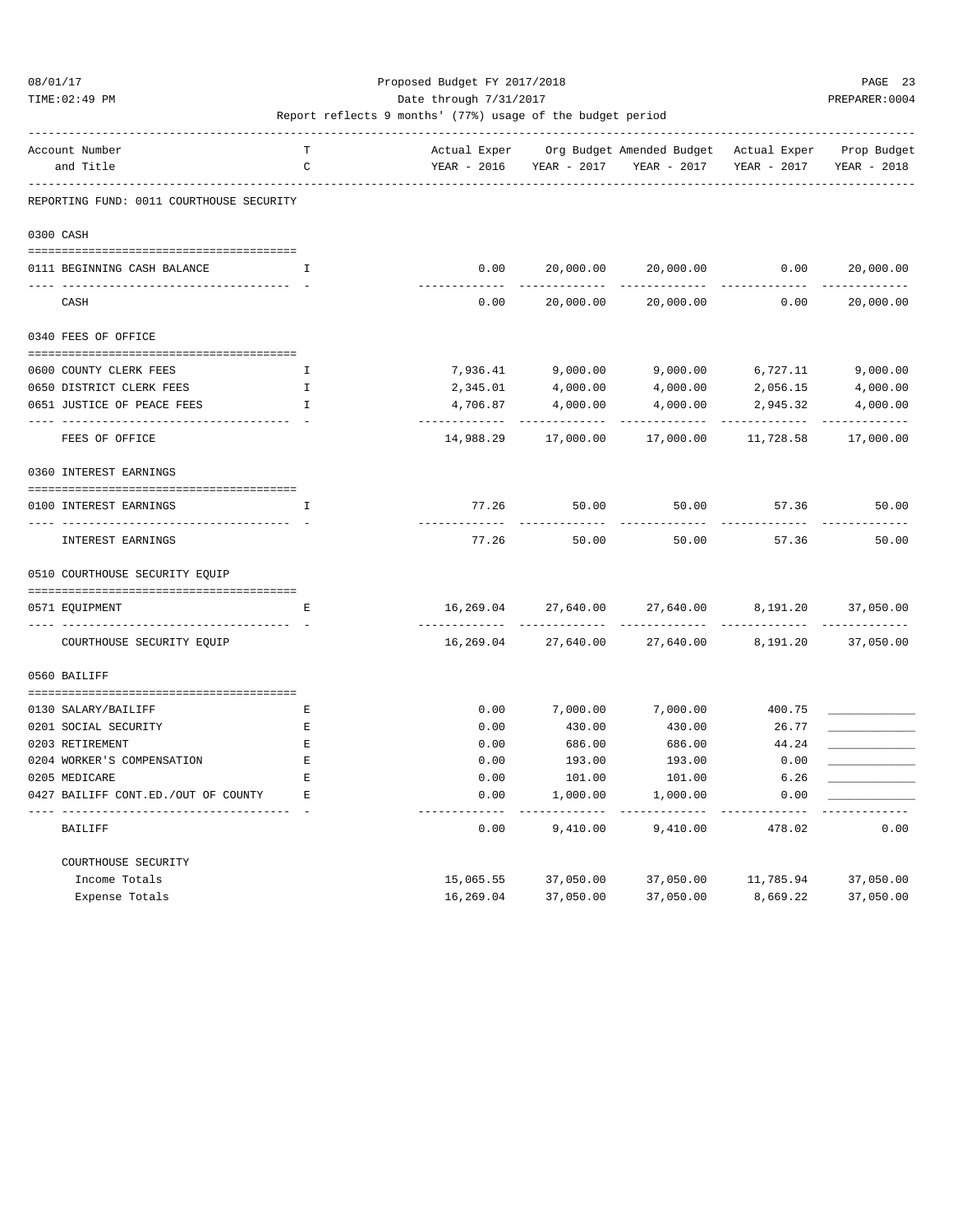TIME:02:49 PM PREPARER:0004 Date through 7/31/2017 PREPARER:0004

| Account Number                                           | T            |          |          | Actual Exper Org Budget Amended Budget Actual Exper Prop Budget  |                   |          |
|----------------------------------------------------------|--------------|----------|----------|------------------------------------------------------------------|-------------------|----------|
| and Title                                                | C            |          |          | YEAR - 2016 YEAR - 2017 YEAR - 2017 YEAR - 2017 YEAR - 2018      |                   |          |
| REPORTING FUND: 0012 CO.CLK.VITAL STAT.FEE               |              |          |          |                                                                  |                   |          |
| 0300 CASH                                                |              |          |          |                                                                  |                   |          |
|                                                          |              |          |          |                                                                  |                   |          |
| 0112 BEGINNING CASH BALANCE                              | $\mathbf{T}$ | 0.00     |          | $2,000.00$ $2,000.00$ $0.00$                                     |                   | 2,000.00 |
| _____________________________________<br>CASH            |              | 0.00     |          | --------------<br>$2,000.00$ $2,000.00$ 0.00                     | ______________    | 2,000.00 |
| 0360 INTEREST EARNINGS                                   |              |          |          |                                                                  |                   |          |
| --------------------<br>0100 INTEREST EARNINGS           | $\mathbf{I}$ |          |          | $6.11$ $5.00$ $5.00$ $3.34$ $5.00$                               |                   |          |
| INTEREST EARNINGS                                        |              | 6.11     | 5.00     | 5.00                                                             | 3.34              | 5.00     |
| 0370 MISCELLANEOUS INCOME                                |              |          |          |                                                                  |                   |          |
| 0134 CO.CLK.VITAL STAT.FEE                               | I            |          |          | 867.00   1,005.00   1,005.00   705.00   1,005.00                 |                   |          |
| --------------------------------<br>MISCELLANEOUS INCOME |              |          |          | ------------<br>867.00   1,005.00   1,005.00   705.00   1,005.00 | ____________      |          |
| 0403 CO.CLK. VITAL STATS.                                |              |          |          |                                                                  |                   |          |
| 0310 OFFICE SUPPLIES                                     | Е            |          |          | $1,939.28$ $2,010.00$ $2,010.00$ $169.59$                        |                   | 2,010.00 |
| 0427 OUT OF COUNTY TRAVEL                                | E            |          |          | 838.40 1,000.00 1,000.00 868.82                                  |                   | 1,000.00 |
| 0574 COMPUTER EQUIPMENT                                  | E.           | 0.00     | 0.00     | 0.00                                                             | 0.00              |          |
| CO.CLK. VITAL STATS.                                     |              |          |          | 2,777.68 3,010.00 3,010.00 1,038.41                              |                   | 3,010.00 |
| CO. CLK. VITAL STAT. FEE                                 |              |          |          |                                                                  |                   |          |
| Income Totals                                            |              |          |          | 873.11 3,010.00 3,010.00 708.34                                  |                   | 3,010.00 |
| Expense Totals                                           |              | 2,777.68 | 3,010.00 |                                                                  | 3,010.00 1,038.41 | 3,010.00 |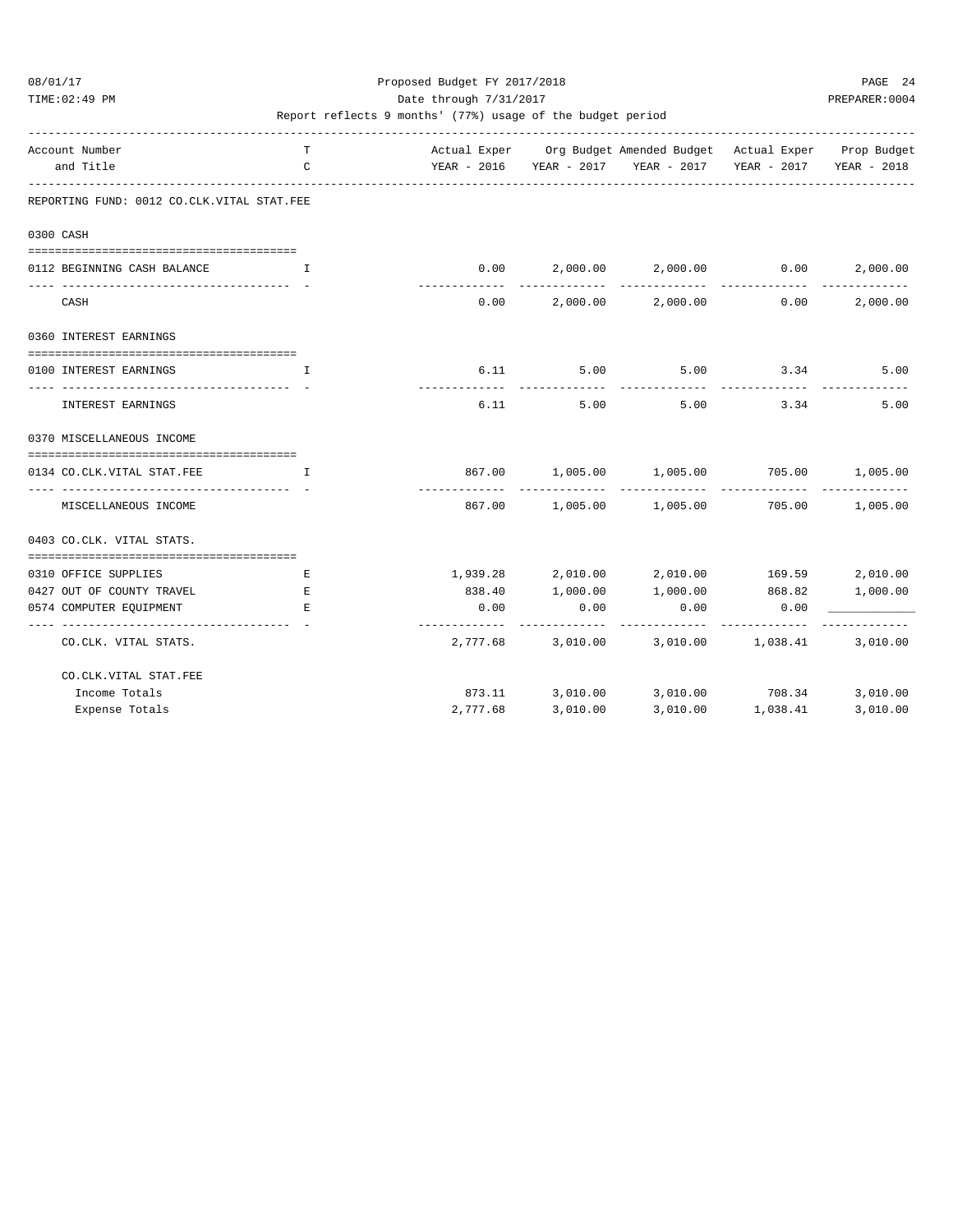### 08/01/17 Proposed Budget FY 2017/2018 PAGE 25 TIME:02:49 PM PREPARER:0004 Date through 7/31/2017 PREPARER:0004

| Account Number                                         | T                                                   |              |                               | Actual Exper Org Budget Amended Budget Actual Exper Prop Budget |                           |          |
|--------------------------------------------------------|-----------------------------------------------------|--------------|-------------------------------|-----------------------------------------------------------------|---------------------------|----------|
| and Title                                              | C                                                   |              |                               | YEAR - 2016 YEAR - 2017 YEAR - 2017 YEAR - 2017 YEAR - 2018     |                           |          |
| REPORTING FUND: 0013 BAIL BONDS TRUST FUND             |                                                     |              |                               |                                                                 |                           |          |
| 0300 CASH                                              |                                                     |              |                               |                                                                 |                           |          |
| 0113 BEGINNING CASH BALANCE                            | . The contract of the state $\mathbf{I}_\mathbf{r}$ | 0.00         | 0.00                          | 0.00                                                            | 0.00                      |          |
| CASH                                                   |                                                     | 0.00         | 0.00                          | 0.00                                                            | 0.00                      | 0.00     |
| 0345 BONDS                                             |                                                     |              |                               |                                                                 |                           |          |
| 0113 SURETY BAIL BOND FEE                              | $\mathbf{T}$                                        |              |                               | 7,725.00 0.00 9,555.00                                          | 5,655.00                  | 9,555.00 |
| <b>BONDS</b>                                           |                                                     | .            | ____________<br>7,725.00 0.00 | 9,555.00                                                        | -------------<br>5,655.00 | 9,555.00 |
| 0370 MISCELLANEOUS                                     |                                                     |              |                               |                                                                 |                           |          |
| 0130 REFUNDS & MISCELLANEOUS                           | Е                                                   |              |                               | 7,890.00- 0.00 9,555.00 5,565.00                                |                           |          |
| 0132 TEMPORARY BOND SECURITY                           | E.                                                  | 0.00         | 0.00                          | 0.00                                                            | 0.00                      |          |
| _____________________________________<br>MISCELLANEOUS |                                                     | -----------  | -------------                 | ---------<br>7,890.00- 0.00 9,555.00                            | 5,565.00                  | 0.00     |
| 0498 BAIL BOND FEE EXPENSE                             |                                                     |              |                               |                                                                 |                           |          |
| 0489 10% TO STATE COMPTROLLER                          | E.                                                  |              | 0.00                          | 0.00                                                            | 0.00                      | 9,555.00 |
| BAIL BOND FEE EXPENSE                                  |                                                     | 0.00         | 0.00                          | 0.00                                                            | 0.00                      | 9,555.00 |
| BAIL BONDS TRUST FUND                                  |                                                     |              |                               |                                                                 |                           |          |
| Income Totals                                          |                                                     |              |                               |                                                                 |                           |          |
| Expense Totals                                         |                                                     | $7,890.00 -$ | 0.00                          | 9.555.00                                                        | 5,565.00                  | 9,555.00 |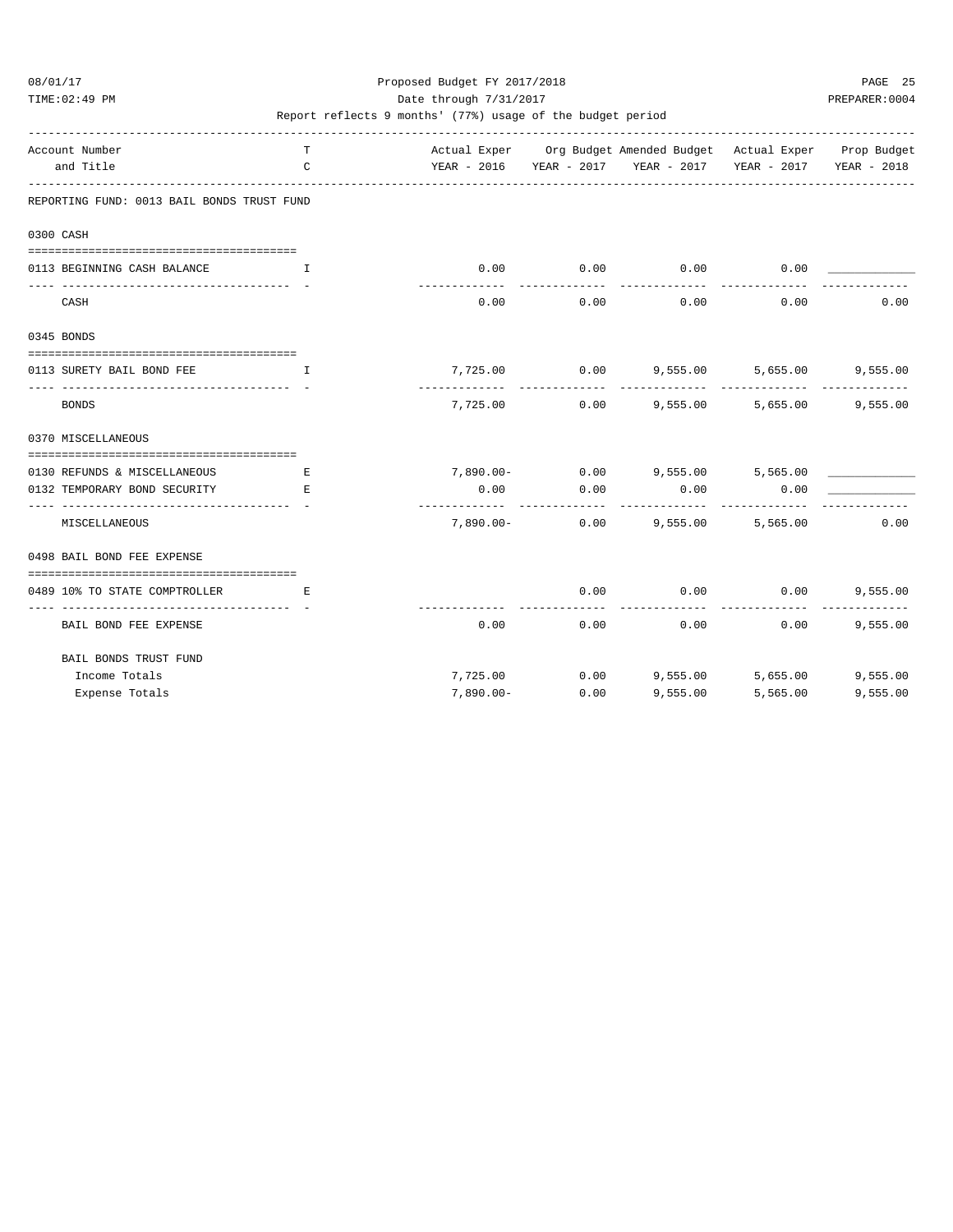### 08/01/17 Proposed Budget FY 2017/2018 PAGE 26 TIME:02:49 PM PREPARER:0004 Date through 7/31/2017 PREPARER:0004

| Account Number<br>and Title                   | T.<br>$\mathcal{C}$           |      |                     | Actual Exper Org Budget Amended Budget Actual Exper Prop Budget<br>YEAR - 2016 YEAR - 2017 YEAR - 2017 YEAR - 2017 YEAR - 2018 |                              |                           |
|-----------------------------------------------|-------------------------------|------|---------------------|--------------------------------------------------------------------------------------------------------------------------------|------------------------------|---------------------------|
| REPORTING FUND: 0014 JUSTICE CT.BLDG.SECURITY |                               |      |                     |                                                                                                                                |                              |                           |
| 0300 CASH                                     |                               |      |                     |                                                                                                                                |                              |                           |
|                                               |                               |      |                     |                                                                                                                                |                              |                           |
| 0114 BEGINNING CASH                           | T.                            |      | 0.00<br>----------- | . <u>.</u> .                                                                                                                   | $0.00$ 0.00<br>------------- | 3,500.00<br>------------- |
| CASH                                          |                               | 0.00 | 0.00                | 0.00                                                                                                                           | 0.00                         | 3,500.00                  |
| 0370 MISCELLANEOUS INCOME                     |                               |      |                     |                                                                                                                                |                              |                           |
|                                               |                               |      |                     |                                                                                                                                |                              |                           |
| 0168 JUSTICE CT. BLDG. SEC. FEE               | $\mathbf{I}$ and $\mathbf{I}$ |      |                     | 1,568.09  1,200.00  1,200.00  973.06                                                                                           |                              |                           |
| 0455 JP1 SECURITY FEE                         | I.                            |      | 0.00                | 0.00                                                                                                                           | 0.00                         |                           |
| 0456 JP2 SECURITY FEE                         | $\mathbb{T}$                  |      | 0.00                | 0.00                                                                                                                           | 0.00                         |                           |
| 0457 JP3 SECURITY FEE                         | T                             |      | 0.00                | 0.00                                                                                                                           | 0.00                         |                           |
| MISCELLANEOUS INCOME                          |                               |      |                     | 1,568.09 1,200.00 1,200.00 973.06                                                                                              |                              | 0.00                      |
| 0435 JUSTICE CT.BLDG.EXP.                     |                               |      |                     |                                                                                                                                |                              |                           |
| 0320 JP1 SECURITY EXPENSE                     | Е                             |      |                     | $0.00$ 1,200.00 1,200.00 0.00                                                                                                  |                              | 2,000.00                  |
| 0321 JP2 SECURITY EXPENSE                     | E.                            |      | 0.00                | 0.00                                                                                                                           | 0.00                         |                           |
| 0322 JP3 SECURITY EXPENSE                     | E.                            |      | 0.00                | 0.00                                                                                                                           | 0.00                         | 1,500.00                  |
|                                               |                               |      |                     |                                                                                                                                |                              |                           |
| JUSTICE CT.BLDG.EXP.                          |                               |      |                     | $0.00$ 1,200.00 1,200.00                                                                                                       | 0.00                         | 3,500.00                  |
| JUSTICE CT.BLDG.SECURITY                      |                               |      |                     |                                                                                                                                |                              |                           |
| Income Totals                                 |                               |      |                     | $1,568.09$ $1,200.00$ $1,200.00$ $973.06$                                                                                      |                              | 3,500.00                  |
| Expense Totals                                |                               | 0.00 | 1,200.00            | 1,200.00                                                                                                                       | 0.00                         | 3,500.00                  |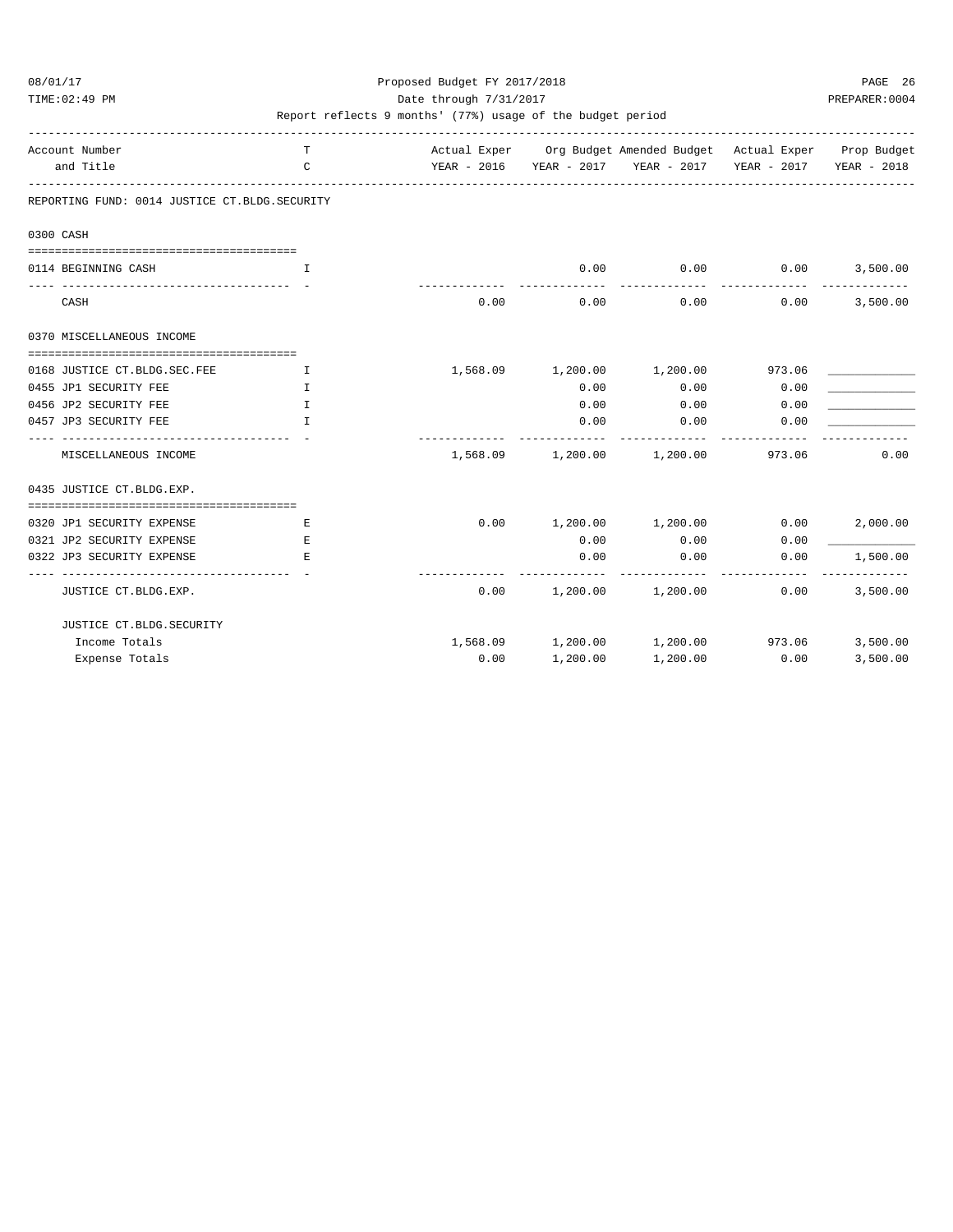### 08/01/17 Proposed Budget FY 2017/2018 PAGE 27 TIME:02:49 PM PREPARER:0004 Date through 7/31/2017 PREPARER:0004

| Account Number<br>and Title                | T.<br>$\mathcal{C}$                                                                                                    |                                          |          | Actual Exper Org Budget Amended Budget Actual Exper Prop Budget<br>YEAR - 2016 YEAR - 2017 YEAR - 2017 YEAR - 2017 YEAR - 2018 |                              |          |
|--------------------------------------------|------------------------------------------------------------------------------------------------------------------------|------------------------------------------|----------|--------------------------------------------------------------------------------------------------------------------------------|------------------------------|----------|
| REPORTING FUND: 0016 CO.JUDGE EXCESS SUPP. |                                                                                                                        |                                          |          |                                                                                                                                |                              |          |
| 0300 CASH                                  |                                                                                                                        |                                          |          |                                                                                                                                |                              |          |
| 0116 BEGINNING CASH BALANCE                | <b>The Community of The Theory In the Theory of The Theory In the Theory In the Theory In the Theory In the Theory</b> |                                          |          | $0.00$ 1,000.00 1,000.00 0.00 1,000.00                                                                                         |                              |          |
| CASH                                       |                                                                                                                        |                                          |          | $0.00$ 1,000.00 1,000.00                                                                                                       | 0.00                         | 1,000.00 |
| 0370 MISCELLANEOUS INCOME                  |                                                                                                                        |                                          |          |                                                                                                                                |                              |          |
|                                            |                                                                                                                        |                                          |          |                                                                                                                                |                              |          |
| 0149 CO. JUDGE EXCESS SUPP.                | and the state of the Table                                                                                             |                                          |          | 709.21 500.00 500.00 275.07                                                                                                    |                              | 500.00   |
|                                            |                                                                                                                        |                                          |          |                                                                                                                                | -------------- ------------- |          |
| MISCELLANEOUS INCOME                       |                                                                                                                        | 709.21                                   |          | 500.00 500.00 275.07                                                                                                           |                              | 500.00   |
| 0400 CO. JUDGE EXCESS SUPP.                |                                                                                                                        |                                          |          |                                                                                                                                |                              |          |
|                                            |                                                                                                                        |                                          |          |                                                                                                                                |                              |          |
| 0310 OFFICE SUPPLIES                       | Е                                                                                                                      | 0.00                                     | 300.00   | 300.00                                                                                                                         | 0.00                         | 300.00   |
| 0427 OUT OF COUNTY TRAVEL                  | E.                                                                                                                     | 0.00                                     | 500.00   | 500.00                                                                                                                         | 0.00                         | 500.00   |
| 0572 OFFICE EOUIPMENT                      | E.                                                                                                                     | 0.00                                     | 400.00   | 400.00                                                                                                                         | 0.00                         | 400.00   |
| 0590 COUNTY JUDGE BOOKS                    | E.                                                                                                                     | 217.00<br>------------------------------ | 300.00   | 300.00                                                                                                                         | 0.00                         | 300.00   |
| CO. JUDGE EXCESS SUPP.                     |                                                                                                                        |                                          |          | 217.00 1,500.00 1,500.00                                                                                                       | 0.00                         | 1,500.00 |
| CO.JUDGE EXCESS SUPP.                      |                                                                                                                        |                                          |          |                                                                                                                                |                              |          |
| Income Totals                              |                                                                                                                        |                                          |          |                                                                                                                                |                              |          |
| Expense Totals                             |                                                                                                                        | 217.00                                   | 1,500.00 | 1,500.00                                                                                                                       | 0.00                         | 1,500.00 |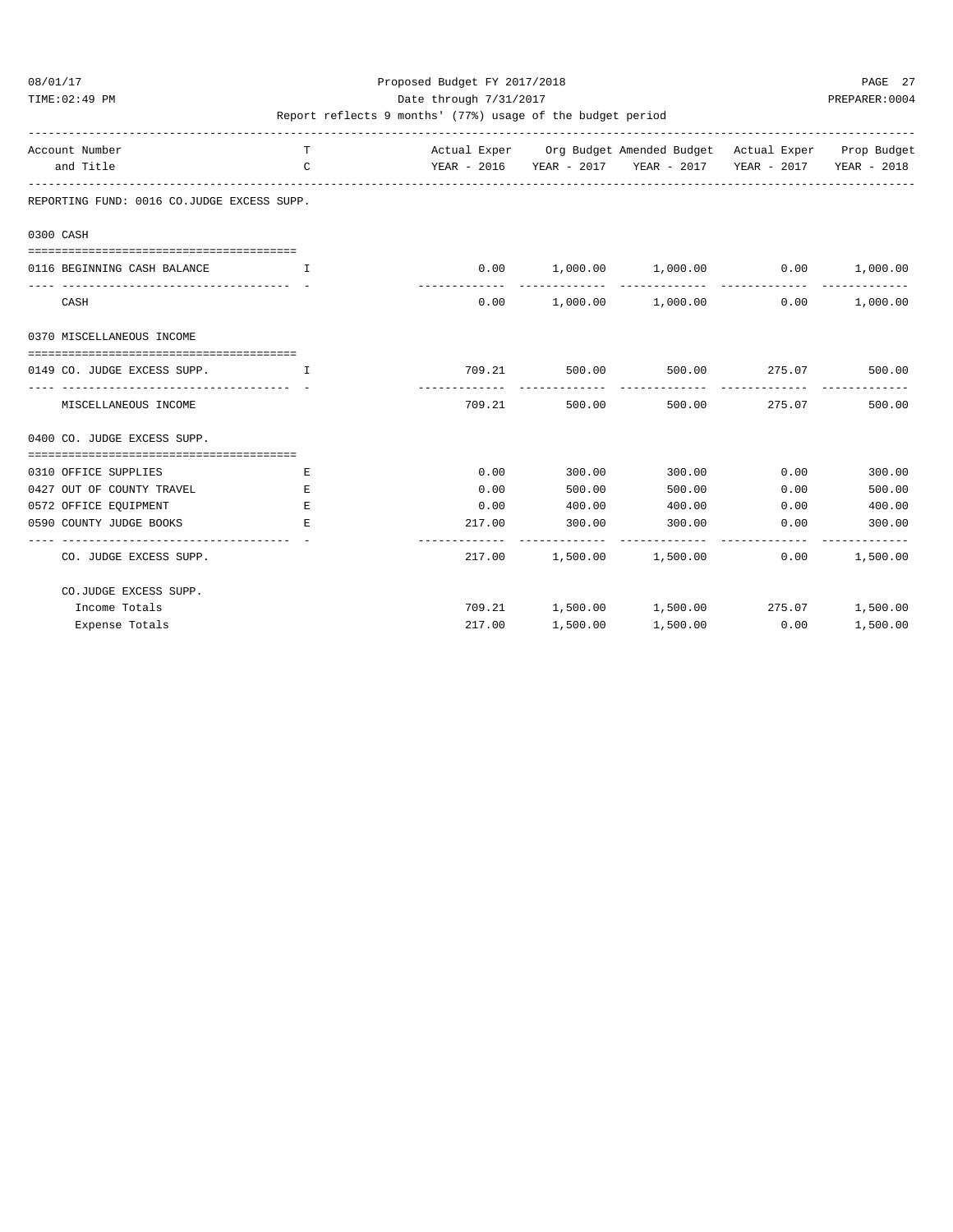### 08/01/17 Proposed Budget FY 2017/2018 PAGE 28 TIME:02:49 PM PREPARER:0004 Date through 7/31/2017 PREPARER:0004

| Account Number                                                     | T                             |                               |          | Actual Exper Org Budget Amended Budget Actual Exper Prop Budget |                          |          |
|--------------------------------------------------------------------|-------------------------------|-------------------------------|----------|-----------------------------------------------------------------|--------------------------|----------|
| and Title                                                          | C                             |                               |          | YEAR - 2016 YEAR - 2017 YEAR - 2017 YEAR - 2017 YEAR - 2018     |                          |          |
| REPORTING FUND: 0017 PROBATE JUDGES EDUCATION                      |                               |                               |          |                                                                 |                          |          |
| 0300 CASH                                                          |                               |                               |          |                                                                 |                          |          |
| 0117 BEGINNING CASH BALANCE                                        | $\mathbf{I}$                  |                               |          | $0.00$ 1,000.00 1,000.00 0.00 1,000.00                          |                          |          |
| CASH                                                               |                               | . _ _ _ _ _ _ _ _ _ _<br>0.00 |          | $1,000.00$ $1,000.00$ 0.00                                      |                          | 1,000.00 |
| 0340 FEES OF OFFICE                                                |                               |                               |          |                                                                 |                          |          |
| 0131 PROBATE JUDGES EDUCATION                                      | and the contract of the Table |                               |          | 595.00 600.00 600.00 535.26 600.00                              |                          |          |
| ------------------------ - -<br>FEES OF OFFICE                     |                               | 595.00                        | 600.00   | -------------<br>600.00                                         | --------------<br>535.26 | 600.00   |
| 0370 MISCELLANEOUS                                                 |                               |                               |          |                                                                 |                          |          |
| ==================================<br>0130 REFUNDS & MISCELLANEOUS | and the contract of the Table |                               |          |                                                                 |                          |          |
| MISCELLANEOUS                                                      |                               | 750.00                        | 0.00     | 0.00                                                            | 750.00                   | 0.00     |
| 0400 PROBATE JUDGES EDUCATION                                      |                               |                               |          |                                                                 |                          |          |
| 0427 OUT OF COUNTY TRAVEL                                          | Е                             |                               |          | $1,275.74$ $1,600.00$ $1,600.00$ 0.00                           |                          | 1,600.00 |
| PROBATE JUDGES EDUCATION                                           |                               |                               |          | $1,275.74$ $1,600.00$ $1,600.00$                                | 0.00                     | 1,600.00 |
| PROBATE JUDGES EDUCATION                                           |                               |                               |          |                                                                 |                          |          |
| Income Totals                                                      |                               |                               |          | 1,345.00   1,600.00   1,600.00   1,285.26   1,600.00            |                          |          |
| Expense Totals                                                     |                               | 1,275.74                      | 1,600.00 | 1,600.00                                                        | 0.00                     | 1,600.00 |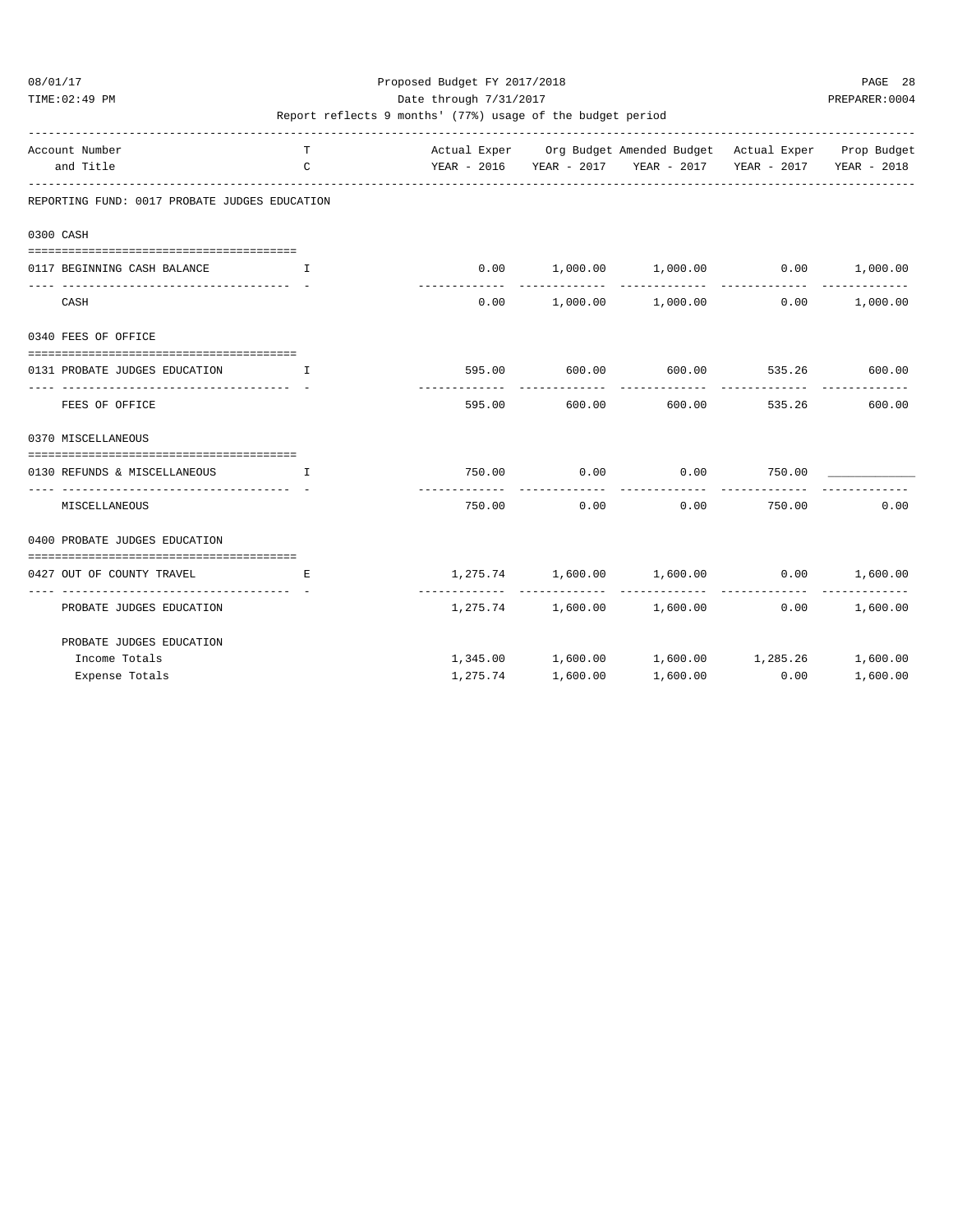TIME:02:49 PM PREPARER:0004 Date through 7/31/2017 PREPARER:0004

| Account Number<br>and Title                                 | Т<br>$\mathcal{C}$                          | Actual Exper<br>YEAR - 2016 | YEAR - 2017    | Org Budget Amended Budget Actual Exper<br>YEAR - 2017 | YEAR - 2017         | Prop Budget<br>YEAR - 2018 |
|-------------------------------------------------------------|---------------------------------------------|-----------------------------|----------------|-------------------------------------------------------|---------------------|----------------------------|
|                                                             | REPORTING FUND: 0018 CO.CLERK RECORD MNGMT. |                             |                |                                                       |                     |                            |
| 0300 CASH                                                   |                                             |                             |                |                                                       |                     |                            |
| 0118 BEGINNING CASH BALANCE                                 | Ι.                                          | 0.00                        | 11,437.55      | 11,437.55                                             | 0.00                | 13,474.64                  |
| CASH                                                        |                                             | 0.00                        | 11,437.55      | 11,437.55                                             | 0.00                | 13,474.64                  |
| 0360 INTEREST EARNINGS                                      |                                             |                             |                |                                                       |                     |                            |
| 0100 INTEREST EARNINGS                                      | I                                           | 17.97                       | 50.00          | 50.00                                                 | 14.65               | 50.00                      |
| INTEREST EARNINGS                                           |                                             | 17.97                       | 50.00          | 50.00                                                 | 14.65               | 50.00                      |
| 0370 MISCELLANEOUS INCOME                                   |                                             |                             |                |                                                       |                     |                            |
| 0130 REFUNDS & MISCELLANEOUS                                | $\mathsf{T}$                                | 0.00                        | 0.00           | 0.00                                                  | 0.00                |                            |
| 0133 CO.CLERK PRESERVE REC FEE                              | $\mathsf{T}$                                | 62,519.62                   | 55,500.00      | 55,500.00                                             | 51,778.32           | 55,500.00                  |
| MISCELLANEOUS INCOME                                        |                                             | 62,519.62                   | 55,500.00      | 55,500.00                                             | 51,778.32           | 55,500.00                  |
| 0402 CO. CLERK RECORD MNGMT.                                |                                             |                             |                |                                                       |                     |                            |
|                                                             |                                             |                             |                |                                                       |                     |                            |
| 0103 SALARY ASSISTANT                                       | Е                                           | 30,252.19                   | 28, 365.48     | 28, 365.48                                            | 21,819.60           | 29, 216.44                 |
| 0107 SALARY TEMP/EXTRA                                      | Е                                           | 0.00                        | 0.00           | 0.00                                                  | 0.00                |                            |
| 0201 SOCIAL SECURITY TAXES                                  | E                                           | 1,618.79                    | 1,758.66       | 1,758.66                                              | 1,113.82            | 1,811.42                   |
| 0202 GROUP HEALTH INSURANCE                                 | E                                           | 9,102.04                    | 9,559.08       | 9,559.08                                              | 7,169.40            | 10,494.60                  |
| 0203 RETIREMENT                                             | $\mathbf{E}% _{0}$                          | 3,298.62                    | 3,120.20       | 3,120.20                                              | 2,397.39            | 3,324.83                   |
| 0204 WORKERS COMPENSATION                                   | $\mathbf{E}% _{0}$                          | 179.68                      | 141.83         | 141.83                                                | 119.14              | 122.71                     |
| 0205 MEDICARE TAX                                           | Е<br>$\mathbf{E}% _{0}$                     | 378.55                      | 411.30         | 411.30                                                | 260.44              | 423.64                     |
| 0310 OFFICE SUPPLIES<br>0312 IMAGING SYSTEM                 | $\mathbf{E}% _{0}$                          | 771.08<br>20,700.00         | 800.00         | 800.00                                                | 237.98<br>15,525.00 | 800.00<br>21,000.00        |
|                                                             | E                                           |                             | 21,000.00      | 21,000.00                                             |                     |                            |
| 0315 COPIER MAINTENANCE<br>0420 TELEPHONE                   |                                             | 360.00                      | 250.00         | 250.00                                                | 0.00                | 250.00<br>700.00           |
|                                                             | Е<br>E                                      | 811.14                      | 700.00         | 700.00                                                | 602.16              |                            |
| 0437 DIGITAL IMAGING OF MICROFILM<br>0453 COMPUTER SOFTWARE | Е                                           | 0.00<br>0.00                | 0.00           | 0.00<br>0.00                                          | 0.00<br>0.00        |                            |
|                                                             | Е                                           |                             | 0.00           |                                                       |                     |                            |
| 0490 CO. CLERK MISCELLANEOUS<br>0574 COMPUTER EQUIPMENT     | $\mathbf E$                                 | 0.00<br>0.00                | 881.00<br>0.00 | 881.00<br>0.00                                        | 0.00<br>0.00        | 881.00                     |
| CO.CLERK RECORD MNGMT.                                      |                                             | 67,472.09                   | 66,987.55      | 66,987.55                                             | 49,244.93           | 69,024.64                  |
| CO.CLERK RECORD MNGMT.                                      |                                             |                             |                |                                                       |                     |                            |
| Income Totals                                               |                                             | 62,537.59                   | 66,987.55      | 66,987.55                                             | 51,792.97           | 69,024.64                  |
| Expense Totals                                              |                                             | 67,472.09                   | 66,987.55      | 66,987.55                                             | 49, 244.93          | 69,024.64                  |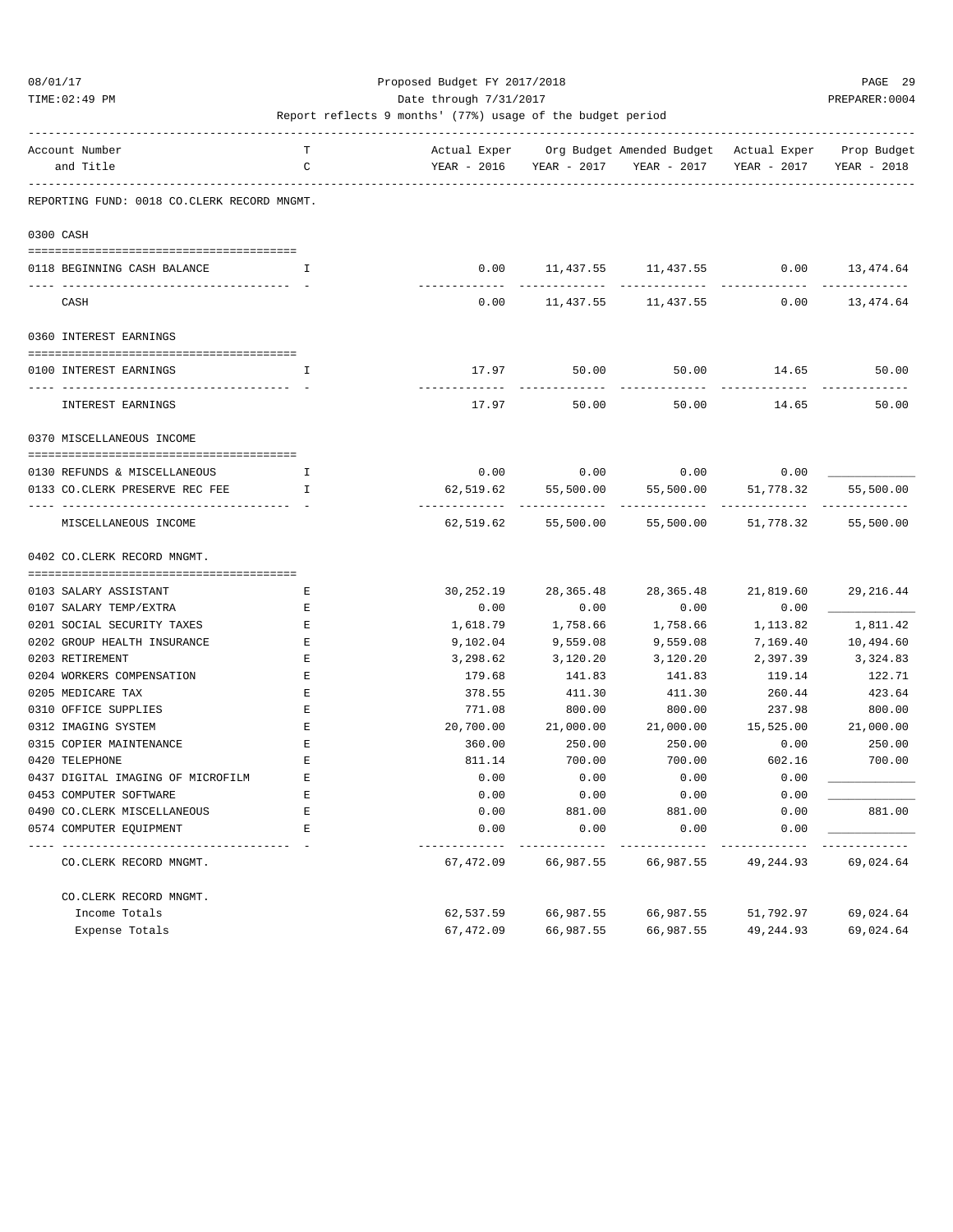TIME:02:49 PM PREPARER:0004 Date through 7/31/2017 PREPARER:0004

| Account Number<br>and Title                  | т<br>C       | YEAR - 2016      |                   | Actual Exper Org Budget Amended Budget Actual Exper Prop Budget<br>YEAR - 2017 YEAR - 2017 | YEAR - 2017       | YEAR - 2018 |
|----------------------------------------------|--------------|------------------|-------------------|--------------------------------------------------------------------------------------------|-------------------|-------------|
|                                              |              |                  |                   |                                                                                            |                   |             |
| REPORTING FUND: 0019 DIST.CLK.RECORDS MNGMT. |              |                  |                   |                                                                                            |                   |             |
| 0300 CASH                                    |              |                  |                   |                                                                                            |                   |             |
| 0119 BEGINNING CASH BALANCE                  | $\mathbf{I}$ |                  |                   | $0.00$ 1,030.00 1,030.00 0.00 1,030.00                                                     |                   |             |
| CASH                                         |              |                  |                   | $0.00$ 1,030.00 1,030.00                                                                   | 0.00              | 1,030.00    |
| 0360 INTEREST EARNINGS                       |              |                  |                   |                                                                                            |                   |             |
| 0100 INTEREST EARNINGS                       | I            | 3.75             | 5.00              | 5.00                                                                                       | 3.31              | 5.00        |
| INTEREST EARNINGS                            |              | --------<br>3.75 | 5.00              | 5.00                                                                                       | 3.31              | 5.00        |
| 0370 MISCELLEANEOUS INCOME                   |              |                  |                   |                                                                                            |                   |             |
| 0136 DIST.CLK.PRES.REC.FEE                   | I            |                  |                   | 2,471.90 3,000.00 3,000.00 2,019.70                                                        |                   | 3,000.00    |
| MISCELLEANEOUS INCOME                        |              |                  | 2,471.90 3,000.00 | 3,000.00                                                                                   | 2,019.70          | 3,000.00    |
| 0450 DIST. CLERK REC. MNGMT.                 |              |                  |                   |                                                                                            |                   |             |
| 0107 SALARY TEMP/EXTRA                       | Е            | 1,438.22         | 0.00              | 0.00                                                                                       | 0.00              |             |
| 0201 SOCIAL SECURITY TAXES                   | Е            | 87.43            | 0.00              | 0.00                                                                                       | 0.00              |             |
| 0203 RETIREMENT                              | $\mathbf E$  | 156.80           | 0.00              | 0.00                                                                                       | 0.00              |             |
| 0204 WORKERS COMPENSATION                    | Е            | 16.80            | 0.00              | 0.00                                                                                       | 0.00              |             |
| 0205 MEDICARE TAX                            | Е            | 20.47            | 0.00              | 0.00                                                                                       | 0.00              |             |
| 0310 OFFICE SUPPLIES                         | Е            | 0.00             | 4,035.00          | 4,035.00                                                                                   | 0.00              | 4,035.00    |
| 0400 RECORDS STORAGE SHELVING                | $\mathbf E$  | 0.00             | 0.00              | 0.00                                                                                       | 0.00              |             |
| 0435 PRINTING                                | $\mathbf E$  | 0.00             | 0.00              | 0.00                                                                                       | 0.00              |             |
| 0572 OFFICE EOUIPMENT                        | Е            | 0.00             | 0.00              | 0.00                                                                                       | 0.00              |             |
| DIST.CLERK REC. MNGMT.                       |              | 1,719.72         | 4,035.00 4,035.00 |                                                                                            | 0.00              | 4,035.00    |
| DIST.CLK.RECORDS MNGMT.                      |              |                  |                   |                                                                                            |                   |             |
| Income Totals                                |              | 2,475.65         | 4,035.00          |                                                                                            | 4,035.00 2,023.01 | 4,035.00    |
| Expense Totals                               |              | 1,719.72         | 4,035.00          | 4,035.00                                                                                   | 0.00              | 4,035.00    |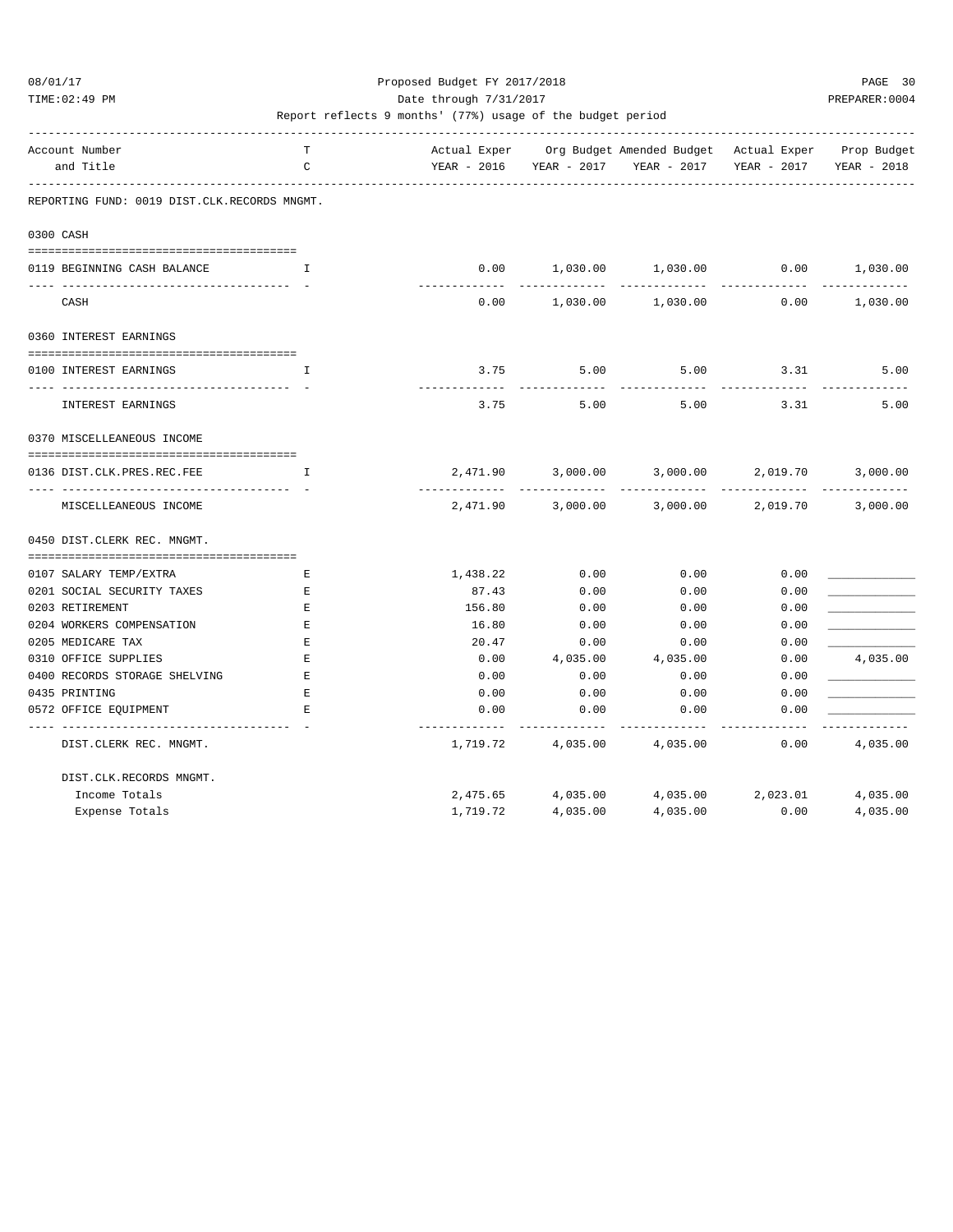TIME:02:49 PM PREPARER:0004 Date through 7/31/2017 PREPARER:0004

| Account Number                                 | т<br>$\mathcal{C}$ | Actual Exper                |                            | Org Budget Amended Budget - Actual Exper |                       | Prop Budget            |
|------------------------------------------------|--------------------|-----------------------------|----------------------------|------------------------------------------|-----------------------|------------------------|
| and Title                                      |                    | YEAR - 2016                 | YEAR - 2017                | YEAR - 2017                              | YEAR - 2017           | YEAR - 2018            |
| REPORTING FUND: 0020 COUNTY OFFICES REC.MNGMT. |                    |                             |                            |                                          |                       |                        |
| 0300 CASH                                      |                    |                             |                            |                                          |                       |                        |
| 0120 BEGINNING CASH BALANCE                    | Ι.                 | 0.00                        | 10,000.00                  | 10,000.00                                | 0.00                  |                        |
| CASH                                           |                    | 0.00                        | 10,000.00                  | 10,000.00                                | 0.00                  | 0.00                   |
| 0360 INTEREST EARNINGS                         |                    |                             |                            |                                          |                       |                        |
| 0100 INTEREST EARNINGS                         | T.                 | 46.98                       | 40.00                      | 40.00                                    | 23.35                 | 40.00                  |
| . <i>.</i> .                                   |                    |                             |                            |                                          |                       |                        |
| INTEREST EARNINGS                              |                    | 46.98                       | 40.00                      | 40.00                                    | 23.35                 | 40.00                  |
| 0370 MISCELLENEOUS INCOME                      |                    |                             |                            |                                          |                       |                        |
| 0135 CO.OFFICE REC.MNGMT.FEE                   | I                  | 13,104.40                   | 18,000.00                  | 18,000.00                                | 9,976.22              | 18,000.00              |
| __ ________________<br>MISCELLENEOUS INCOME    |                    | -------------<br>13,104.40  | 18,000.00                  | 18,000.00                                | 9,976.22              | 18,000.00              |
| 0449 COUNTY OFFICES REC.MNGMT.                 |                    |                             |                            |                                          |                       |                        |
|                                                |                    |                             |                            |                                          |                       |                        |
| 0103 SALARY ASSISTANT                          | E                  | 0.00                        | 0.00                       | 0.00                                     | 0.00                  |                        |
| 0107 SALARY TEMP./EXTRA                        | Е                  | 6,738.87                    | 7,819.25                   | 7,819.25                                 | 5,627.64              | 8,053.83               |
| 0201 SOCIAL SECURITY TAXES                     | E                  | 417.82                      | 484.79                     | 484.79                                   | 348.92                | 499.34                 |
| 0202 GROUP HEALTH INSURANCE                    | $\mathbf E$        | 0.00                        | 0.00                       | 0.00                                     | 0.00                  |                        |
| 0203 RETIREMENT                                | Е                  | 734.53                      | 860.12                     | 860.12                                   | 617.65                | 916.53                 |
| 0204 WORKERS COMPENSATION                      | E                  | 35.54                       | 39.10                      | 39.10                                    | 32.84                 | 33.83                  |
| 0205 MEDICARE TAX                              | $\mathbf E$        | 97.75                       | 113.38                     | 113.38                                   | 81.59                 | 116.78                 |
| 0310 OFFICE SUPPLIES                           | E                  | 0.00                        | 10,000.00                  | 10,000.00                                | 11.18                 | 4,863.25               |
| 0350 RECORDS DISPOSAL                          | Ε                  | 845.77                      | 2,000.00                   | 2,000.00                                 | 1,324.51              | 2,006.44               |
| 0400 RECORDS STORAGE SHELVING                  | $\mathbf E$        | 0.00                        | 4,673.36                   | 4,673.36                                 | 0.00                  |                        |
| 0453 COMPUTER SOFTWARE MAINTENANCE             | Е                  | 1,550.00                    | 1,550.00                   | 1,550.00                                 | 1,550.00              | 1,550.00               |
| 0460 EQUIPMENT RENTAL                          | $\mathbf E$        | 0.00                        | 500.00                     | 500.00                                   | 0.00                  |                        |
| 0574 COMPUTER EQUIPMENT                        | $\mathbf{F}_i$     | 27, 113. 17                 | 0.00                       | 0.00                                     | 0.00                  |                        |
| COUNTY OFFICES REC.MNGMT.                      |                    | --------------<br>37,533.45 | -------------<br>28,040.00 | . _ _ _ _ _ _ _ _ _<br>28,040.00         | ---------<br>9,594.33 | ---------<br>18,040.00 |
| COUNTY OFFICES REC.MNGMT.                      |                    |                             |                            |                                          |                       |                        |
| Income Totals                                  |                    | 13, 151.38                  | 28,040.00                  | 28,040.00                                | 9,999.57              | 18,040.00              |
| Expense Totals                                 |                    | 37,533.45                   | 28,040.00                  | 28,040.00                                | 9,594.33              | 18,040.00              |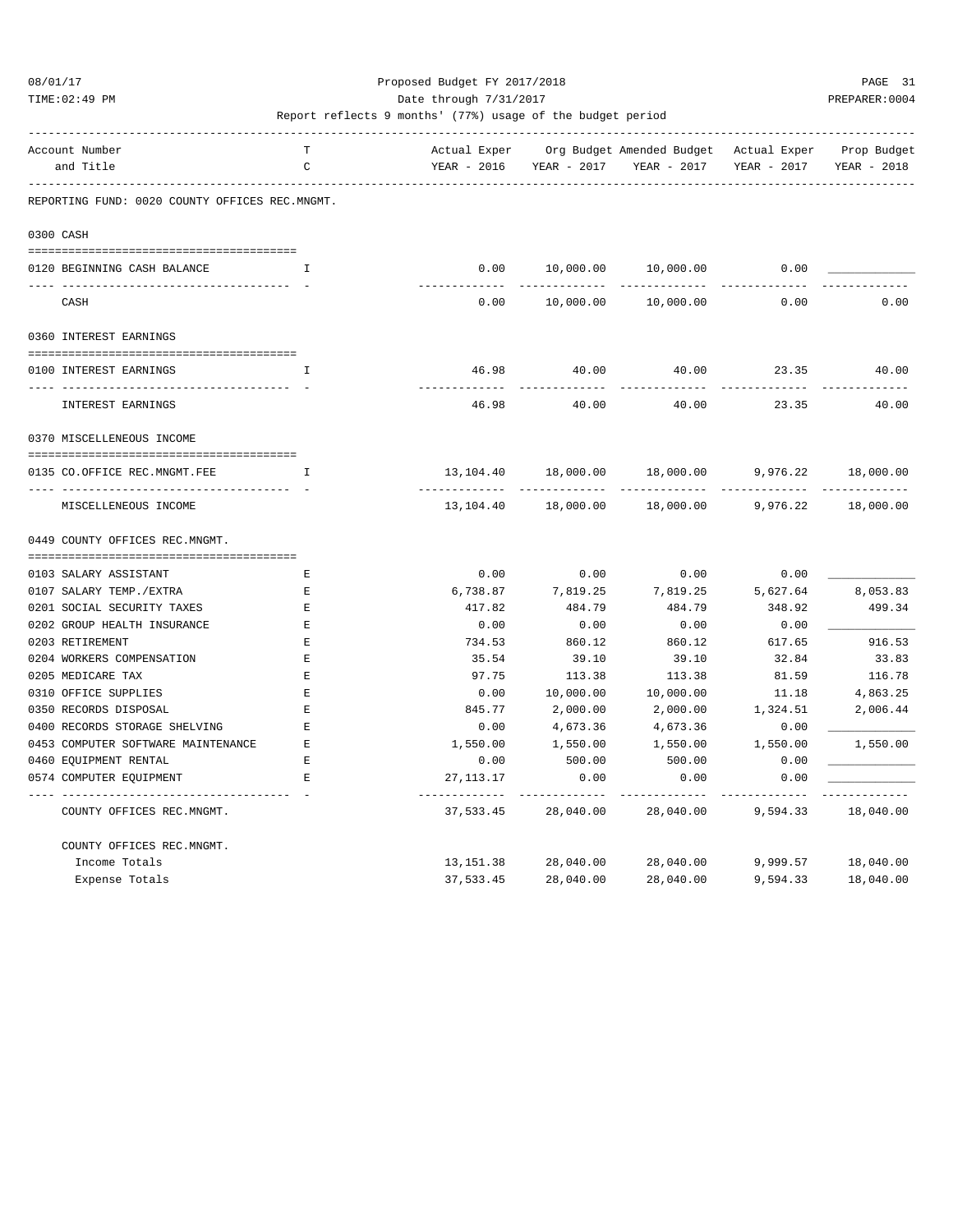TIME:02:49 PM PREPARER:0004

| Account Number                                               | т            |                            |                            | Actual Exper Org Budget Amended Budget Actual Exper Prop Budget |                                      |                           |
|--------------------------------------------------------------|--------------|----------------------------|----------------------------|-----------------------------------------------------------------|--------------------------------------|---------------------------|
| and Title                                                    | C            |                            | YEAR - 2016 YEAR - 2017    | YEAR - 2017                                                     | YEAR - 2017                          | YEAR - 2018               |
| REPORTING FUND: 0021 FANNIN CO. R & B #1 FUND                |              |                            |                            |                                                                 |                                      |                           |
| 0300 TOTAL REV/TRANSFERS                                     |              |                            |                            |                                                                 |                                      |                           |
| 0121 BEGINNING CASH BALANCE                                  | I.           | 0.00                       |                            | 98,788.43 98,788.43                                             |                                      | $0.00$ 135,614.29         |
| TOTAL REV/TRANSFERS                                          |              | -------------<br>0.00      |                            | 98,788.43 98,788.43                                             | 0.00                                 | -----------<br>135,614.29 |
| 0310 PROPERTY TAXES                                          |              |                            |                            |                                                                 |                                      |                           |
| 0110 CURRENT TAXES                                           | Ι.           |                            |                            | 405,814.64 423,506.73 423,506.73 424,846.46 449,086.00          |                                      |                           |
| 0120 DELINQUENT TAXES                                        | $\mathbf I$  |                            | 13,762.92 9,000.00         | 9,000.00 10,707.24                                              |                                      | 9,000.00                  |
|                                                              |              |                            |                            |                                                                 |                                      | -------------             |
| PROPERTY TAXES                                               |              |                            |                            | 419,577.56 432,506.73 432,506.73 435,553.70 458,086.00          |                                      |                           |
| 0318 OTHER TAXES                                             |              |                            |                            |                                                                 |                                      |                           |
| 0120 PAY N LIEU TAX/GRASSLAND                                | Ι.           | 1,556.89                   | 0.00                       |                                                                 | $0.00$ 1,473.32 1,000.00             |                           |
| 0121 PAY N LIEU TAX/UPPER TRINITY                            | I.           | 884.17                     | 0.00                       | 0.00                                                            | 884.17                               |                           |
| 0160 SALES TAX REVENUES                                      | I.           |                            | 42,933.07 40,913.48        | ___________                                                     | 40,913.48 32,175.33<br>------------- | 40,913.00                 |
| OTHER TAXES                                                  |              | 45,374.13                  |                            | 40,913.48 40,913.48 34,532.82                                   |                                      | 41,913.00                 |
| 0321 FEES OF TAX COLLECTOR                                   |              |                            |                            |                                                                 |                                      |                           |
| 0200 CAR REGISTRATION/SALES TAX                              | $\mathbf{I}$ |                            |                            | 73,398.33 85,392.20 85,392.20 67,767.09 85,392.00               |                                      |                           |
| 0300 COUNTY'S ADDITIONAL \$10                                | I            | 68,498.53                  | 64,000.00                  |                                                                 | 64,000.00 49,138.26                  | 64,000.00                 |
| ------------------------------- - -<br>FEES OF TAX COLLECTOR |              |                            |                            | 141,896.86 149,392.20 149,392.20                                | 116,905.35 149,392.00                | -------------             |
| 0330 GRANTS                                                  |              |                            |                            |                                                                 |                                      |                           |
|                                                              |              |                            |                            |                                                                 |                                      |                           |
| 0200 FEMA GRANT                                              | I.           |                            |                            | 26,180.54 0.00 0.00 356.20                                      |                                      |                           |
| GRANTS                                                       |              | 26,180.54                  | 0.00                       | 0.00                                                            | 356.20                               | 0.00                      |
| 0350 FINES                                                   |              |                            |                            |                                                                 |                                      |                           |
|                                                              |              |                            |                            |                                                                 |                                      |                           |
| 0403 COUNTY CLERK FINES<br>0450 DISTRICT CLERK FINES         | I<br>I       | 11,687.71<br>11,817.89     | 12,024.20<br>11,310.90     | 12,024.20<br>11,310.90                                          | 8,248.37<br>8,550.56                 | 12,024.00<br>11,311.00    |
| 0455 J. P. #1 FINES                                          | I            | 9,432.37                   | 8,865.30                   | 8,865.30                                                        | 6,605.09                             | 7,686.00                  |
| 0456 J. P. #2 FINES                                          | I            | 2,155.71                   | 1,120.90                   | 1,120.90                                                        | 2,523.40                             | 1,800.00                  |
| 0457 J. P. #3 FINES                                          | I            | 2,368.53                   | 2,000.00                   | 2,000.00                                                        | 3,389.59                             | 2,500.00                  |
| FINES                                                        |              | -------------<br>37,462.21 | -------------<br>35,321.30 | ------------<br>35,321.30                                       | ----------<br>29,317.01              | -----------<br>35, 321.00 |
| 0360 INTEREST EARNINGS                                       |              |                            |                            |                                                                 |                                      |                           |
| 0100 INTEREST EARNINGS                                       | I            | 223.90                     | 175.00                     | 175.00                                                          | 217.29                               | 175.00                    |
| INTEREST EARNINGS                                            |              | 223.90                     | 175.00                     | 175.00                                                          | ----------<br>217.29                 | -----------<br>175.00     |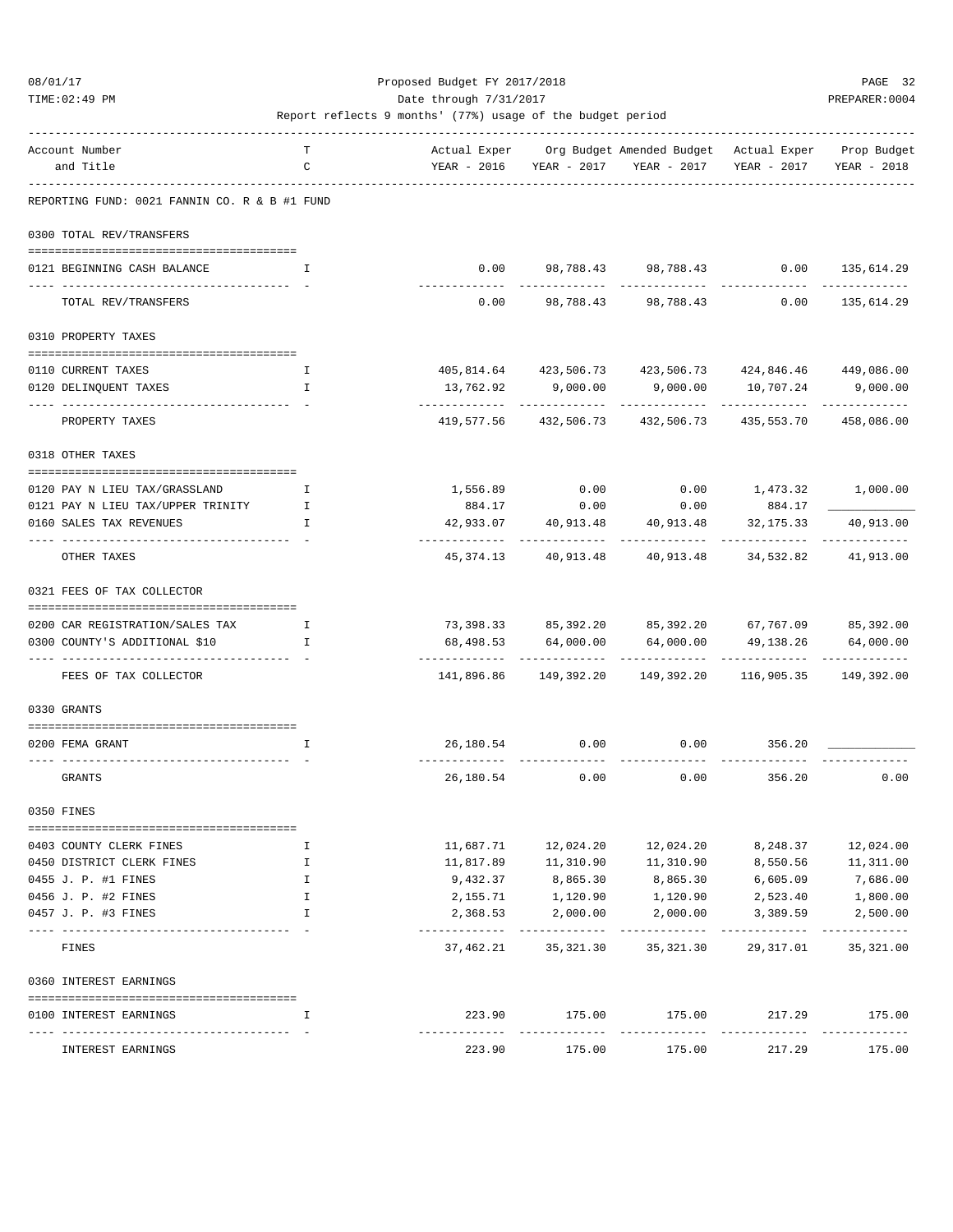TIME:02:49 PM PREPARER:0004 Date through 7/31/2017 PREPARER:0004

| Account Number                                | т            | Actual Exper |            | Org Budget Amended Budget - Actual Exper |             | Prop Budget |
|-----------------------------------------------|--------------|--------------|------------|------------------------------------------|-------------|-------------|
| and Title                                     | C            | YEAR - 2016  |            | YEAR - 2017 YEAR - 2017                  | YEAR - 2017 | YEAR - 2018 |
| REPORTING FUND: 0021 FANNIN CO. R & B #1 FUND |              |              |            |                                          |             |             |
| 0364 SALE OF EQUIPMENT                        |              |              |            |                                          |             |             |
|                                               |              |              |            |                                          |             |             |
| 0162 LAND/BUILDING                            | Ι.           | 0.00         | 0.00       | 0.00                                     | 21.00       |             |
| 0163 SALE OF EQUIPMENT                        | $\mathbf{I}$ | 0.00         | 0.00       | 0.00                                     | 0.00        | 10,000.00   |
| SALE OF EQUIPMENT                             |              | 0.00         | 0.00       | 0.00                                     | 21.00       | 10,000.00   |
| 0370 MISCELLANEOUS REVENUES                   |              |              |            |                                          |             |             |
|                                               |              |              |            |                                          |             |             |
| 0100 PROPERTY LEASE                           | Ι.           | 0.00         | 0.00       | 0.00                                     | 0.00        |             |
| 0120 STATE LATERAL ROAD                       | Ι.           | 8,484.17     | 9,500.00   | 9,500.00                                 | 8,484.17    | 9,500.00    |
| 0125 TDT. WEIGHT FEES                         | H            | 20,894.68    | 20,000.00  | 20,000.00                                | 18,416.71   | 20,000.00   |
| 0130 REFUNDS & MISCELLANEOUS                  | I            | 85.20        | 0.00       | 0.00                                     | 61.00       | 100.00      |
| 0140 PROCEEDS OF LOAN                         | Ι.           | 0.00         | 0.00       | 0.00                                     | 0.00        |             |
| 0145 REIMBURSEMENT OF MATERIALS               | $\mathbf{I}$ | 23, 259.86   | 8,000.00   | 8,000.00                                 | 14, 116.33  | 10,000.00   |
| MISCELLANEOUS REVENUES                        |              | 52,723.91    | 37,500.00  | 37,500.00                                | 41,078.21   | 39,600.00   |
| 0509 CONTINGENCY                              |              |              |            |                                          |             |             |
| 0475 CONTINGENCY                              | Е            | 0.00         | 0.00       | 0.00                                     | 0.00        | 20,000.00   |
| CONTINGENCY                                   |              | 0.00         | 0.00       | 0.00                                     | 0.00        | 20,000.00   |
|                                               |              |              |            |                                          |             |             |
| 0621 ROAD & BRIDGE 1                          |              |              |            |                                          |             |             |
| 0100 COMPENSATION PAY                         | Ε            | 0.00         | 0.00       | 0.00                                     | 0.00        |             |
| 0101 SALARY ELECTED OFFICIAL                  | Е            | 51,409.28    | 59,120.53  | 59,120.53                                | 45,477.40   | 60,894.15   |
| 0105 SALARY SECRETARY                         | Е            | 0.00         | 0.00       | 0.00                                     | 0.00        |             |
| 0106 SALARY PRECINCT EMPLOYEES                | Е            | 160,122.80   | 176,494.47 | 176,494.47                               | 135, 344.85 | 181,789.20  |
| 0107 REGULAR-TEMP. PART-TIME                  | Е            | 0.00         | 0.00       | 0.00                                     | 0.00        |             |
| 0108 SALARY-FOREMAN                           | Ε            | 38,375.74    | 42,213.22  | 42, 213. 22                              | 32,471.80   | 43, 479.62  |
| TOTAL SALARIES                                |              | 249,907.82   | 277,828.22 | 277,828.22                               | 213,294.05  | 286,162.97  |
| 0201 SOCIAL SECURITY TAXES                    | Е            | 14,645.17    | 17,103.18  | 17,103.18                                | 12,937.40   | 17,779.30   |
| 0202 GROUP HEALTH INSURANCE                   | Ε            | 63,427.24    | 66,913.56  | 66,913.56                                | 49,970.52   | 73,462.20   |
| 0203 RETIREMENT                               | E            | 27, 241.88   | 30,278.35  | 30,278.35                                | 23, 435.65  | 32,565.34   |
| 0204 WORKERS' COMPENSATION                    | E            | 8,674.54     | 9,567.19   | 9,567.19                                 | 9,142.04    | 9,447.06    |
| 0205 MEDICARE TAX                             | $\mathbf E$  | 3,425.18     | 3,999.94   | 3,999.94                                 | 3,025.65    | 4,158.06    |
| 0206 UNEMPLOYMENT EXPENSE                     | E            | 0.00         | 0.00       | 0.00                                     | 0.00        |             |
| TOTAL EMPLOYEE BENEFITS                       |              | 117,414.01   | 127,862.22 | 127,862.22                               | 98,511.26   | 137,411.96  |
| 0314 EMPLOYEE PHYSICALS/DOT TESTING           | Ε            | 0.00         | 0.00       | 0.00                                     | 420.00      | 450.00      |
| 0340 SHOP SUPPLIES                            | E            | 1,704.58     | 3,000.00   | 3,000.00                                 | 1,257.77    | 3,000.00    |
| 0341 R & B MAT. ROCK & GRAVEL                 | E            | 141,801.73   | 97,480.00  | 132,480.00                               | 118,232.36  | 120,000.00  |
| 0342 R & B MAT. CULVERTS                      | E            | 21, 151.36   | 20,000.00  | 25,000.00                                | 18,047.18   | 25,000.00   |
| 0343 R & B MAT. HARDWRE & LUMB                | E            | 853.61       | 2,042.14   | 2,042.14                                 | 610.53      | 2,042.14    |
| 0344 R & B MAT ASPHALT /RD OIL                | Ε            | 68,369.04    | 56,000.00  | 56,000.00                                | 12,605.64   | 60,000.00   |
| 0345 CHEMICALS                                | E            | 0.00         | 0.00       | 0.00                                     | 0.00        |             |
| 0346 CETRZ EXPENDITURES                       | E            | 0.00         | 0.00       | 0.00                                     | 0.00        |             |
| 0350 DEBRIS REMOVAL                           | E            | 0.00         | 0.00       | 0.00                                     | 0.00        |             |
| TOTAL R&B MATERIAL                            |              | 233,880.32   | 178,522.14 | 218,522.14                               | 151,173.48  | 210,492.14  |
| 0400 LEGAL FEES                               | E            | 0.00         | 0.00       | 0.00                                     | 0.00        |             |
| 0420 UTILITY TELEPHONE                        | E            | 630.00       | 675.00     | 675.00                                   | 521.46      | 675.00      |
| 0421 CELL PHONE ALLOWANCE                     | $\mathbf E$  | 600.00       | 600.00     | 600.00                                   | 450.00      | 600.00      |
| 0423 INTERNET SERVICE                         | $\mathbf E$  | 0.00         | 0.00       | 0.00                                     | 0.00        |             |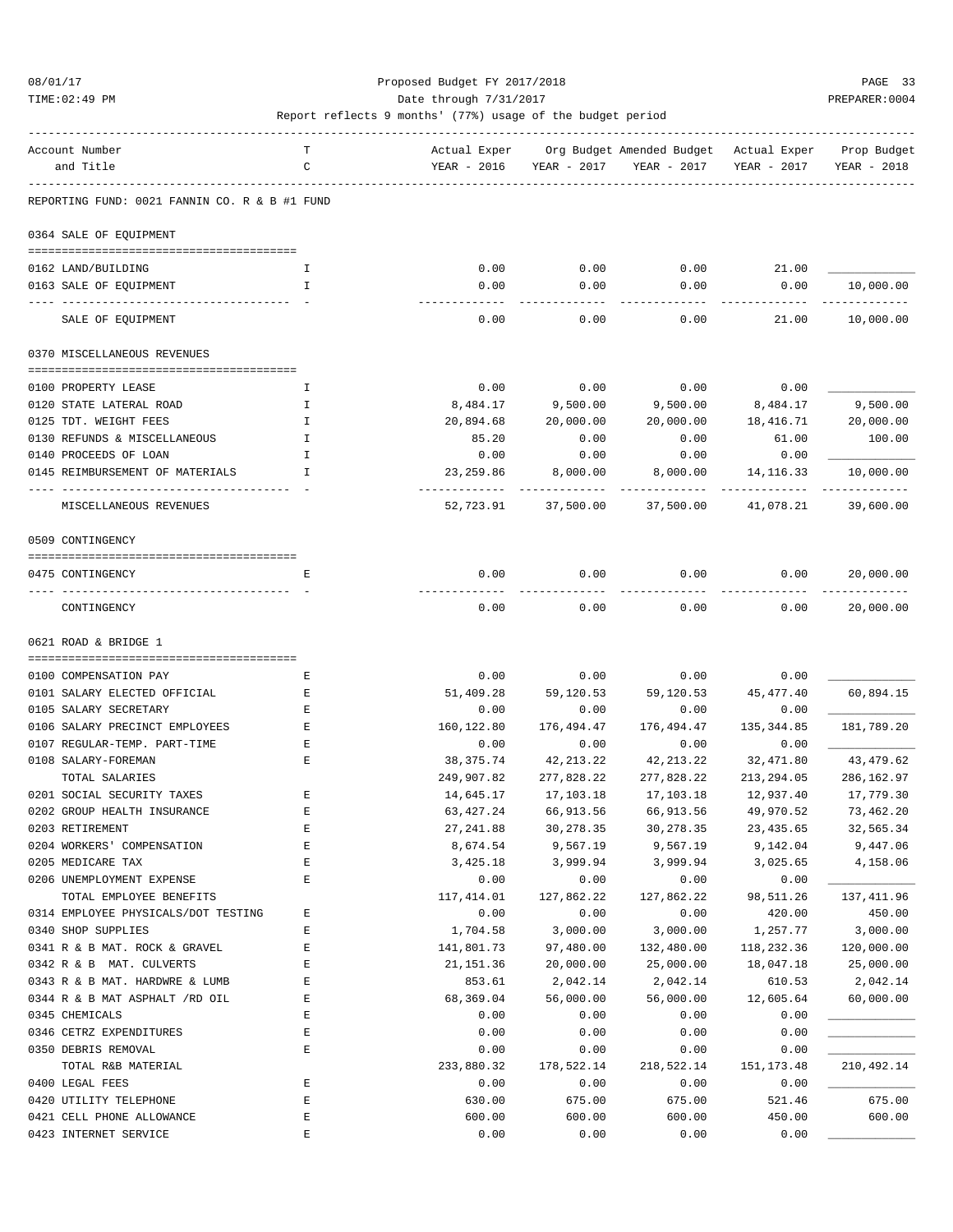### 08/01/17 Proposed Budget FY 2017/2018 PAGE 34 TIME:02:49 PM PREPARER:0004 Date through 7/31/2017 PREPARER:0004

| Account Number                                | т           | Actual Exper |             | Org Budget Amended Budget | Actual Exper | Prop Budget |
|-----------------------------------------------|-------------|--------------|-------------|---------------------------|--------------|-------------|
| and Title                                     | C           | YEAR - 2016  | YEAR - 2017 | YEAR - 2017               | YEAR - 2017  | YEAR - 2018 |
| REPORTING FUND: 0021 FANNIN CO. R & B #1 FUND |             |              |             |                           |              |             |
|                                               |             |              |             |                           |              |             |
| 0427 OUT OF COUNTY TRAVEL                     | Е           | 40.00        | 1,435.58    | 1,435.58                  | 664.80       | 1,435.58    |
| 0430 BIDS, NOTICES & PERMITS                  | E           | 169.55       | 800.00      | 800.00                    | 149.85       | 800.00      |
| 0435 PRINTING                                 | Ε           | 0.00         | 100.00      | 100.00                    | 0.00         | 100.00      |
| 0440 UTILITY ELECTRICITY                      | E           | 1,343.96     | 1,600.00    | 1,600.00                  | 816.41       | 1,600.00    |
| 0442 UTILITY WATER                            | E           | 203.94       | 250.00      | 250.00                    | 133.76       | 250.00      |
| 0443 TRASH DUMPSTER PICKUP                    | $\mathbf E$ | 846.60       | 1,000.00    | 1,000.00                  | 571.20       | 1,000.00    |
| 0447 REPEATER SERVICE CONTRACT                | Ε           | 593.00       | 666.35      | 666.35                    | 666.34       | 682.32      |
| 0450 R & M BUILDING                           | Ε           | 220.00       | 300.00      | 300.00                    | 0.00         | 300.00      |
| 0453 COMPUTER SOFTWARE                        | E           | 0.00         | 912.50      | 912.50                    | 0.00         | 912.50      |
| 0457 R & M MACHINERY GAS & OIL                | Ε           | 27,896.89    | 51,000.00   | 51,000.00                 | 20,016.79    | 51,000.00   |
| 0458 R & M MACHINERY PARTS                    | Ε           | 34,196.75    | 30,000.00   | 30,000.00                 | 12,232.70    | 30,000.00   |
| 0459 R & M MACH. TIRES & TUBES                | Е           | 10,582.86    | 15,000.00   | 15,000.00                 | 12,127.51    | 20,000.00   |
| 0460 EQUIPMENT RENTAL/LEASE                   | Ε           | 919.31       | 0.00        | 0.00                      | 0.00         |             |
| 0480 BOND                                     | E           | 0.00         | 178.00      | 178.00                    | 178.00       | 178.00      |
| 0482 INSURANCE                                | E           | 4,716.00     | 4,500.00    | 4,500.00                  | 3,031.90     | 4,500.00    |
| 0485 PRISONER SUPPLIES                        | E           | 0.00         | 0.00        | 0.00                      | 0.00         |             |
| 0488 FANNIN RURAL RAIL DISTRICT               | Е           | 0.00         | 0.00        | 0.00                      | 0.00         |             |
| 0490 MISCELLANEOUS                            | E           | 0.00         | 1,000.00    | 1,000.00                  | 241.50       | 1,000.00    |
| 0491 SOIL & WATER CONSERVATION                | Ε           | 250.00       | 250.00      | 250.00                    | 250.00       | 250.00      |
| 0492 TDRA FLOOD CASH MATCH                    | E           | 0.00         | 0.00        | 0.00                      | 0.00         |             |
| 0494 FLOOD CONTROL SITE MAINTENANCE           | Ε           | 5,500.00     | 5,500.00    | 5,500.00                  | 5,500.00     | 5,500.00    |
| 0495 PIPELINE SALES TAX REIMBURSEMENT         | Ε           | 0.00         | 0.00        | 0.00                      | 0.00         |             |
| 0496 TCOG HAZARDOUS WASTEMATCH                | E           | 0.00         | 1,250.00    | 1,250.00                  | 0.00         | 1,250.00    |
| TOTAL SER.& OTHER CHARGES                     |             | 88,708.86    | 117,017.43  | 117,017.43                | 57,552.22    | 122,033.40  |
| 0570 COMPUTER EQUIPMENT                       | Ε           | 0.00         | 300.00      | 300.00                    | 0.00         | 300.00      |
|                                               | E           | 13,900.00    | 79,000.00   | 39,000.00                 | 38,965.52    | 79,000.00   |
| 0571 PURCHASE OF MACH./EQUIP.                 |             |              |             |                           |              |             |
| 0573 RADIO EQUIPMENT                          | E           | 0.00         | 0.00        | 0.00                      | 0.00         |             |
| 0575 LAND AND BUILDING                        | Е           | 0.00         | 0.00        | 0.00                      | 0.00         |             |
| CAPITAL OUTLAY                                |             | 13,900.00    | 79,300.00   | 39,300.00                 | 38,965.52    | 79,300.00   |
| 0630 NOTE PAYMENT                             | E           | 0.00         | 0.00        | 0.00                      | 0.00         |             |
| 0670 NOTE PAYMENT-INTEREST                    | E           | 0.00         | 0.00        | 0.00                      | 0.00         |             |
| 0695 SURVEYING                                | Е           | 0.00         | 0.00        | 0.00                      | 0.00         |             |
| ROAD & BRIDGE 1                               |             | 703,811.01   | 780,530.01  | 780,530.01                | 559,496.53   | 835,400.47  |
| 0025 ADMINISTRATIVE OFFICE R&B #I             |             |              |             |                           |              |             |
|                                               |             |              |             |                           |              |             |
| 0105 SALARY SECRETARY                         | E           | 8,392.86     | 9,314.05    | 9,314.05                  | 7,164.60     | 9,593.48    |
| 0201 SOCIAL SECURITY TAXES                    | Ε           | 380.28       | 577.47      | 577.47                    | 334.28       | 594.80      |
| 0202 GROUP HEALTH INSURANCE                   | Ε           | 2,275.30     | 2,369.44    | 2,369.44                  | 1,792.44     | 2,623.65    |
| 0203 RETIREMENT                               | E           | 914.53       | 1,024.55    | 1,024.55                  | 787.09       | 1,091.74    |
| 0204 WORKERS' COMPENSATION                    | E           | 42.34        | 46.57       | 46.57                     | 39.12        | 40.29       |
| 0205 MEDICARE TAX                             | Ε           | 88.81        | 135.05      | 135.05                    | 78.16        | 139.11      |
| 0310 OFFICE SUPPLIES                          | E           | 0.00         | 100.00      | 100.00                    | 0.00         | 100.00      |
| 0311 POSTAL EXPENSES                          | E           | 0.00         | 0.00        | 0.00                      | 0.00         |             |
| 0353 COMPUTER EXPENSE                         | Ε           | 371.25       | 500.00      | 500.00                    | 389.81       | 500.00      |
| 0427 OUT OF COUNTY TRAVEL                     | Ε           | 0.00         | 0.00        | 0.00                      | 0.00         |             |
| 0480 BOND                                     | E           | 0.00         | 0.00        | 0.00                      | 0.00         | 17.75       |
|                                               | Ε           |              |             |                           |              |             |
| 0572 OFFICE EQUIPMENT                         |             | 0.00         | 0.00        | 0.00                      | 0.00         |             |
| 0574 COMPUTER EQUIPMENT                       | E           | 0.00         | 0.00        | 0.00                      | 0.00         |             |
| ADMINISTRATIVE OFFICE R&B #1                  |             | 12,465.37    | 14,067.13   | 14,067.13                 | 10,585.50    | 14,700.82   |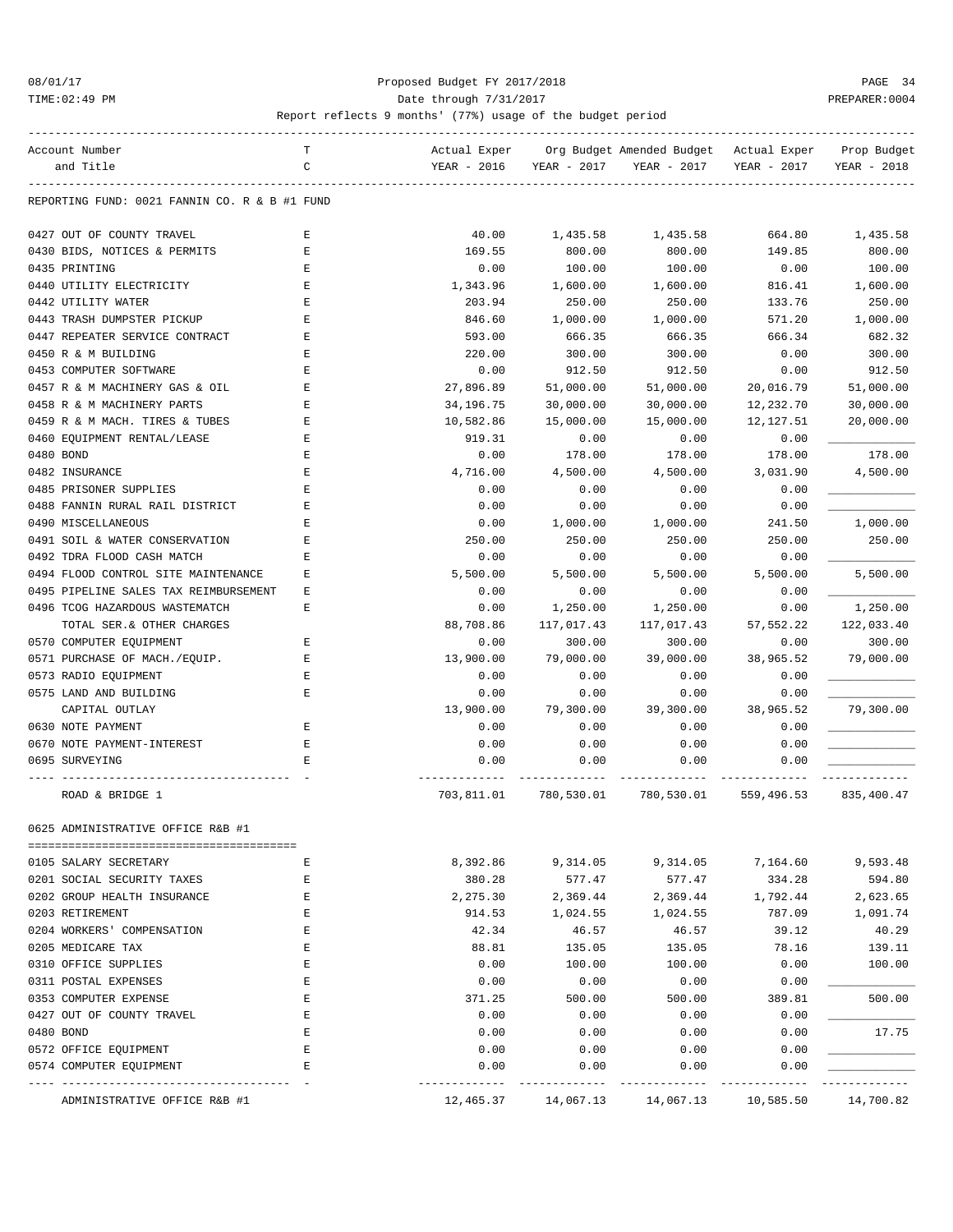### 08/01/17 Proposed Budget FY 2017/2018 PAGE 35 TIME:02:49 PM PREPARER:0004 Date through 7/31/2017 PREPARER:0004

| Account Number<br>and Title                                 | Ŧ<br>C | Actual Exper<br>YEAR - 2016 | YEAR - 2017              | Org Budget Amended Budget<br>YEAR - 2017 | Actual Exper<br>YEAR - 2017 | Prop Budget<br>YEAR - 2018 |  |  |  |
|-------------------------------------------------------------|--------|-----------------------------|--------------------------|------------------------------------------|-----------------------------|----------------------------|--|--|--|
| REPORTING FUND: 0021 FANNIN CO. R & B #1 FUND               |        |                             |                          |                                          |                             |                            |  |  |  |
| FANNIN CO. R & B #1 FUND<br>Income Totals<br>Expense Totals |        | 723, 439.11<br>716,276.38   | 794,597.14<br>794,597.14 | 794,597.14<br>794,597.14                 | 657,981.58<br>570,082.03    | 870,101.29<br>870,101.29   |  |  |  |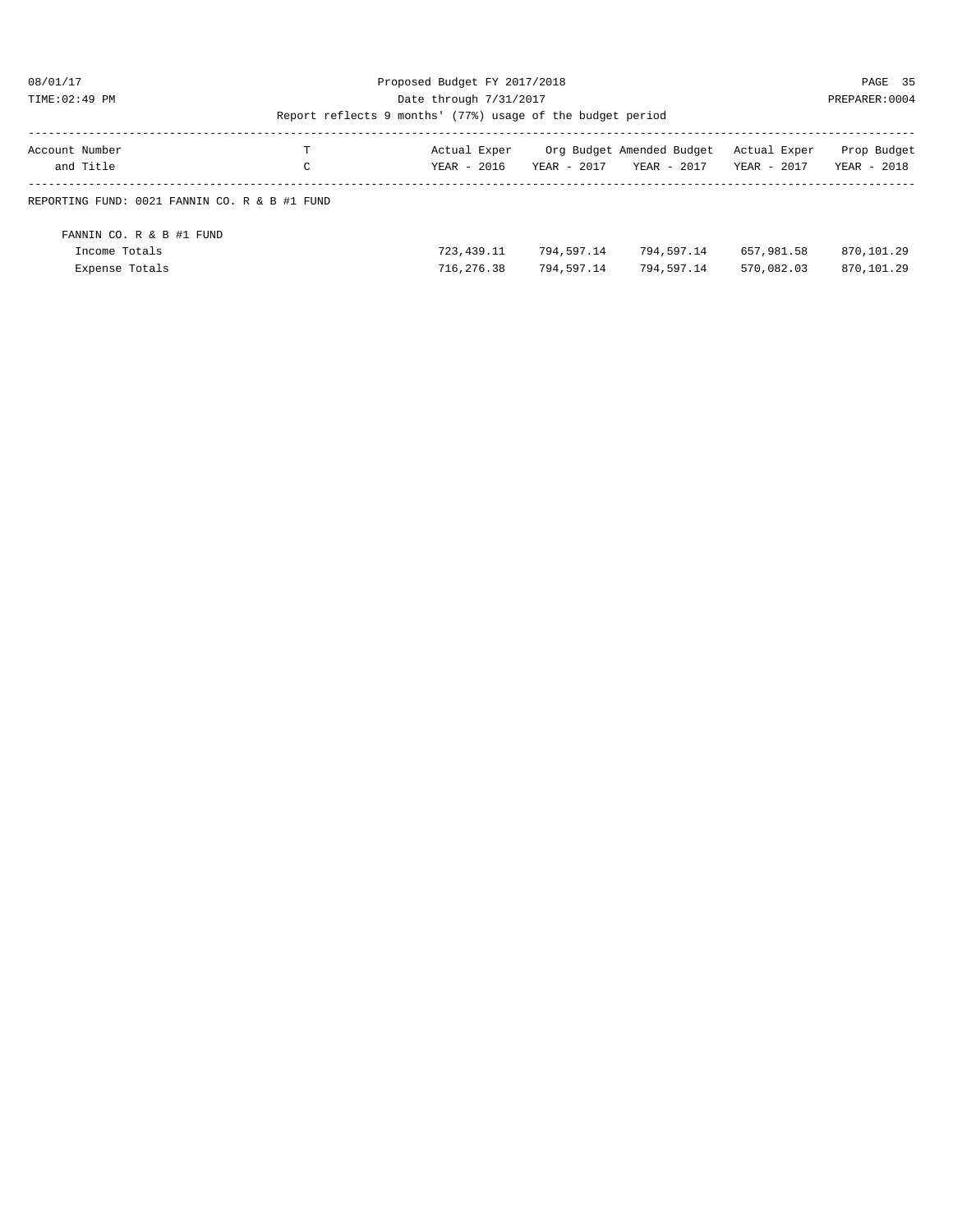### 08/01/17 Proposed Budget FY 2017/2018 PAGE 36 TIME:02:49 PM PREPARER:0004

| Account Number<br>and Title                   | т<br>C       |                                | YEAR - 2016 YEAR - 2017                              | Actual Exper Org Budget Amended Budget Actual Exper Prop Budget<br>YEAR - 2017 | YEAR - 2017                 | YEAR - 2018               |
|-----------------------------------------------|--------------|--------------------------------|------------------------------------------------------|--------------------------------------------------------------------------------|-----------------------------|---------------------------|
| REPORTING FUND: 0022 FANNIN CO. R & B #2 FUND |              |                                |                                                      |                                                                                |                             |                           |
| 0300 TOTAL REV/TRANSFERS                      |              |                                |                                                      |                                                                                |                             |                           |
| 0122 BEGINNING CASH BALANCE                   | T            | 0.00                           |                                                      | 66,049.49 66,049.49                                                            |                             | $0.00$ 71,667.04          |
|                                               |              | --------------                 | ------------                                         | ______________                                                                 |                             | ----------                |
| TOTAL REV/TRANSFERS                           |              | 0.00                           | 66,049.49                                            | 66,049.49                                                                      | 0.00                        | 71,667.04                 |
| 0310 PROPERTY TAXES                           |              |                                |                                                      |                                                                                |                             |                           |
| 0110 CURRENT TAXES                            | I.           |                                |                                                      | 472,692.06  493,329.23  493,329.23  494,889.90  523,126.00                     |                             |                           |
| 0120 DELINQUENT TAXES                         | $\mathbf{I}$ | 16,021.38                      | 8,067.62                                             |                                                                                | 8,067.62 12,472.52          | 8,068.00                  |
| PROPERTY TAXES                                |              |                                | ------------ --------------<br>488,713.44 501,396.85 | ------------<br>501,396.85                                                     | -------------<br>507,362.42 | -----------<br>531,194.00 |
| 0318 OTHER TAXES                              |              |                                |                                                      |                                                                                |                             |                           |
| 0120 PAY N LIEU TAX/GRASSLAND                 | Ι.           |                                |                                                      |                                                                                |                             | 1,716.22 1,500.00         |
| 0121 PAY N LIEU TAX/UPPER TRINITY             | $\mathbf{I}$ | 1,029.94                       | 0.00                                                 | 0.00                                                                           | 1,029.94                    |                           |
| 0160 SALES TAX REVENUES                       | $\mathbf{I}$ | 49,738.74                      | 47,658.78<br>----------- --------------              | 47,658.78<br>------------                                                      | 37,480.00<br>----------     | 47,659.00                 |
| OTHER TAXES                                   |              | 52,582.25                      | 49,158.78                                            | 49,158.78                                                                      | 40,226.16                   | 49,159.00                 |
| 0321 FEES OF TAX COLLECTOR                    |              |                                |                                                      |                                                                                |                             |                           |
| 0200 CAR REGISTRATION/SALES TAX               | I            |                                |                                                      | 85,499.35 99,470.00 99,470.00 78,939.68 99,470.00                              |                             |                           |
| 0300 COUNTY'S ADDITIONAL \$10                 | I            | 79,667.38                      | 65,285.00                                            | 65,285.00                                                                      | 57,239.46                   | 65,285.00                 |
| FEES OF TAX COLLECTOR                         |              | ------------------------------ |                                                      | -------------<br>165,166.73    164,755.00    164,755.00                        | __________                  | 136, 179. 14 164, 755. 00 |
| 0330 GRANTS                                   |              |                                |                                                      |                                                                                |                             |                           |
| 0200 FEMA GRANT                               |              |                                |                                                      |                                                                                |                             |                           |
|                                               | I.           | 139,819.89                     | 0.00                                                 | 0.00                                                                           | 0.00                        |                           |
| GRANTS                                        |              | 139,819.89                     | 0.00                                                 | 0.00                                                                           | 0.00                        | 0.00                      |
| 0350 FINES                                    |              |                                |                                                      |                                                                                |                             |                           |
| 0403 COUNTY CLERK FINES                       | Ι.           | 13,306.87                      | 14,006.50                                            | 14,006.50                                                                      | 9,608.26                    | 14,007.00                 |
| 0450 DISTRICT CLERK FINES                     | I            | 13,645.05                      | 13,175.70                                            | 13,175.70                                                                      | 9,960.28                    | 13,176.00                 |
| 0455 J. P. #1 FINES                           | I            | 10,753.80                      | 10,326.90                                            | 10,326.90                                                                      | 7,694.07                    | 9,133.00                  |
| 0456 J. P. #2 FINES                           | I.           | 2,509.54                       | 1,305.70                                             | 1,305.70                                                                       | 2,939.40                    | 2,000.00                  |
| 0457 J. P. #3 FINES                           | I            | 2,741.57<br>-------------      | 2,000.00<br>.                                        | 2,000.00<br>------------                                                       | 3,948.44<br>-----------     | 2,500.00<br>------------- |
| FINES                                         |              | 42,956.83                      | 40,814.80                                            | 40,814.80                                                                      | 34,150.45                   | 40,816.00                 |
| 0360 INTEREST EARNINGS                        |              |                                |                                                      |                                                                                |                             |                           |
| 0100 INTEREST EARNINGS                        | I            | 970.41                         | 225.00                                               | 225.00                                                                         | 1,649.87                    | 225.00<br>------------    |
| INTEREST EARNINGS                             |              | 970.41                         | 225.00                                               | 225.00                                                                         | 1,649.87                    | 225.00                    |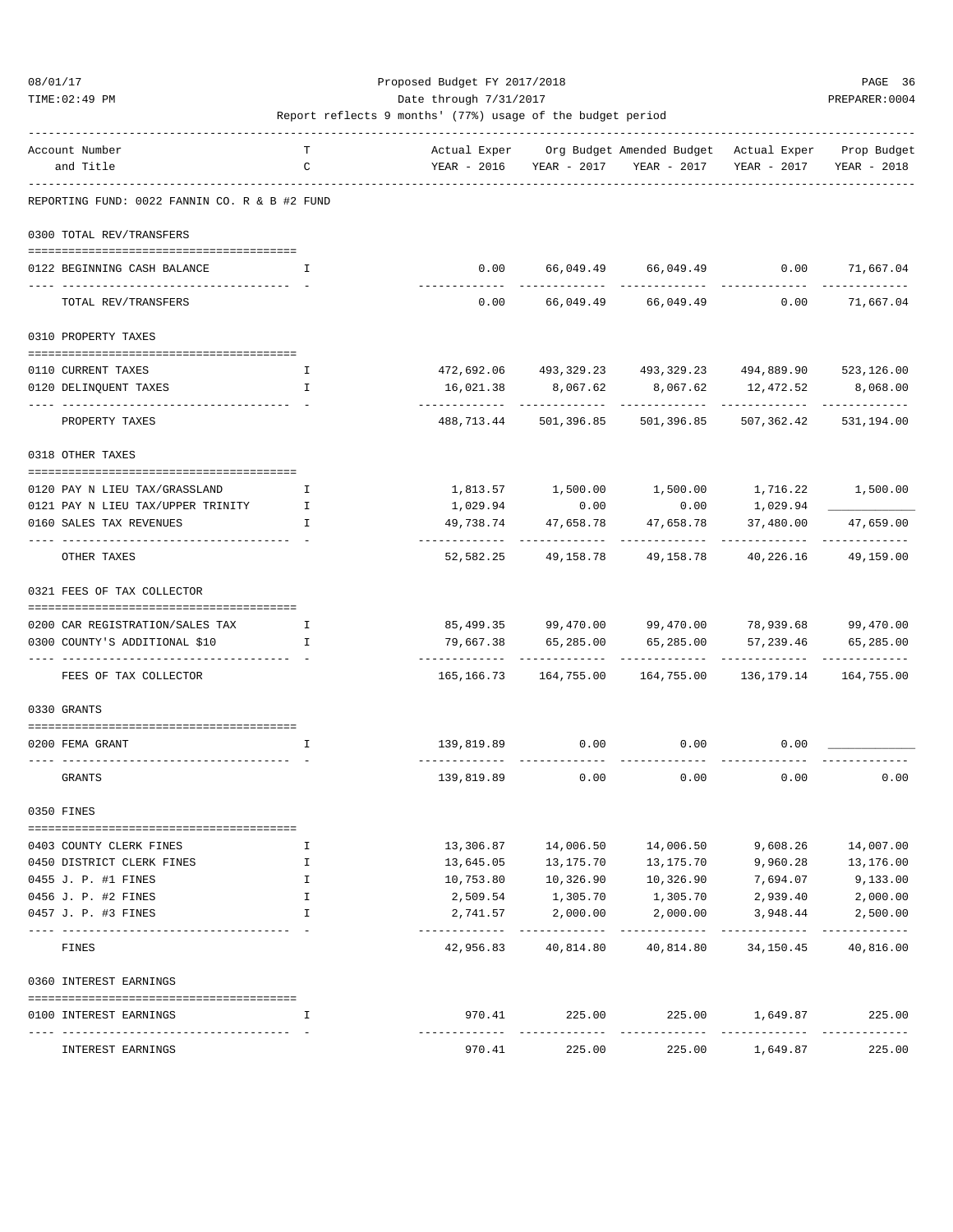#### 08/01/17 Proposed Budget FY 2017/2018 PAGE 37 TIME:02:49 PM PREPARER:0004 Date through 7/31/2017 Date through  $\frac{1}{2}$

| Account Number                                | т            | Actual Exper             |             | Org Budget Amended Budget Actual Exper |             | Prop Budget            |
|-----------------------------------------------|--------------|--------------------------|-------------|----------------------------------------|-------------|------------------------|
| and Title                                     | C            | YEAR - 2016              | YEAR - 2017 | YEAR - 2017                            | YEAR - 2017 | YEAR - 2018            |
|                                               |              |                          |             |                                        |             |                        |
| REPORTING FUND: 0022 FANNIN CO. R & B #2 FUND |              |                          |             |                                        |             |                        |
|                                               |              |                          |             |                                        |             |                        |
| 0364 SALE OF EQUIPMENT                        |              |                          |             |                                        |             |                        |
| 0163 SALE OF EQUIPMENT                        | $\mathsf{T}$ | 17,250.00                | 5,000.00    | 5,000.00                               | 0.00        | 5,000.00               |
|                                               |              |                          |             |                                        |             |                        |
| SALE OF EQUIPMENT                             |              | 17,250.00                | 5,000.00    | 5,000.00                               | 0.00        | 5,000.00               |
| 0370 MISCELLANEOUS REVENUES                   |              |                          |             |                                        |             |                        |
|                                               |              |                          |             |                                        |             |                        |
| 0120 STATE LATERAL ROAD                       | I            | 9,882.94                 | 10,000.00   | 10,000.00                              | 9,882.94    | 10,000.00              |
| 0125 TDT WEIGHT FEES                          | Ι.           | 23,176.92                | 18,000.00   | 18,000.00                              | 21,453.02   | 18,000.00              |
| 0130 REFUNDS & MISCELLANEOUS                  | I            | 534.40                   | 0.00        | 0.00                                   | 845.55      |                        |
| 0140 PROCEEDS OF LOAN                         | I            | 0.00                     | 0.00        | 0.00                                   | 0.00        |                        |
| 0145 REIMBURSEMENT OF MATERIALS               | I            | 11,252.80                | 5,000.00    | 5,000.00                               | 4,453.07    | 5,000.00               |
| 0150 TRENTON HIGH MEADOWS SUBDIVISION         | T            | 15,400.00<br>----------- | 6,000.00    | 6,000.00                               | 4,200.00    | 4,000.00<br>---------- |
| MISCELLANEOUS REVENUES                        |              | 60,247.06                | 39,000.00   | 39,000.00                              | 40,834.58   | 37,000.00              |
| 0509 CONTINGENCY                              |              |                          |             |                                        |             |                        |
|                                               |              |                          |             |                                        |             |                        |
| 0475 CONTINGENCY                              | E            | 0.00                     | 10,000.00   | 10,000.00                              | 0.00        | 10,000.00              |
| CONTINGENCY                                   |              | 0.00                     | 10,000.00   | 10,000.00                              | 0.00        | 10,000.00              |
|                                               |              |                          |             |                                        |             |                        |
| 0622 ROAD & BRIDGE 2                          |              |                          |             |                                        |             |                        |
|                                               |              |                          |             |                                        |             |                        |
| 0100 COMPENSATION PAY                         | Е            | 0.00                     | 0.00        | 0.00                                   | 0.00        |                        |
| 0101 SALARY ELECTED OFFICIAL                  | Е            | 51,409.28                | 59,120.53   | 59,120.53                              | 45, 477.40  | 60,894.15              |
| 0105 SALARY SECRETARY                         | $\mathbf E$  | 0.00                     | 0.00        | 0.00                                   | 0.00        |                        |
| 0106 SALARY PRECINCT EMPLOYEES                | Ε            | 178,897.76               | 207,528.95  | 207,528.95                             | 149,880.12  | 213,754.97             |
| 0107 REGULAR-TEMP. PART-TIME                  | Ε            | 0.00                     | 0.00        | 0.00                                   | 0.00        |                        |
| TOTAL SALARIES                                |              | 230,307.04               | 266,649.48  | 266,649.48                             | 195, 357.52 | 274,649.12             |
| 0201 SOCIAL SECURITY TAXES                    | Е            | 13,813.53                | 16,410.10   | 16,410.10                              | 11,670.53   | 17,065.44              |
| 0202 GROUP HEALTH INSURANCE                   | Ε            | 69,794.62                | 76,472.64   | 76,472.64                              | 54,167.46   | 83,956.80              |
| 0203 RETIREMENT                               | Е            | 25,104.97                | 29,048.69   | 29,048.69                              | 21,467.77   | 31,255.07              |
| 0204 WORKERS' COMPENSATION                    | Ε            | 8,660.92                 | 9,097.68    | 9,097.68                               | 8,694.02    | 8,965.36               |
| 0205 MEDICARE TAX                             | Ε            | 3,230.34                 | 3,837.85    | 3,837.85                               | 2,729.58    | 3,991.11               |
| 0206 UNEMPLOYMENT EXPENSE                     | E            | 0.00                     | 0.00        | 0.00                                   | 0.00        |                        |
| TOTAL EMPLOYEE BENEFITS                       |              | 120,604.38               | 134,866.96  | 134,866.96                             | 98,729.36   | 145, 233. 78           |
| 0312 CONTRACT LABOR                           | E            | 0.00                     | 0.00        | 0.00                                   | 0.00        |                        |
| 0314 EMPLOYEE PHYSICALS/DOT TESTING           | Ε            | 309.00                   | 200.00      | 200.00                                 | 463.00      | 400.00                 |
| 0340 SHOP SUPPLIES                            | E            | 1,855.39                 | 3,000.00    | 4,000.00                               | 3,569.04    | 4,000.00               |
| 0341 R & B MAT. ROCK & GRAVEL                 | E            | 186,531.40               | 155,000.00  | 155,000.00                             | 83, 297.46  | 145,000.00             |
| 0342 R & B MAT. CULVERTS                      | E            | 13,437.90                | 15,000.00   | 15,000.00                              | 6,167.64    | 15,000.00              |
| 0343 R & B MAT. HARDWRE & LUMB                | E            | 770.78                   | 6,000.00    | 6,000.00                               | 4,892.50    | 6,000.00               |
| 0344 R & B MAT. ASPHALT/RD OIL                | $\mathbf E$  | 34,804.63                | 37,000.00   | 37,000.00                              | 0.00        | 42,000.00              |
| 0345 CHEMICALS                                | E            | 228.00                   | 1,000.00    | 1,000.00                               | 65.00       | 1,000.00               |
| 0346 CETRZ EXPENDITURES                       | $\mathbf E$  | 0.00                     | 0.00        | 0.00                                   | 0.00        |                        |
| 0350 DEBRIS REMOVAL                           | E            | 0.00                     | 0.00        | 0.00                                   | 0.00        |                        |
| 0395 UNIFORMS                                 | E            | 2,914.65                 | 2,600.00    | 2,600.00                               | 1,857.19    | 2,800.00               |
| TOTAL R&B MATERIALS                           |              | 240,851.75               | 219,800.00  | 220,800.00                             | 100,311.83  | 216,200.00             |
| 0400 LEGAL FEES                               | E            | 0.00                     | 0.00        | 0.00                                   | 0.00        |                        |
| 0420 UTILITY TELEPHONE                        | $\mathbf E$  | 1,203.16                 | 1,250.00    | 1,250.00                               | 1,163.73    | 1,250.00               |
| 0421 CELL PHONE ALLOWANCE                     | $\mathbf E$  | 600.00                   | 600.00      | 600.00                                 | 450.00      | 600.00                 |
| 0427 OUT OF COUNTY TRAVEL                     | E            | 787.95                   | 800.00      | 800.00                                 | 843.95      | 800.00                 |
|                                               |              |                          |             |                                        |             |                        |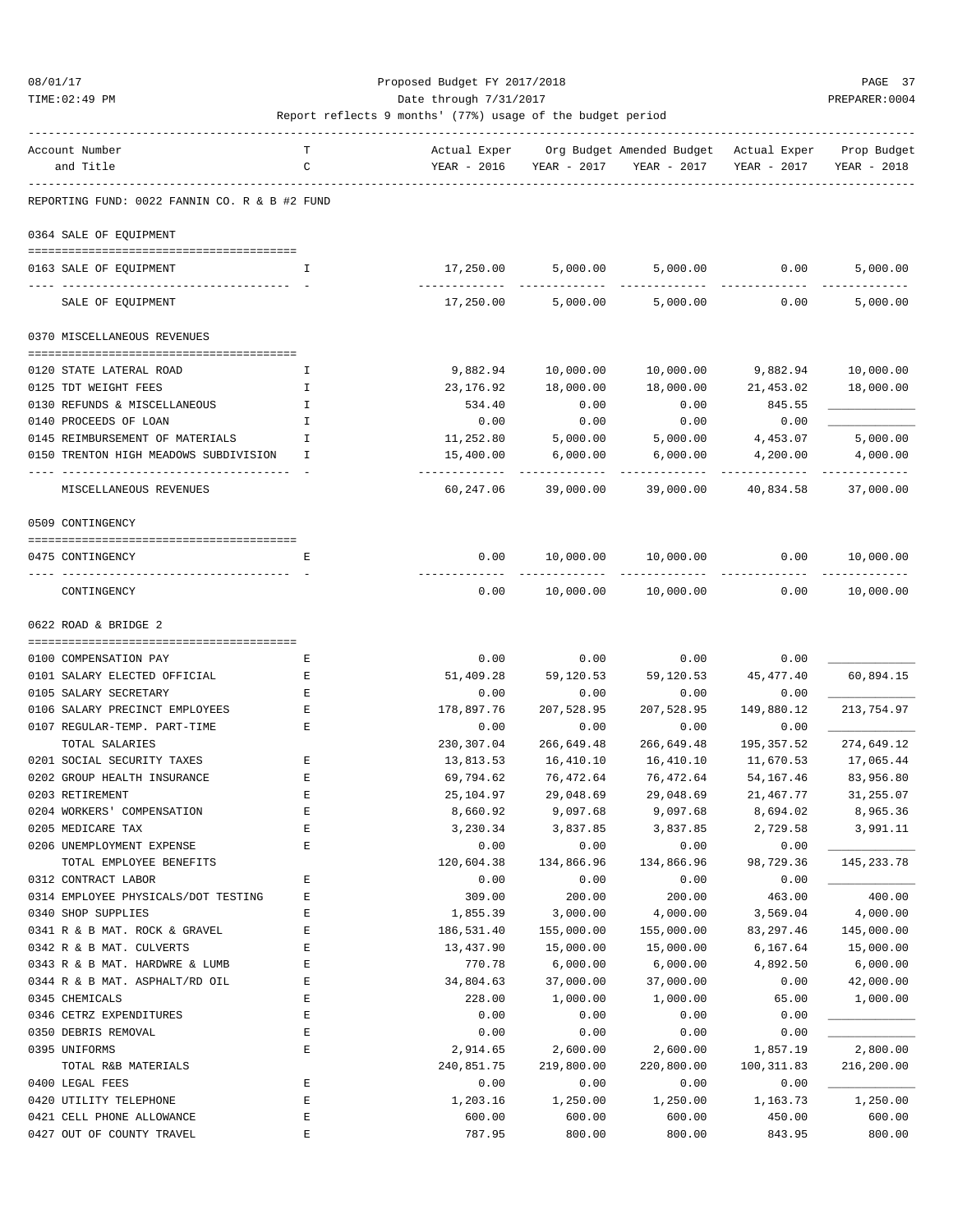#### 08/01/17 Proposed Budget FY 2017/2018 PAGE 38 TIME:02:49 PM Date through 7/31/2017 PREPARER:0004

| Account Number                                                      | т | Actual Exper             |             | Org Budget Amended Budget Actual Exper |             | Prop Budget |
|---------------------------------------------------------------------|---|--------------------------|-------------|----------------------------------------|-------------|-------------|
| and Title                                                           | C | YEAR - 2016              | YEAR - 2017 | YEAR - 2017                            | YEAR - 2017 | YEAR - 2018 |
| REPORTING FUND: 0022 FANNIN CO. R & B #2 FUND                       |   |                          |             |                                        |             |             |
|                                                                     |   |                          |             |                                        |             |             |
| 0430 BIDS, NOTICES & PERMITS                                        | Е | 247.94                   | 1,000.00    | 1,000.00                               | 191.70      | 1,000.00    |
| 0435 PRINTING                                                       | E | 0.00                     | 100.00      | 100.00                                 | 0.00        | 100.00      |
| 0440 UTILITY ELECTRICITY                                            | Е | 1,678.50                 | 2,000.00    | 2,000.00                               | 1,120.33    | 2,000.00    |
| 0441 UTILITY GAS                                                    | Ε | 655.23                   | 750.00      | 750.00                                 | 501.60      | 750.00      |
| 0442 UTILITY WATER                                                  | E | 794.84                   | 800.00      | 800.00                                 | 713.14      | 800.00      |
| 0443 TRASH PICKUP                                                   | E | 945.00                   | 1,300.00    | 1,300.00                               | 630.00      | 1,300.00    |
| 0447 REPEATER SERVICE CONTRACT                                      | E | 593.00                   | 666.35      | 666.35                                 | 666.34      | 682.32      |
| 0450 R&M BUILDING                                                   | E | 383.50                   | 2,000.00    | 2,000.00                               | 0.00        | 2,000.00    |
| 0453 COMPUTER SOFTWARE                                              | Е | 0.00                     | 0.00        | 0.00                                   | 0.00        |             |
| 0457 R & M MACHINERY GAS & OIL                                      | E | 56,130.39                | 75,000.00   | 75,000.00                              | 36,872.53   | 70,000.00   |
| 0458 R & M MACHINERY PARTS                                          | E | 25,886.84                | 25,000.00   | 25,000.00                              | 20,323.70   | 25,000.00   |
|                                                                     | Е | 12,800.25                | 15,000.00   | 15,000.00                              | 8,029.52    |             |
| 0459 R & M MACH. TIRES & TUBES                                      |   |                          |             |                                        |             | 15,000.00   |
| 0460 EQUIPMENT RENTAL/LEASE                                         | Е | 0.00                     | 0.00        | 0.00                                   | 0.00        |             |
| 0480 BOND                                                           | E | 0.00                     | 0.00        | 0.00                                   | 0.00        |             |
| 0482 INSURANCE                                                      | E | 7,947.00                 | 8,500.00    | 8,500.00                               | 5,408.23    | 8,500.00    |
| 0485 PRISONER SUPPLIES                                              | E | 0.00                     | 0.00        | 0.00                                   | 0.00        |             |
| 0488 FANNIN RURAL RAIL DISTRICT                                     | Е | 0.00                     | 0.00        | 0.00                                   | 0.00        |             |
| 0490 MISCELLANEOUS                                                  | E | 0.00                     | 1,000.00    | 1,000.00                               | 166.50      | 1,000.00    |
| 0491 SOIL & WATER CONSERVATION                                      | E | 250.00                   | 250.00      | 250.00                                 | 250.00      | 250.00      |
| 0492 TDRA FLOOD CASH MATCH                                          | Е | 0.00                     | 0.00        | 0.00                                   | 0.00        |             |
| 0493 TRENTON HIGH MEADOWS SUBDIVISION                               | Е | 0.00                     | 6,000.00    | 6,000.00                               | 0.00        | 4,000.00    |
| 0494 FLOOD CONTROL SITE MAINTENANCE                                 | E | 4,000.00                 | 4,000.00    | 4,000.00                               | 4,000.00    | 4,000.00    |
| 0495 PIPELINE SALES TAX REIMBURSEMENT                               | Ε | 0.00                     | 0.00        | 0.00                                   | 0.00        |             |
| 0496 TCOG HAZARDOUS WASTEMATCH                                      | E | 0.00                     | 0.00        | 0.00                                   | 0.00        |             |
| TOTAL SER. & OTHER CHARGES                                          |   | 114,903.60               | 146,016.35  | 146,016.35                             | 81,331.27   | 139,032.32  |
| 0562 LAND/BUILDING                                                  | Е | 0.00                     | 0.00        | 0.00                                   | 0.00        |             |
| 0570 COMPUTER EQUIPMENT                                             | Ε | 0.00                     | 0.00        | 0.00                                   | 0.00        |             |
| 0571 PURCHASE OF MACH./EQUIP.                                       | E | 19,539.23                | 75,000.00   | 74,000.00                              | 29,500.00   | 100,000.00  |
| 0573 RADIO EQUIPMENT                                                | E | 0.00                     | 0.00        | 0.00                                   | 0.00        |             |
| 0580 PRECINCT BRIDGE                                                | Е | 0.00                     | 0.00        | 0.00                                   | 0.00        |             |
| CAPITAL OUTLAY                                                      |   | 19,539.23                | 75,000.00   | 74,000.00                              | 29,500.00   | 100,000.00  |
|                                                                     |   |                          |             |                                        |             |             |
| ROAD & BRIDGE 2                                                     |   | 726,206.00               |             | 842,332.79 842,332.79                  | 505,229.98  | 875, 115.22 |
| 0625 ADMINISTRATIVE OFFICE R&B #2                                   |   |                          |             |                                        |             |             |
|                                                                     |   |                          |             |                                        |             |             |
| 0105 SALARY SECRETARY                                               | E | 8,392.86                 | 9,314.05    | 9,314.05                               | 7,164.60    | 9,593.48    |
| 0201 SOCIAL SECURITY TAXES                                          | Ε | 380.51                   | 577.47      | 577.47                                 | 334.08      | 594.80      |
| 0202 GROUP HEALTH INSURANCE                                         | Ε | 2,275.50                 | 2,369.44    | 2,369.44                               | 1,792.26    | 2,623.65    |
| 0203 RETIREMENT                                                     | E | 915.00                   | 1,024.55    | 1,024.55                               | 787.22      | 1,091.74    |
| 0204 WORKERS' COMPENSATION                                          | Ε | 42.34                    | 46.57       | 46.57                                  | 39.12       | 40.29       |
| 0205 MEDICARE TAX                                                   | Ε | 89.06                    | 135.05      | 135.05                                 | 78.14       | 139.11      |
| 0310 OFFICE SUPPLIES                                                | Ε | 62.34                    | 100.00      | 100.00                                 | 0.00        | 100.00      |
| 0311 POSTAL EXPENSES                                                | Е | 0.00                     | 0.00        | 0.00                                   | 0.00        |             |
| 0353 COMPUTER EXPENSE                                               | Ε | 371.25                   | 500.00      | 500.00                                 | 389.81      | 500.00      |
| 0427 OUT OF COUNTY TRAVEL                                           | Ε | 0.00                     | 0.00        | 0.00                                   | 0.00        |             |
| 0480 BOND                                                           | Ε | 0.00                     | 0.00        | 0.00                                   | 0.00        | 17.75       |
| 0572 OFFICE EQUIPMENT                                               | E | 0.00                     | 0.00        | 0.00                                   | 0.00        |             |
| 0574 COMPUTER EQUIPMENT                                             | Е | 0.00                     | 0.00        | 0.00                                   | 0.00        |             |
| -----------------------------------<br>ADMINISTRATIVE OFFICE R&B #2 |   | -----------<br>12,528.86 | 14,067.13   | 14,067.13                              | 10,585.23   | 14,700.82   |
|                                                                     |   |                          |             |                                        |             |             |
| FANNIN CO. R & B #2 FUND                                            |   |                          |             |                                        |             |             |
| Income Totals                                                       |   | 967,706.61               | 866,399.92  | 866,399.92                             | 760,402.62  | 899,816.04  |
| Expense Totals                                                      |   | 738,734.86               | 866,399.92  | 866,399.92                             | 515,815.21  | 899,816.04  |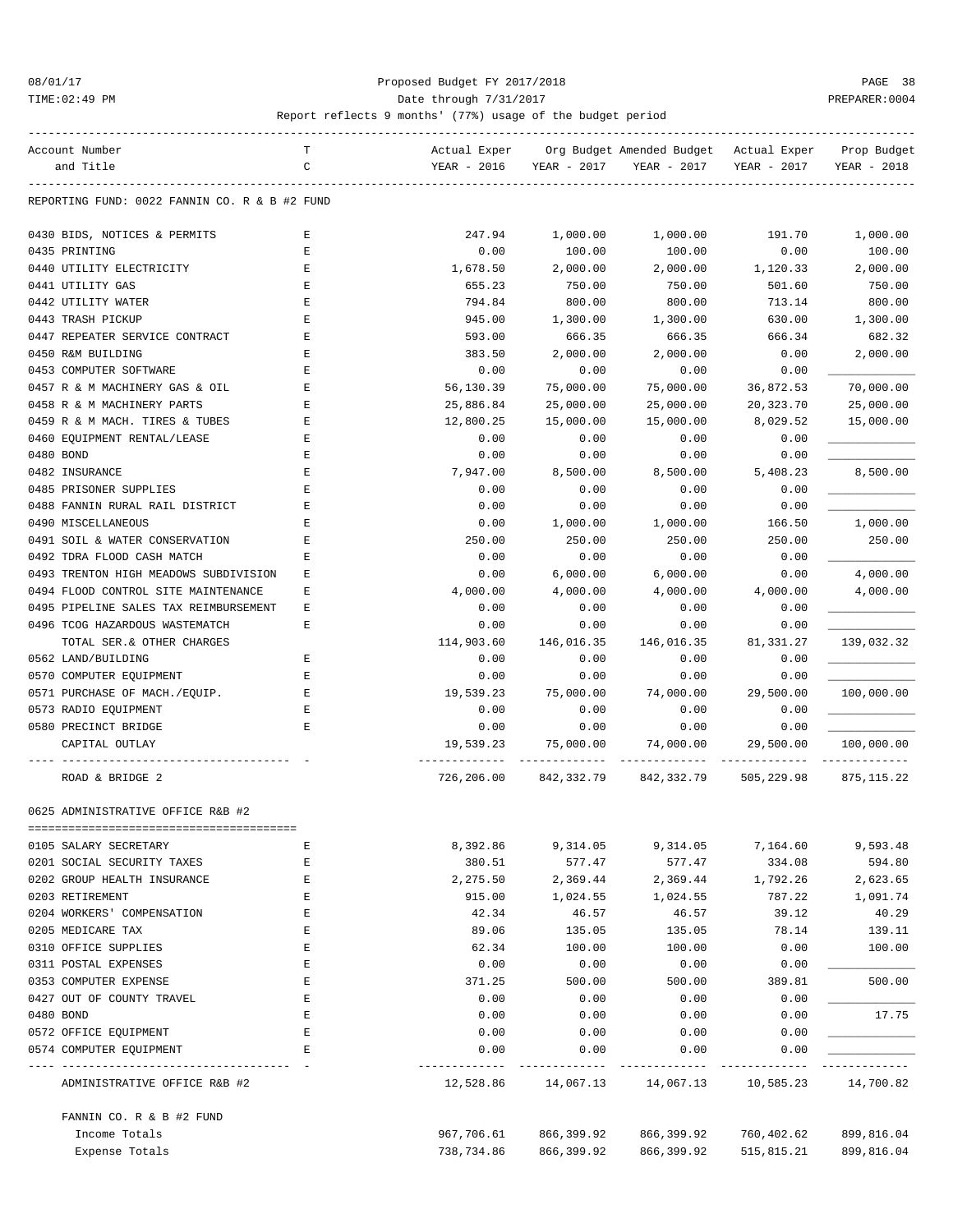TIME:02:49 PM PREPARER:0004 Date through 7/31/2017 Date through  $\frac{1}{2}$ 

| Account Number                                  | т            | Actual Exper                |                            | Org Budget Amended Budget - Actual Exper                              |                          | Prop Budget                |
|-------------------------------------------------|--------------|-----------------------------|----------------------------|-----------------------------------------------------------------------|--------------------------|----------------------------|
| and Title                                       | C            | YEAR - 2016                 | YEAR - 2017                | YEAR - 2017                                                           | YEAR - 2017              | YEAR - 2018                |
| REPORTING FUND: 0023 FANNIN CO. R & B #3 FUND   |              |                             |                            |                                                                       |                          |                            |
| 0205 SHORT-TERM LOAN                            |              |                             |                            |                                                                       |                          |                            |
|                                                 |              |                             |                            |                                                                       |                          |                            |
| 0571 SHORT-TERM LOAN/EQUIPMENT                  | Е            | 0.00                        |                            | $0.00$ 0.00                                                           | 0.00                     |                            |
| SHORT-TERM LOAN                                 |              | 0.00                        | 0.00                       | 0.00                                                                  | 0.00                     | 0.00                       |
| 0300 CASH                                       |              |                             |                            |                                                                       |                          |                            |
|                                                 |              |                             |                            |                                                                       |                          |                            |
| 0123 BEGINNING CASH BALANCE                     | I            | 0.00<br>-------             |                            | 66,965.89 66,965.89                                                   | 0.00                     | 58,684.67                  |
| CASH                                            |              | 0.00                        | 66,965.89                  | 66,965.89                                                             | 0.00                     | 58,684.67                  |
| 0310 PROPERTY TAXES                             |              |                             |                            |                                                                       |                          |                            |
| 0110 CURRENT TAXES                              | Ι.           |                             |                            | 709,041.64 739,996.85 739,996.85 742,334.88 784,688.00                |                          |                            |
| 0120 DELINQUENT TAXES                           | I            | 24,033.40                   | 11,079.75                  | 11,079.75                                                             | 18,708.76                | 11,080.00                  |
|                                                 |              |                             |                            |                                                                       |                          |                            |
| PROPERTY TAXES                                  |              | 733,075.04                  | 751,076.60                 | 751,076.60                                                            | 761,043.64               | 795,768.00                 |
| 0318 OTHER TAXES                                |              |                             |                            |                                                                       |                          |                            |
| 0120 PAY N LIEU TAX/GRASSLAND                   | Ι.           |                             |                            | 2,720.35 2,200.00 2,200.00 2,574.33                                   |                          | 2,200.00                   |
| 0121 PAY N LIEU TAX/UPPER TRINITY               | $\mathbf{I}$ | 1,544.90                    | 0.00                       | 0.00                                                                  | 1,544.90                 |                            |
| 0160 SALES TAX REVENUES                         | I            | 74,642.57                   | 71,488.17                  | 71,488.17                                                             | 56,219.97                | 71,488.00                  |
| OTHER TAXES                                     |              | -------------<br>78,907.82  | -------------<br>73,688.17 | -----------<br>73,688.17                                              | -----------<br>60,339.20 | -------------<br>73,688.00 |
| 0321 FEES OF TAX COLLECTOR                      |              |                             |                            |                                                                       |                          |                            |
|                                                 |              |                             |                            |                                                                       |                          |                            |
| 0200 CAR REGISTRATION/SALES TAX<br>$\mathbf{I}$ |              |                             |                            | $128, 249.06$ $149, 205.90$ $149, 205.90$ $118, 409.49$ $149, 206.00$ |                          |                            |
| 0300 COUNTY'S ADDITIONAL \$10                   | I            | 119,516.88                  | 104,000.00                 | 104,000.00                                                            | 85,859.26                | 104,000.00                 |
| FEES OF TAX COLLECTOR                           |              | 247,765.94                  | 253,205.90                 | 253,205.90                                                            | 204,268.75               | 253,206.00                 |
| 0330 GRANTS                                     |              |                             |                            |                                                                       |                          |                            |
| ==============                                  |              |                             |                            |                                                                       |                          |                            |
| 0200 FEMA GRANT                                 | I            | 167,786.05<br>------------- | 0.00                       | 0.00                                                                  | 356.21                   |                            |
| GRANTS                                          |              | 167,786.05                  | 0.00                       | 0.00                                                                  | 356.21                   | 0.00                       |
| 0350 FINES                                      |              |                             |                            |                                                                       |                          |                            |
| 0403 COUNTY CLERK FINES                         | I            | 19,999.17                   | 21,009.90                  | 21,009.90                                                             | 14,412.39                | 21,010.00                  |
| 0450 DISTRICT CLERK FINES                       | I            | 20,475.07                   | 19,763.55                  | 19,763.55                                                             | 14,940.43                | 19,764.00                  |
| 0455 J. P. #1 FINES                             | I            | 16,160.23                   | 15,490.35                  | 15,490.35                                                             | 11,541.08                | 14,449.00                  |
| 0456 J. P. #2 FINES                             | I            | 3,764.50                    | 1,958.55                   | 1,958.55                                                              | 4,409.15                 | 2,500.00                   |
| 0457 J. P. #3 FINES                             | I            | 4,114.56                    | 3,000.00                   | 3,000.00                                                              | 5,922.64                 | 3,500.00                   |
| FINES                                           |              | 64,513.53                   | 61,222.35                  | 61,222.35                                                             | -----------<br>51,225.69 | -----------<br>61,223.00   |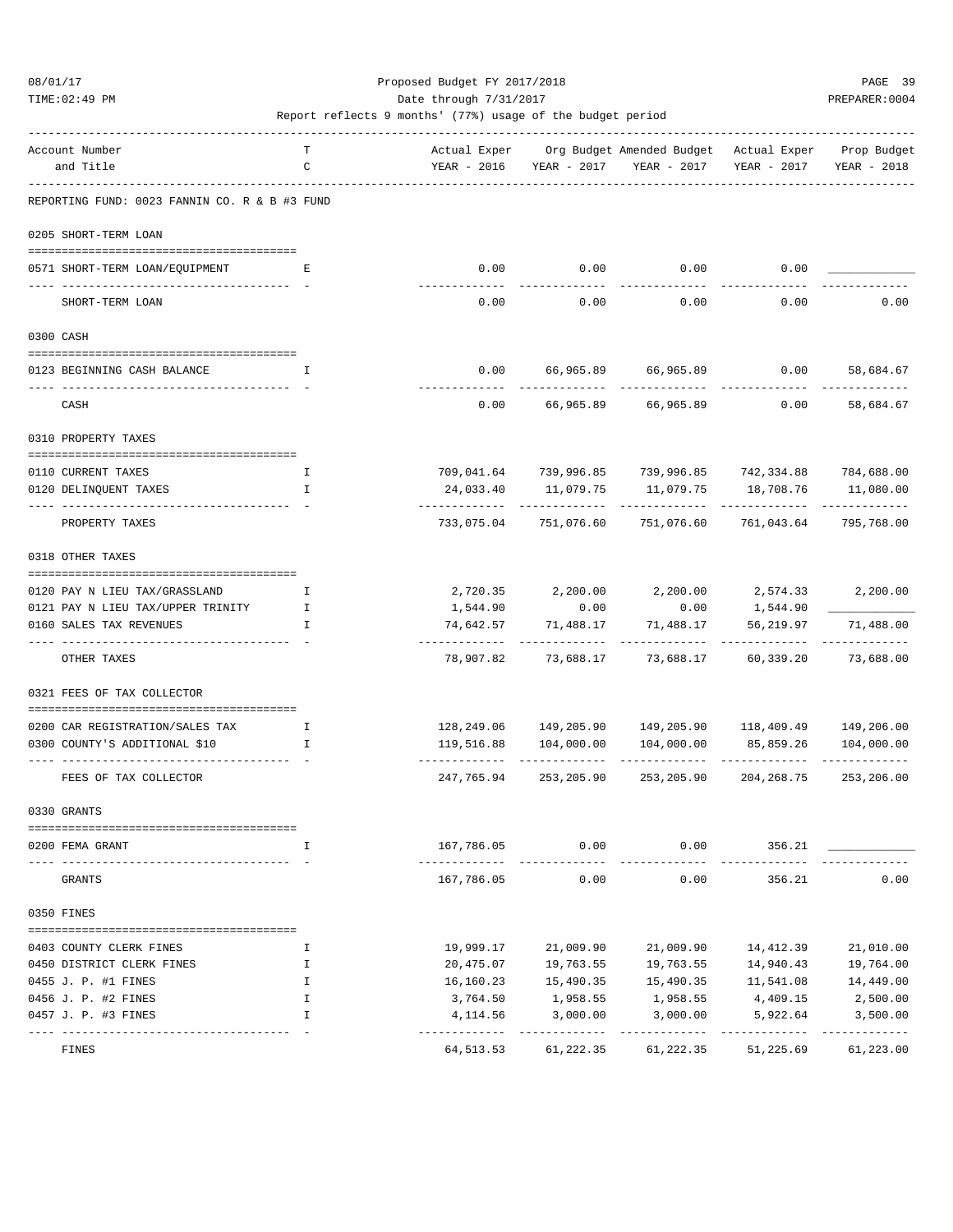TIME:02:49 PM PREPARER:0004 Date through 7/31/2017 PREPARER:0004

| Account Number                                | т           | Actual Exper      |                       | Org Budget Amended Budget Actual Exper Prop Budget |                              |             |
|-----------------------------------------------|-------------|-------------------|-----------------------|----------------------------------------------------|------------------------------|-------------|
| and Title                                     | C           | YEAR - 2016       |                       | YEAR - 2017 YEAR - 2017                            | YEAR - 2017                  | YEAR - 2018 |
|                                               |             |                   |                       |                                                    |                              |             |
| REPORTING FUND: 0023 FANNIN CO. R & B #3 FUND |             |                   |                       |                                                    |                              |             |
| 0360 INTEREST EARNINGS                        |             |                   |                       |                                                    |                              |             |
|                                               |             |                   |                       |                                                    |                              |             |
| 0100 INTEREST EARNINGS                        | I           | 897.68            | 325.00                |                                                    | 325.00    1,210.71    325.00 |             |
| INTEREST EARNINGS                             |             | 897.68            | 325.00                | 325.00                                             | 1,210.71                     | 325.00      |
|                                               |             |                   |                       |                                                    |                              |             |
| 0364 SALE OF ASSETS                           |             |                   |                       |                                                    |                              |             |
|                                               |             |                   |                       |                                                    |                              |             |
| 0162 LAND/BUILDING                            | I           | 0.00              | 0.00                  | 0.00                                               | 0.00                         |             |
| 0163 SALE OF EQUIPMENT                        | I           | 0.00              | 100.00                | 100.00                                             | 0.00                         | 5,000.00    |
| SALE OF ASSETS                                |             | ---------<br>0.00 | 100.00                | 100.00                                             | 0.00                         | 5,000.00    |
| 0370 MISCELLANEOUS REVENUES                   |             |                   |                       |                                                    |                              |             |
|                                               |             |                   |                       |                                                    |                              |             |
| 0120 STATE LATERAL ROAD                       | I.          |                   | 14,824.40   16,000.00 |                                                    | 16,000.00   14,824.40        | 16,000.00   |
| 0125 TDT WEIGHT FEES                          | I           | 34,912.45         | 27,740.32             | 27,740.32                                          | 32,179.53                    | 27,740.00   |
| 0130 REFUNDS & MISCELLANEOUS                  | I           | 3,132.17          | 0.00                  | 6,454.03                                           | 10,513.27                    | 10,000.00   |
| 0139 RESTITUTION                              | I           | 0.00              | 0.00                  | 0.00                                               | 0.00                         |             |
| 0140 PROCEEDS OF LOANS                        | I           | 0.00              | 0.00                  | 0.00                                               | 0.00                         |             |
| 0145 REIMBURSEMENT OF MATERIALS               | I           | 16,812.75         | 0.00                  | 0.00                                               | 11,166.30                    | 10,000.00   |
| ---------------------                         |             | ___________       |                       |                                                    | .                            |             |
| MISCELLANEOUS REVENUES                        |             |                   | 69,681.77 43,740.32   | 50,194.35                                          | 68,683.50                    | 63,740.00   |
| 0509 CONTINGENCY                              |             |                   |                       |                                                    |                              |             |
|                                               |             |                   |                       |                                                    |                              |             |
| 0475 CONTINGENCY                              | E           | 0.00              |                       | 20,000.00 20,000.00                                | 0.00                         | 20,000.00   |
|                                               |             |                   |                       |                                                    |                              |             |
| CONTINGENCY                                   |             | 0.00              |                       | 20,000.00 20,000.00                                | 0.00                         | 20,000.00   |
| 0623 ROAD & BRIDGE 3                          |             |                   |                       |                                                    |                              |             |
|                                               |             |                   |                       |                                                    |                              |             |
| 0100 COMPENSATION PAY                         | Е           | 0.00              |                       | $0.00$ 0.00                                        | 0.00                         |             |
| 0101 SALARY ELECTED OFFICIAL                  | Е           | 51,409.28         |                       | 59,120.53 59,120.53 45,477.40 60,894.15            |                              |             |
| 0105 SALARY SECRETARY                         | Ε           | 7,515.90          | 9,066.21              | 9,066.21                                           | 6,166.78                     | 9,338.20    |
| 0106 SALARY PRECINCT EMPLOYEES                | Ε           | 226,634.85        | 264,490.24            | 264,490.24                                         | 170,974.96                   | 262,555.20  |
| 0107 REGULAR-TEMP. PART-TIME                  | Ε           | 13,523.42         | 13,206.61             | 13,206.61                                          | 297.83                       | 13,602.81   |
| TOTAL SALARIES                                |             | 299,083.45        | 345,883.59            | 345,883.59                                         | 222,916.97                   | 346,390.36  |
| 0201 SOCIAL SECURITY TAXES                    | Ε           | 18,307.04         | 21,322.61             | 21,322.61                                          | 13,636.65                    | 21,513.40   |
| 0202 GROUP HEALTH INSURANCE                   | Ε           | 82,671.22         | 95,590.80             | 95,590.80                                          | 64,523.01                    | 104,946.00  |
| 0203 RETIREMENT                               | $\mathbf E$ | 31,844.38         | 37,764.45             | 37,764.45                                          | 24,489.22                    | 39,419.22   |
| 0204 WORKERS' COMPENSATION                    | $\mathbf E$ | 11,499.98         | 12,090.06             | 12,090.06                                          | 11,636.76                    | 11,526.90   |
| 0205 MEDICARE TAX                             | E           | 4,281.49          | 4,986.74              | 4,986.74                                           | 3,189.03                     | 5,031.36    |
| 0206 UNEMPLOYMENT EXPENSE                     | E           | 0.00              | 900.00                | 900.00                                             | 0.00                         | 900.00      |
| TOTAL EMPLOYEE BENEFITS                       |             | 148,604.11        | 172,654.66            | 172,654.66                                         | 117, 474.67                  | 183, 336.88 |
| 0310 OFFICE SUPPLIES                          | Ε           | 0.00              | 500.00                | 500.00                                             | 133.12                       | 500.00      |
| 0314 EMPLOYEE PHYSICALS/DOT TESTING           | Ε           | 0.00              | 200.00                | 200.00                                             | 240.00                       | 250.00      |
| 0315 COPIER EXPENSE                           | E           | 533.28            | 0.00                  | 0.00                                               | 0.00                         |             |
| 0340 SHOP SUPPLIES                            | E           | 7,513.82          | 6,500.00              | 6,500.00                                           | 4,126.10                     | 6,500.00    |
| 0341 R & B MAT. ROCK & GRAVEL                 | E           | 239,463.14        | 155,000.00            | 155,000.00                                         | 99,618.60                    | 155,000.00  |
| 0342 R & B MAT. CULVERTS                      | E           | 38,240.58         | 35,000.00             | 35,000.00                                          | 18,832.04                    | 35,000.00   |
| 0343 R & B MAT. HARDWRE & LUMB                | $\mathbf E$ | 1,604.80          | 5,000.00              | 5,000.00                                           | 4,677.74                     | 5,000.00    |
| 0344 R & B MAT. ASPHALT/RD OIL                | $\mathbf E$ | 75,510.40         | 70,000.00             | 70,000.00                                          | 12,674.56                    | 85,000.00   |
| 0345 CHEMICALS                                | E           | 54.00             | 3,000.00              | 3,000.00                                           | 0.00                         | 3,000.00    |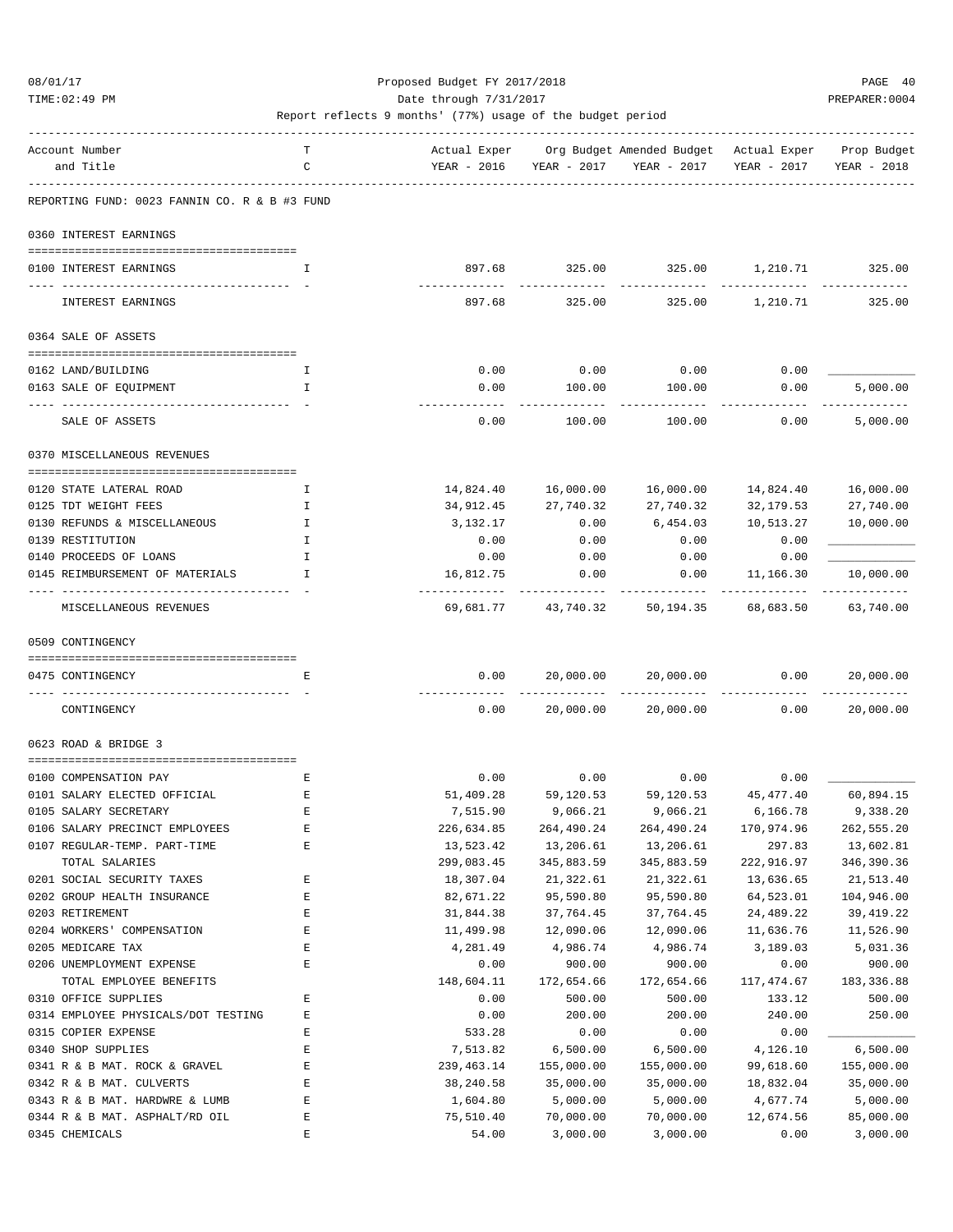#### 08/01/17 Proposed Budget FY 2017/2018 PAGE 41 TIME:02:49 PM PREPARER:0004 Date through 7/31/2017 PREPARER:0004

| Account Number                                                  | т           | Actual Exper |                       | Org Budget Amended Budget                                      | Actual Exper | Prop Budget |
|-----------------------------------------------------------------|-------------|--------------|-----------------------|----------------------------------------------------------------|--------------|-------------|
| and Title                                                       | C           | YEAR - 2016  | YEAR - 2017           | YEAR - 2017                                                    | YEAR - 2017  | YEAR - 2018 |
| REPORTING FUND: 0023 FANNIN CO. R & B #3 FUND                   |             |              |                       |                                                                |              |             |
|                                                                 |             |              |                       |                                                                |              |             |
| 0346 CETRZ EXPENDITURES                                         | Ε           | 0.00         | 0.00                  | 0.00                                                           | 0.00         |             |
| 0350 DEBRIS REMOVAL                                             | E           | 2,583.00     | 4,000.00              | 4,000.00                                                       | 1,476.00     | 4,000.00    |
| 0395 UNIFORMS                                                   | E           | 2,125.97     | 1,000.00              | 1,000.00                                                       | 1,090.50     | 1,000.00    |
| TOTAL R&B MATERIALS                                             |             | 367,628.99   | 280,200.00            | 280,200.00                                                     | 142,868.66   | 295,250.00  |
| 0400 LEGAL FEES                                                 | Ε           | 0.00         | 0.00                  | 0.00                                                           | 0.00         |             |
| 0420 UTILITY TELEPHONE                                          | E           | 358.80       | 400.00                | 400.00                                                         | 290.30       | 400.00      |
| 0421 INTERNET SERVICE                                           | E           | 797.40       | 825.00                | 825.00                                                         | 629.55       | 825.00      |
| 0423 CELL PHONE ALLOWANCE                                       | E           | 600.00       | 600.00                | 600.00                                                         | 450.00       | 600.00      |
| 0427 OUT OF COUNTY TRAVEL                                       | $\mathbf E$ | 3,305.24     | 3,500.00              | 3,500.00                                                       | 2,019.95     | 3,500.00    |
| 0430 BIDS, NOTICES & PERMITS                                    | E           | 1,141.55     | 1,200.00              | 1,200.00                                                       | 907.20       | 1,200.00    |
| 0435 PRINTING                                                   | Ε           | 0.00         | 100.00                | 100.00                                                         | 0.00         | 100.00      |
| 0440 UTILITY ELECTRICITY                                        | Ε           | 2,536.45     | 2,700.00              | 2,700.00                                                       | 1,917.69     | 2,700.00    |
| 0441 UTILITY GAS                                                | E           | 0.00         | 500.00                | 500.00                                                         | 232.50       | 500.00      |
| 0442 UTILITY WATER                                              | E           | 386.48       | 700.00                | 700.00                                                         | 285.39       | 700.00      |
| 0443 TRASH DUMPSTER PICKUP                                      | E           | 846.60       | 1,000.00              | 1,000.00                                                       | 571.20       | 1,000.00    |
| 0447 REPEATER SERVICE CONTRACT                                  | Ε           | 593.00       | 666.35                | 666.35                                                         | 666.34       | 682.32      |
| 0450 R&M BUILDING                                               | Ε           | 10.00        | 1,500.00              | 1,500.00                                                       | 983.24       | 1,500.00    |
| 0453 COMPUTER SOFTWARE                                          | Ε           | 0.00         | 1,000.00              | 1,000.00                                                       | 0.00         | 1,000.00    |
| 0457 R & M MACHINERY GAS & OIL                                  | Ε           | 88,004.23    | 150,000.00            | 150,000.00                                                     | 55,900.13    | 150,000.00  |
| 0458 R & M MACHINERY PARTS                                      | E           | 103,029.87   | 70,000.00             | 76,454.03                                                      | 65, 421.12   | 76,454.03   |
| 0459 R & M MACH. TIRES & TUBES                                  | Ε           | 32,589.08    | 25,000.00             | 25,000.00                                                      | 11,524.02    | 25,000.00   |
| 0460 EQUIPMENT RENTAL/LEASE                                     | Ε           | 5,100.00     | 5,000.00              | 5,000.00                                                       | 0.00         | 5,000.00    |
| 0480 BOND                                                       | Ε           | 150.00       | 327.50                | 327.50                                                         | 327.50       | 150.00      |
| 0482 INSURANCE                                                  | E           | 6,379.00     | 6,000.00              | 6,000.00                                                       | 4,518.23     | 6,000.00    |
| 0485 PRISONER SUPPLIES                                          | E           | 355.63       | 2,000.00              | 2,000.00                                                       | 0.00         | 2,000.00    |
| 0488 FANNIN RURAL RAIL DISTRICT                                 | E           | 0.00         | 0.00                  | 0.00                                                           | 0.00         |             |
| 0490 MISCELLANEOUS                                              | E           | 1,000.00     | 1,500.00              | 1,500.00                                                       | 183.09       | 19,551.26   |
| 0491 SOIL & WATER CONSERVATION                                  | Ε           | 250.00       | 250.00                | 250.00                                                         | 250.00       | 250.00      |
| 0492 TDRA FLOOD CASH MATCH                                      | Ε           | 0.00         | 0.00                  | 0.00                                                           | 0.00         |             |
| 0494 FLOOD CONTROL SITE MAINTENANCE                             | Ε           | 0.00         | 0.00                  | 0.00                                                           | 0.00         |             |
| 0495 PIPELINE SALES TAX REIMBURSEMENT                           | Ε           | 0.00         | 0.00                  | 0.00                                                           | 0.00         |             |
|                                                                 | Ε           |              | 1,250.00              | 1,250.00                                                       |              |             |
| 0496 TCOG HAZARDOUS WASTEMATCH                                  |             | 0.00         |                       |                                                                | 0.00         | 1,250.00    |
| TOTAL SER.& OTHER CHARGES                                       |             | 247, 433.33  | 276,018.85            | 282, 472.88                                                    | 147,077.45   | 300, 362.61 |
| 0562 LAND/BUILDING                                              | E           | 0.00         | 0.00                  | 0.00                                                           | 0.00         |             |
| 0570 COMPUTER EQUIPMENT                                         | E           | 0.00         | 0.00                  | 0.00                                                           | 0.00         |             |
| 0571 PURCHASE OF MACH./EQUIP.                                   |             | 146,933.93   | 140,000.00            | 140,000.00                                                     | 125,705.65   | 150,000.00  |
| 0572 OFFICE EQUIPMENT                                           | Ε           | 0.00         | 1,000.00              | 906.00                                                         | 0.00         |             |
| 0573 RADIO EQUIPMENT                                            | E           | 42.20        | 500.00                | 594.00                                                         | 789.87       | 594.00      |
| 0575 LAND/BUILDING                                              | Ε           | 0.00         | 0.00                  | 0.00                                                           | 0.00         | 1,000.00    |
| 0580 PRECINCT BRIDGE                                            | Ε           | 0.00         | 0.00                  | 0.00                                                           | 0.00         |             |
| CAPITAL OUTLAY                                                  |             | 146,976.13   | 141,500.00            | 141,500.00                                                     | 126,495.52   | 151,594.00  |
| 0630 NOTE PAYMENT-PRINCIPAL                                     | E           | 0.00         | 0.00                  | 0.00                                                           | 0.00         |             |
| 0670 NOTE PAYMENT-INTEREST<br>--------------------------------- | Е           | 0.00         | 0.00<br>------------- | 0.00<br>-------------                                          | 0.00         | ----------- |
| ROAD & BRIDGE 3                                                 |             |              |                       | 1,209,726.01 1,216,257.10 1,222,711.13 756,833.27 1,276,933.85 |              |             |
| 0625 ADMINISTRATIVE OFFICE R&B #3                               |             |              |                       |                                                                |              |             |
| 0105 SALARY SECRETARY                                           | Е           | 8,392.85     | 9,314.05              | 9,314.05                                                       | 7,164.60     | 9,593.48    |
| 0201 SOCIAL SECURITY TAXES                                      | Е           | 380.51       | 577.47                | 577.47                                                         | 334.08       | 594.80      |
| 0202 GROUP HEALTH INSURANCE                                     | Е           | 2,275.50     | 2,369.44              | 2,369.44                                                       | 1,792.26     | 2,623.65    |
| 0203 RETIREMENT                                                 | Е           | 915.00       | 1,024.55              | 1,024.55                                                       | 787.22       | 1,091.74    |
| 0204 WORKERS' COMPENSATION                                      | E           | 42.34        | 46.57                 | 46.57                                                          | 39.12        | 40.29       |
| 0205 MEDICARE TAX                                               | E           | 89.06        | 135.05                | 135.05                                                         | 78.14        | 139.11      |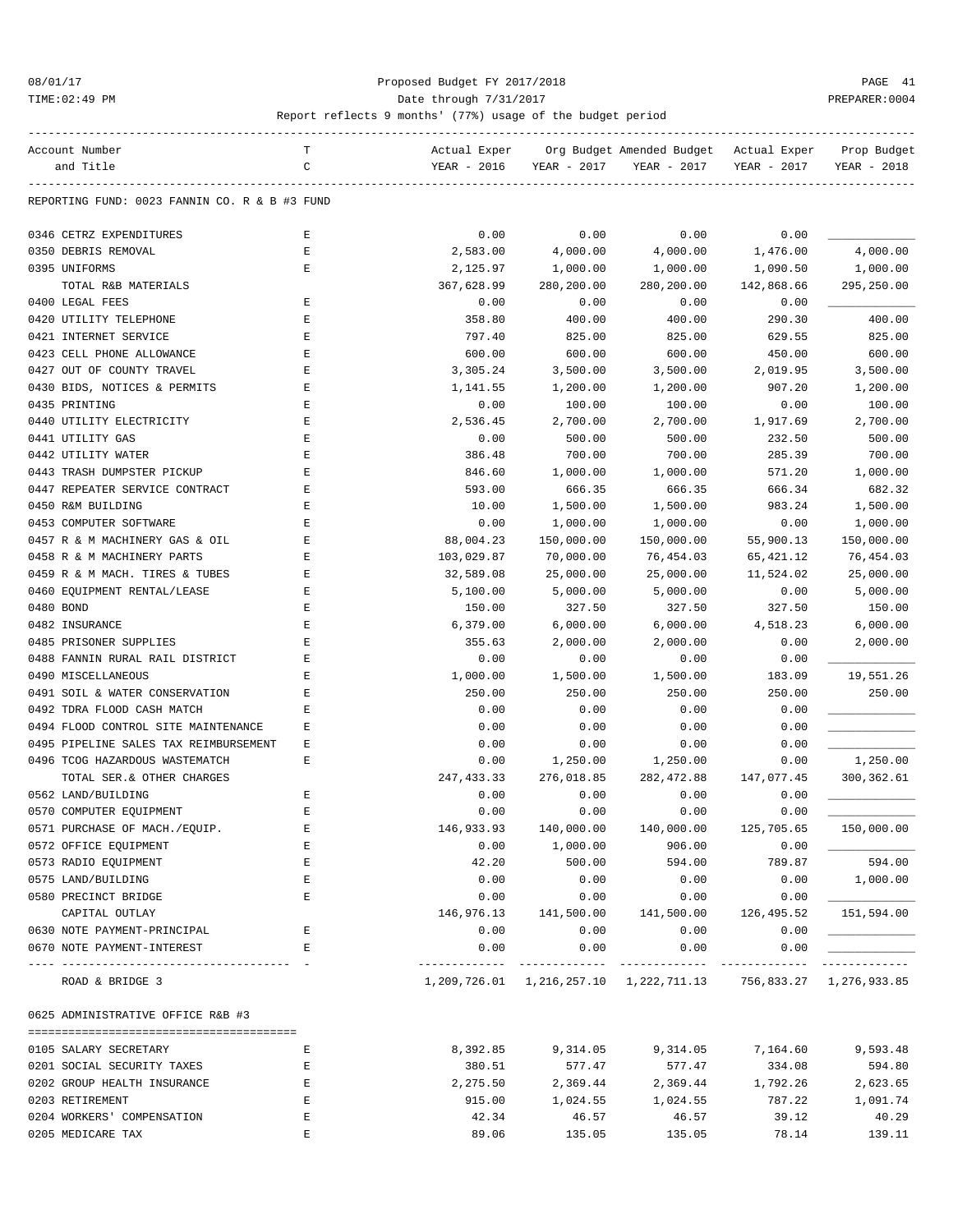### 08/01/17 Proposed Budget FY 2017/2018 PAGE 42 TIME:02:49 PM PREPARER:0004 Date through 7/31/2017 PREPARER:0004

| Account Number                                | T             | Actual Exper |              | Org Budget Amended Budget | Actual Exper | Prop Budget  |
|-----------------------------------------------|---------------|--------------|--------------|---------------------------|--------------|--------------|
| and Title                                     | $\mathcal{C}$ | YEAR - 2016  | YEAR - 2017  | YEAR - 2017               | YEAR - 2017  | YEAR - 2018  |
| REPORTING FUND: 0023 FANNIN CO. R & B #3 FUND |               |              |              |                           |              |              |
| 0310 OFFICE SUPPLIES                          | F.            | 83.66        | 100.00       | 100.00                    | 47.00        | 100.00       |
| 0311 POSTAL EXPENSES                          | F.            | 0.00         | 0.00         | 0.00                      | 0.00         |              |
| 0353 COMPUTER EXPENSE                         | F.            | 371.25       | 500.00       | 500.00                    | 389.81       | 500.00       |
| 0427 OUT OF COUNTY TRAVEL                     | E.            | 0.00         | 0.00         | 0.00                      | 0.00         |              |
| 0480 BOND                                     | E.            | 0.00         | 0.00         | 0.00                      | 0.00         | 17.75        |
| 0572 OFFICE EQUIPMENT                         | F.            | 0.00         | 0.00         | 0.00                      | 0.00         |              |
| 0574 COMPUTER EQUIPMENT                       | E.            | 0.00         | 0.00         | 0.00                      | 0.00         |              |
| ADMINISTRATIVE OFFICE R&B #3                  |               | 12,550.17    | 14,067.13    | 14,067.13                 | 10,632.23    | 14,700.82    |
| FANNIN CO. R & B #3 FUND                      |               |              |              |                           |              |              |
| Income Totals                                 |               | 1,362,627.83 | 1,250,324.23 | 1,256,778.26              | 1,147,127.70 | 1,311,634.67 |
| Expense Totals                                |               | 1,222,276.18 | 1,250,324.23 | 1,256,778.26              | 767,465.50   | 1,311,634.67 |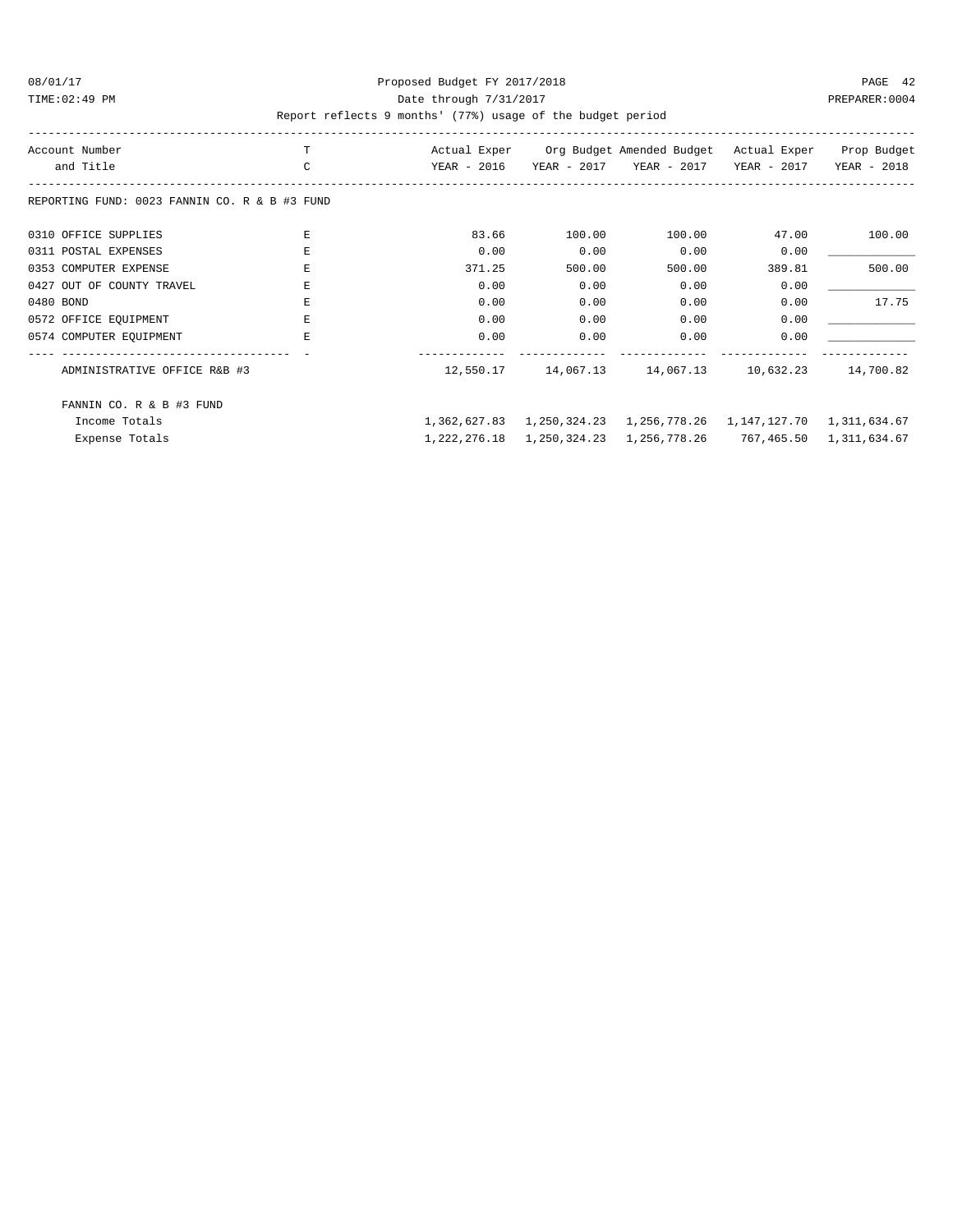TIME:02:49 PM PREPARER:0004 Date through 7/31/2017 PREPARER:0004

| Account Number                                                   | т        | Actual Exper                 |                             | Org Budget Amended Budget Actual Exper                                                             |                                  | Prop Budget                 |
|------------------------------------------------------------------|----------|------------------------------|-----------------------------|----------------------------------------------------------------------------------------------------|----------------------------------|-----------------------------|
| and Title                                                        | C        |                              | YEAR - 2016 YEAR - 2017     | YEAR - 2017                                                                                        | YEAR - 2017                      | YEAR - 2018                 |
| REPORTING FUND: 0024 FANNIN CO. R & B #4 FUND                    |          |                              |                             |                                                                                                    |                                  |                             |
| 0300 TOTAL REV/TRANSFERS                                         |          |                              |                             |                                                                                                    |                                  |                             |
|                                                                  |          |                              |                             |                                                                                                    |                                  |                             |
| 0124 BEGINNING CASH BALANCE                                      | I.       |                              |                             | $0.00 \qquad \qquad 34,964.22 \qquad \qquad 34,964.22 \qquad \qquad 0.00 \qquad \qquad 161,920.20$ |                                  |                             |
| TOTAL TRANSFERS                                                  |          | 0.00                         | 34,964.22                   | 34,964.22                                                                                          | 0.00                             | 161,920.20                  |
| TOTAL REV/TRANSFERS                                              |          |                              |                             | $0.00$ $34,964.22$ $34,964.22$                                                                     | 0.00                             | 161,920.20                  |
| 0310 PROPERTY TAXES                                              |          |                              |                             |                                                                                                    |                                  |                             |
|                                                                  |          |                              |                             |                                                                                                    |                                  |                             |
| 0110 CURRENT TAXES                                               | Ι.       |                              | 403,582.83 421,220.88       |                                                                                                    | 421,220.88 422,553.40 446,662.00 |                             |
| 0120 DELINQUENT TAXES                                            | I.       | 13,673.01                    | 8,000.00                    | 8,000.00                                                                                           | 10,649.43                        | 8,000.00                    |
| PROPERTY TAXES                                                   |          | --------------<br>417,255.84 | -------------<br>429,220.88 | -----------<br>429,220.88                                                                          | -----------<br>433,202.83        | -------------<br>454,662.00 |
| 0318 OTHER TAXES                                                 |          |                              |                             |                                                                                                    |                                  |                             |
|                                                                  |          |                              |                             |                                                                                                    |                                  |                             |
| 0120 PAY N LIEU TAX/GRASSLAND                                    | I        |                              |                             | $1,548.49$ $1,200.00$ $1,200.00$ $1,465.36$ $1,200.00$                                             |                                  |                             |
| 0121 PAY N LIEU TAX/UPPER TRINITY<br>0160 SALES TAX REVENUES     | Ι.<br>I. | 879.39<br>42,300.66          | 0.00<br>40,692.65           | 0.00                                                                                               | 879.39<br>32,001.65              | 40,693.00                   |
|                                                                  |          | ------------                 | ------------                | 40,692.65<br>-----------                                                                           | -----------                      | -------------               |
| OTHER TAXES                                                      |          |                              | 44,728.54 41,892.65         | 41,892.65                                                                                          | 34,346.40                        | 41,893.00                   |
| 0321 FEES OF TAX COLLECTOR                                       |          |                              |                             |                                                                                                    |                                  |                             |
|                                                                  |          |                              |                             |                                                                                                    |                                  |                             |
| 0200 CAR REGISTRATION/SALES TAX<br>0300 COUNTY'S ADDITIONAL \$10 | I.<br>I. | 67,946.26                    | 63,000.00                   | 73,002.21 84,931.30 84,931.30 67,401.32 84,931.00<br>63,000.00                                     | 48,873.02                        | 63,000.00                   |
|                                                                  |          |                              |                             |                                                                                                    |                                  |                             |
| FEES OF TAX COLLECTOR                                            |          |                              | 140,948.47    147,931.30    | 147,931.30                                                                                         | 116,274.34                       | 147,931.00                  |
| 0330 GRANTS                                                      |          |                              |                             |                                                                                                    |                                  |                             |
| 0200 FEMA GRANT                                                  | Ι.       | 91,845.60                    | 0.00                        | 0.00                                                                                               | 0.00                             |                             |
| 0220 CETRZ GRANT                                                 | I.       | 0.00                         |                             |                                                                                                    |                                  |                             |
|                                                                  |          |                              |                             |                                                                                                    |                                  |                             |
| <b>GRANTS</b>                                                    |          | 91,845.60                    | 0.00                        | 0.00                                                                                               | 0.00                             | 0.00                        |
| 0350 FINES                                                       |          |                              |                             |                                                                                                    |                                  |                             |
| 0403 COUNTY CLERK FINES                                          | Ι.       | 11,172.24                    | 11,959.30                   | 11,959.30                                                                                          | 8,203.86                         | 11,959.00                   |
| 0450 DISTRICT CLERK FINES                                        | Ι.       | 11,579.63                    | 12,052.08                   | 12,052.08                                                                                          | 8,504.44                         | 12,052.00                   |
| 0455 J. P. #1 FINES                                              | I.       | 9,038.01                     | 8,817.45                    | 8,817.45                                                                                           | 6,569.45                         | 8,232.00                    |
| 0456 J. P. #2 FINES                                              | Ι.       | 2,141.75                     | 1,114.85                    | 1,114.85                                                                                           | 2,509.80                         | 1,500.00                    |
| 0457 J. P. #3 FINES                                              | I        | 2,330.12                     | 2,000.00                    | 2,000.00                                                                                           | 3,371.32                         | 2,200.00                    |
| FINES                                                            |          | 36,261.75                    | 35,943.68                   | 35,943.68                                                                                          | 29,158.87                        | 35,943.00                   |
|                                                                  |          |                              |                             |                                                                                                    |                                  |                             |
| 0360 INTEREST EARNINGS                                           |          |                              |                             |                                                                                                    |                                  |                             |
| 0100 INTEREST EARNING<br>-----------------------------------     | I        | 802.46<br>-------------      | 157.85<br>------------      | 157.85<br>-------------                                                                            | 919.31<br>------------           | 157.85<br>-------------     |
| INTEREST EARNINGS                                                |          | 802.46                       | 157.85                      | 157.85                                                                                             | 919.31                           | 157.85                      |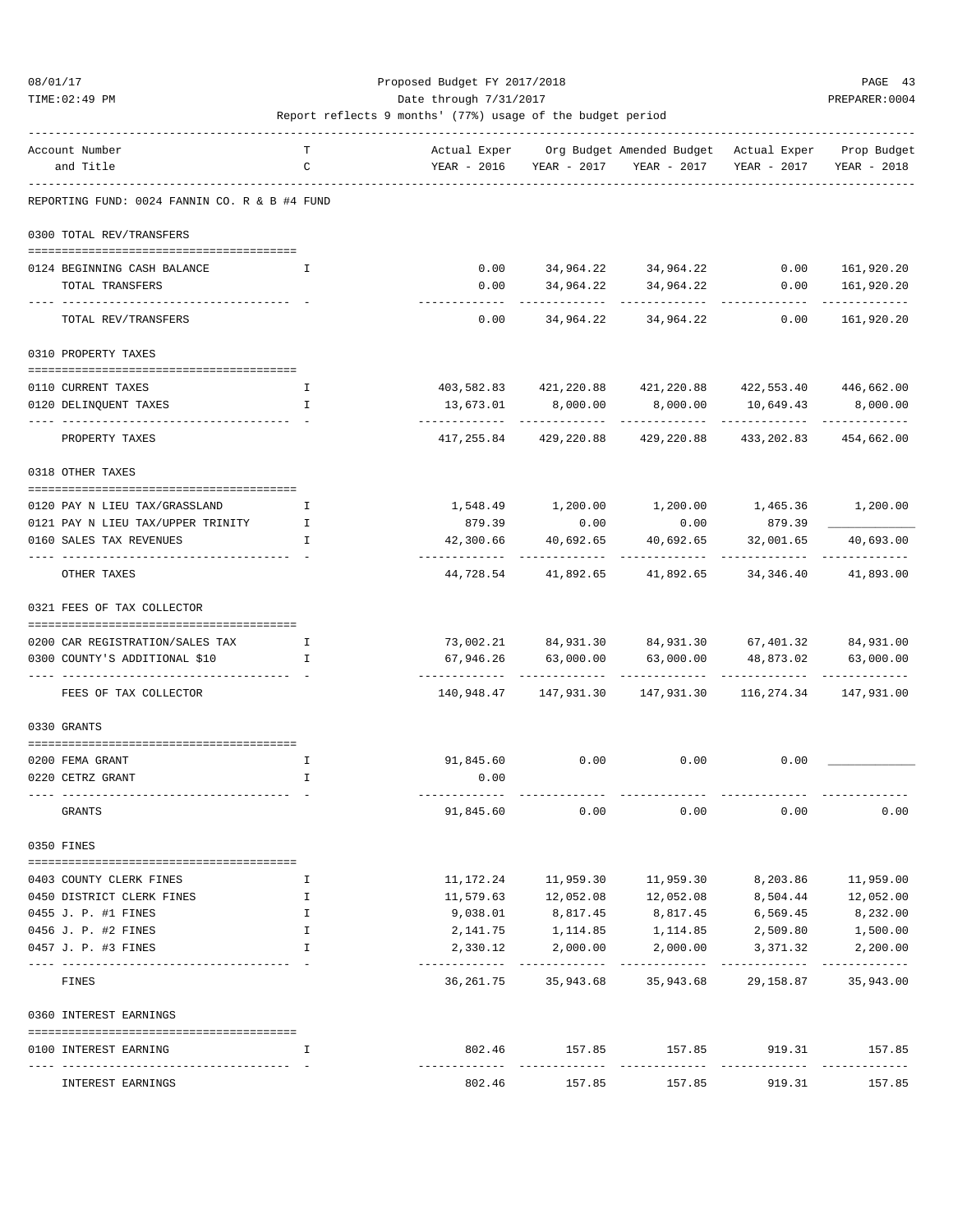#### 08/01/17 Proposed Budget FY 2017/2018 PAGE 44 TIME:02:49 PM PREPARER:0004

#### Report reflects 9 months' (77%) usage of the budget period ------------------------------------------------------------------------------------------------------------------------------------

| Account Number                                | T           | Actual Exper               |                            | Org Budget Amended Budget Actual Exper |                   | Prop Budget             |
|-----------------------------------------------|-------------|----------------------------|----------------------------|----------------------------------------|-------------------|-------------------------|
| and Title                                     | C           | YEAR - 2016                | YEAR - 2017                | YEAR - 2017                            | YEAR - 2017       | YEAR - 2018             |
| REPORTING FUND: 0024 FANNIN CO. R & B #4 FUND |             |                            |                            |                                        |                   |                         |
| 0364 SALE OF ASSETS                           |             |                            |                            |                                        |                   |                         |
|                                               |             |                            |                            |                                        |                   |                         |
| 0162 LAND/BUILDING                            | I           | 0.00                       | 0.00                       | 0.00                                   | 0.00              |                         |
| 0163 SALE OF EQUIPMENT                        | I           | 38,025.00<br>------------- | 10,000.00<br>------------- | 10,000.00<br>-------------             | 0.00              | 10,000.00<br>---------- |
| SALE OF ASSETS                                |             | 38,025.00                  | 10,000.00                  | 10,000.00                              | 0.00              | 10,000.00               |
| 0370 MISCELLANEOUS REVENUES                   |             |                            |                            |                                        |                   |                         |
| 0120 STATE LATERAL ROAD                       | I.          | 8,438.38                   | 8,600.00                   | 8,600.00                               | 8,438.38 8,600.00 |                         |
| 0125 TDT WEIGHT FEES                          | I           | 19,072.98                  | 15,000.00                  | 15,000.00                              | 18,317.30         | 16,000.00               |
| 0130 REFUNDS & MISCELLANEOUS                  | I           | 1,295.00                   | 3,500.00                   | 3,500.00                               | 991.40            | 3,500.00                |
| 0138 SALE OF SCRAP IRON                       | I           | 0.00                       | 0.00                       | 0.00                                   | 0.00              |                         |
| 0140 PROCEEDS OF LOAN                         | I           | 0.00                       | 0.00                       | 0.00                                   | 0.00              |                         |
| 0145 REIMBURSEMENT OF MATERIALS               | I           | 3,874.18                   | 4,000.00                   | 4,000.00                               | 5,591.70          | 4,000.00                |
| 0146 SALE OF RECYCLED MATERIALS               | I           | 2,890.30                   | 0.00                       | 0.00                                   | 1,629.55          | 500.00                  |
| 0147 OFFICE RENTAL                            | I           | 0.00                       | 0.00                       | 0.00                                   | 0.00              |                         |
| MISCELLANEOUS REVENUES                        |             | . <u>.</u> .<br>35,570.84  | 31,100.00                  | 31,100.00                              | 34,968.33         | 32,600.00               |
| 0509 CONTINGENCY                              |             |                            |                            |                                        |                   |                         |
|                                               |             |                            |                            |                                        |                   |                         |
| 0475 CONTINGENCY                              | Е           | 0.00                       | 10,000.00                  | 7,770.52                               | 0.00              | 10,000.00               |
| CONTINGENCY                                   |             | 0.00                       |                            | 10,000.00 7,770.52                     | 0.00              | 10,000.00               |
| 0624 ROAD & BRIDGE 4                          |             |                            |                            |                                        |                   |                         |
| 0100 COMPENSATION PAY                         | Е           | 0.00                       | 0.00                       | 0.00                                   | 0.00              |                         |
| 0101 SALARY ELECTED OFFICIAL                  | Ε           | 51,409.28                  | 59,120.53                  | 59,120.53                              | 45,477.40         | 60,894.15               |
| 0105 SALARY SECRETARY                         | E           | 23,494.37                  | 25,957.15                  | 25,957.15                              | 19,967.00         | 26,735.86               |
| 0106 SALARY PRECINCT EMPLOYEES                | Ε           | 137,238.18                 | 175,256.17                 | 175,256.17                             | 119,693.48        | 180,513.40              |
| 0107 REGULAR-TEMP. PART-TIME                  | Ε           | 11,023.84                  | 0.00                       | 0.00                                   | 2,464.80          |                         |
| 0108 LABOR REIMBURSEMENT                      | Ε           | 0.00                       | 0.00                       | 0.00                                   | 0.00              |                         |
| TOTAL SALARIES                                |             | 223,165.67                 | 260,333.85                 | 260, 333.85                            | 187,602.68        | 268, 143. 41            |
| 0201 SOCIAL SECURITY TAXES                    | E           | 13,719.34                  | 15,981.33                  | 15,981.33                              | 11,587.84         | 16,624.89               |
| 0202 GROUP HEALTH INSURANCE                   | E           | 65,264.34                  | 76,472.64                  | 76,472.64                              | 52, 574.36        | 83,956.80               |
| 0203 RETIREMENT                               | E           | 24,259.17                  | 28, 353.97                 | 28, 353.97                             | 20,610.30         | 30,514.72               |
| 0204 WORKERS' COMPENSATION                    | $\mathbf E$ | 7,510.96                   | 7,846.81                   | 7,846.81                               | 7,513.32          | 7,740.60                |
| 0205 MEDICARE TAX                             | E           | 3,208.35                   | 3,737.57                   | 3,737.57                               | 2,710.20          | 3,888.08                |
| 0206 UNEMPLOYMENT EXPENSE                     | E           | 0.00                       | 1,000.00                   | 1,000.00                               | 0.00              |                         |
| TOTAL EMPLOYEE BENEFITS                       |             | 113,962.16                 | 133, 392.32                | 133,392.32                             | 94,996.02         | 142,725.09              |
| 0310 OFFICE SUPPLIES                          | Ε           | 231.70                     | 250.00                     | 250.00                                 | 168.47            | 250.00                  |
| 0314 EMPLOYEE PHYSICALS/DOT TESTING           | Ε           | 103.00                     | 150.00                     | 150.00                                 | 103.00            | 275.00                  |
| 0340 SHOP SUPPLIES                            | E           | 1,986.76                   | 1,500.00                   | 2,250.00                               | 1,195.53          | 2,250.00                |
| 0341 R & B MAT. ROCK & GRAVEL                 | E           | 153,482.68                 | 75,000.00                  | 85,500.00                              | 77,257.03         | 85,500.00               |
| 0342 R & B MAT. CULVERTS                      | $\mathbf E$ | 11,591.75                  | 7,000.00                   | 7,000.00                               | 6,946.06          | 7,000.00                |
| 0343 R & B MAT. HARDWRE & LUMB                | E           | 1,670.01                   | 2,500.00                   | 2,500.00                               | 141.57            | 2,500.00                |
| 0344 R & B MAT. ASPHALT/RD OIL                | E           | 69,747.97                  | 50,000.00                  | 60,000.00                              | 27,821.64         | 60,000.00               |
| 0345 CHEMICALS                                | E           | 143.96                     | 750.00                     | 750.00                                 | 0.00              | 1,500.00                |
| 0346 CETRZ EXPENDITURES                       | E           | 0.00                       | 0.00                       | 0.00                                   | 0.00              |                         |
| 0350 DEBRIS REMOVAL                           | E           | 0.00                       | 0.00                       | 0.00                                   | 0.00              |                         |
| 0395 EMPLOYEE UNIFORMS                        | $\mathbf E$ | 2,135.47                   | 2,500.00                   | 2,500.00                               | 1,811.40          | 2,500.00                |
| TOTAL R&B MATERIALS                           |             | 241,093.30                 | 139,650.00                 | 160,900.00                             | 115,444.70        | 161,775.00              |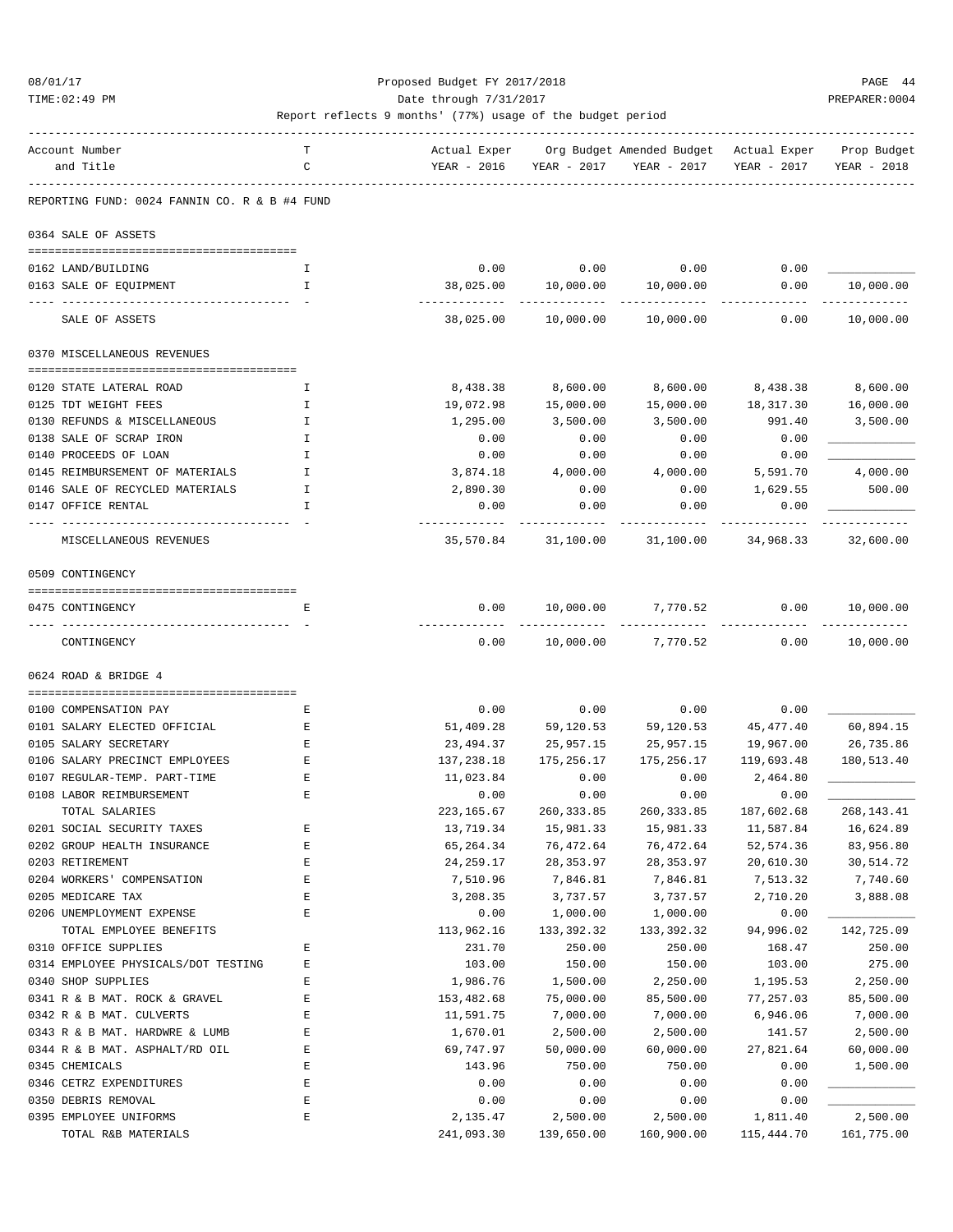#### 08/01/17 Proposed Budget FY 2017/2018 PAGE 45 TIME:02:49 PM Date through 7/31/2017 PREPARER:0004

| Org Budget Amended Budget<br>C<br>and Title<br>YEAR - 2016<br>YEAR - 2017<br>YEAR - 2017<br>YEAR - 2017<br>YEAR - 2018<br>REPORTING FUND: 0024 FANNIN CO. R & B #4 FUND<br>0400 LEGAL FEES<br>E<br>0.00<br>0.00<br>0.00<br>0.00<br>1,700.00<br>$\mathbf E$<br>1,537.77<br>1,700.00<br>1,176.77<br>0420 UTILITY TELEPHONE<br>1,700.00<br>0421 DSL INTERNET<br>561.75<br>600.00<br>600.00<br>413.91<br>600.00<br>Ε<br>0423 CELL PHONE ALLOWANCE<br>$\mathbf E$<br>0.00<br>0.00<br>0.00<br>0.00<br>0427 OUT OF COUNTY TRAVEL<br>$\mathbf E$<br>3,219.27<br>4,600.00<br>1,517.63<br>4,600.00<br>4,600.00<br>$\mathbf E$<br>47.25<br>0430 BIDS, NOTICES & PERMITS<br>226.34<br>200.00<br>200.00<br>200.00<br>0435 PRINTING<br>$\mathbf E$<br>0.00<br>100.00<br>100.00<br>58.50<br>100.00<br>0440 UTILITY ELECTRICITY<br>$\mathbf E$<br>2,525.06<br>4,000.00<br>4,000.00<br>1,937.35<br>4,000.00<br>0441 UTILITY GAS<br>662.10<br>750.00<br>750.00<br>562.24<br>750.00<br>Ε<br>0442 UTILITY WATER<br>E<br>1,550.80<br>1,500.00<br>1,500.00<br>2,097.05<br>2,500.00<br>0443 TRASH PICKUP<br>E<br>1,303.29<br>2,500.00<br>2,500.00<br>2,500.00<br>1,647.15<br>0447 REPEATER SERVICE CONTRACT<br>E<br>666.35<br>666.35<br>666.34<br>682.32<br>593.00<br>E<br>832.84<br>2,000.00<br>2,000.00<br>0.00<br>2,000.00<br>0450 R&M BUILDING<br>0453 COMPUTER SOFTWARE<br>0.00<br>0.00<br>1,479.48<br>1,479.48<br>Ε<br>1,479.48<br>42,802.71<br>55,000.00<br>44,500.00<br>27,450.21<br>44,500.00<br>0457 R & M MACHINERY GAS & OIL<br>Ε<br>23, 271.38<br>20,000.00<br>0458 R & M MACHINERY PARTS<br>Ε<br>20,000.00<br>20,000.00<br>15,773.42<br>E<br>9,409.02<br>8,000.00<br>6,622.16<br>9,000.00<br>0459 R & M MACH. TIRES & TUBES<br>8,000.00<br>0460 EQUIPMENT RENTAL/LEASE<br>16,751.00<br>17,103.42<br>17,103.42<br>0.00<br>17,103.42<br>Е<br>0480 BOND<br>E<br>0.00<br>0.00<br>0.00<br>0.00<br>0482 INSURANCE<br>E<br>6,000.00<br>6.000.00<br>3,418.24<br>6,000.00<br>5,654.00<br>0485 PRISONER'S SUPPLIES<br>800.00<br>0.00<br>800.00<br>Ε<br>91.00<br>800.00<br>0.00<br>0.00<br>0.00<br>0488 FANNIN RURAL RAIL DISTRICT<br>Ε<br>0.00<br>0490 MISCELLANEOUS<br>E<br>263.14<br>500.00<br>500.00<br>166.50<br>500.00<br>250.00<br>250.00<br>250.00<br>0491 SOIL & WATER CONSERVATION<br>Ε<br>250.00<br>250.00<br>0492 TDRA FLOOD CASH MATCH<br>0.00<br>0.00<br>0.00<br>0.00<br>Ε<br>0.00<br>0.00<br>0.00<br>0.00<br>0494 FLOOD CONTROL SITE MAINTENANCE<br>Ε<br>0.00<br>0.00<br>0.00<br>0495 PIPELINE SALES TAX REIMBURSEMENT<br>Ε<br>0.00<br>1,250.00<br>E<br>1,250.00<br>0496 TCOG HAZARDOUS WASTEMATCH<br>0.00<br>1,250.00<br>0.00<br>TOTAL SER. & OTHER CHARGES<br>111,504.47<br>127,519.77<br>118,499.25<br>65,284.20<br>120,515.22<br>0570 COMPUTER EQUIPMENT<br>0.00<br>1,247.51<br>1,247.51<br>0.00<br>1,247.51<br>Ε<br>0571 PURCHASE OF MACH./EOUIP.<br>45,000.00<br>35,000.00<br>2,402.77<br>Ε<br>42,886.99<br>166,000.00<br>0573 RADIO EQUIPMENT<br>$\mathbf E$<br>0.00<br>0.00<br>0.00<br>0.00<br>0575 BUILDING<br>E<br>0.00<br>0.00<br>0.00<br>0.00<br>CAPITAL OUTLAY<br>42,886.99<br>46,247.51<br>36,247.51<br>2,402.77<br>167,247.51<br>732,612.59<br>707,143.45<br>709,372.93<br>465,730.37<br>860,406.23<br>ROAD & BRIDGE 4<br>0625 ADMINISTRATIVE OFFICE R&B #4<br>8,392.85<br>9,314.05<br>9,314.05<br>7,164.60<br>9,593.48<br>0105 SALARY SECRETARY<br>Ε<br>0201 SOCIAL SECURITY TAXES<br>380.51<br>577.47<br>334.08<br>594.80<br>Ε<br>577.47<br>0202 GROUP HEALTH INSURANCE<br>2,275.50<br>1,792.26<br>2,623.65<br>Ε<br>2,369.44<br>2,369.44<br>0203 RETIREMENT<br>787.22<br>Ε<br>915.00<br>1,024.55<br>1,024.55<br>1,091.74<br>0204 WORKERS' COMPENSATION<br>E<br>39.12<br>40.29<br>42.34<br>46.57<br>46.57<br>0205 MEDICARE TAX<br>E<br>89.06<br>78.14<br>139.11<br>135.05<br>135.05<br>0310 OFFICE SUPPLIES<br>E<br>36.66<br>70.14<br>100.00<br>100.00<br>100.00<br>0311 POSTAL EXPENSES<br>0.00<br>0.00<br>0.00<br>Ε<br>0.00<br>0353 COMPUTER EXPENSE<br>371.25<br>500.00<br>500.00<br>389.82<br>500.00<br>Ε<br>0427 OUT OF COUNTY TRAVEL<br>Ε<br>0.00<br>0.00<br>0.00<br>0.00<br>E<br>17.75<br>0480 BOND<br>0.00<br>0.00<br>0.00<br>0.00<br>0.00<br>0.00<br>0.00<br>0572 OFFICE EQUIPMENT<br>Ε<br>0.00<br>0.00<br>0.00<br>0574 COMPUTER EQUIPMENT<br>Ε<br>0.00<br>0.00<br>------- |                              | т |              |           |           |              |             |
|------------------------------------------------------------------------------------------------------------------------------------------------------------------------------------------------------------------------------------------------------------------------------------------------------------------------------------------------------------------------------------------------------------------------------------------------------------------------------------------------------------------------------------------------------------------------------------------------------------------------------------------------------------------------------------------------------------------------------------------------------------------------------------------------------------------------------------------------------------------------------------------------------------------------------------------------------------------------------------------------------------------------------------------------------------------------------------------------------------------------------------------------------------------------------------------------------------------------------------------------------------------------------------------------------------------------------------------------------------------------------------------------------------------------------------------------------------------------------------------------------------------------------------------------------------------------------------------------------------------------------------------------------------------------------------------------------------------------------------------------------------------------------------------------------------------------------------------------------------------------------------------------------------------------------------------------------------------------------------------------------------------------------------------------------------------------------------------------------------------------------------------------------------------------------------------------------------------------------------------------------------------------------------------------------------------------------------------------------------------------------------------------------------------------------------------------------------------------------------------------------------------------------------------------------------------------------------------------------------------------------------------------------------------------------------------------------------------------------------------------------------------------------------------------------------------------------------------------------------------------------------------------------------------------------------------------------------------------------------------------------------------------------------------------------------------------------------------------------------------------------------------------------------------------------------------------------------------------------------------------------------------------------------------------------------------------------------------------------------------------------------------------------------------------------------------------------------------------------------------------------------------------------------------------------------------------------------------------------------------------------------------------------------------------------------------------------------------------------------------------------------------------------------------------------------------------------------------------------------------------------------------------------------------------------------------------------------------------------------------------------------------------------------------------------------------------------------------------------------------------------------------------------------------------------------------------------------------------------------------------------------------------------------------------|------------------------------|---|--------------|-----------|-----------|--------------|-------------|
|                                                                                                                                                                                                                                                                                                                                                                                                                                                                                                                                                                                                                                                                                                                                                                                                                                                                                                                                                                                                                                                                                                                                                                                                                                                                                                                                                                                                                                                                                                                                                                                                                                                                                                                                                                                                                                                                                                                                                                                                                                                                                                                                                                                                                                                                                                                                                                                                                                                                                                                                                                                                                                                                                                                                                                                                                                                                                                                                                                                                                                                                                                                                                                                                                                                                                                                                                                                                                                                                                                                                                                                                                                                                                                                                                                                                                                                                                                                                                                                                                                                                                                                                                                                                                                                                                                | Account Number               |   | Actual Exper |           |           | Actual Exper | Prop Budget |
|                                                                                                                                                                                                                                                                                                                                                                                                                                                                                                                                                                                                                                                                                                                                                                                                                                                                                                                                                                                                                                                                                                                                                                                                                                                                                                                                                                                                                                                                                                                                                                                                                                                                                                                                                                                                                                                                                                                                                                                                                                                                                                                                                                                                                                                                                                                                                                                                                                                                                                                                                                                                                                                                                                                                                                                                                                                                                                                                                                                                                                                                                                                                                                                                                                                                                                                                                                                                                                                                                                                                                                                                                                                                                                                                                                                                                                                                                                                                                                                                                                                                                                                                                                                                                                                                                                |                              |   |              |           |           |              |             |
|                                                                                                                                                                                                                                                                                                                                                                                                                                                                                                                                                                                                                                                                                                                                                                                                                                                                                                                                                                                                                                                                                                                                                                                                                                                                                                                                                                                                                                                                                                                                                                                                                                                                                                                                                                                                                                                                                                                                                                                                                                                                                                                                                                                                                                                                                                                                                                                                                                                                                                                                                                                                                                                                                                                                                                                                                                                                                                                                                                                                                                                                                                                                                                                                                                                                                                                                                                                                                                                                                                                                                                                                                                                                                                                                                                                                                                                                                                                                                                                                                                                                                                                                                                                                                                                                                                |                              |   |              |           |           |              |             |
|                                                                                                                                                                                                                                                                                                                                                                                                                                                                                                                                                                                                                                                                                                                                                                                                                                                                                                                                                                                                                                                                                                                                                                                                                                                                                                                                                                                                                                                                                                                                                                                                                                                                                                                                                                                                                                                                                                                                                                                                                                                                                                                                                                                                                                                                                                                                                                                                                                                                                                                                                                                                                                                                                                                                                                                                                                                                                                                                                                                                                                                                                                                                                                                                                                                                                                                                                                                                                                                                                                                                                                                                                                                                                                                                                                                                                                                                                                                                                                                                                                                                                                                                                                                                                                                                                                |                              |   |              |           |           |              |             |
|                                                                                                                                                                                                                                                                                                                                                                                                                                                                                                                                                                                                                                                                                                                                                                                                                                                                                                                                                                                                                                                                                                                                                                                                                                                                                                                                                                                                                                                                                                                                                                                                                                                                                                                                                                                                                                                                                                                                                                                                                                                                                                                                                                                                                                                                                                                                                                                                                                                                                                                                                                                                                                                                                                                                                                                                                                                                                                                                                                                                                                                                                                                                                                                                                                                                                                                                                                                                                                                                                                                                                                                                                                                                                                                                                                                                                                                                                                                                                                                                                                                                                                                                                                                                                                                                                                |                              |   |              |           |           |              |             |
|                                                                                                                                                                                                                                                                                                                                                                                                                                                                                                                                                                                                                                                                                                                                                                                                                                                                                                                                                                                                                                                                                                                                                                                                                                                                                                                                                                                                                                                                                                                                                                                                                                                                                                                                                                                                                                                                                                                                                                                                                                                                                                                                                                                                                                                                                                                                                                                                                                                                                                                                                                                                                                                                                                                                                                                                                                                                                                                                                                                                                                                                                                                                                                                                                                                                                                                                                                                                                                                                                                                                                                                                                                                                                                                                                                                                                                                                                                                                                                                                                                                                                                                                                                                                                                                                                                |                              |   |              |           |           |              |             |
|                                                                                                                                                                                                                                                                                                                                                                                                                                                                                                                                                                                                                                                                                                                                                                                                                                                                                                                                                                                                                                                                                                                                                                                                                                                                                                                                                                                                                                                                                                                                                                                                                                                                                                                                                                                                                                                                                                                                                                                                                                                                                                                                                                                                                                                                                                                                                                                                                                                                                                                                                                                                                                                                                                                                                                                                                                                                                                                                                                                                                                                                                                                                                                                                                                                                                                                                                                                                                                                                                                                                                                                                                                                                                                                                                                                                                                                                                                                                                                                                                                                                                                                                                                                                                                                                                                |                              |   |              |           |           |              |             |
|                                                                                                                                                                                                                                                                                                                                                                                                                                                                                                                                                                                                                                                                                                                                                                                                                                                                                                                                                                                                                                                                                                                                                                                                                                                                                                                                                                                                                                                                                                                                                                                                                                                                                                                                                                                                                                                                                                                                                                                                                                                                                                                                                                                                                                                                                                                                                                                                                                                                                                                                                                                                                                                                                                                                                                                                                                                                                                                                                                                                                                                                                                                                                                                                                                                                                                                                                                                                                                                                                                                                                                                                                                                                                                                                                                                                                                                                                                                                                                                                                                                                                                                                                                                                                                                                                                |                              |   |              |           |           |              |             |
|                                                                                                                                                                                                                                                                                                                                                                                                                                                                                                                                                                                                                                                                                                                                                                                                                                                                                                                                                                                                                                                                                                                                                                                                                                                                                                                                                                                                                                                                                                                                                                                                                                                                                                                                                                                                                                                                                                                                                                                                                                                                                                                                                                                                                                                                                                                                                                                                                                                                                                                                                                                                                                                                                                                                                                                                                                                                                                                                                                                                                                                                                                                                                                                                                                                                                                                                                                                                                                                                                                                                                                                                                                                                                                                                                                                                                                                                                                                                                                                                                                                                                                                                                                                                                                                                                                |                              |   |              |           |           |              |             |
|                                                                                                                                                                                                                                                                                                                                                                                                                                                                                                                                                                                                                                                                                                                                                                                                                                                                                                                                                                                                                                                                                                                                                                                                                                                                                                                                                                                                                                                                                                                                                                                                                                                                                                                                                                                                                                                                                                                                                                                                                                                                                                                                                                                                                                                                                                                                                                                                                                                                                                                                                                                                                                                                                                                                                                                                                                                                                                                                                                                                                                                                                                                                                                                                                                                                                                                                                                                                                                                                                                                                                                                                                                                                                                                                                                                                                                                                                                                                                                                                                                                                                                                                                                                                                                                                                                |                              |   |              |           |           |              |             |
|                                                                                                                                                                                                                                                                                                                                                                                                                                                                                                                                                                                                                                                                                                                                                                                                                                                                                                                                                                                                                                                                                                                                                                                                                                                                                                                                                                                                                                                                                                                                                                                                                                                                                                                                                                                                                                                                                                                                                                                                                                                                                                                                                                                                                                                                                                                                                                                                                                                                                                                                                                                                                                                                                                                                                                                                                                                                                                                                                                                                                                                                                                                                                                                                                                                                                                                                                                                                                                                                                                                                                                                                                                                                                                                                                                                                                                                                                                                                                                                                                                                                                                                                                                                                                                                                                                |                              |   |              |           |           |              |             |
|                                                                                                                                                                                                                                                                                                                                                                                                                                                                                                                                                                                                                                                                                                                                                                                                                                                                                                                                                                                                                                                                                                                                                                                                                                                                                                                                                                                                                                                                                                                                                                                                                                                                                                                                                                                                                                                                                                                                                                                                                                                                                                                                                                                                                                                                                                                                                                                                                                                                                                                                                                                                                                                                                                                                                                                                                                                                                                                                                                                                                                                                                                                                                                                                                                                                                                                                                                                                                                                                                                                                                                                                                                                                                                                                                                                                                                                                                                                                                                                                                                                                                                                                                                                                                                                                                                |                              |   |              |           |           |              |             |
|                                                                                                                                                                                                                                                                                                                                                                                                                                                                                                                                                                                                                                                                                                                                                                                                                                                                                                                                                                                                                                                                                                                                                                                                                                                                                                                                                                                                                                                                                                                                                                                                                                                                                                                                                                                                                                                                                                                                                                                                                                                                                                                                                                                                                                                                                                                                                                                                                                                                                                                                                                                                                                                                                                                                                                                                                                                                                                                                                                                                                                                                                                                                                                                                                                                                                                                                                                                                                                                                                                                                                                                                                                                                                                                                                                                                                                                                                                                                                                                                                                                                                                                                                                                                                                                                                                |                              |   |              |           |           |              |             |
|                                                                                                                                                                                                                                                                                                                                                                                                                                                                                                                                                                                                                                                                                                                                                                                                                                                                                                                                                                                                                                                                                                                                                                                                                                                                                                                                                                                                                                                                                                                                                                                                                                                                                                                                                                                                                                                                                                                                                                                                                                                                                                                                                                                                                                                                                                                                                                                                                                                                                                                                                                                                                                                                                                                                                                                                                                                                                                                                                                                                                                                                                                                                                                                                                                                                                                                                                                                                                                                                                                                                                                                                                                                                                                                                                                                                                                                                                                                                                                                                                                                                                                                                                                                                                                                                                                |                              |   |              |           |           |              |             |
|                                                                                                                                                                                                                                                                                                                                                                                                                                                                                                                                                                                                                                                                                                                                                                                                                                                                                                                                                                                                                                                                                                                                                                                                                                                                                                                                                                                                                                                                                                                                                                                                                                                                                                                                                                                                                                                                                                                                                                                                                                                                                                                                                                                                                                                                                                                                                                                                                                                                                                                                                                                                                                                                                                                                                                                                                                                                                                                                                                                                                                                                                                                                                                                                                                                                                                                                                                                                                                                                                                                                                                                                                                                                                                                                                                                                                                                                                                                                                                                                                                                                                                                                                                                                                                                                                                |                              |   |              |           |           |              |             |
|                                                                                                                                                                                                                                                                                                                                                                                                                                                                                                                                                                                                                                                                                                                                                                                                                                                                                                                                                                                                                                                                                                                                                                                                                                                                                                                                                                                                                                                                                                                                                                                                                                                                                                                                                                                                                                                                                                                                                                                                                                                                                                                                                                                                                                                                                                                                                                                                                                                                                                                                                                                                                                                                                                                                                                                                                                                                                                                                                                                                                                                                                                                                                                                                                                                                                                                                                                                                                                                                                                                                                                                                                                                                                                                                                                                                                                                                                                                                                                                                                                                                                                                                                                                                                                                                                                |                              |   |              |           |           |              |             |
|                                                                                                                                                                                                                                                                                                                                                                                                                                                                                                                                                                                                                                                                                                                                                                                                                                                                                                                                                                                                                                                                                                                                                                                                                                                                                                                                                                                                                                                                                                                                                                                                                                                                                                                                                                                                                                                                                                                                                                                                                                                                                                                                                                                                                                                                                                                                                                                                                                                                                                                                                                                                                                                                                                                                                                                                                                                                                                                                                                                                                                                                                                                                                                                                                                                                                                                                                                                                                                                                                                                                                                                                                                                                                                                                                                                                                                                                                                                                                                                                                                                                                                                                                                                                                                                                                                |                              |   |              |           |           |              |             |
|                                                                                                                                                                                                                                                                                                                                                                                                                                                                                                                                                                                                                                                                                                                                                                                                                                                                                                                                                                                                                                                                                                                                                                                                                                                                                                                                                                                                                                                                                                                                                                                                                                                                                                                                                                                                                                                                                                                                                                                                                                                                                                                                                                                                                                                                                                                                                                                                                                                                                                                                                                                                                                                                                                                                                                                                                                                                                                                                                                                                                                                                                                                                                                                                                                                                                                                                                                                                                                                                                                                                                                                                                                                                                                                                                                                                                                                                                                                                                                                                                                                                                                                                                                                                                                                                                                |                              |   |              |           |           |              |             |
|                                                                                                                                                                                                                                                                                                                                                                                                                                                                                                                                                                                                                                                                                                                                                                                                                                                                                                                                                                                                                                                                                                                                                                                                                                                                                                                                                                                                                                                                                                                                                                                                                                                                                                                                                                                                                                                                                                                                                                                                                                                                                                                                                                                                                                                                                                                                                                                                                                                                                                                                                                                                                                                                                                                                                                                                                                                                                                                                                                                                                                                                                                                                                                                                                                                                                                                                                                                                                                                                                                                                                                                                                                                                                                                                                                                                                                                                                                                                                                                                                                                                                                                                                                                                                                                                                                |                              |   |              |           |           |              |             |
|                                                                                                                                                                                                                                                                                                                                                                                                                                                                                                                                                                                                                                                                                                                                                                                                                                                                                                                                                                                                                                                                                                                                                                                                                                                                                                                                                                                                                                                                                                                                                                                                                                                                                                                                                                                                                                                                                                                                                                                                                                                                                                                                                                                                                                                                                                                                                                                                                                                                                                                                                                                                                                                                                                                                                                                                                                                                                                                                                                                                                                                                                                                                                                                                                                                                                                                                                                                                                                                                                                                                                                                                                                                                                                                                                                                                                                                                                                                                                                                                                                                                                                                                                                                                                                                                                                |                              |   |              |           |           |              |             |
|                                                                                                                                                                                                                                                                                                                                                                                                                                                                                                                                                                                                                                                                                                                                                                                                                                                                                                                                                                                                                                                                                                                                                                                                                                                                                                                                                                                                                                                                                                                                                                                                                                                                                                                                                                                                                                                                                                                                                                                                                                                                                                                                                                                                                                                                                                                                                                                                                                                                                                                                                                                                                                                                                                                                                                                                                                                                                                                                                                                                                                                                                                                                                                                                                                                                                                                                                                                                                                                                                                                                                                                                                                                                                                                                                                                                                                                                                                                                                                                                                                                                                                                                                                                                                                                                                                |                              |   |              |           |           |              |             |
|                                                                                                                                                                                                                                                                                                                                                                                                                                                                                                                                                                                                                                                                                                                                                                                                                                                                                                                                                                                                                                                                                                                                                                                                                                                                                                                                                                                                                                                                                                                                                                                                                                                                                                                                                                                                                                                                                                                                                                                                                                                                                                                                                                                                                                                                                                                                                                                                                                                                                                                                                                                                                                                                                                                                                                                                                                                                                                                                                                                                                                                                                                                                                                                                                                                                                                                                                                                                                                                                                                                                                                                                                                                                                                                                                                                                                                                                                                                                                                                                                                                                                                                                                                                                                                                                                                |                              |   |              |           |           |              |             |
|                                                                                                                                                                                                                                                                                                                                                                                                                                                                                                                                                                                                                                                                                                                                                                                                                                                                                                                                                                                                                                                                                                                                                                                                                                                                                                                                                                                                                                                                                                                                                                                                                                                                                                                                                                                                                                                                                                                                                                                                                                                                                                                                                                                                                                                                                                                                                                                                                                                                                                                                                                                                                                                                                                                                                                                                                                                                                                                                                                                                                                                                                                                                                                                                                                                                                                                                                                                                                                                                                                                                                                                                                                                                                                                                                                                                                                                                                                                                                                                                                                                                                                                                                                                                                                                                                                |                              |   |              |           |           |              |             |
|                                                                                                                                                                                                                                                                                                                                                                                                                                                                                                                                                                                                                                                                                                                                                                                                                                                                                                                                                                                                                                                                                                                                                                                                                                                                                                                                                                                                                                                                                                                                                                                                                                                                                                                                                                                                                                                                                                                                                                                                                                                                                                                                                                                                                                                                                                                                                                                                                                                                                                                                                                                                                                                                                                                                                                                                                                                                                                                                                                                                                                                                                                                                                                                                                                                                                                                                                                                                                                                                                                                                                                                                                                                                                                                                                                                                                                                                                                                                                                                                                                                                                                                                                                                                                                                                                                |                              |   |              |           |           |              |             |
|                                                                                                                                                                                                                                                                                                                                                                                                                                                                                                                                                                                                                                                                                                                                                                                                                                                                                                                                                                                                                                                                                                                                                                                                                                                                                                                                                                                                                                                                                                                                                                                                                                                                                                                                                                                                                                                                                                                                                                                                                                                                                                                                                                                                                                                                                                                                                                                                                                                                                                                                                                                                                                                                                                                                                                                                                                                                                                                                                                                                                                                                                                                                                                                                                                                                                                                                                                                                                                                                                                                                                                                                                                                                                                                                                                                                                                                                                                                                                                                                                                                                                                                                                                                                                                                                                                |                              |   |              |           |           |              |             |
|                                                                                                                                                                                                                                                                                                                                                                                                                                                                                                                                                                                                                                                                                                                                                                                                                                                                                                                                                                                                                                                                                                                                                                                                                                                                                                                                                                                                                                                                                                                                                                                                                                                                                                                                                                                                                                                                                                                                                                                                                                                                                                                                                                                                                                                                                                                                                                                                                                                                                                                                                                                                                                                                                                                                                                                                                                                                                                                                                                                                                                                                                                                                                                                                                                                                                                                                                                                                                                                                                                                                                                                                                                                                                                                                                                                                                                                                                                                                                                                                                                                                                                                                                                                                                                                                                                |                              |   |              |           |           |              |             |
|                                                                                                                                                                                                                                                                                                                                                                                                                                                                                                                                                                                                                                                                                                                                                                                                                                                                                                                                                                                                                                                                                                                                                                                                                                                                                                                                                                                                                                                                                                                                                                                                                                                                                                                                                                                                                                                                                                                                                                                                                                                                                                                                                                                                                                                                                                                                                                                                                                                                                                                                                                                                                                                                                                                                                                                                                                                                                                                                                                                                                                                                                                                                                                                                                                                                                                                                                                                                                                                                                                                                                                                                                                                                                                                                                                                                                                                                                                                                                                                                                                                                                                                                                                                                                                                                                                |                              |   |              |           |           |              |             |
|                                                                                                                                                                                                                                                                                                                                                                                                                                                                                                                                                                                                                                                                                                                                                                                                                                                                                                                                                                                                                                                                                                                                                                                                                                                                                                                                                                                                                                                                                                                                                                                                                                                                                                                                                                                                                                                                                                                                                                                                                                                                                                                                                                                                                                                                                                                                                                                                                                                                                                                                                                                                                                                                                                                                                                                                                                                                                                                                                                                                                                                                                                                                                                                                                                                                                                                                                                                                                                                                                                                                                                                                                                                                                                                                                                                                                                                                                                                                                                                                                                                                                                                                                                                                                                                                                                |                              |   |              |           |           |              |             |
|                                                                                                                                                                                                                                                                                                                                                                                                                                                                                                                                                                                                                                                                                                                                                                                                                                                                                                                                                                                                                                                                                                                                                                                                                                                                                                                                                                                                                                                                                                                                                                                                                                                                                                                                                                                                                                                                                                                                                                                                                                                                                                                                                                                                                                                                                                                                                                                                                                                                                                                                                                                                                                                                                                                                                                                                                                                                                                                                                                                                                                                                                                                                                                                                                                                                                                                                                                                                                                                                                                                                                                                                                                                                                                                                                                                                                                                                                                                                                                                                                                                                                                                                                                                                                                                                                                |                              |   |              |           |           |              |             |
|                                                                                                                                                                                                                                                                                                                                                                                                                                                                                                                                                                                                                                                                                                                                                                                                                                                                                                                                                                                                                                                                                                                                                                                                                                                                                                                                                                                                                                                                                                                                                                                                                                                                                                                                                                                                                                                                                                                                                                                                                                                                                                                                                                                                                                                                                                                                                                                                                                                                                                                                                                                                                                                                                                                                                                                                                                                                                                                                                                                                                                                                                                                                                                                                                                                                                                                                                                                                                                                                                                                                                                                                                                                                                                                                                                                                                                                                                                                                                                                                                                                                                                                                                                                                                                                                                                |                              |   |              |           |           |              |             |
|                                                                                                                                                                                                                                                                                                                                                                                                                                                                                                                                                                                                                                                                                                                                                                                                                                                                                                                                                                                                                                                                                                                                                                                                                                                                                                                                                                                                                                                                                                                                                                                                                                                                                                                                                                                                                                                                                                                                                                                                                                                                                                                                                                                                                                                                                                                                                                                                                                                                                                                                                                                                                                                                                                                                                                                                                                                                                                                                                                                                                                                                                                                                                                                                                                                                                                                                                                                                                                                                                                                                                                                                                                                                                                                                                                                                                                                                                                                                                                                                                                                                                                                                                                                                                                                                                                |                              |   |              |           |           |              |             |
|                                                                                                                                                                                                                                                                                                                                                                                                                                                                                                                                                                                                                                                                                                                                                                                                                                                                                                                                                                                                                                                                                                                                                                                                                                                                                                                                                                                                                                                                                                                                                                                                                                                                                                                                                                                                                                                                                                                                                                                                                                                                                                                                                                                                                                                                                                                                                                                                                                                                                                                                                                                                                                                                                                                                                                                                                                                                                                                                                                                                                                                                                                                                                                                                                                                                                                                                                                                                                                                                                                                                                                                                                                                                                                                                                                                                                                                                                                                                                                                                                                                                                                                                                                                                                                                                                                |                              |   |              |           |           |              |             |
|                                                                                                                                                                                                                                                                                                                                                                                                                                                                                                                                                                                                                                                                                                                                                                                                                                                                                                                                                                                                                                                                                                                                                                                                                                                                                                                                                                                                                                                                                                                                                                                                                                                                                                                                                                                                                                                                                                                                                                                                                                                                                                                                                                                                                                                                                                                                                                                                                                                                                                                                                                                                                                                                                                                                                                                                                                                                                                                                                                                                                                                                                                                                                                                                                                                                                                                                                                                                                                                                                                                                                                                                                                                                                                                                                                                                                                                                                                                                                                                                                                                                                                                                                                                                                                                                                                |                              |   |              |           |           |              |             |
|                                                                                                                                                                                                                                                                                                                                                                                                                                                                                                                                                                                                                                                                                                                                                                                                                                                                                                                                                                                                                                                                                                                                                                                                                                                                                                                                                                                                                                                                                                                                                                                                                                                                                                                                                                                                                                                                                                                                                                                                                                                                                                                                                                                                                                                                                                                                                                                                                                                                                                                                                                                                                                                                                                                                                                                                                                                                                                                                                                                                                                                                                                                                                                                                                                                                                                                                                                                                                                                                                                                                                                                                                                                                                                                                                                                                                                                                                                                                                                                                                                                                                                                                                                                                                                                                                                |                              |   |              |           |           |              |             |
|                                                                                                                                                                                                                                                                                                                                                                                                                                                                                                                                                                                                                                                                                                                                                                                                                                                                                                                                                                                                                                                                                                                                                                                                                                                                                                                                                                                                                                                                                                                                                                                                                                                                                                                                                                                                                                                                                                                                                                                                                                                                                                                                                                                                                                                                                                                                                                                                                                                                                                                                                                                                                                                                                                                                                                                                                                                                                                                                                                                                                                                                                                                                                                                                                                                                                                                                                                                                                                                                                                                                                                                                                                                                                                                                                                                                                                                                                                                                                                                                                                                                                                                                                                                                                                                                                                |                              |   |              |           |           |              |             |
|                                                                                                                                                                                                                                                                                                                                                                                                                                                                                                                                                                                                                                                                                                                                                                                                                                                                                                                                                                                                                                                                                                                                                                                                                                                                                                                                                                                                                                                                                                                                                                                                                                                                                                                                                                                                                                                                                                                                                                                                                                                                                                                                                                                                                                                                                                                                                                                                                                                                                                                                                                                                                                                                                                                                                                                                                                                                                                                                                                                                                                                                                                                                                                                                                                                                                                                                                                                                                                                                                                                                                                                                                                                                                                                                                                                                                                                                                                                                                                                                                                                                                                                                                                                                                                                                                                |                              |   |              |           |           |              |             |
|                                                                                                                                                                                                                                                                                                                                                                                                                                                                                                                                                                                                                                                                                                                                                                                                                                                                                                                                                                                                                                                                                                                                                                                                                                                                                                                                                                                                                                                                                                                                                                                                                                                                                                                                                                                                                                                                                                                                                                                                                                                                                                                                                                                                                                                                                                                                                                                                                                                                                                                                                                                                                                                                                                                                                                                                                                                                                                                                                                                                                                                                                                                                                                                                                                                                                                                                                                                                                                                                                                                                                                                                                                                                                                                                                                                                                                                                                                                                                                                                                                                                                                                                                                                                                                                                                                |                              |   |              |           |           |              |             |
|                                                                                                                                                                                                                                                                                                                                                                                                                                                                                                                                                                                                                                                                                                                                                                                                                                                                                                                                                                                                                                                                                                                                                                                                                                                                                                                                                                                                                                                                                                                                                                                                                                                                                                                                                                                                                                                                                                                                                                                                                                                                                                                                                                                                                                                                                                                                                                                                                                                                                                                                                                                                                                                                                                                                                                                                                                                                                                                                                                                                                                                                                                                                                                                                                                                                                                                                                                                                                                                                                                                                                                                                                                                                                                                                                                                                                                                                                                                                                                                                                                                                                                                                                                                                                                                                                                |                              |   |              |           |           |              |             |
|                                                                                                                                                                                                                                                                                                                                                                                                                                                                                                                                                                                                                                                                                                                                                                                                                                                                                                                                                                                                                                                                                                                                                                                                                                                                                                                                                                                                                                                                                                                                                                                                                                                                                                                                                                                                                                                                                                                                                                                                                                                                                                                                                                                                                                                                                                                                                                                                                                                                                                                                                                                                                                                                                                                                                                                                                                                                                                                                                                                                                                                                                                                                                                                                                                                                                                                                                                                                                                                                                                                                                                                                                                                                                                                                                                                                                                                                                                                                                                                                                                                                                                                                                                                                                                                                                                |                              |   |              |           |           |              |             |
|                                                                                                                                                                                                                                                                                                                                                                                                                                                                                                                                                                                                                                                                                                                                                                                                                                                                                                                                                                                                                                                                                                                                                                                                                                                                                                                                                                                                                                                                                                                                                                                                                                                                                                                                                                                                                                                                                                                                                                                                                                                                                                                                                                                                                                                                                                                                                                                                                                                                                                                                                                                                                                                                                                                                                                                                                                                                                                                                                                                                                                                                                                                                                                                                                                                                                                                                                                                                                                                                                                                                                                                                                                                                                                                                                                                                                                                                                                                                                                                                                                                                                                                                                                                                                                                                                                |                              |   |              |           |           |              |             |
|                                                                                                                                                                                                                                                                                                                                                                                                                                                                                                                                                                                                                                                                                                                                                                                                                                                                                                                                                                                                                                                                                                                                                                                                                                                                                                                                                                                                                                                                                                                                                                                                                                                                                                                                                                                                                                                                                                                                                                                                                                                                                                                                                                                                                                                                                                                                                                                                                                                                                                                                                                                                                                                                                                                                                                                                                                                                                                                                                                                                                                                                                                                                                                                                                                                                                                                                                                                                                                                                                                                                                                                                                                                                                                                                                                                                                                                                                                                                                                                                                                                                                                                                                                                                                                                                                                |                              |   |              |           |           |              |             |
|                                                                                                                                                                                                                                                                                                                                                                                                                                                                                                                                                                                                                                                                                                                                                                                                                                                                                                                                                                                                                                                                                                                                                                                                                                                                                                                                                                                                                                                                                                                                                                                                                                                                                                                                                                                                                                                                                                                                                                                                                                                                                                                                                                                                                                                                                                                                                                                                                                                                                                                                                                                                                                                                                                                                                                                                                                                                                                                                                                                                                                                                                                                                                                                                                                                                                                                                                                                                                                                                                                                                                                                                                                                                                                                                                                                                                                                                                                                                                                                                                                                                                                                                                                                                                                                                                                |                              |   |              |           |           |              |             |
|                                                                                                                                                                                                                                                                                                                                                                                                                                                                                                                                                                                                                                                                                                                                                                                                                                                                                                                                                                                                                                                                                                                                                                                                                                                                                                                                                                                                                                                                                                                                                                                                                                                                                                                                                                                                                                                                                                                                                                                                                                                                                                                                                                                                                                                                                                                                                                                                                                                                                                                                                                                                                                                                                                                                                                                                                                                                                                                                                                                                                                                                                                                                                                                                                                                                                                                                                                                                                                                                                                                                                                                                                                                                                                                                                                                                                                                                                                                                                                                                                                                                                                                                                                                                                                                                                                |                              |   |              |           |           |              |             |
|                                                                                                                                                                                                                                                                                                                                                                                                                                                                                                                                                                                                                                                                                                                                                                                                                                                                                                                                                                                                                                                                                                                                                                                                                                                                                                                                                                                                                                                                                                                                                                                                                                                                                                                                                                                                                                                                                                                                                                                                                                                                                                                                                                                                                                                                                                                                                                                                                                                                                                                                                                                                                                                                                                                                                                                                                                                                                                                                                                                                                                                                                                                                                                                                                                                                                                                                                                                                                                                                                                                                                                                                                                                                                                                                                                                                                                                                                                                                                                                                                                                                                                                                                                                                                                                                                                |                              |   |              |           |           |              |             |
|                                                                                                                                                                                                                                                                                                                                                                                                                                                                                                                                                                                                                                                                                                                                                                                                                                                                                                                                                                                                                                                                                                                                                                                                                                                                                                                                                                                                                                                                                                                                                                                                                                                                                                                                                                                                                                                                                                                                                                                                                                                                                                                                                                                                                                                                                                                                                                                                                                                                                                                                                                                                                                                                                                                                                                                                                                                                                                                                                                                                                                                                                                                                                                                                                                                                                                                                                                                                                                                                                                                                                                                                                                                                                                                                                                                                                                                                                                                                                                                                                                                                                                                                                                                                                                                                                                |                              |   |              |           |           |              |             |
|                                                                                                                                                                                                                                                                                                                                                                                                                                                                                                                                                                                                                                                                                                                                                                                                                                                                                                                                                                                                                                                                                                                                                                                                                                                                                                                                                                                                                                                                                                                                                                                                                                                                                                                                                                                                                                                                                                                                                                                                                                                                                                                                                                                                                                                                                                                                                                                                                                                                                                                                                                                                                                                                                                                                                                                                                                                                                                                                                                                                                                                                                                                                                                                                                                                                                                                                                                                                                                                                                                                                                                                                                                                                                                                                                                                                                                                                                                                                                                                                                                                                                                                                                                                                                                                                                                |                              |   |              |           |           |              |             |
|                                                                                                                                                                                                                                                                                                                                                                                                                                                                                                                                                                                                                                                                                                                                                                                                                                                                                                                                                                                                                                                                                                                                                                                                                                                                                                                                                                                                                                                                                                                                                                                                                                                                                                                                                                                                                                                                                                                                                                                                                                                                                                                                                                                                                                                                                                                                                                                                                                                                                                                                                                                                                                                                                                                                                                                                                                                                                                                                                                                                                                                                                                                                                                                                                                                                                                                                                                                                                                                                                                                                                                                                                                                                                                                                                                                                                                                                                                                                                                                                                                                                                                                                                                                                                                                                                                |                              |   |              |           |           |              |             |
|                                                                                                                                                                                                                                                                                                                                                                                                                                                                                                                                                                                                                                                                                                                                                                                                                                                                                                                                                                                                                                                                                                                                                                                                                                                                                                                                                                                                                                                                                                                                                                                                                                                                                                                                                                                                                                                                                                                                                                                                                                                                                                                                                                                                                                                                                                                                                                                                                                                                                                                                                                                                                                                                                                                                                                                                                                                                                                                                                                                                                                                                                                                                                                                                                                                                                                                                                                                                                                                                                                                                                                                                                                                                                                                                                                                                                                                                                                                                                                                                                                                                                                                                                                                                                                                                                                |                              |   |              |           |           |              |             |
|                                                                                                                                                                                                                                                                                                                                                                                                                                                                                                                                                                                                                                                                                                                                                                                                                                                                                                                                                                                                                                                                                                                                                                                                                                                                                                                                                                                                                                                                                                                                                                                                                                                                                                                                                                                                                                                                                                                                                                                                                                                                                                                                                                                                                                                                                                                                                                                                                                                                                                                                                                                                                                                                                                                                                                                                                                                                                                                                                                                                                                                                                                                                                                                                                                                                                                                                                                                                                                                                                                                                                                                                                                                                                                                                                                                                                                                                                                                                                                                                                                                                                                                                                                                                                                                                                                |                              |   |              |           |           |              |             |
|                                                                                                                                                                                                                                                                                                                                                                                                                                                                                                                                                                                                                                                                                                                                                                                                                                                                                                                                                                                                                                                                                                                                                                                                                                                                                                                                                                                                                                                                                                                                                                                                                                                                                                                                                                                                                                                                                                                                                                                                                                                                                                                                                                                                                                                                                                                                                                                                                                                                                                                                                                                                                                                                                                                                                                                                                                                                                                                                                                                                                                                                                                                                                                                                                                                                                                                                                                                                                                                                                                                                                                                                                                                                                                                                                                                                                                                                                                                                                                                                                                                                                                                                                                                                                                                                                                |                              |   |              |           |           |              |             |
|                                                                                                                                                                                                                                                                                                                                                                                                                                                                                                                                                                                                                                                                                                                                                                                                                                                                                                                                                                                                                                                                                                                                                                                                                                                                                                                                                                                                                                                                                                                                                                                                                                                                                                                                                                                                                                                                                                                                                                                                                                                                                                                                                                                                                                                                                                                                                                                                                                                                                                                                                                                                                                                                                                                                                                                                                                                                                                                                                                                                                                                                                                                                                                                                                                                                                                                                                                                                                                                                                                                                                                                                                                                                                                                                                                                                                                                                                                                                                                                                                                                                                                                                                                                                                                                                                                |                              |   |              |           |           |              |             |
|                                                                                                                                                                                                                                                                                                                                                                                                                                                                                                                                                                                                                                                                                                                                                                                                                                                                                                                                                                                                                                                                                                                                                                                                                                                                                                                                                                                                                                                                                                                                                                                                                                                                                                                                                                                                                                                                                                                                                                                                                                                                                                                                                                                                                                                                                                                                                                                                                                                                                                                                                                                                                                                                                                                                                                                                                                                                                                                                                                                                                                                                                                                                                                                                                                                                                                                                                                                                                                                                                                                                                                                                                                                                                                                                                                                                                                                                                                                                                                                                                                                                                                                                                                                                                                                                                                |                              |   |              |           |           |              |             |
|                                                                                                                                                                                                                                                                                                                                                                                                                                                                                                                                                                                                                                                                                                                                                                                                                                                                                                                                                                                                                                                                                                                                                                                                                                                                                                                                                                                                                                                                                                                                                                                                                                                                                                                                                                                                                                                                                                                                                                                                                                                                                                                                                                                                                                                                                                                                                                                                                                                                                                                                                                                                                                                                                                                                                                                                                                                                                                                                                                                                                                                                                                                                                                                                                                                                                                                                                                                                                                                                                                                                                                                                                                                                                                                                                                                                                                                                                                                                                                                                                                                                                                                                                                                                                                                                                                |                              |   |              |           |           |              |             |
|                                                                                                                                                                                                                                                                                                                                                                                                                                                                                                                                                                                                                                                                                                                                                                                                                                                                                                                                                                                                                                                                                                                                                                                                                                                                                                                                                                                                                                                                                                                                                                                                                                                                                                                                                                                                                                                                                                                                                                                                                                                                                                                                                                                                                                                                                                                                                                                                                                                                                                                                                                                                                                                                                                                                                                                                                                                                                                                                                                                                                                                                                                                                                                                                                                                                                                                                                                                                                                                                                                                                                                                                                                                                                                                                                                                                                                                                                                                                                                                                                                                                                                                                                                                                                                                                                                |                              |   |              |           |           |              |             |
|                                                                                                                                                                                                                                                                                                                                                                                                                                                                                                                                                                                                                                                                                                                                                                                                                                                                                                                                                                                                                                                                                                                                                                                                                                                                                                                                                                                                                                                                                                                                                                                                                                                                                                                                                                                                                                                                                                                                                                                                                                                                                                                                                                                                                                                                                                                                                                                                                                                                                                                                                                                                                                                                                                                                                                                                                                                                                                                                                                                                                                                                                                                                                                                                                                                                                                                                                                                                                                                                                                                                                                                                                                                                                                                                                                                                                                                                                                                                                                                                                                                                                                                                                                                                                                                                                                | ADMINISTRATIVE OFFICE R&B #4 |   | 12,503.17    | 14,067.13 | 14,067.13 | 10,655.38    | 14,700.82   |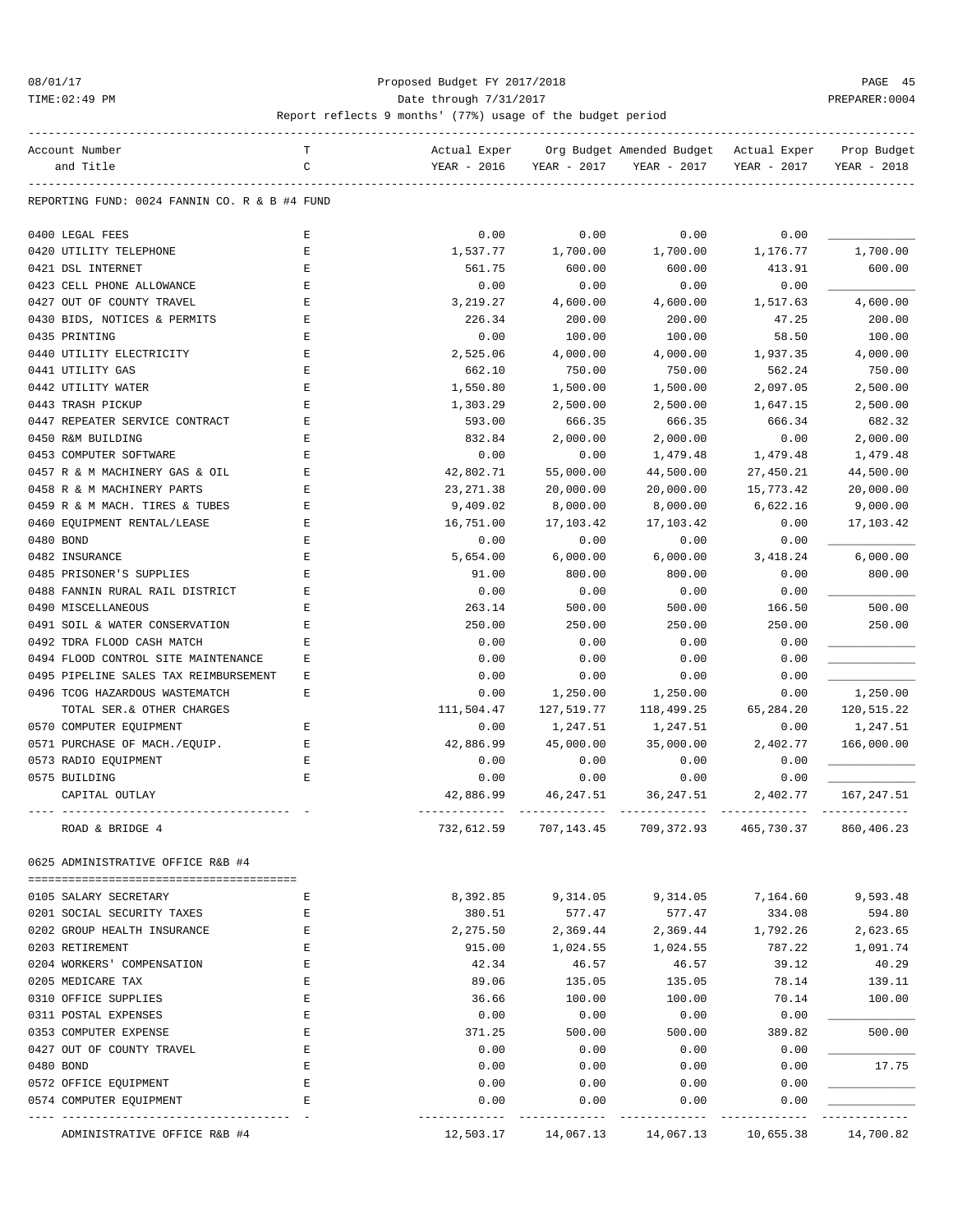#### 08/01/17 Proposed Budget FY 2017/2018 PAGE 46 TIME:02:49 PM Date through 7/31/2017 PREPARER:0004

| Account Number<br>and Title                   | т<br>C | Actual Exper<br>$YEAR - 2016$ | $YEAR - 2017$ | Org Budget Amended Budget<br>YEAR - 2017 | Actual Exper<br>YEAR - 2017 | Prop Budget<br>YEAR - 2018 |
|-----------------------------------------------|--------|-------------------------------|---------------|------------------------------------------|-----------------------------|----------------------------|
|                                               |        |                               |               |                                          |                             |                            |
| REPORTING FUND: 0024 FANNIN CO. R & B #4 FUND |        |                               |               |                                          |                             |                            |
|                                               |        |                               |               |                                          |                             |                            |
|                                               |        |                               |               |                                          |                             |                            |
| FANNIN CO. R & B #4 FUND                      |        |                               |               |                                          |                             |                            |
| Income Totals                                 |        | 805, 438.50                   | 731,210.58    | 731,210.58                               | 648,870.08                  | 885,107.05                 |
|                                               |        |                               |               |                                          |                             |                            |
| Expense Totals                                |        | 745, 115, 76                  | 731,210.58    | 731,210.58                               | 476, 385, 75                | 885,107.05                 |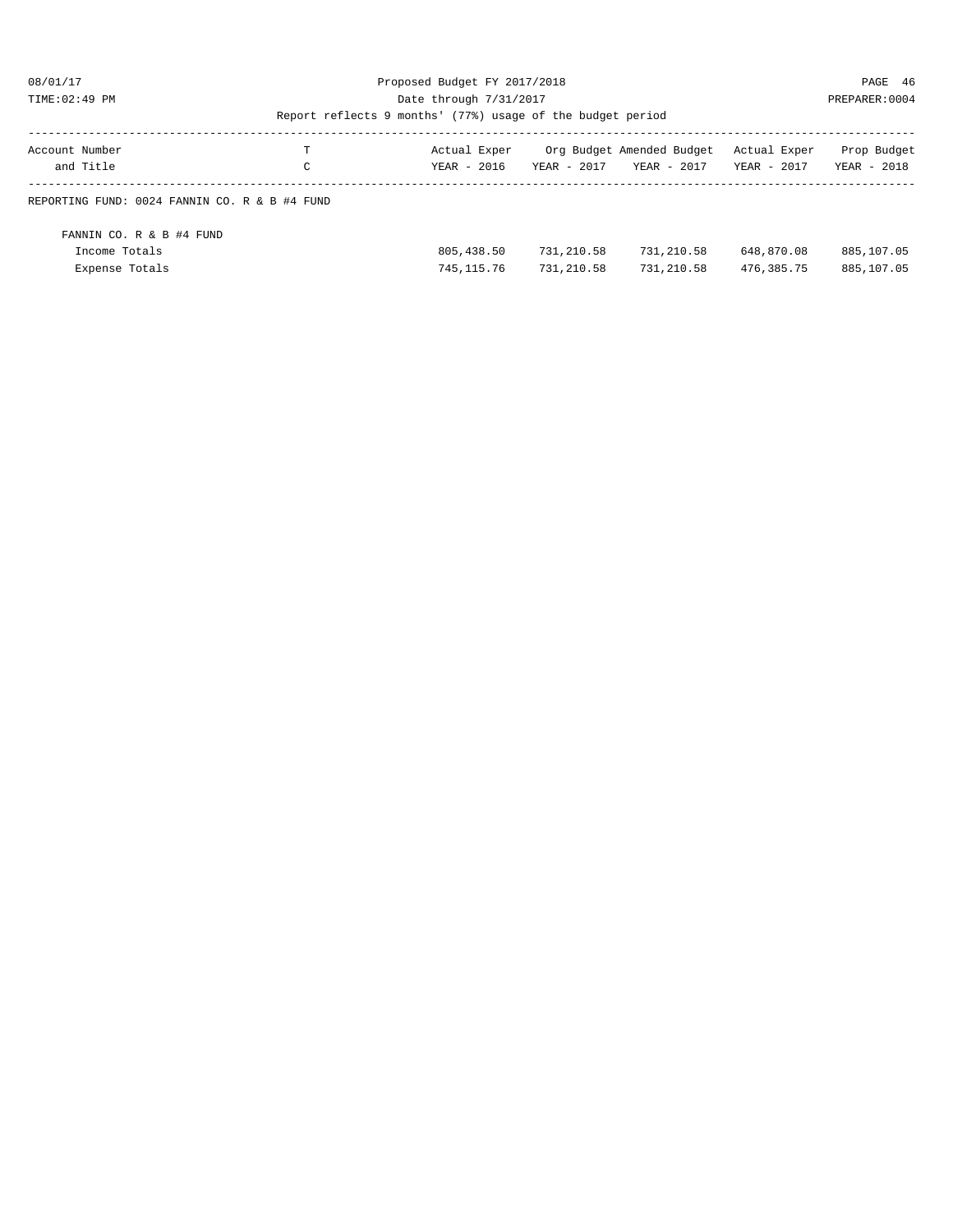TIME:02:49 PM PREPARER:0004 Date through 7/31/2017 PREPARER:0004

| Account Number        |                                         | T             |                           |          | Actual Exper Org Budget Amended Budget Actual Exper Prop Budget |                         |                        |
|-----------------------|-----------------------------------------|---------------|---------------------------|----------|-----------------------------------------------------------------|-------------------------|------------------------|
| and Title             |                                         | $\mathcal{C}$ | ------------------------- |          | YEAR - 2016 YEAR - 2017 YEAR - 2017                             | YEAR - 2017 YEAR - 2018 |                        |
|                       | REPORTING FUND: 0025 FANNIN COUNTY BEES |               |                           |          |                                                                 |                         |                        |
| 0300 CASH             |                                         |               |                           |          |                                                                 |                         |                        |
|                       |                                         |               |                           |          |                                                                 |                         |                        |
|                       | 0125 BEGINNING CASH BALANCE             | T.            | 0.00                      |          | $1,000.00$ $1,000.00$ 0.00<br>-------------                     |                         | 1,000.00<br>---------- |
| CASH                  |                                         |               | 0.00                      |          | 1,000.00 1,000.00                                               | 0.00                    | 1,000.00               |
| 0370 MISC. INCOME     |                                         |               |                           |          |                                                                 |                         |                        |
| 0105 SALARY           |                                         |               | 0.00                      | 0.00     | 0.00                                                            | 0.00                    |                        |
|                       | 0138 SALE OF SCRAP IRON                 | $\mathbf{I}$  | 0.00                      | 0.00     | 0.00                                                            | 0.00                    |                        |
| 0625 DONATIONS        |                                         | $\mathbf{T}$  | 0.00                      | 0.00     | 0.00                                                            | 0.00                    |                        |
| MISC. INCOME          |                                         |               | 0.00                      | 0.00     | 0.00                                                            | 0.00                    | 0.00                   |
|                       | 0625 FANNIN COUNTY BEES                 |               |                           |          |                                                                 |                         |                        |
|                       |                                         |               |                           |          |                                                                 |                         |                        |
| 0310 OFFICE SUPPLIES  |                                         | Е             | 0.00                      | 0.00     | 0.00                                                            | 0.00                    |                        |
| 0343 ROAD SIGNS       |                                         | Е             | 0.00                      | 0.00     | 0.00                                                            | 0.00                    |                        |
| 0353 COMPUTER EXPENSE |                                         | Е             | 0.00                      | 0.00     | 0.00                                                            | 0.00                    |                        |
| 0427 TRAVEL EXPENSE   |                                         | $\mathbf E$   | 0.00                      | 1,000.00 | 1,000.00                                                        | 0.00                    | 1,000.00               |
| 0572 OFFICE EQUIPMENT |                                         | Е             | 0.00                      | 0.00     | 0.00                                                            | 0.00                    |                        |
|                       | FANNIN COUNTY BEES                      |               | 0.00                      |          | 1,000.00 1,000.00                                               | 0.00                    | 1,000.00               |
|                       | FANNIN COUNTY BEES                      |               |                           |          |                                                                 |                         |                        |
|                       | Income Totals                           |               | 0.00                      |          | 1,000.00 1,000.00                                               | 0.00                    | 1,000.00               |
|                       | Expense Totals                          |               | 0.00                      | 1,000.00 | 1,000.00                                                        | 0.00                    | 1,000.00               |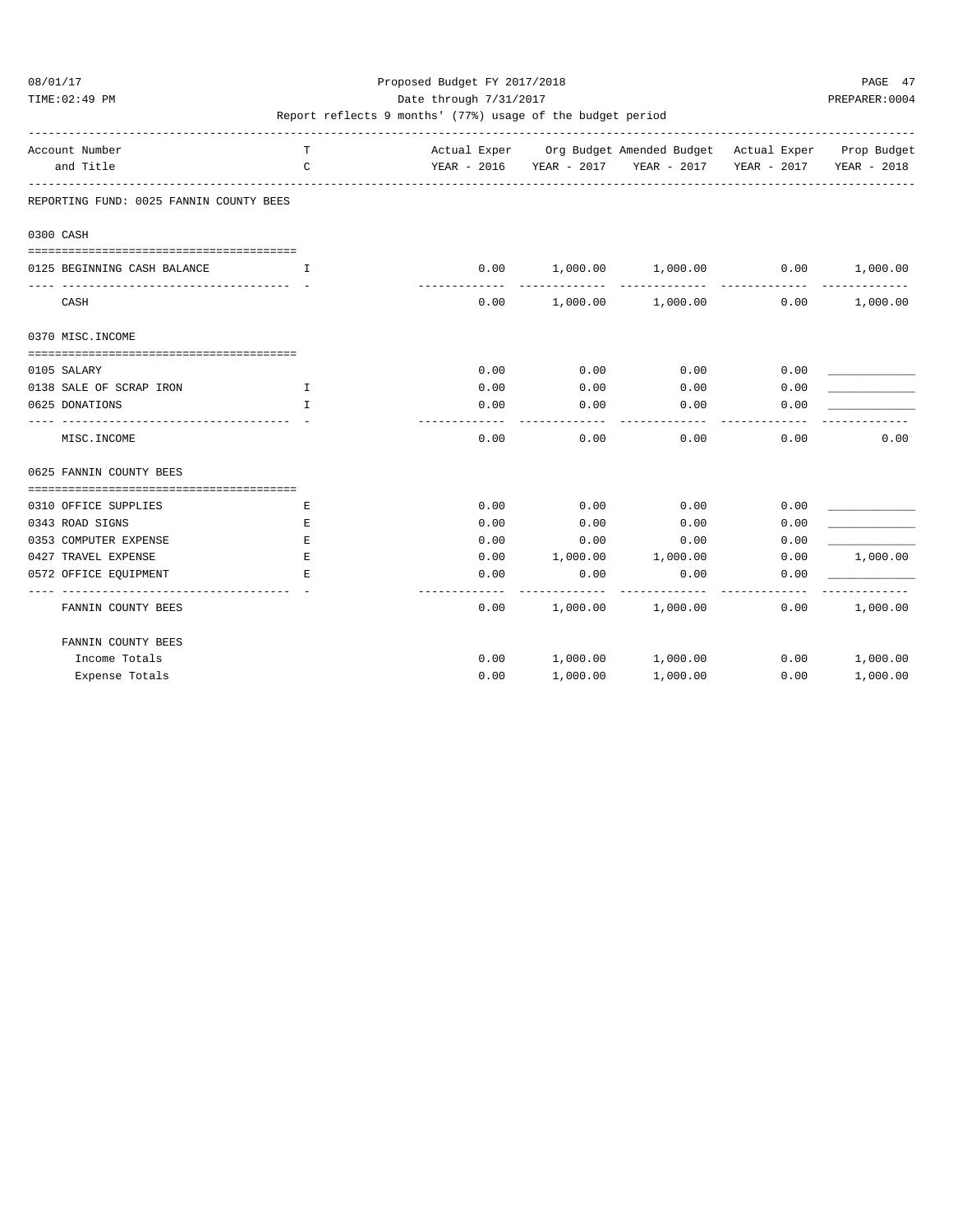### 08/01/17 Proposed Budget FY 2017/2018 PAGE 48 TIME:02:49 PM PREPARER:0004 Date through 7/31/2017 PREPARER:0004

| Account Number                                                        | T                                              |          |                     | Actual Exper Org Budget Amended Budget Actual Exper Prop Budget |                              |                      |
|-----------------------------------------------------------------------|------------------------------------------------|----------|---------------------|-----------------------------------------------------------------|------------------------------|----------------------|
| and Title                                                             | $\mathsf{C}$                                   |          |                     | YEAR - 2016 YEAR - 2017 YEAR - 2017 YEAR - 2017 YEAR - 2018     |                              |                      |
| REPORTING FUND: 0026 J.P.#1 JUST.CT.TECHNOLOGY                        |                                                |          |                     |                                                                 |                              |                      |
| 0300 CASH                                                             |                                                |          |                     |                                                                 |                              |                      |
| 0126 BEGINNING CASH BALANCE                                           | $\mathbf{I}$ and $\mathbf{I}$ and $\mathbf{I}$ |          |                     | $0.00$ $1,000.00$ $1,000.00$ $0.00$ $1,000.00$                  |                              |                      |
| CASH                                                                  |                                                |          |                     | $0.00$ 1,000.00 1,000.00                                        | 0.00                         | 1,000.00             |
| 0360 INTEREST EARNINGS                                                |                                                |          |                     |                                                                 |                              |                      |
| 0100 INTEREST EARNINGS<br>---------------------------------           | $\mathbf{T}$                                   | 33.62    | 20.00<br>---------- | ------------                                                    | 20.00 23.74<br>_____________ | 20.00<br>----------- |
| <b>INTEREST EARNINGS</b>                                              |                                                | 33.62    | 20.00               | 20.00 23.74                                                     |                              | 20.00                |
| 0370 MISCELLANEOUS INCOME                                             |                                                |          |                     |                                                                 |                              |                      |
| 0455 J.P.#1 TECHNOLOGY FEES                                           | $\top$                                         |          |                     | $3,907.46$ $4,000.00$ $4,000.00$ $2,078.63$ $4,000.00$          |                              |                      |
| MISCELLANEOUS INCOME                                                  |                                                |          |                     | $3,907.46$ $4,000.00$ $4,000.00$ $2,078.63$                     |                              | 4,000.00             |
| 0455 J.P.#1 TECHNOLOGY EQUIP.                                         |                                                |          |                     |                                                                 |                              |                      |
| =====================================<br>0420 OMNIBASE TELEPHONE LINE | E                                              |          |                     | $737.28$ 0.00 0.00 0.00                                         |                              |                      |
| 0572 OFFICE EQUIPMENT                                                 | E.                                             |          | 3, 213.42 5, 020.00 |                                                                 | 5,020.00 2,021.19            | 5,020.00             |
| J.P.#1 TECHNOLOGY EOUIP.                                              |                                                |          | 3,950.70 5,020.00   |                                                                 | 5,020.00 2,021.19            | 5,020.00             |
| J.P.#1 JUST.CT.TECHNOLOGY                                             |                                                |          |                     |                                                                 |                              |                      |
| Income Totals                                                         |                                                |          |                     | 3,941.08 5,020.00 5,020.00 2,102.37                             |                              | 5,020.00             |
| Expense Totals                                                        |                                                | 3,950.70 | 5.020.00            | 5,020.00                                                        | 2,021.19                     | 5,020.00             |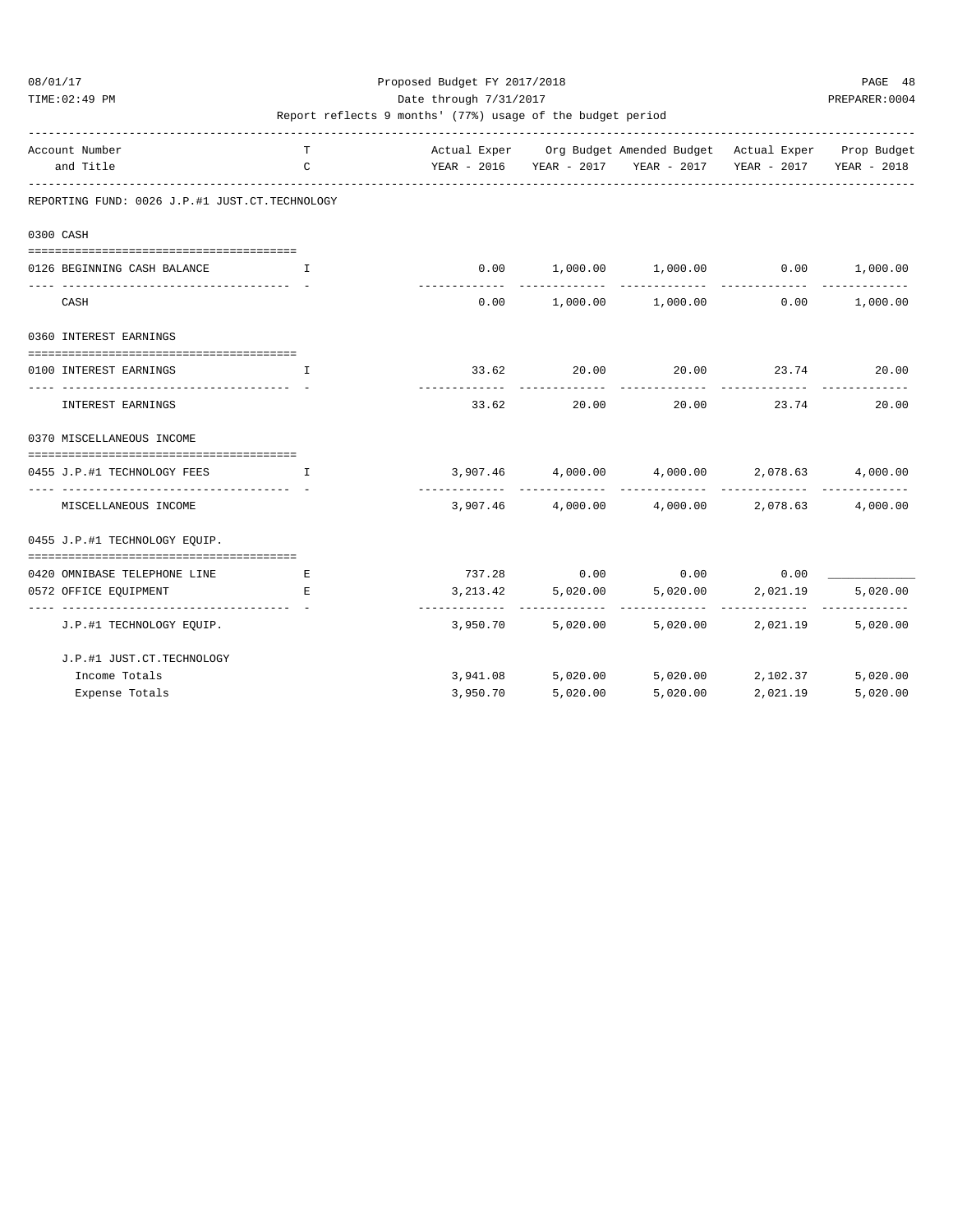TIME:02:49 PM PREPARER:0004 Date through 7/31/2017 PREPARER:0004

| Account Number                                              | T                             |        |                               | Actual Exper Org Budget Amended Budget Actual Exper Prop Budget |                                       |                           |
|-------------------------------------------------------------|-------------------------------|--------|-------------------------------|-----------------------------------------------------------------|---------------------------------------|---------------------------|
| and Title                                                   | $\mathsf{C}$                  |        |                               | YEAR - 2016 YEAR - 2017 YEAR - 2017 YEAR - 2017 YEAR - 2018     |                                       |                           |
| REPORTING FUND: 0027 J.P.#2 JUST.CT.TECHNOLOGY              |                               |        |                               |                                                                 |                                       |                           |
| 0300 CASH                                                   |                               |        |                               |                                                                 |                                       |                           |
|                                                             |                               |        |                               |                                                                 |                                       |                           |
| 0127 BEGINNING CASH BALANCE<br>---------------------------- | T                             |        | . _ _ _ _ _ _ _ _ _ _ _       | $0.00$ $2,000.00$ $2,000.00$ $0.00$                             |                                       | 2,000.00<br>_____________ |
| CASH                                                        |                               |        |                               | $0.00$ $2,000.00$ $2,000.00$ $0.00$                             |                                       | 2,000.00                  |
| 0360 INTEREST EARNINGS                                      |                               |        |                               |                                                                 |                                       |                           |
| =========================<br>0100 INTEREST EARNINGS         | $\mathbf{T}$                  |        |                               | 6.88 7.00 7.00                                                  |                                       | 5.09 7.00                 |
| _____________________<br>INTEREST EARNINGS                  |                               |        | -------------<br>6.88<br>7.00 | ------------<br>7.00                                            | 5.09                                  | 7.00                      |
| 0370 MISCELLANEOUS INCOME                                   |                               |        |                               |                                                                 |                                       |                           |
| 0456 J.P.#2 TECHNOLOGY FEES                                 | and the contract of the Table |        |                               | 962.01 300.00 300.00 696.55 400.00                              |                                       |                           |
| MISCELLANEOUS INCOME                                        |                               | 962.01 | 300.00                        |                                                                 | -------------<br>300.00 696.55 400.00 |                           |
| 0456 TECHNOLOGY EQUIPMENT                                   |                               |        |                               |                                                                 |                                       |                           |
| 0572 OFFICE EOUIPMENT                                       | Е                             |        |                               | 264.05 2,307.00 2,307.00 0.00                                   |                                       | 2,407.00                  |
| ________________________________                            |                               |        |                               |                                                                 |                                       |                           |
| TECHNOLOGY EQUIPMENT                                        |                               |        |                               | 264.05 2,307.00 2,307.00                                        | 0.00                                  | 2,407.00                  |
| J.P.#2 JUST.CT.TECHNOLOGY                                   |                               |        |                               |                                                                 |                                       |                           |
| Income Totals                                               |                               |        |                               | 968.89 2,307.00 2,307.00 701.64                                 |                                       | 2,407.00                  |
| Expense Totals                                              |                               | 264.05 | 2,307.00                      | 2,307.00                                                        | 0.00                                  | 2,407.00                  |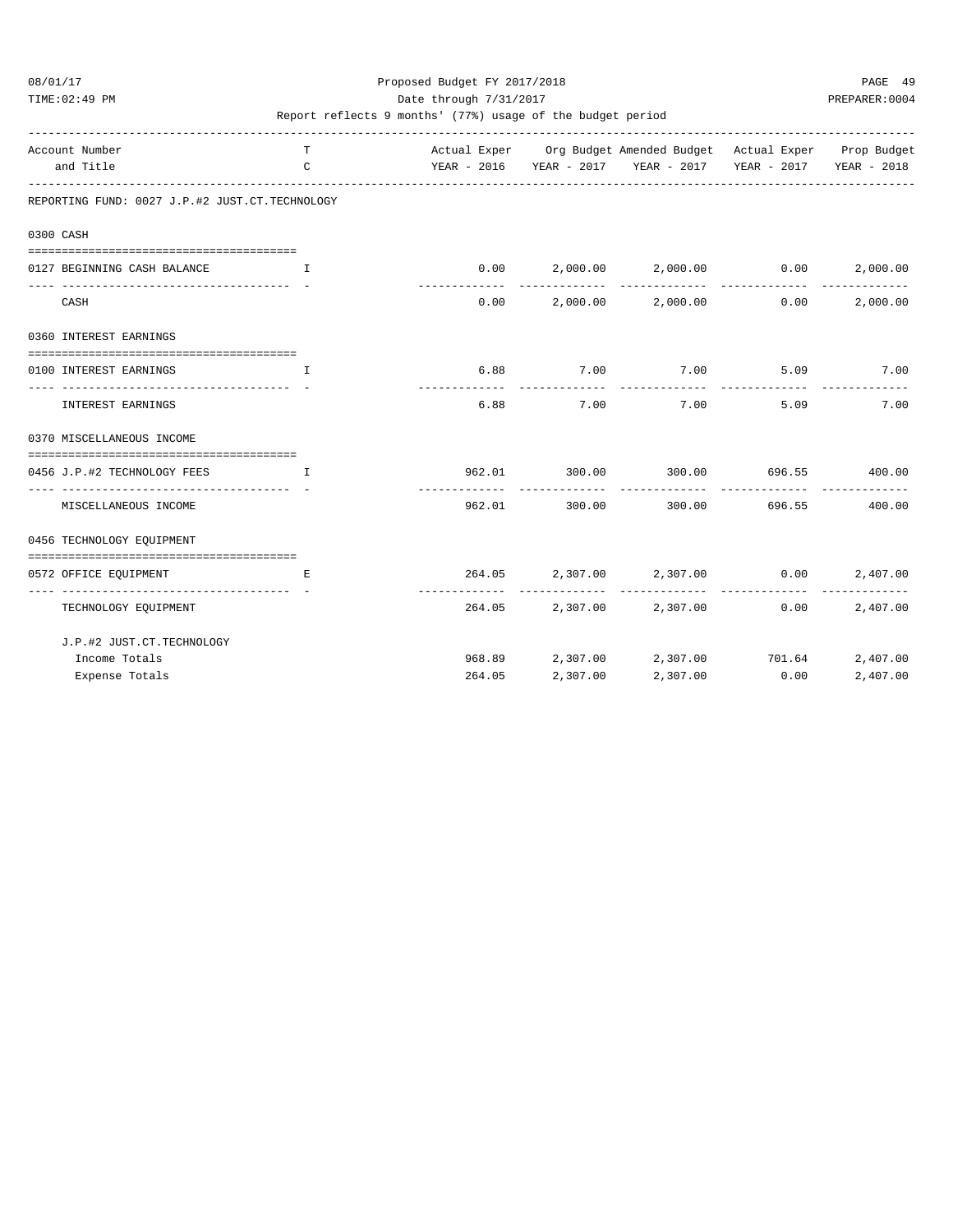### 08/01/17 Proposed Budget FY 2017/2018 PAGE 50 TIME:02:49 PM PREPARER:0004 Date through 7/31/2017 PREPARER:0004

| Account Number                                                        | T                             |             |             | Actual Exper Org Budget Amended Budget Actual Exper Prop Budget |              |               |
|-----------------------------------------------------------------------|-------------------------------|-------------|-------------|-----------------------------------------------------------------|--------------|---------------|
| and Title                                                             | $\mathcal{C}$                 |             |             | YEAR - 2016 YEAR - 2017 YEAR - 2017 YEAR - 2017 YEAR - 2018     |              |               |
| REPORTING FUND: 0028 J.P.#3 JUST.CT.TECHNOLOGY                        |                               |             |             |                                                                 |              |               |
| 0300 CASH                                                             |                               |             |             |                                                                 |              |               |
| 0128 BEGINNING CASH                                                   | $\mathbf{L}$                  |             |             | $0.00$ $1,000.00$ $1,000.00$ $0.00$ $3,500.00$                  |              | ------------- |
| CASH                                                                  |                               | ----------- |             | $0.00$ $1,000.00$ $1,000.00$                                    | 0.00         | 3,500.00      |
| 0360 INTEREST EARNINGS                                                |                               |             |             |                                                                 |              |               |
| 0100 INTEREST EARNINGS                                                | $\mathbf{I}$                  |             |             | $3.53$ 0.00 0.00                                                | 2.08         |               |
| _____________________<br>INTEREST EARNINGS                            |                               |             | $3.53$ 0.00 |                                                                 | 0.00<br>2.08 | 0.00          |
| 0370 MISCELLANEOUS INCOME                                             |                               |             |             |                                                                 |              |               |
| ======================================<br>0456 J.P.#3 TECHNOLOGY FEES | and the contract of the Table |             |             | $1,406.42$ $400.00$ $400.00$ $1,143.92$                         |              |               |
| MISCELLANEOUS INCOME                                                  |                               |             |             | $1,406.42$ $400.00$ $400.00$ $1,143.92$                         |              | 0.00          |
| 0457 TECHNOLOGY EOUIPMENT                                             |                               |             |             |                                                                 |              |               |
|                                                                       |                               |             |             |                                                                 |              |               |
| 0572 OFFICE EQUIPMENT<br>--------------------------------             | E.                            |             |             | $1,388.99$ $1,400.00$ $1,400.00$ $1,400.00$                     |              | 3,500.00      |
| TECHNOLOGY EQUIPMENT                                                  |                               |             |             | $1,388.99$ $1,400.00$ $1,400.00$ $1,400.00$                     |              | 3,500.00      |
| J.P.#3 JUST.CT.TECHNOLOGY                                             |                               |             |             |                                                                 |              |               |
| Income Totals                                                         |                               |             |             | 1,409.95 1,400.00 1,400.00 1,146.00 3,500.00                    |              |               |
| Expense Totals                                                        |                               | 1,388.99    | 1,400.00    | 1,400.00                                                        | 1,400.00     | 3,500.00      |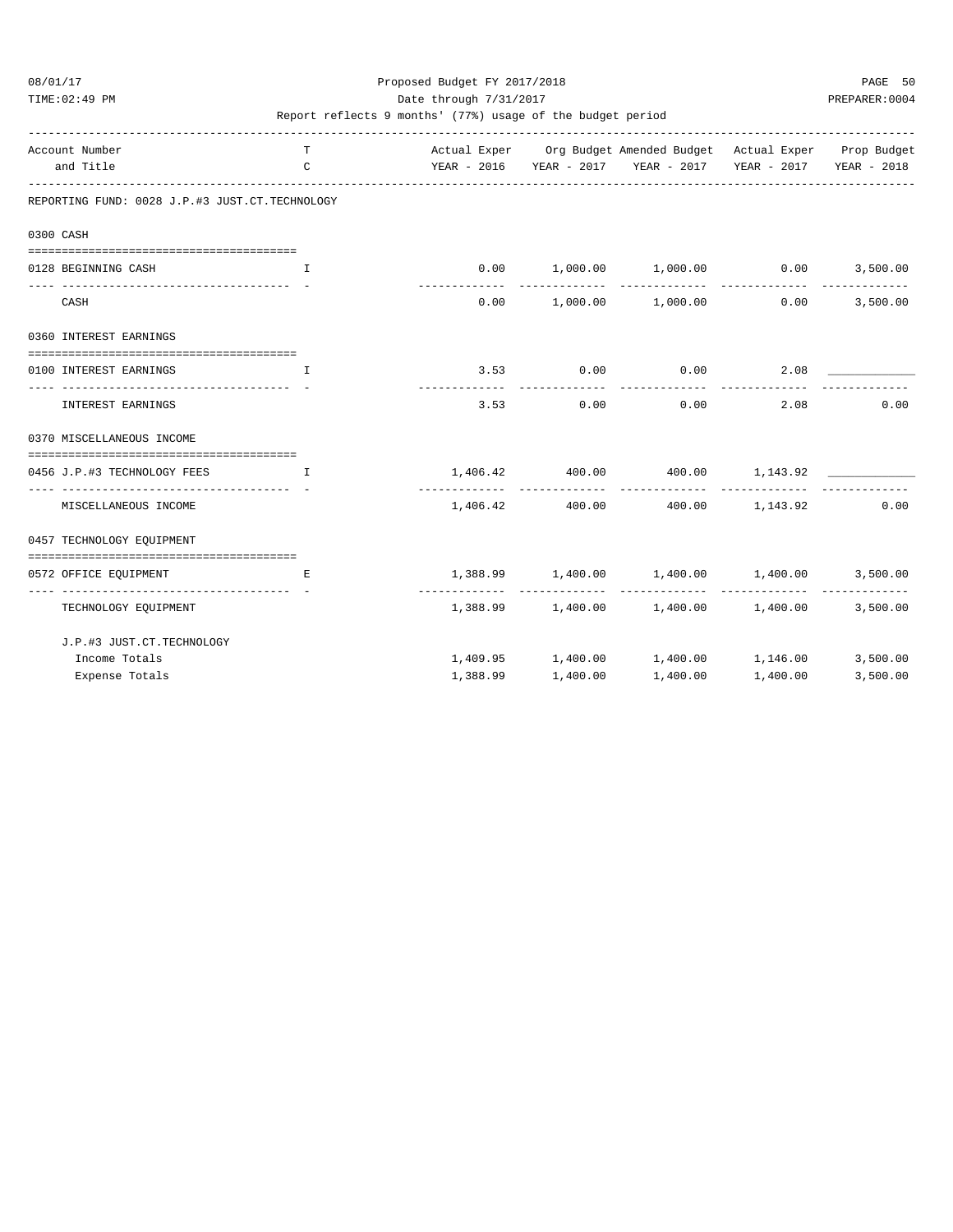TIME:02:49 PM PREPARER:0004 Date through 7/31/2017 PREPARER:0004

| Account Number<br>and Title                                      | T.<br>$\mathsf{C}$ |                    |                       | Actual Exper Org Budget Amended Budget Actual Exper Prop Budget<br>YEAR - 2016 YEAR - 2017 YEAR - 2017 YEAR - 2017 YEAR - 2018 |              |      |
|------------------------------------------------------------------|--------------------|--------------------|-----------------------|--------------------------------------------------------------------------------------------------------------------------------|--------------|------|
| REPORTING FUND: 0030 SHERIFF WORK RELEASE                        |                    |                    |                       |                                                                                                                                |              |      |
| 0360 INTEREST EARNINGS                                           |                    |                    |                       |                                                                                                                                |              |      |
|                                                                  |                    |                    |                       |                                                                                                                                |              |      |
| 0100 INTEREST EARNINGS                                           | $\mathbf{I}$       |                    | $0.00$ $0.00$         | 0.00                                                                                                                           | 0.00         |      |
| ____________________________________<br><b>INTEREST EARNINGS</b> |                    | ---------<br>0.00  | -------------<br>0.00 | -------------                                                                                                                  | 0.00<br>0.00 | 0.00 |
| 0370 MISCELLANEOUS INCOME                                        |                    |                    |                       |                                                                                                                                |              |      |
| ===================================                              |                    |                    |                       |                                                                                                                                |              |      |
| 0569 SHERIFF WORK RELEASE                                        | $\mathbf{I}$       |                    | $0.00$ 0.00           | 0.00                                                                                                                           | 0.00         |      |
| MISCELLANEOUS INCOME                                             |                    | ----------<br>0.00 | -----------<br>0.00   | -------------                                                                                                                  | 0.00<br>0.00 | 0.00 |
| 0569 WORK RELEASE                                                |                    |                    |                       |                                                                                                                                |              |      |
| ====================================                             |                    |                    |                       |                                                                                                                                |              |      |
| 0310 OFFICE SUPPLIES                                             | Е                  | 0.00               | 0.00                  | 0.00                                                                                                                           | 0.00         |      |
| 0421 ONLINE RESEARCH                                             | E.                 | 0.00               | 0.00                  | 0.00                                                                                                                           | 0.00         |      |
| 0571 EQUIPMENT                                                   | E.                 | 0.00               | 0.00                  | 0.00                                                                                                                           | 0.00         |      |
| <b>WORK RELEASE</b>                                              |                    | 0.00               | 0.00                  |                                                                                                                                | 0.00<br>0.00 | 0.00 |
| SHERIFF WORK RELEASE                                             |                    |                    |                       |                                                                                                                                |              |      |
| Income Totals                                                    |                    | 0.00               | 0.00                  | 0.00                                                                                                                           | 0.00         | 0.00 |
| Expense Totals                                                   |                    | 0.00               | 0.00                  | 0.00                                                                                                                           | 0.00         | 0.00 |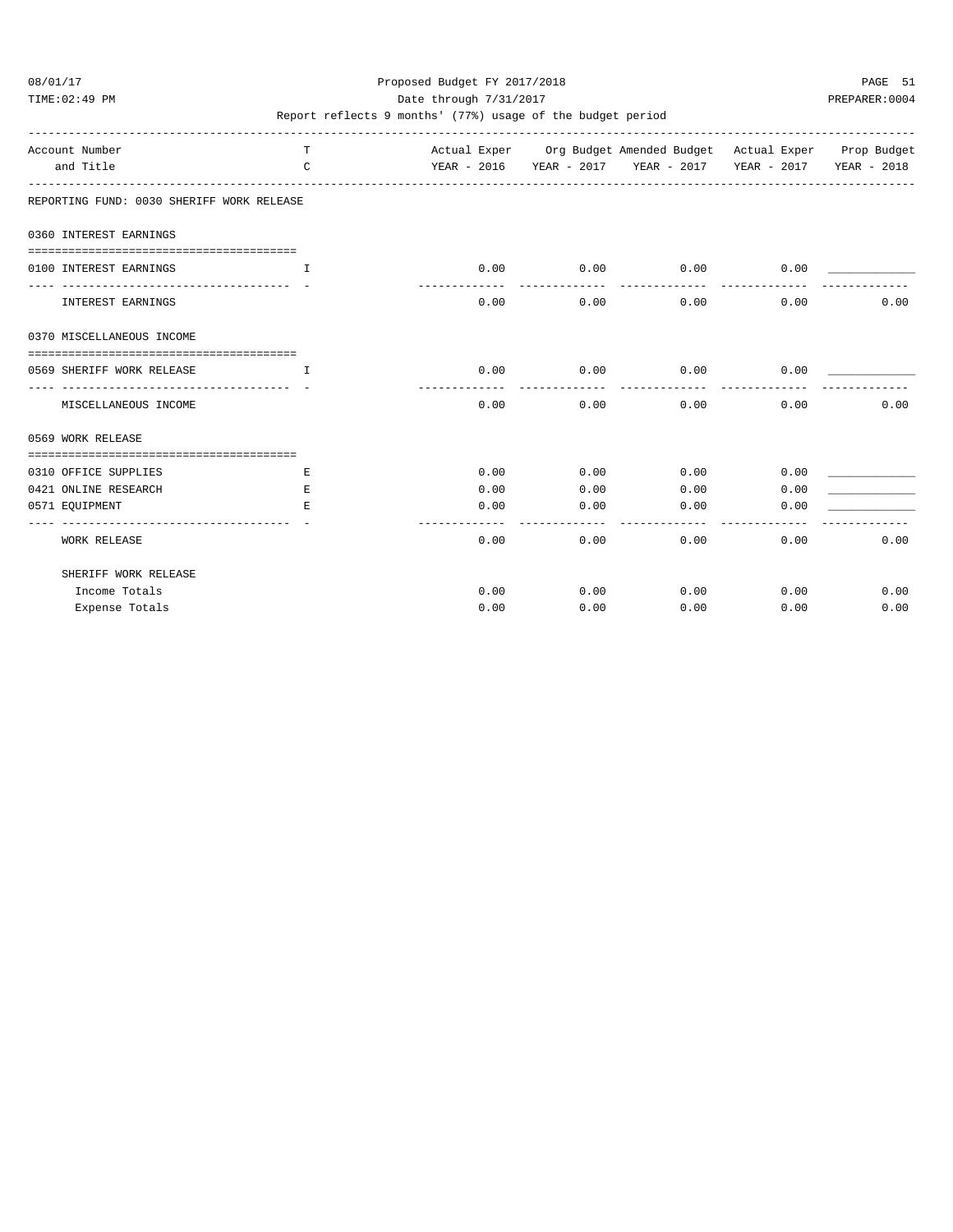TIME:02:49 PM PREPARER:0004 Date through 7/31/2017 PREPARER:0004

| Account Number              |                                                  | T  |             |      |             | Actual Exper Org Budget Amended Budget Actual Exper Prop Budget |             |             |
|-----------------------------|--------------------------------------------------|----|-------------|------|-------------|-----------------------------------------------------------------|-------------|-------------|
| and Title                   |                                                  | C  | YEAR - 2016 |      | YEAR - 2017 | YEAR - 2017                                                     | YEAR - 2017 | YEAR - 2018 |
|                             | REPORTING FUND: 0031 COURTHOUSE RESTORATION FUND |    |             |      |             |                                                                 |             |             |
| 0300 CASH                   |                                                  |    |             |      |             |                                                                 |             |             |
|                             |                                                  |    |             |      |             |                                                                 |             |             |
| 0131 BEGINNING CASH BALANCE |                                                  | I  |             |      | 0.00        | 0.00                                                            | 0.00        |             |
| CASH                        |                                                  |    |             | 0.00 | 0.00        | 0.00                                                            | 0.00        | 0.00        |
| 0330 GRANT INCOME           |                                                  |    |             |      |             |                                                                 |             |             |
|                             |                                                  |    |             |      |             |                                                                 |             |             |
| 0510 COURTHOUSE RESTORATION |                                                  | Ι. |             |      | 0.00        | 0.00                                                            | 0.00        |             |
| GRANT INCOME                |                                                  |    |             | 0.00 | 0.00        | 0.00                                                            | 0.00        | 0.00        |
| 0360 INTEREST INCOME        |                                                  |    |             |      |             |                                                                 |             |             |
|                             |                                                  |    |             |      |             |                                                                 |             |             |
| 0100 INTEREST INCOME        |                                                  | I  |             | 0.00 | 0.00        | 0.00                                                            | 0.00        |             |
| INTEREST INCOME             |                                                  |    |             | 0.00 | 0.00        | 0.00                                                            | 0.00        | 0.00        |
| 0370 MISCELLANEOUS INCOME   |                                                  |    |             |      |             |                                                                 |             |             |
|                             |                                                  |    |             |      |             |                                                                 |             |             |
| 0131 RESTORATION DONATIONS  |                                                  | T. |             | 0.00 | 0.00        | 0.00                                                            | 0.00        |             |
|                             | MISCELLANEOUS INCOME                             |    |             | 0.00 | 0.00        | 0.00                                                            | 0.00        | 0.00        |
| 0510 COURTHOUSE RESTORATION |                                                  |    |             |      |             |                                                                 |             |             |
|                             |                                                  |    |             |      |             |                                                                 |             |             |
| 0490 MISCELLANEOUS          |                                                  | Ε  |             |      | 0.00        | 0.00                                                            | 0.00        |             |
|                             | COURTHOUSE RESTORATION                           |    |             | 0.00 | 0.00        | 0.00                                                            | 0.00        | 0.00        |
|                             | COURTHOUSE RESTORATION FUND                      |    |             |      |             |                                                                 |             |             |
| Income Totals               |                                                  |    |             | 0.00 | 0.00        | 0.00                                                            | 0.00        | 0.00        |
| Expense Totals              |                                                  |    |             | 0.00 | 0.00        | 0.00                                                            | 0.00        | 0.00        |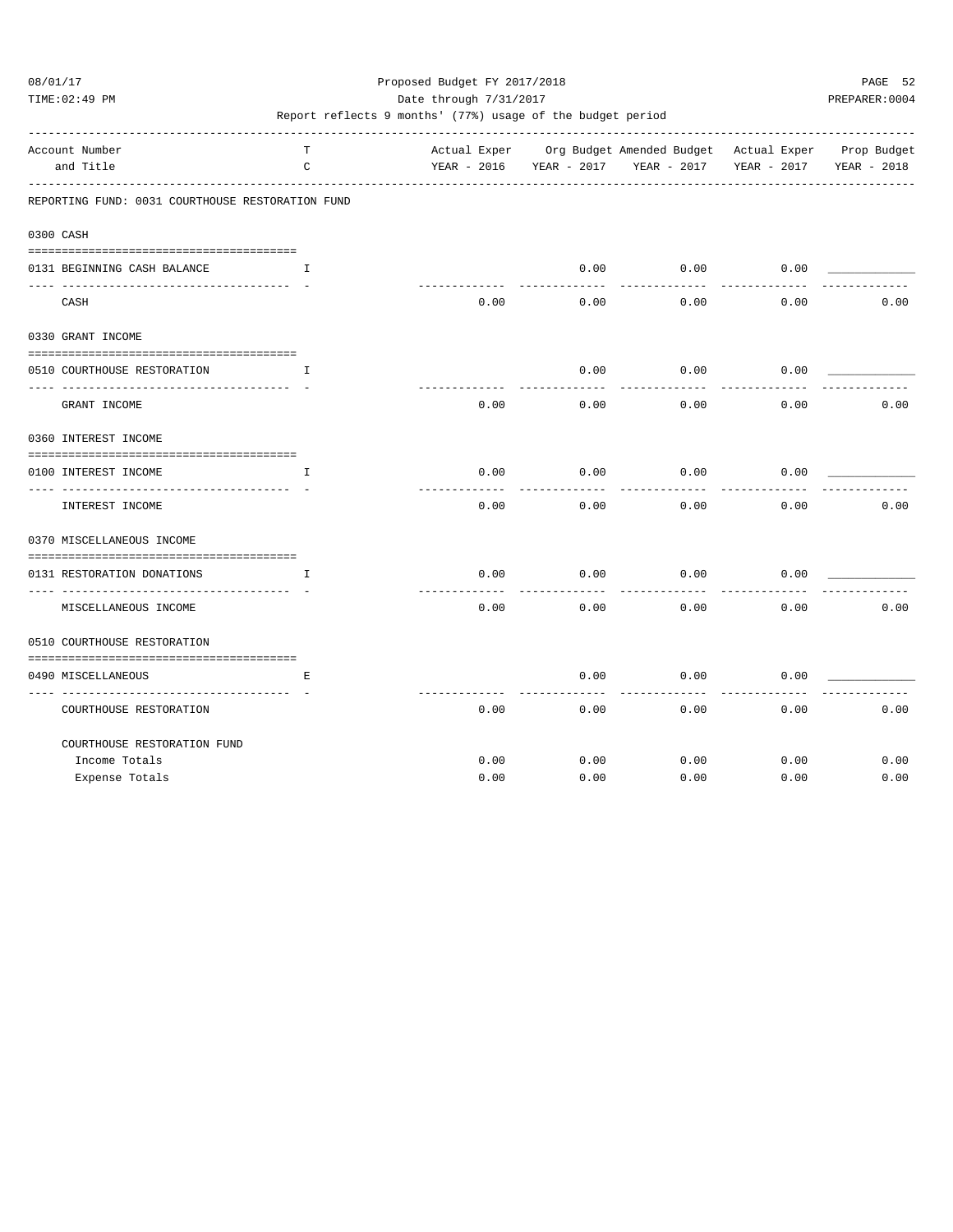### 08/01/17 Proposed Budget FY 2017/2018 PAGE 53 TIME:02:49 PM PREPARER:0004 Date through 7/31/2017 PREPARER:0004

| Account Number<br>and Title                                      | T.<br>$\mathsf{C}$            |        |                        | Actual Exper Org Budget Amended Budget Actual Exper Prop Budget<br>YEAR - 2016 YEAR - 2017 YEAR - 2017 YEAR - 2017 YEAR - 2018 |        |                           |
|------------------------------------------------------------------|-------------------------------|--------|------------------------|--------------------------------------------------------------------------------------------------------------------------------|--------|---------------------------|
| REPORTING FUND: 0033 BAIL BONDSMAN APP. FEES                     |                               |        |                        |                                                                                                                                |        |                           |
| 0300 CASH                                                        |                               |        |                        |                                                                                                                                |        |                           |
| 0133 BEGINNING CASH BALANCE                                      | and the contract of the Table |        |                        | $0.00$ $2,000.00$ $2,000.00$ $0.00$                                                                                            |        | 2,000.00                  |
| CASH                                                             |                               |        |                        | $0.00$ 2,000.00 2,000.00                                                                                                       | 0.00   | 2,000.00                  |
| 0340 BAIL BOND APPLICATION FEE                                   |                               |        |                        |                                                                                                                                |        |                           |
| 0480 APPLICATION FEE                                             | T.                            |        |                        | 500.00 500.00 500.00 500.00 500.00 500.00                                                                                      |        |                           |
| BAIL BOND APPLICATION FEE                                        |                               | 500.00 | ------------<br>500.00 | 500.00                                                                                                                         | 500.00 | 500.00                    |
| 0498 BAIL BONDSMAN EXP.                                          |                               |        |                        |                                                                                                                                |        |                           |
| ==================================<br>0310 OFFICE SUPPLIES       | E.                            |        |                        | $0.00$ 200.00 200.00 0.00 200.00                                                                                               |        |                           |
| 0427 OUT OF COUNTY TRAVEL<br>___________________________________ | E.                            |        |                        | $0.00$ 2,300.00 2,300.00                                                                                                       | 0.00   | 2,300.00                  |
| BAIL BONDSMAN EXP.                                               |                               | 0.00   |                        | 2,500.00 2,500.00                                                                                                              | 0.00   | -------------<br>2,500.00 |
| BAIL BONDSMAN APP. FEES                                          |                               |        |                        |                                                                                                                                |        |                           |
| Income Totals                                                    |                               |        |                        | 500.00 2,500.00 2,500.00 500.00                                                                                                |        | 2,500.00                  |
| Expense Totals                                                   |                               | 0.00   | 2,500.00               | 2,500.00                                                                                                                       | 0.00   | 2,500.00                  |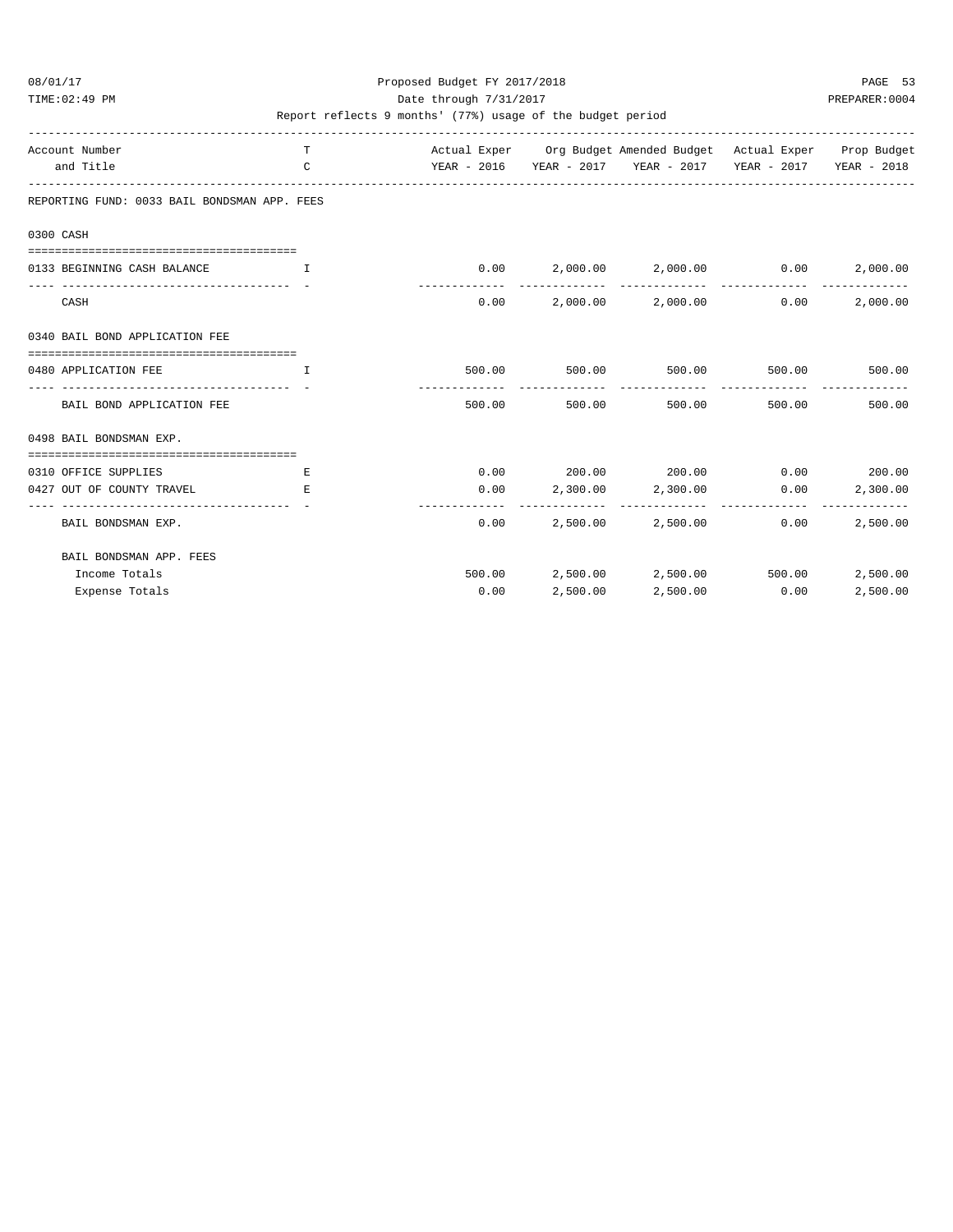TIME:02:49 PM PREPARER:0004 Date through 7/31/2017 PREPARER:0004

| Account Number                                                                | т            |               |                  | Actual Exper Org Budget Amended Budget Actual Exper Prop Budget |               |          |
|-------------------------------------------------------------------------------|--------------|---------------|------------------|-----------------------------------------------------------------|---------------|----------|
| and Title                                                                     | $\mathsf{C}$ |               |                  | YEAR - 2016 YEAR - 2017 YEAR - 2017 YEAR - 2017 YEAR - 2018     |               |          |
| REPORTING FUND: 0034 DISTRICT CT.RECORDS ARCHIVE                              |              |               |                  |                                                                 |               |          |
| 0300 CASH                                                                     |              |               |                  |                                                                 |               |          |
| 0134 BEGINNING CASH BALANCE<br>$\mathbf{I}$ and $\mathbf{I}$ and $\mathbf{I}$ |              | 0.00          | 0.00             | 0.00                                                            | 0.00 1,000.00 |          |
| CASH                                                                          |              | 0.00          | 0.00             |                                                                 | 0.00<br>0.00  | 1,000.00 |
| 0360 INTEREST INCOME                                                          |              |               |                  |                                                                 |               |          |
| ===================================<br>0100 INTEREST INCOME                   | T.           |               | 12.35 0.00       | 0.00                                                            | 9.81          |          |
| INTEREST INCOME                                                               |              | 12.35         | 0.00             | 0.00                                                            | 9.81          | 0.00     |
| 0370 MISCELLANEOUS INCOME                                                     |              |               |                  |                                                                 |               |          |
| 0450 DISTRICT CT.RECORDS ARCHIVE FEE                                          | I            |               |                  | $4,127.98$ $2,000.00$ $2,000.00$ $3,590.36$                     | ------------- | 2,000.00 |
| MISCELLANEOUS INCOME                                                          |              |               |                  | $4,127.98$ 2,000.00 2,000.00 3,590.36                           |               | 2,000.00 |
| 0450 DISTRICT CT.RECORDS ARCHIVE EQUIPME                                      |              |               |                  |                                                                 |               |          |
|                                                                               |              |               |                  |                                                                 |               |          |
| 0107 SALARYTEMP/EXTRA                                                         | E            | 2,556.88      | 0.00             | 0.00                                                            | 0.00          |          |
| 0201 SOCIAL SECURITY TAXES                                                    | Е            | 155.47        | 0.00             | 0.00                                                            | 0.00          |          |
| 0203 RETIREMENT                                                               | Е            | 278.79        | 0.00             | 0.00                                                            | 0.00          |          |
| 0204 WORKERS COMPENSATION                                                     | $\mathbf E$  | 29.32         | 0.00             | 0.00                                                            | 0.00          |          |
| 0205 MEDICARE TAX<br>0572 OFFICE EQUIPMENT                                    | E<br>E       | 36.38<br>0.00 | 0.00<br>2,000.00 | 0.00<br>2,000.00                                                | 0.00<br>0.00  | 3,000.00 |
| DISTRICT CT.RECORDS ARCHIVE EQUIPME                                           |              |               |                  | 3,056.84 2,000.00 2,000.00                                      | 0.00          | 3,000.00 |
| DISTRICT CT.RECORDS ARCHIVE                                                   |              |               |                  |                                                                 |               |          |
| Income Totals                                                                 |              |               |                  | $4,140.33$ $2,000.00$ $2,000.00$ $3,600.17$                     |               | 3,000.00 |
| Expense Totals                                                                |              | 3,056.84      | 2,000.00         | 2,000.00                                                        | 0.00          | 3,000.00 |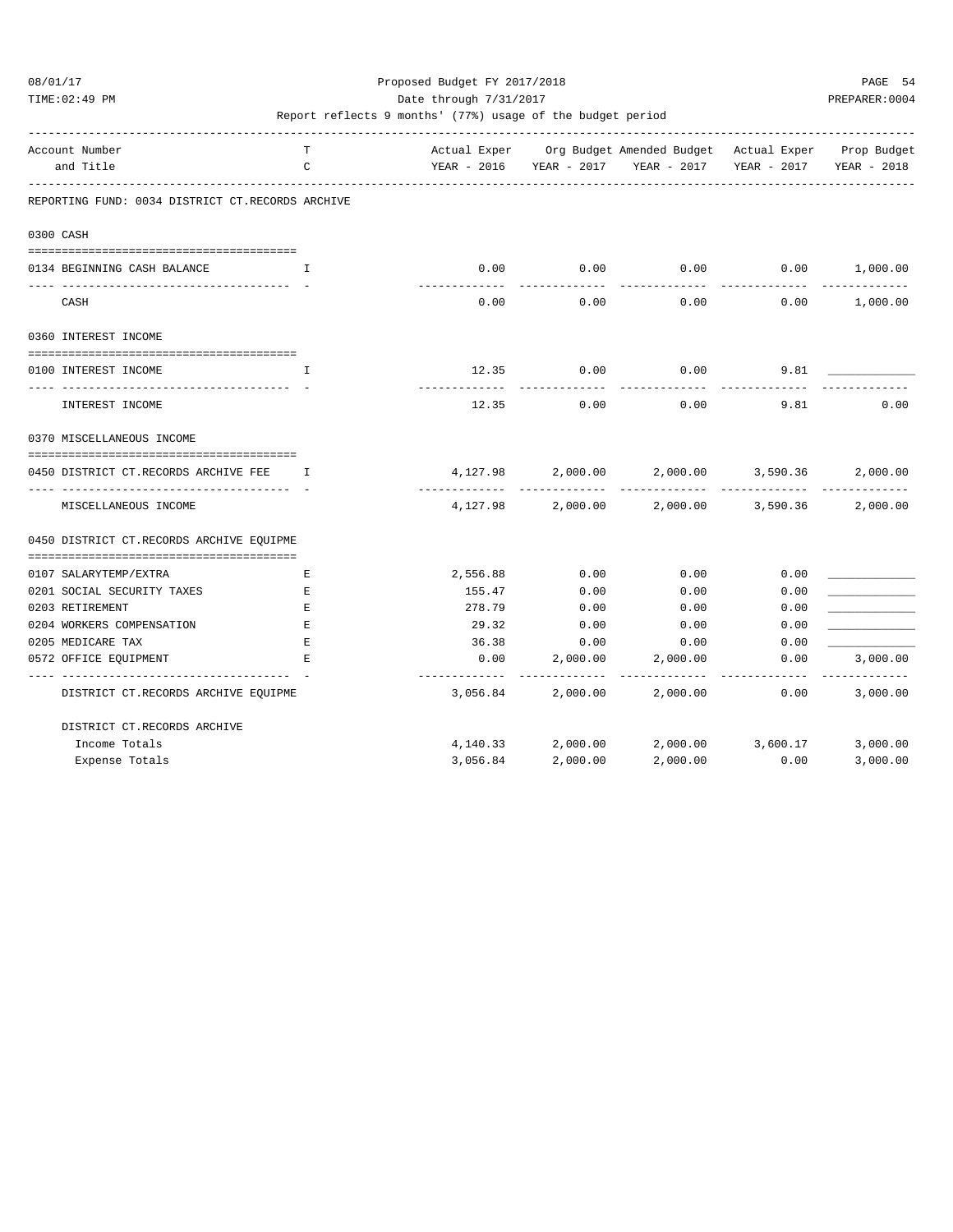TIME:02:49 PM PREPARER:0004 Date through 7/31/2017 PREPARER:0004

| Account Number<br>and Title           | т<br>C                                                     | YEAR - 2016 YEAR - 2017 YEAR - 2017 YEAR - 2017 YEAR - 2018 |               | Actual Exper Org Budget Amended Budget Actual Exper Prop Budget |      |               |
|---------------------------------------|------------------------------------------------------------|-------------------------------------------------------------|---------------|-----------------------------------------------------------------|------|---------------|
| REPORTING FUND: 0035 LAW LIBRARY FUND |                                                            |                                                             |               |                                                                 |      |               |
| 0340 FEES OF OFFICE                   |                                                            |                                                             |               |                                                                 |      |               |
| 0403 COUNTY CLERK FEES                | . The contraction of $\mathbf{I}$ is a set of $\mathbf{I}$ |                                                             |               | 5,045.69 5,000.00 5,000.00 5,045.08 5,000.00                    |      |               |
| 0450 DISTRICT CLERK FEES              | $\mathbf{I}$ and $\mathbf{I}$                              |                                                             |               | $9,319.21$ $10,000.00$ $10,000.00$ $8,053.65$ $10,000.00$       |      |               |
| FEES OF OFFICE                        |                                                            |                                                             |               | 14,364.90  15,000.00  15,000.00  13,098.73  15,000.00           |      |               |
| 0360 INTEREST EARNINGS                |                                                            |                                                             |               |                                                                 |      |               |
| 0100 INTEREST EARNINGS                | T                                                          |                                                             |               | 85.45 30.00 30.00 66.15 30.00                                   |      |               |
| INTEREST EARNINGS                     |                                                            |                                                             | ------------- | 85.45 30.00 30.00 66.15                                         |      | 30.00         |
| 0475 COUNTY & DISTRICT ATTNY.         |                                                            |                                                             |               |                                                                 |      |               |
| 0310 OFFICE SUPPLIES                  | Е                                                          |                                                             |               | $0.00$ 2,000.00 2,000.00 0.00                                   |      | 2,000.00      |
| 0421 ONLINE LEGAL RESEARCH            | Ε                                                          | 0.00                                                        |               | $0.00$ 0.00                                                     | 0.00 |               |
| 0453 R&M COMPUTER                     | Ε                                                          |                                                             |               | $0.00$ $3,000.00$ $3,000.00$ $0.00$ $3,000.00$                  |      |               |
| 0590 LAW BOOKS                        | E.                                                         | 0.00                                                        |               | 10,030.00  10,030.00  0.00                                      |      | 10,030.00     |
| COUNTY & DISTRICT ATTNY.              |                                                            | 0.00                                                        |               | $15,030.00$ $15,030.00$ $0.00$ $15,030.00$                      |      | ------------- |
| LAW LIBRARY FUND                      |                                                            |                                                             |               |                                                                 |      |               |
| Income Totals                         |                                                            |                                                             |               | 14,450.35 15,030.00 15,030.00 13,164.88 15,030.00               |      |               |
| Expense Totals                        |                                                            | 0.00                                                        | 15,030.00     | 15,030.00                                                       | 0.00 | 15,030.00     |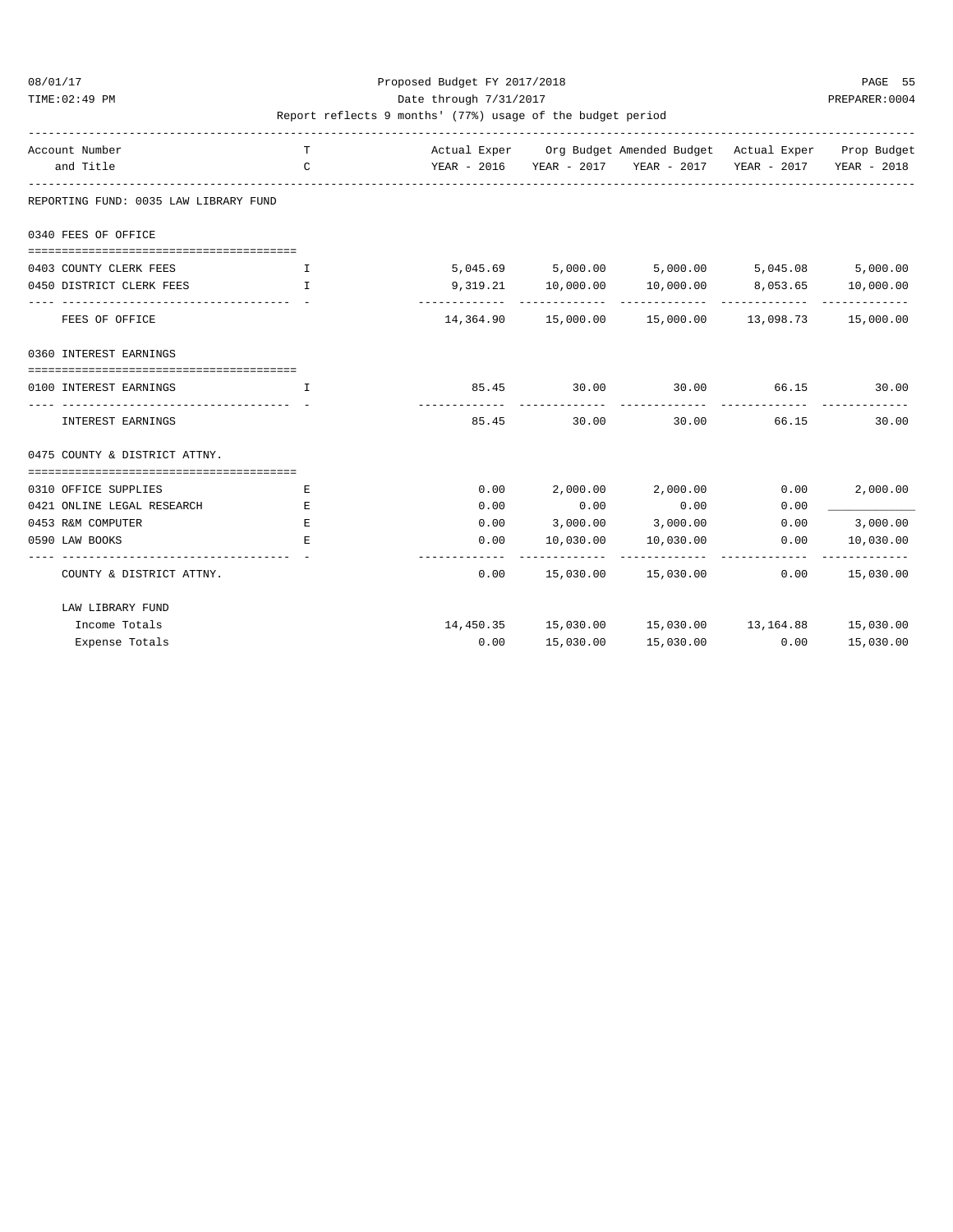TIME:02:49 PM PREPARER:0004 Date through 7/31/2017 Date through  $\frac{1}{2}$ 

| Account Number<br>and Title                | Т<br>C |                             | YEAR - 2016 YEAR - 2017  | Actual Exper Org Budget Amended Budget Actual Exper<br>YEAR - 2017 | YEAR - 2017               | Prop Budget<br>YEAR - 2018 |
|--------------------------------------------|--------|-----------------------------|--------------------------|--------------------------------------------------------------------|---------------------------|----------------------------|
|                                            |        |                             |                          |                                                                    |                           |                            |
| REPORTING FUND: 0036 D.A. FEE ACCOUNT FUND |        |                             |                          |                                                                    |                           |                            |
| 0300 CASH                                  |        |                             |                          |                                                                    |                           |                            |
|                                            |        |                             |                          |                                                                    |                           |                            |
| 0136 BEGINNING CASH BALANCE-D.A.FEE        | Ι.     | 0.00                        |                          | $6,000.00$ $6,000.00$                                              | 0.00                      |                            |
| 0236 BEGINNING CASH BALANCE-SEIZURE        | I      | 0.00                        | 5,609.49                 | 5,609.49                                                           | 0.00                      |                            |
|                                            |        |                             |                          |                                                                    |                           |                            |
| CASH                                       |        | 0.00                        |                          | 11,609.49 11,609.49                                                | 0.00                      | 0.00                       |
| 0340 FEES OF OFFICE                        |        |                             |                          |                                                                    |                           |                            |
|                                            |        |                             |                          |                                                                    |                           |                            |
| 0475 DISTRICT ATTORNEY FEES                | Ι.     | 4,194.70<br>------------    | 3,100.00<br>------------ | 3,100.00<br>-------------                                          | 2,304.78<br>------------- | 3,100.00<br>_____________  |
| FEES OF OFFICE                             |        | 4,194.70                    |                          | 3,100.00 3,100.00                                                  | 2,304.78                  | 3,100.00                   |
| 0352 OTHER FORFEITURES                     |        |                             |                          |                                                                    |                           |                            |
|                                            |        |                             |                          |                                                                    |                           |                            |
| 0200 CONTRABAND FORFEITURE                 | I      | 12,899.96                   | 0.00                     |                                                                    | $0.00$ $8,353.49$         |                            |
| 0300 D.A. SEIZURE FUND                     | T.     | 0.00<br>---------           | 0.00                     | 0.00                                                               | 747.00                    |                            |
| OTHER FORFEITURES                          |        | 12,899.96                   | 0.00                     | 0.00                                                               | 9,100.49                  | 0.00                       |
| 0360 INTEREST EARNINGS                     |        |                             |                          |                                                                    |                           |                            |
| 0100 INTEREST EARNINGS                     | I      | 0.43                        | 0.00                     | 0.00                                                               | 0.37                      |                            |
| 0236 INTEREST EARNINGS-SEIZURE FUND        | T      | 0.70                        | 0.00                     | 0.00                                                               | 1.05                      |                            |
|                                            |        | ---------                   | ------                   |                                                                    |                           |                            |
| INTEREST EARNINGS                          |        | 1.13                        | 0.00                     | 0.00                                                               | 1.42                      | 0.00                       |
| 0370 MISCELLANEOUS                         |        |                             |                          |                                                                    |                           |                            |
| 0130 REFUNDS & MISCELLANEOUS               | I.     | 1,436.99                    | 0.00                     |                                                                    | $0.00$ 1,406.23           |                            |
| 0319 RESTITUTION                           | I.     | 0.00                        | 0.00                     | 0.00                                                               | 0.00                      |                            |
| MISCELLANEOUS                              |        | $- - - - - - -$<br>1,436.99 | 0.00                     | 0.00                                                               | 1,406.23                  | 0.00                       |
| 0475 DISTRICT ATTORNEY DEPT                |        |                             |                          |                                                                    |                           |                            |
|                                            |        |                             |                          |                                                                    |                           |                            |
| 0107 SALARY SUPPLEMENT                     | Ε      | 6,489.86                    | 6,490.00                 | 6,490.00                                                           | 0.00                      |                            |
| 0201 SOCIAL SECURITY TAXES                 | Ε      | 402.22                      | 402.38                   | 402.38                                                             | 0.00                      |                            |
| 0203 RETIREMENT                            | Ε      | 707.38                      | 707.41                   | 707.41                                                             | 0.00                      |                            |
| 0204 WORKERS COMPENSATION                  | Ε      | 4.80                        | 188.21                   | 188.21                                                             | 0.00                      |                            |
| 0205 MEDICARE TAX                          | Ε      | 93.86                       | 94.11                    | 94.11                                                              | 0.00                      |                            |
| 0310 OFFICE SUPPLIES                       | E      | 47.22                       | 800.00                   | 800.00                                                             | 0.00                      |                            |
| 0321 CONTINUING EDUCATION                  | Ε      | 0.00                        | 2,809.49                 | 2,809.49                                                           | 0.00                      |                            |
| 0353 COMPUTER EXPENSE                      | Е      | 0.00                        | 0.00                     | 0.00                                                               | 0.00                      |                            |
| 0421 INVESTIGATOR/HOT CK. ONLINE           | Е      | 0.00                        | 0.00                     | 0.00                                                               | 0.00                      |                            |
| 0490 MISCELLANEOUS                         | Е      | 164.07                      | 954.21                   | 954.21                                                             | 10.00                     |                            |
| 0499 BANK SERVICE FEES                     | Ε      | 90.00                       | 90.00                    | 90.00                                                              | 0.00                      |                            |
| 0572 OFFICE EQUIPMENT                      | Ε      | 0.00                        | 0.00                     | 0.00                                                               | 0.00                      |                            |
| 0574 COMPUTER EQUIPMENT                    | Е      | 0.00                        | 0.00                     | 0.00                                                               | 0.00                      |                            |
| -----------<br>DISTRICT ATTORNEY DEPT      |        | 7,999.41                    | 12,535.81                | 12,535.81                                                          | 10.00                     | 0.00                       |
|                                            |        |                             |                          |                                                                    |                           |                            |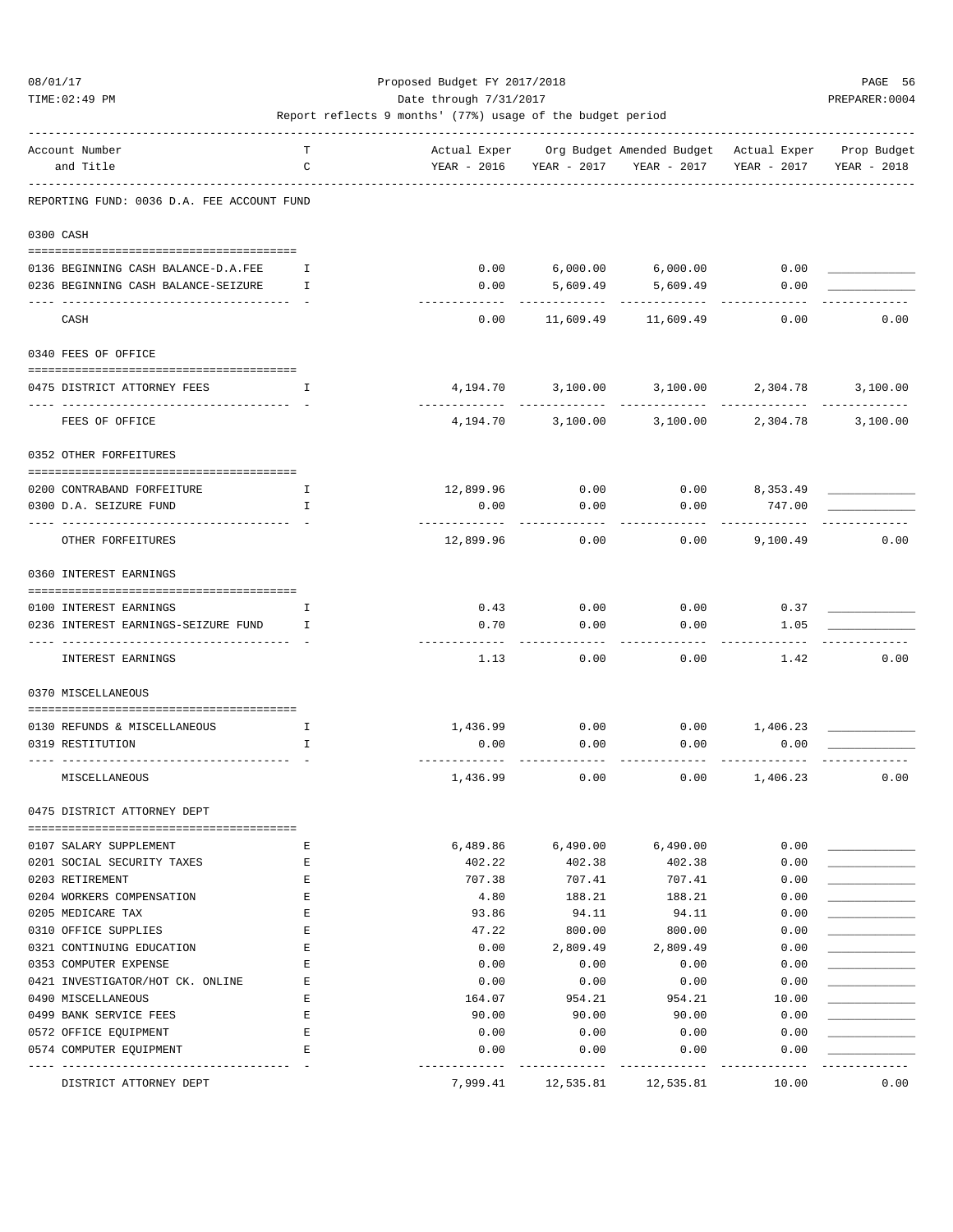#### 08/01/17 Proposed Budget FY 2017/2018 PAGE 57 TIME:02:49 PM PREPARER:0004 Date through 7/31/2017 PREPARER:0004

| Account Number                             | T             |          |                     | Actual Exper Org Budget Amended Budget Actual Exper Prop Budget |                    |             |
|--------------------------------------------|---------------|----------|---------------------|-----------------------------------------------------------------|--------------------|-------------|
| and Title                                  | $\mathcal{C}$ |          |                     | YEAR - 2016 YEAR - 2017 YEAR - 2017 YEAR - 2017                 |                    | YEAR - 2018 |
|                                            |               |          |                     |                                                                 |                    |             |
| REPORTING FUND: 0036 D.A. FEE ACCOUNT FUND |               |          |                     |                                                                 |                    |             |
| 0477 D.A. SEIZURE                          |               |          |                     |                                                                 |                    |             |
| ==================================         |               |          |                     |                                                                 |                    |             |
| 0107 SALARY SUPPLEMENT                     | E.            | 2,073.10 | 860.00              | 860.00                                                          | 0.00               |             |
| 0201 SOCIAL SECURITY TAXES                 | Ε             | 128.51   | 53.32               | 53.32                                                           | 0.00               |             |
| 0203 RETIREMENT                            | E             | 226.07   | 93.74               | 93.74                                                           | 0.00               |             |
| 0204 WORKERS COMPENSATION                  | F.            | 0.64     | 24.94               | 24.94                                                           | 0.00               |             |
| 0205 MEDICARE TAX                          | Ε             | 30.19    | 12.47               | 12.47                                                           | 0.00               |             |
| 0310 OFFICE SUPPLIES                       | F.            | 0.00     | 0.00                | 0.00                                                            | 0.00               |             |
| 0321 TRAINING                              | E             | 0.00     | 0.00                | 0.00                                                            | 0.00               |             |
| 0470 CIVIL PROCESS                         | E             | 0.00     | 0.00                | 0.00                                                            | 0.00               |             |
| 0480 TOWING                                | E             | 0.00     | 0.00                | 0.00                                                            | 0.00               |             |
| 0490 MISCELLANEOUS                         | E             | 3,071.42 | 954.21              | 954.21                                                          | 2,278.00           | 2,925.00    |
| 0499 BANK SERVICE FEES                     | E.            | 175.00   | 175.00              | 175.00                                                          | 0.00               | 175.00      |
| 0572 OFFICE EQUIPMENT                      | E             | 0.00     | 0.00                | 0.00                                                            | 0.00               |             |
| 0574 COMPUTER EQUIPMENT                    | E.            | 0.00     | 0.00                | 0.00                                                            | 0.00               |             |
| D.A. SEIZURE                               |               | 5,704.93 |                     | 2,173.68 2,173.68 2,278.00                                      |                    | 3,100.00    |
| D.A. FEE ACCOUNT FUND                      |               |          |                     |                                                                 |                    |             |
| Income Totals                              |               |          |                     | $18,532.78$ $14,709.49$ $14,709.49$ $12,812.92$                 |                    | 3,100.00    |
| Expense Totals                             |               |          | 13,704.34 14,709.49 |                                                                 | 14,709.49 2,288.00 | 3,100.00    |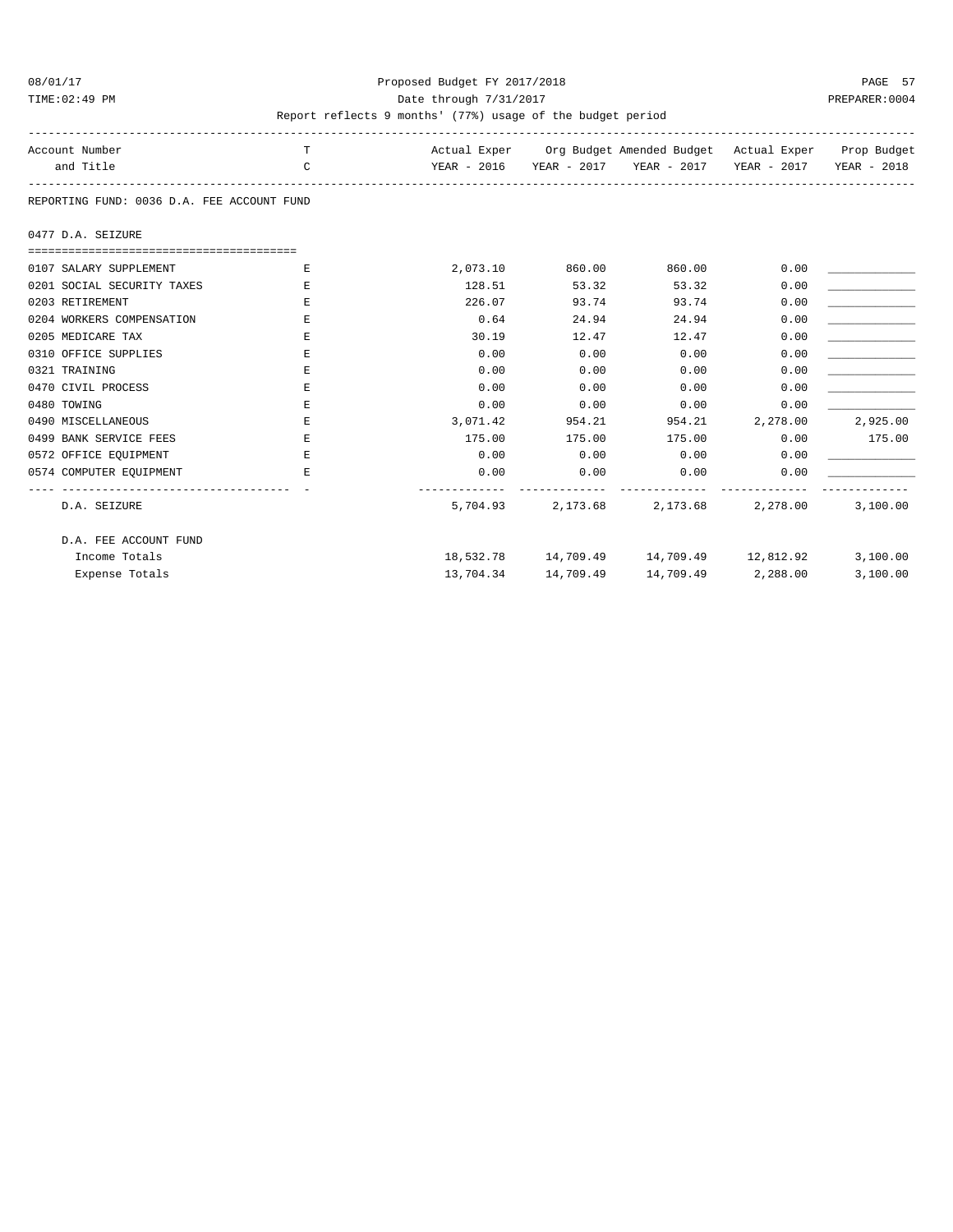TIME:02:49 PM PREPARER:0004 Date through 7/31/2017 PREPARER:0004

| Account Number<br>and Title                              | T.<br>$\Gamma$ | YEAR - 2016 |      |      | YEAR - 2017 YEAR - 2017 | Actual Exper Org Budget Amended Budget Actual Exper Prop Budget<br>YEAR - 2017 | YEAR - 2018 |
|----------------------------------------------------------|----------------|-------------|------|------|-------------------------|--------------------------------------------------------------------------------|-------------|
| REPORTING FUND: 0037 CONTRABAND SEIZURE                  |                |             |      |      |                         |                                                                                |             |
| 0360 INTEREST EARNINGS                                   |                |             |      |      |                         |                                                                                |             |
| 0100 INTEREST EARNINGS<br>------------------------------ | T              |             | 0.65 | 0.00 | 0.00                    | 1.10                                                                           |             |
| <b>INTEREST EARNINGS</b>                                 |                |             | 0.65 | 0.00 | 0.00                    | 1.10                                                                           | 0.00        |
| 0370 MISCELLANEOUS                                       |                |             |      |      |                         |                                                                                |             |
| 0130 REFUNDS & MISCELLANEOUS                             | $\mathbf{I}$   |             | 0.00 | 0.00 | 0.00                    | 0.00                                                                           |             |
| MISCELLANEOUS                                            |                |             | 0.00 | 0.00 | 0.00                    | 0.00                                                                           | 0.00        |
| CONTRABAND SEIZURE                                       |                |             |      |      |                         |                                                                                |             |
| Income Totals                                            |                |             | 0.65 | 0.00 | 0.00                    | 1.10                                                                           | 0.00        |
| Expense Totals                                           |                |             | 0.00 | 0.00 | 0.00                    | 0.00                                                                           | 0.00        |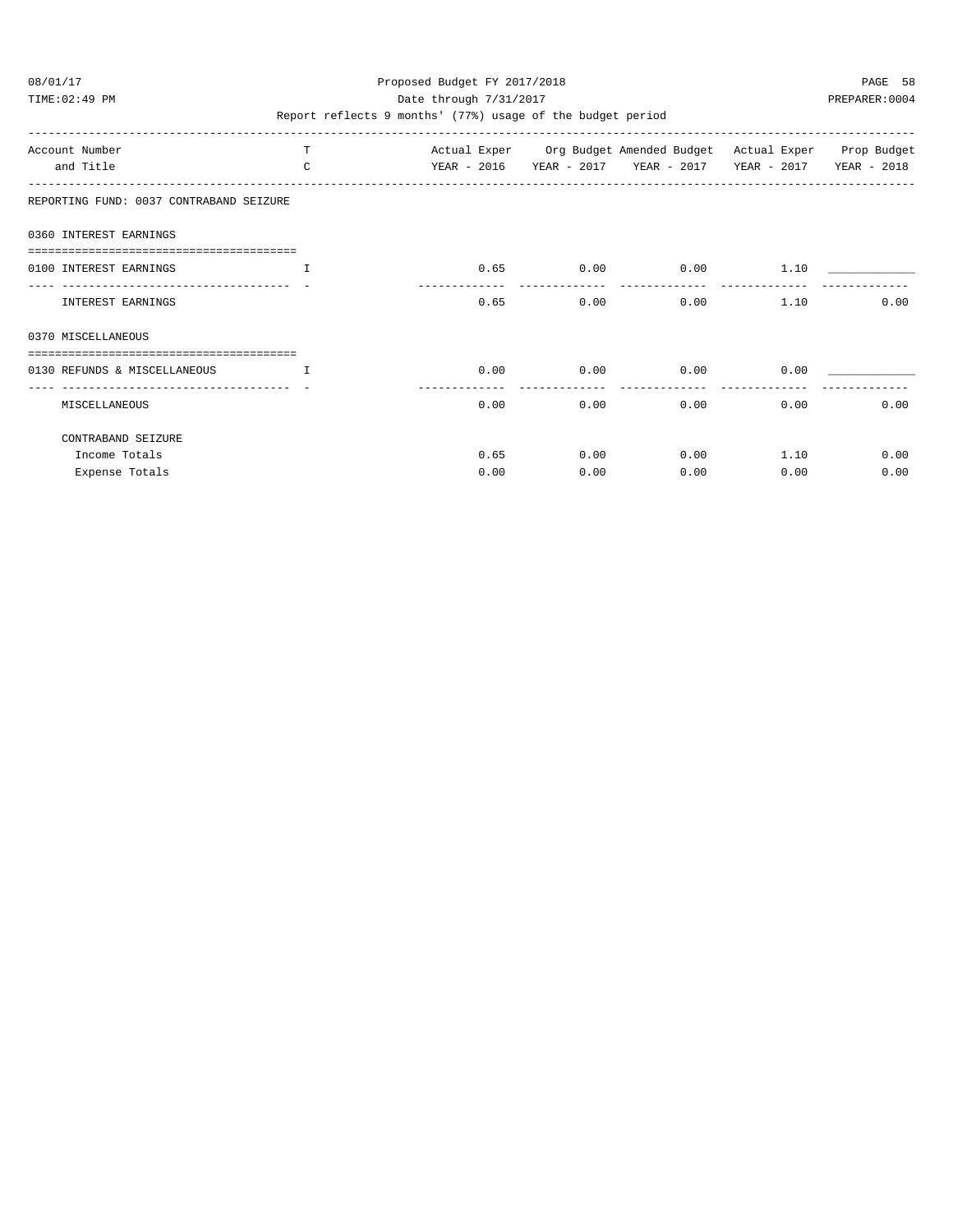TIME:02:49 PM PREPARER:0004 Date through 7/31/2017 PREPARER:0004

| Account Number                     | т            |             |            | Actual Exper Org Budget Amended Budget Actual Exper Prop Budget |       |             |
|------------------------------------|--------------|-------------|------------|-----------------------------------------------------------------|-------|-------------|
| and Title                          | $\mathsf{C}$ | YEAR - 2016 |            | YEAR - 2017 YEAR - 2017 YEAR - 2017                             |       | YEAR - 2018 |
| REPORTING FUND: 0038 IHC CO-OP GIN |              |             |            |                                                                 |       |             |
| 0360 INTEREST EARNINGS             |              |             |            |                                                                 |       |             |
|                                    |              |             |            |                                                                 |       |             |
| 0100 INTEREST EARNINGS             | $\mathbf{I}$ |             | 48.61 0.00 | 0.00                                                            | 73.40 |             |
| INTEREST EARNINGS                  |              | 48.61       | 0.00       | 0.00                                                            | 73.40 | 0.00        |
| 0645 CO-OP FUND                    |              |             |            |                                                                 |       |             |
|                                    |              |             |            |                                                                 |       |             |
| 0412 PRESCRIPTIONS                 | Е            | 0.00        | 0.00       | 0.00                                                            | 0.00  |             |
| CO-OP FUND                         |              | 0.00        | 0.00       | 0.00                                                            | 0.00  | 0.00        |
| IHC CO-OP GIN                      |              |             |            |                                                                 |       |             |
| Income Totals                      |              | 48.61       | 0.00       | 0.00                                                            | 73.40 | 0.00        |
| Expense Totals                     |              | 0.00        | 0.00       | 0.00                                                            | 0.00  | 0.00        |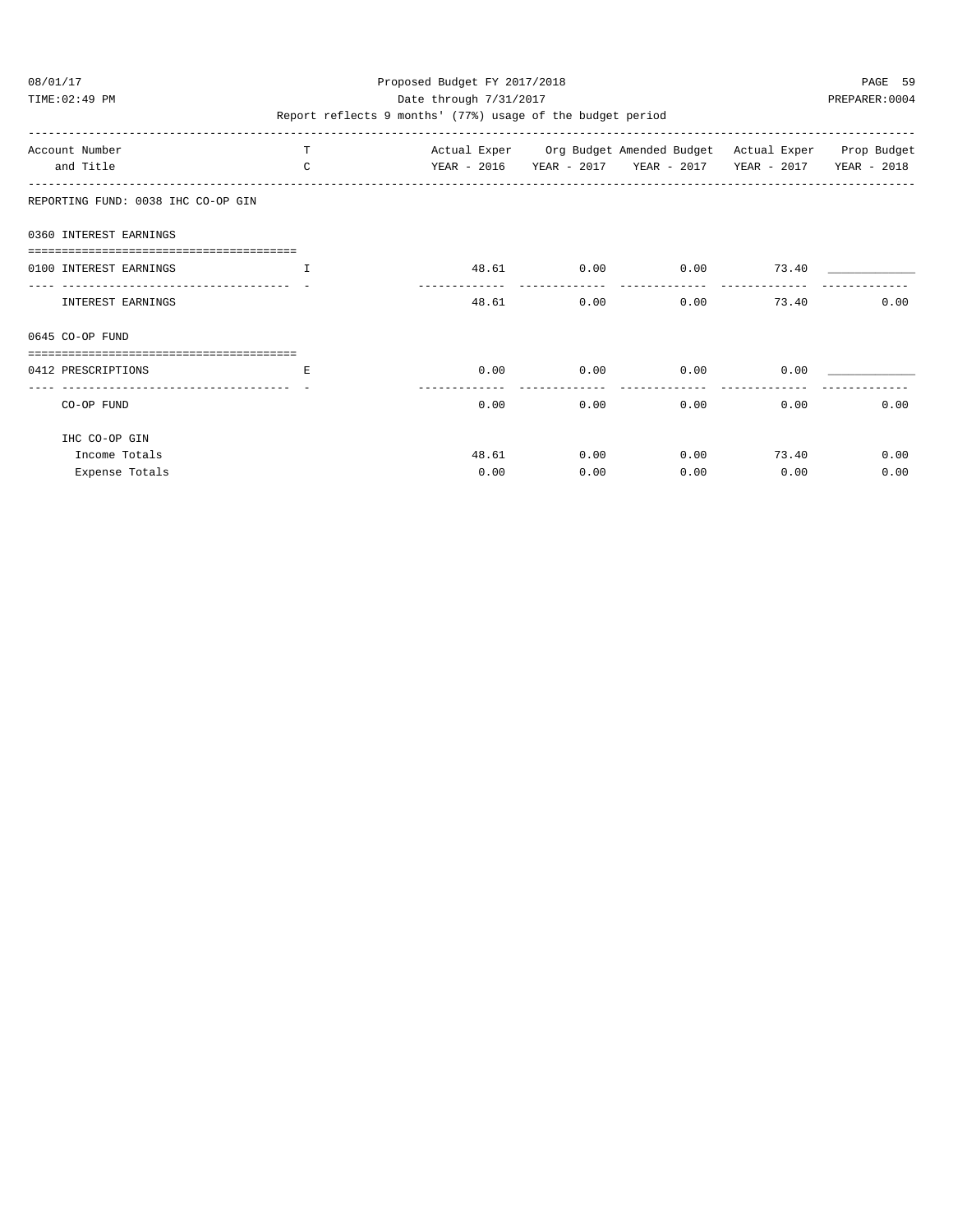TIME:02:49 PM PREPARER:0004 Date through 7/31/2017 PREPARER:0004

| Account Number                                                          | T            |                      |                    | Actual Exper Org Budget Amended Budget Actual Exper Prop Budget |                         |      |
|-------------------------------------------------------------------------|--------------|----------------------|--------------------|-----------------------------------------------------------------|-------------------------|------|
| and Title                                                               | $\mathsf{C}$ |                      |                    | YEAR - 2016 YEAR - 2017 YEAR - 2017                             | YEAR - 2017 YEAR - 2018 |      |
| REPORTING FUND: 0039 IHC B.R. COOPER                                    |              |                      |                    |                                                                 |                         |      |
| 0360 INTEREST EARNINGS                                                  |              |                      |                    |                                                                 |                         |      |
|                                                                         |              |                      |                    |                                                                 |                         |      |
| 0100 INTEREST EARNINGS                                                  | T.           | 23.62<br>----------- | 0.00<br>---------- | 0.00<br>-----------                                             | 29.71                   |      |
| INTEREST EARNINGS                                                       |              | 23.62                | 0.00               | 0.00                                                            | 29.71                   | 0.00 |
| 0370 MISCELLANEOUS INCOME                                               |              |                      |                    |                                                                 |                         |      |
| ======================================<br>0150 BONNIE RUTH COOPER TRUST | $\mathbf{T}$ |                      |                    | 165.00 1,000.00 1,000.00 1,185.50                               |                         |      |
| MISCELLANEOUS INCOME                                                    |              |                      |                    | -------------<br>165.00 1,000.00 1,000.00 1,185.50              |                         | 0.00 |
| 0645 BONNIE RUTH COOPER                                                 |              |                      |                    |                                                                 |                         |      |
|                                                                         |              |                      |                    |                                                                 |                         |      |
| 0404 COBRA/INSURANCE                                                    | E            | 0.00                 | 0.00               | 0.00                                                            | 0.00                    |      |
| 0410 CERT. REG. NURSE ANES.                                             | Е            | 0.00                 | 0.00               | 0.00                                                            | 0.00                    |      |
| 0411 PHYSICIAN, NON-EMERGENCY                                           | Ε            | 0.00                 | 0.00               | 0.00                                                            | 0.00                    |      |
| 0412 PRESCRIPTIONS, DRUGS                                               | F.           | 0.00                 | 1,000.00           | 1,000.00                                                        | 0.00                    |      |
| 0413 HOSPITAL-INPATIENT                                                 | Ε            | 0.00                 | 0.00               | 0.00                                                            | 0.00                    |      |
| 0414 HOSPITAL, OUTPATIENT                                               | E.           | 0.00                 | 0.00               | 0.00                                                            | 0.00                    |      |
| 0415 LABORATORY/X-RAY                                                   | E            | 0.00                 | 0.00               | 0.00                                                            | 0.00                    |      |
| 0418 FED. QUALIFIED HEALTH CENTER                                       | E            | 0.00                 | 0.00               | 0.00                                                            | 0.00                    |      |
| 0422 AMBULATORY SURGICAL CENTER                                         | Е            | 0.00                 | 0.00               | 0.00                                                            | 0.00                    |      |
| BONNIE RUTH COOPER                                                      |              | ----------<br>0.00   |                    | 1,000.00 1,000.00                                               | 0.00                    | 0.00 |
| IHC B.R. COOPER                                                         |              |                      |                    |                                                                 |                         |      |
| Income Totals                                                           |              | 188.62               |                    | 1,000.00  1,000.00  1,215.21                                    |                         | 0.00 |
| Expense Totals                                                          |              | 0.00                 | 1,000.00           | 1,000.00                                                        | 0.00                    | 0.00 |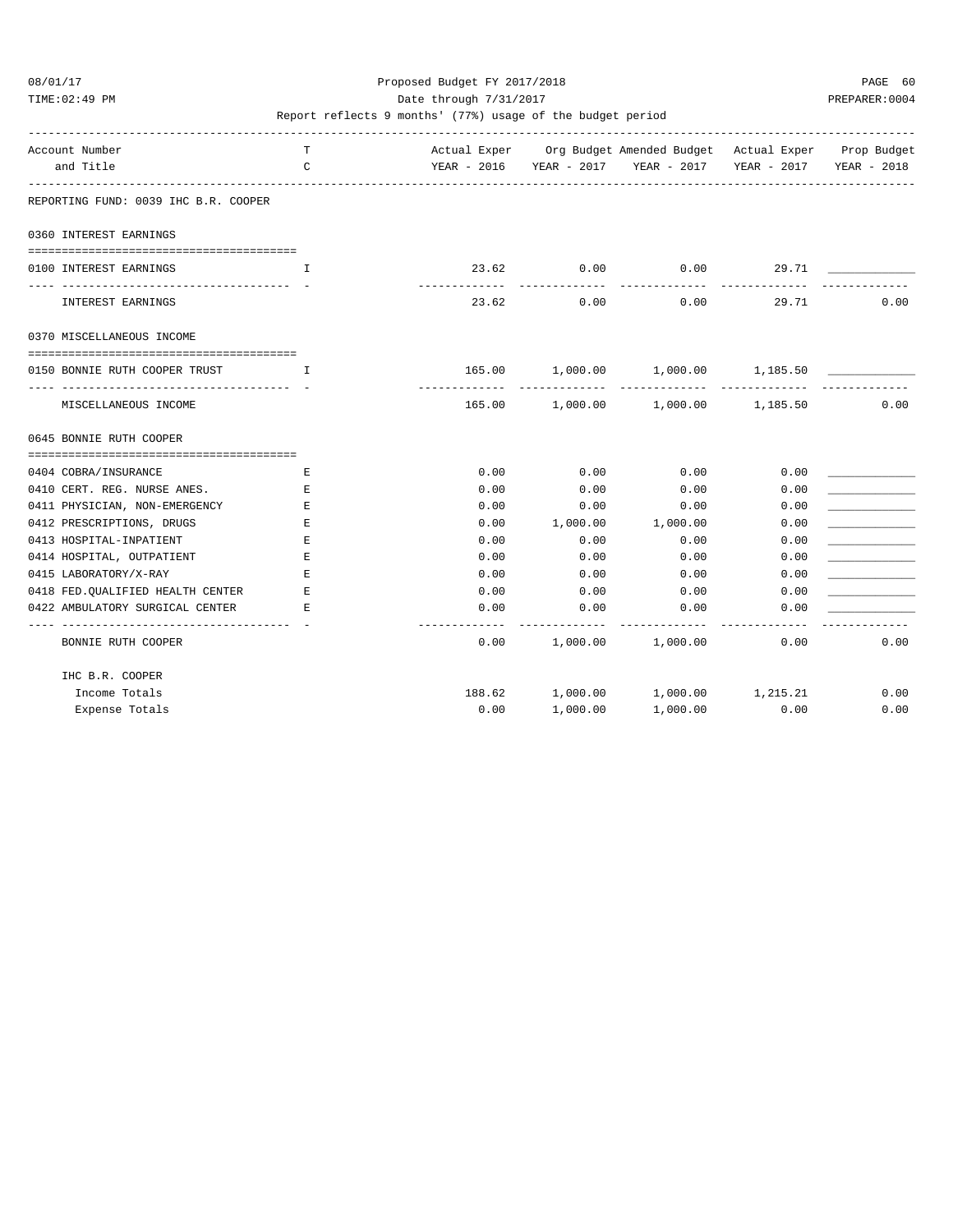TIME:02:49 PM PREPARER:0004 Date through 7/31/2017 PREPARER:0004

| Account Number<br>and Title        | T<br>$\mathsf{C}$ |          | Actual Exper Org Budget Amended Budget Actual Exper Prop Budget<br>YEAR - 2016 YEAR - 2017 YEAR - 2017 YEAR - 2017 YEAR - 2018 |                     |                 |          |
|------------------------------------|-------------------|----------|--------------------------------------------------------------------------------------------------------------------------------|---------------------|-----------------|----------|
| REPORTING FUND: 0040 NAACHO        |                   |          |                                                                                                                                |                     |                 |          |
| 0300 CASH                          |                   |          |                                                                                                                                |                     |                 |          |
|                                    |                   |          |                                                                                                                                |                     |                 |          |
| 0110 UNENCUMBERED FUND BALANCE     | T                 |          | $0.00$ 6,000.00 6,000.00 0.00                                                                                                  |                     |                 | 4,000.00 |
| CASH                               |                   |          | $0.00$ 6,000.00 6,000.00 0.00                                                                                                  |                     | -------------   | 4,000.00 |
| 0330 GRANT INCOME                  |                   |          |                                                                                                                                |                     |                 |          |
|                                    |                   |          |                                                                                                                                |                     |                 |          |
| 0410 NAACHO GRANT INCOME           | T                 |          | $0.00$ 0.00                                                                                                                    | $0.00$ 0.00         |                 |          |
| GRANT INCOME                       |                   | 0.00     | ----------<br>0.00                                                                                                             | -----------<br>0.00 | 0.00            | 0.00     |
| 0411 NACCHO                        |                   |          |                                                                                                                                |                     |                 |          |
| ---------------------------------- |                   |          |                                                                                                                                |                     |                 |          |
| 0310 OFFICE SUPPLIES               | Е                 |          | $1,076.59$ $1,000.00$ $1,750.00$ $783.38$ $1,000.00$                                                                           |                     |                 |          |
| 0427 OUT OF COUNTY TRAVEL          | E.                |          | $3,011.12$ $5,000.00$ $4,250.00$ $0.00$                                                                                        |                     |                 | 3,000.00 |
| 0574 COMPUTER EOUIPMENT            | E.                | 0.00     | 0.00                                                                                                                           | 0.00                | 0.00            |          |
|                                    |                   |          |                                                                                                                                |                     |                 |          |
| NACCHO                             |                   |          | $4,087.71$ 6,000.00 6,000.00 783.38                                                                                            |                     |                 | 4,000.00 |
| NAACHO                             |                   |          |                                                                                                                                |                     |                 |          |
| Income Totals                      |                   |          | $0.00$ $6,000.00$ $6,000.00$ $0.00$                                                                                            |                     |                 | 4,000.00 |
| Expense Totals                     |                   | 4,087.71 | 6,000.00                                                                                                                       |                     | 6,000.00 783.38 | 4,000.00 |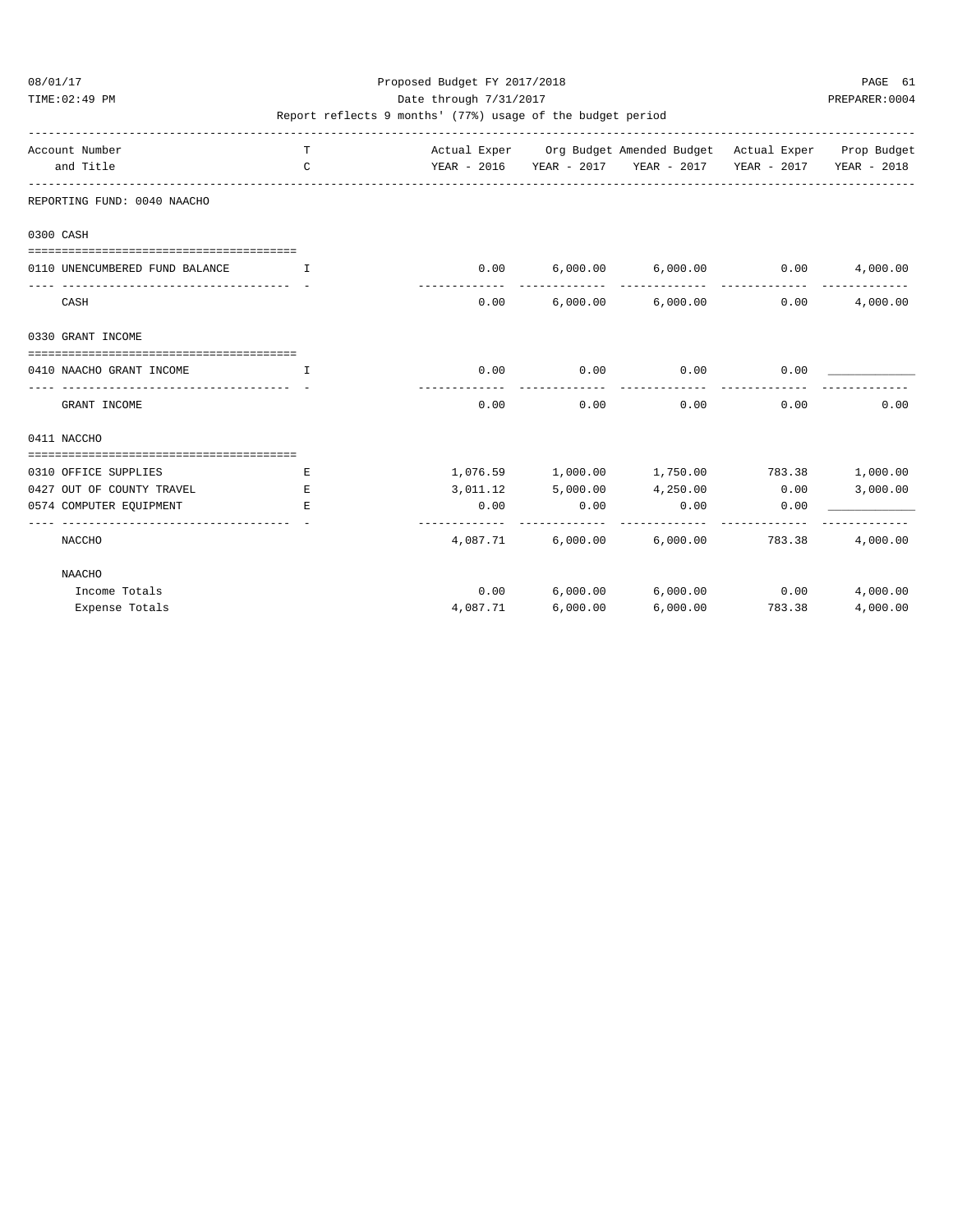#### 08/01/17 Proposed Budget FY 2017/2018 PAGE 62 TIME:02:49 PM PREPARER:0004 Date through 7/31/2017 PREPARER:0004

| Account Number<br>and Title                          | T.<br>C      |          |                       | Actual Exper Org Budget Amended Budget Actual Exper Prop Budget<br>YEAR - 2016 YEAR - 2017 YEAR - 2017 YEAR - 2017 YEAR - 2018 |                |          |
|------------------------------------------------------|--------------|----------|-----------------------|--------------------------------------------------------------------------------------------------------------------------------|----------------|----------|
| REPORTING FUND: 0045 CHAPTER 19 FUNDS                |              |          |                       |                                                                                                                                |                |          |
| 0330 GRANT INCOME                                    |              |          |                       |                                                                                                                                |                |          |
|                                                      |              |          |                       |                                                                                                                                |                |          |
| 0403 CHAPTER 19 FUNDS                                | $\mathbf{L}$ |          |                       | $796.73$ 4,000.00 4,000.00 1,647.93                                                                                            |                | 4,000.00 |
| ____________________________________<br>GRANT INCOME |              |          |                       | 796.73 4,000.00 4,000.00 1,647.93                                                                                              | -------------- | 4,000.00 |
| 0403 CHAPTER 19 FUNDS                                |              |          |                       |                                                                                                                                |                |          |
|                                                      |              |          |                       |                                                                                                                                |                |          |
| 0103 SALARY                                          | E.           | 0.00     |                       | $1,200.00$ $1,200.00$                                                                                                          | 718.00         |          |
| 0201 SOCIAL SECURITY                                 | Е            | 0.00     | 74.40                 | 74.40                                                                                                                          | 44.52          |          |
| 0204 WORKERS COMPENSATION                            | Е.           | 0.00     | 0.00                  | 0.00                                                                                                                           | 0.00           |          |
| 0205 MEDICARE TAX                                    | E            | 0.00     | 17.40                 | 17.40                                                                                                                          | 10.41          |          |
| 0310 OFFICE SUPPLIES                                 | E.           | 867.50   | 500.00                | 500.00                                                                                                                         | 525.00         | 500.00   |
| 0427 OUT OF COUNTY TRAVEL                            | Е            | 279.23   | $1,000.00$ $1,000.00$ |                                                                                                                                | 0.00           | 100.00   |
| 0572 OFFICE EQUIPMENT                                | E.           | 0.00     | 708.20                | 708.20                                                                                                                         | 0.00           | 700.00   |
| 0573 ELECTION EQUIPMENT                              | Е            | 0.00     | 0.00                  | 0.00                                                                                                                           | 0.00           | 2,700.00 |
| 0574 COMPUTER EQUIPMENT                              | Е            | 0.00     | 500.00                | 500.00                                                                                                                         | 0.00           |          |
|                                                      |              |          |                       |                                                                                                                                |                |          |
| CHAPTER 19 FUNDS                                     |              |          |                       | $1,146.73$ $4,000.00$ $4,000.00$ $1,297.93$                                                                                    |                | 4,000.00 |
| CHAPTER 19 FUNDS                                     |              |          |                       |                                                                                                                                |                |          |
| Income Totals                                        |              |          |                       | 796.73 4,000.00 4,000.00 1,647.93                                                                                              |                | 4,000.00 |
| Expense Totals                                       |              | 1,146.73 | 4,000.00              | 4,000.00 1,297.93                                                                                                              |                | 4,000.00 |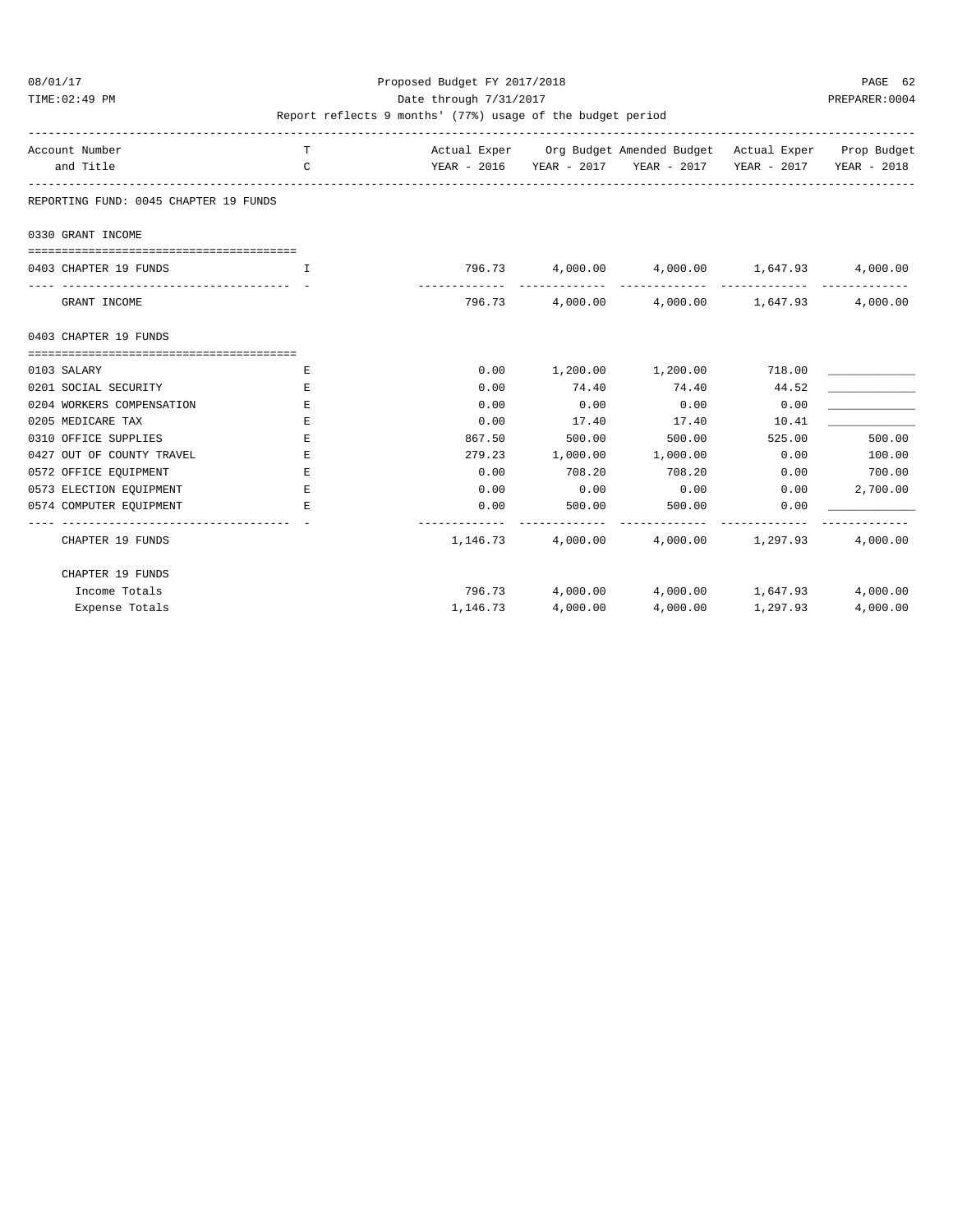### 08/01/17 Proposed Budget FY 2017/2018 PAGE 63 TIME:02:49 PM PREPARER:0004 Date through 7/31/2017 PREPARER:0004

| Account Number                                       | т            |            |                     | Actual Exper Org Budget Amended Budget Actual Exper Prop Budget |               |           |
|------------------------------------------------------|--------------|------------|---------------------|-----------------------------------------------------------------|---------------|-----------|
| and Title                                            | $\mathsf{C}$ |            |                     | YEAR - 2016 YEAR - 2017 YEAR - 2017 YEAR - 2017 YEAR - 2018     |               |           |
| REPORTING FUND: 0046 SAFE ROOM REIMBURSEMENT PROGRAM |              |            |                     |                                                                 |               |           |
| 0300 CASH                                            |              |            |                     |                                                                 |               |           |
| 0146 BEGINNING CASH BALANCE                          | I            | 0.00       |                     | $1,200.00$ $1,200.00$ $0.00$ $1,200.00$                         |               |           |
| CASH                                                 |              |            |                     | $0.00$ 1,200.00 1,200.00                                        | 0.00          | 1,200.00  |
| 0330 GRANT INCOME                                    |              |            |                     |                                                                 |               |           |
| 0475 SAFE ROOM REIMBURSEMENT DR-4029                 | I.           |            |                     | $91,183.42$ $87,000.00$ $87,000.00$ $54,621.57$ $90,000.00$     |               |           |
| 0476 ADMINISTRATIVE FEE                              | $\mathbf{T}$ | 3,900.00   | 2,900.00            | 2,900.00                                                        | 2,400.00      | 3,000.00  |
| GRANT INCOME                                         |              | ---------- |                     | 95,083.42 89,900.00 89,900.00 57,021.57 93,000.00               | ------------- |           |
| 0475 SAFE ROOM REIMBURSEMENT PROGRAM                 |              |            |                     |                                                                 |               |           |
| 0310 OFFICE SUPPLIES                                 | Ε            |            |                     | 522.41 200.00 200.00                                            | 569.22        |           |
| 0314 SAFE ROOM REIMBURSEMENT                         | Е            |            | 91,183.42 87,000.00 | 87,000.00 54,621.57 93,300.00                                   |               |           |
| 0330 GAS/OIL                                         | Ε            |            | 0.00                | 85.00                                                           | 127.39        | 150.00    |
| 0427 OUT OF COUNTY TRAVEL                            | $\mathbf E$  |            | 527.59 600.00       | 600.00                                                          | 349.42        | 500.00    |
| 0454 R&M AUTO                                        | $\mathbf E$  |            | 0.00                | 215.00                                                          | 212.78        | 250.00    |
| 0573 RADIO EQUIPMENT                                 | E            |            |                     | 3,438.01 3,300.00 3,000.00                                      | 0.00          |           |
| 0574 COMPUTER EQUIPMENT                              | F.           | 1,471.07   | 0.00                | 0.00                                                            | 0.00          |           |
| SAFE ROOM REIMBURSEMENT PROGRAM                      |              |            |                     | 97,142.50 91,100.00 91,100.00 55,880.38 94,200.00               |               |           |
| SAFE ROOM REIMBURSEMENT PROGRAM                      |              |            |                     |                                                                 |               |           |
| Income Totals                                        |              |            |                     | 95,083.42 91,100.00 91,100.00 57,021.57 94,200.00               |               |           |
| Expense Totals                                       |              | 97,142.50  | 91,100.00           | 91,100.00                                                       | 55,880.38     | 94,200.00 |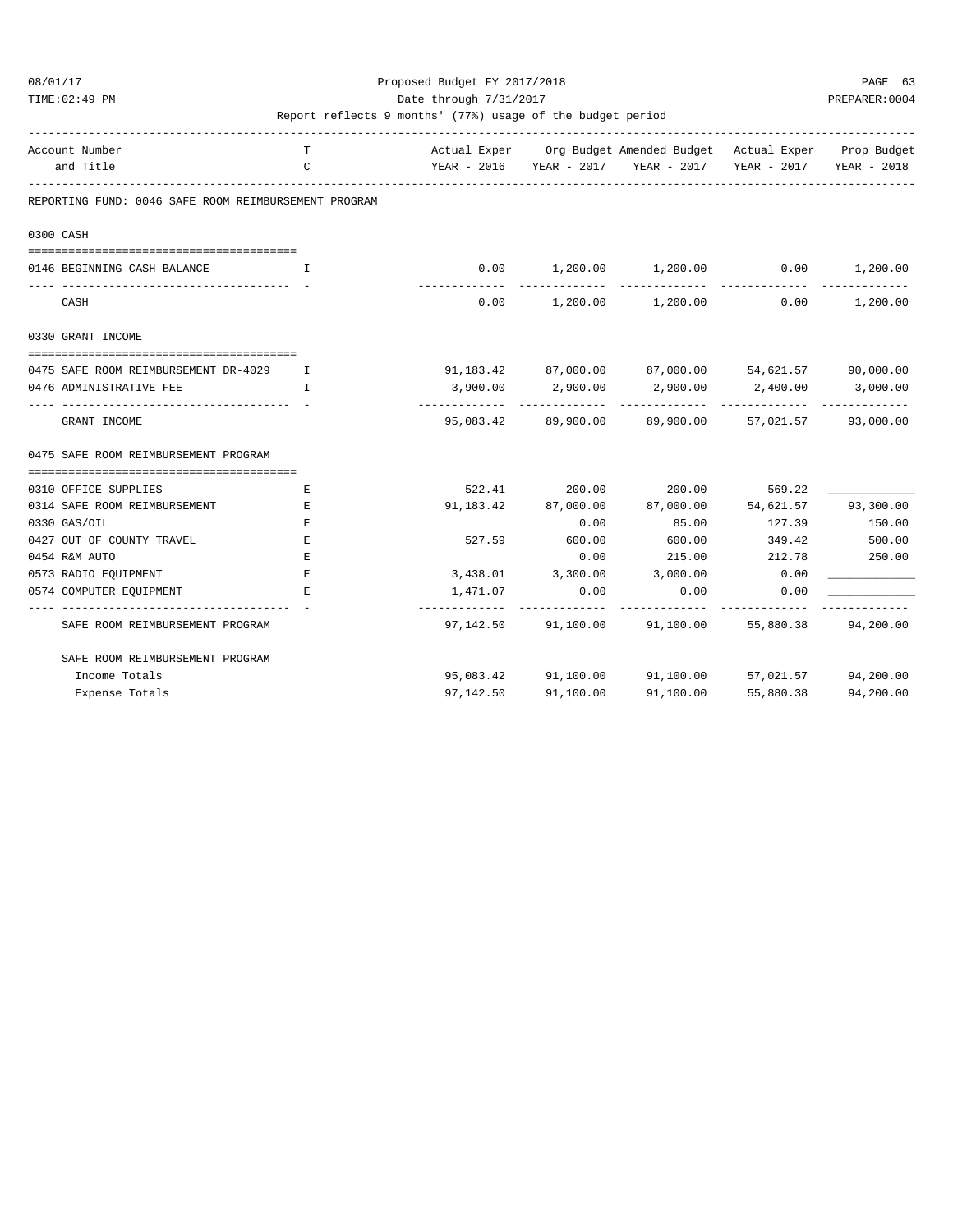### 08/01/17 Proposed Budget FY 2017/2018 PAGE 64 TIME:02:49 PM PREPARER:0004 Date through 7/31/2017 PREPARER:0004

| Account Number<br>and Title                  | T<br>$\mathsf{C}$ |          |           | Actual Exper Org Budget Amended Budget Actual Exper Prop Budget<br>YEAR - 2016 YEAR - 2017 YEAR - 2017 YEAR - 2017 YEAR - 2018 |      |           |
|----------------------------------------------|-------------------|----------|-----------|--------------------------------------------------------------------------------------------------------------------------------|------|-----------|
| REPORTING FUND: 0048 ELECTION EQUIPMENT FUND |                   |          |           |                                                                                                                                |      |           |
| 0300 CASH                                    |                   |          |           |                                                                                                                                |      |           |
|                                              |                   |          |           |                                                                                                                                |      |           |
| 0148 BEGINNING CASH BALANCE                  | $\mathbf{I}$      |          |           | $0.00$ 17,100.00 17,100.00 0.00 17,100.00                                                                                      |      |           |
| CASH                                         |                   |          |           | $0.00$ 17,100.00 17,100.00 0.00 17,100.00                                                                                      |      |           |
| 0340 INCOME                                  |                   |          |           |                                                                                                                                |      |           |
|                                              |                   |          |           |                                                                                                                                |      |           |
| 0130 REFUNDS & MISCELLANEOUS                 | $\mathbf{T}$      |          |           | $0.00$ $0.00$ $0.00$ $0.00$ $0.00$                                                                                             |      |           |
| 0484 ELECTION REIMBURSEMENT                  | $\mathbf{I}$      |          |           | 7,270.17 2,400.00 2,400.00 7,124.32                                                                                            |      | 4,000.00  |
| INCOME                                       |                   |          |           | 7,270.17 2,400.00 2,400.00 7,124.32 4,000.00                                                                                   |      |           |
| 0403 ELECTION EQUIPMENT FUND                 |                   |          |           |                                                                                                                                |      |           |
| 0485 LICENSE/SUPPORT                         | Е                 |          |           | $667.00$ 0.00 0.00 0.00 0.00                                                                                                   |      |           |
| 0573 ELECTION EOUIPMENT                      | E.                |          |           | 8, 272.81    19, 500.00    19, 500.00    0.00                                                                                  |      | 21,100.00 |
| ELECTION EQUIPMENT FUND                      |                   |          |           | 8,939.81  19,500.00  19,500.00  0.00  21,100.00                                                                                |      |           |
| ELECTION EQUIPMENT FUND                      |                   |          |           |                                                                                                                                |      |           |
| Income Totals                                |                   |          |           | 7,270.17 19,500.00 19,500.00 7,124.32 21,100.00                                                                                |      |           |
| Expense Totals                               |                   | 8,939.81 | 19,500.00 | 19,500.00                                                                                                                      | 0.00 | 21,100.00 |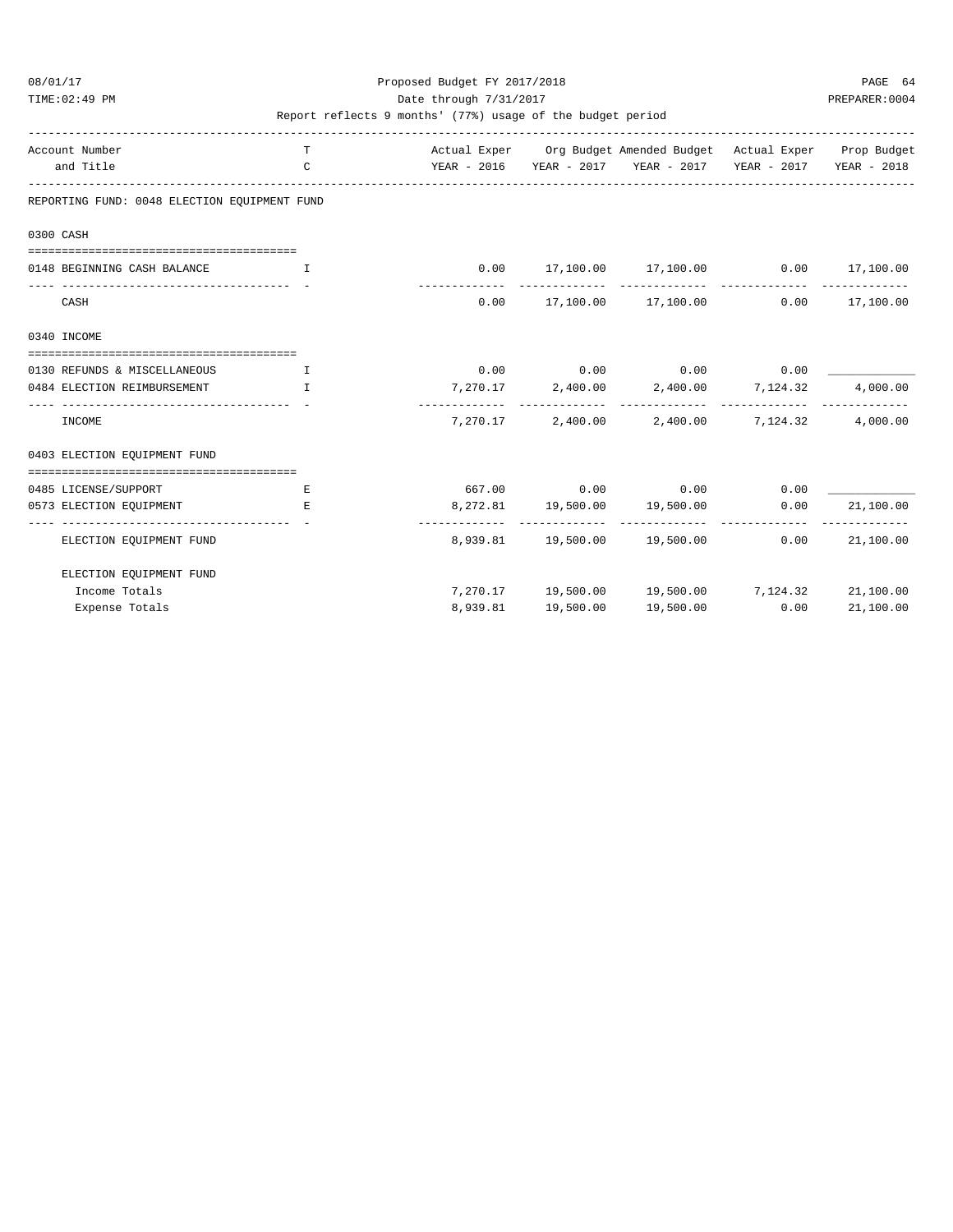### 08/01/17 Proposed Budget FY 2017/2018 PAGE 65 TIME:02:49 PM PREPARER:0004 Date through 7/31/2017 PREPARER:0004

| Account Number<br>and Title                                           | т<br>$\mathsf{C}$ | YEAR - 2016 |          | Actual Exper Org Budget Amended Budget Actual Exper Prop Budget<br>YEAR - 2017 YEAR - 2017 | YEAR - 2017 | YEAR - 2018 |
|-----------------------------------------------------------------------|-------------------|-------------|----------|--------------------------------------------------------------------------------------------|-------------|-------------|
| REPORTING FUND: 0051 CO.CLERK CO.& DIST.CT. TECHNOLOGY                |                   |             |          |                                                                                            |             |             |
| 0370 CO.CLK.MISCELLANEOUS INCOME                                      |                   |             |          |                                                                                            |             |             |
| 0440 CO.CLK.CO.& DIST.CT.TECHNOLOGY FEE I                             |                   |             |          | $1,433.65$ $1,000.00$ $1,000.00$ $725.40$                                                  |             | 1,000.00    |
| CO.CLK.MISCELLANEOUS INCOME                                           |                   |             |          | $1,433.65$ $1,000.00$ $1,000.00$ $725.40$                                                  |             | 1,000.00    |
| 0440 CO.CLK.COURT TECHNOLOGY EQUIPMENT                                |                   |             |          |                                                                                            |             |             |
| 0572 OFFICE EQUIPMENT                                                 | E.                |             |          | $129.10$ $1,000.00$ $1,000.00$ $0.00$                                                      |             | 1,000.00    |
| --------------------------------<br>CO.CLK.COURT TECHNOLOGY EQUIPMENT |                   |             |          | $129.10$ $1,000.00$ $1,000.00$                                                             | 0.00        | 1,000.00    |
| CO. CLERK CO.& DIST. CT. TECHNOLOGY                                   |                   |             |          |                                                                                            |             |             |
| Income Totals                                                         |                   |             |          | $1,433.65$ $1,000.00$ $1,000.00$ $725.40$                                                  |             | 1,000.00    |
| Expense Totals                                                        |                   | 129.10      | 1,000.00 | 1,000.00                                                                                   | 0.00        | 1,000.00    |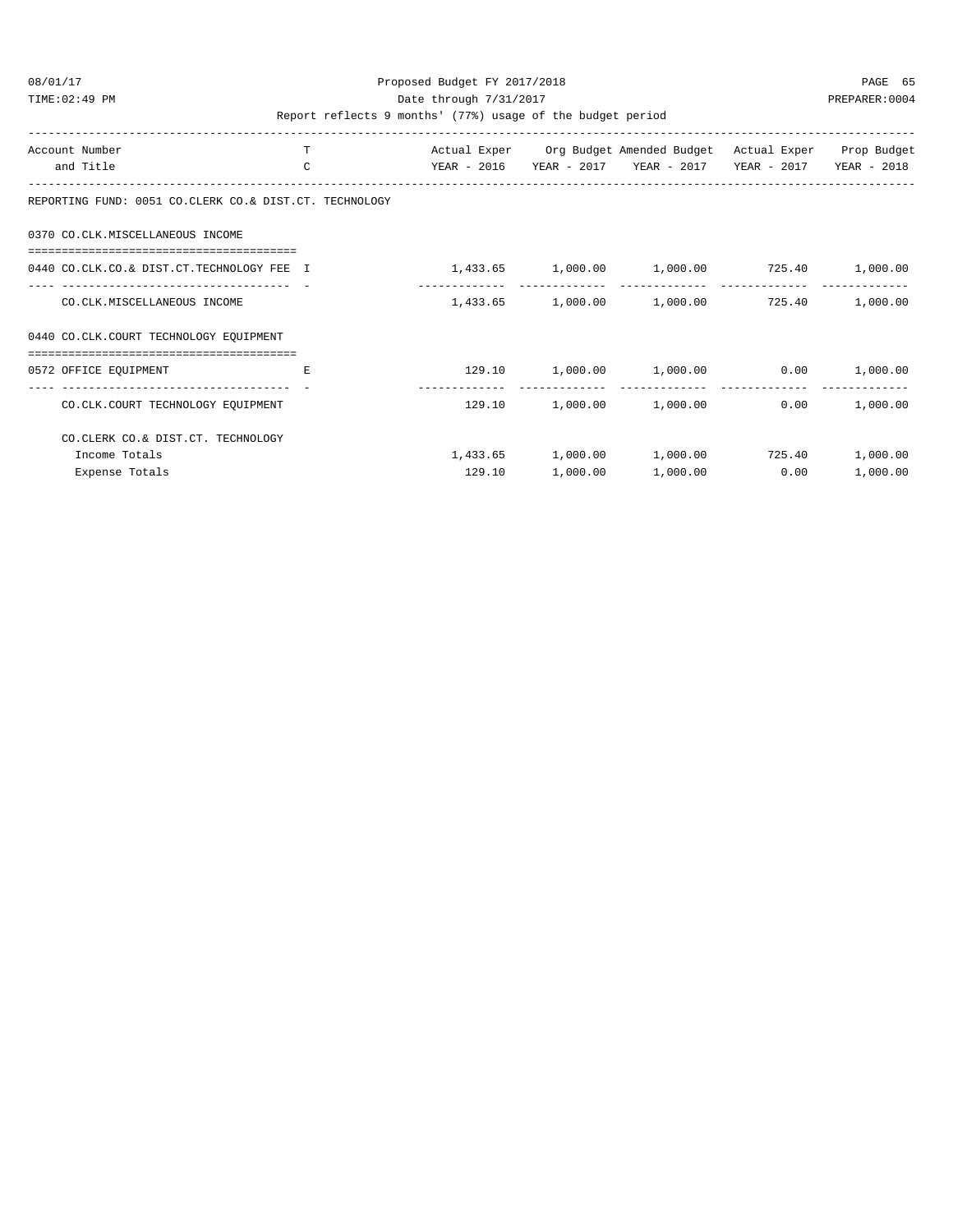### 08/01/17 Proposed Budget FY 2017/2018 PAGE 66 TIME:02:49 PM PREPARER:0004 Date through 7/31/2017 PREPARER:0004

| Account Number<br>and Title                                      | T.<br>$\mathcal{C}$ |       |          | Actual Exper Org Budget Amended Budget Actual Exper Prop Budget |               |          |
|------------------------------------------------------------------|---------------------|-------|----------|-----------------------------------------------------------------|---------------|----------|
| REPORTING FUND: 0052 CO.CLK.COURT RECORDS PRESERVATION           |                     |       |          |                                                                 |               |          |
| 0360 INTEREST EARNINGS                                           |                     |       |          |                                                                 |               |          |
| ----------------------------------                               |                     |       |          |                                                                 |               |          |
| 0100 INTEREST EARNINGS<br>and the contract of the Table of Table |                     |       |          | $22.28$ 6.00 6.00 6.68                                          |               | 6.00     |
| INTEREST EARNINGS                                                |                     | 22.28 |          | $6.00$ $6.00$                                                   | 6.68          | 6.00     |
| 0370 CO.CLK.MISCELLANEOUS INCOME                                 |                     |       |          |                                                                 |               |          |
| 0133 CO.CLK.COURT RECORDS PRESERVATION F I                       |                     |       |          | $4,231.37$ $5,000.00$ $5,000.00$ $1,600.57$                     |               | 5,000.00 |
| CO.CLK.MISCELLANEOUS INCOME                                      |                     |       |          | $4,231.37$ $5,000.00$ $5,000.00$ $1,600.57$                     |               | 5,000.00 |
| 0449 CO.CLK.COURT RECORDS PRES.EOUIPMENT                         |                     |       |          |                                                                 |               |          |
| -----------------------------------<br>0572 OFFICE EQUIPMENT     | E.                  |       |          | $0.00$ 5,006.00 5,006.00 0.00                                   |               | 5,006.00 |
| CO. CLK. COURT RECORDS PRES. EQUIPMENT                           |                     | 0.00  |          | -------------- --------------<br>5,006.00 5,006.00              | 0.00          | 5,006.00 |
| CO. CLK. COURT RECORDS PRESERVATION                              |                     |       |          |                                                                 |               |          |
| Income Totals                                                    |                     |       |          | $4,253.65$ $5,006.00$ $5,006.00$ $1,607.25$                     |               | 5,006.00 |
| Expense Totals                                                   |                     | 0.00  | 5,006.00 |                                                                 | 5,006.00 0.00 | 5,006.00 |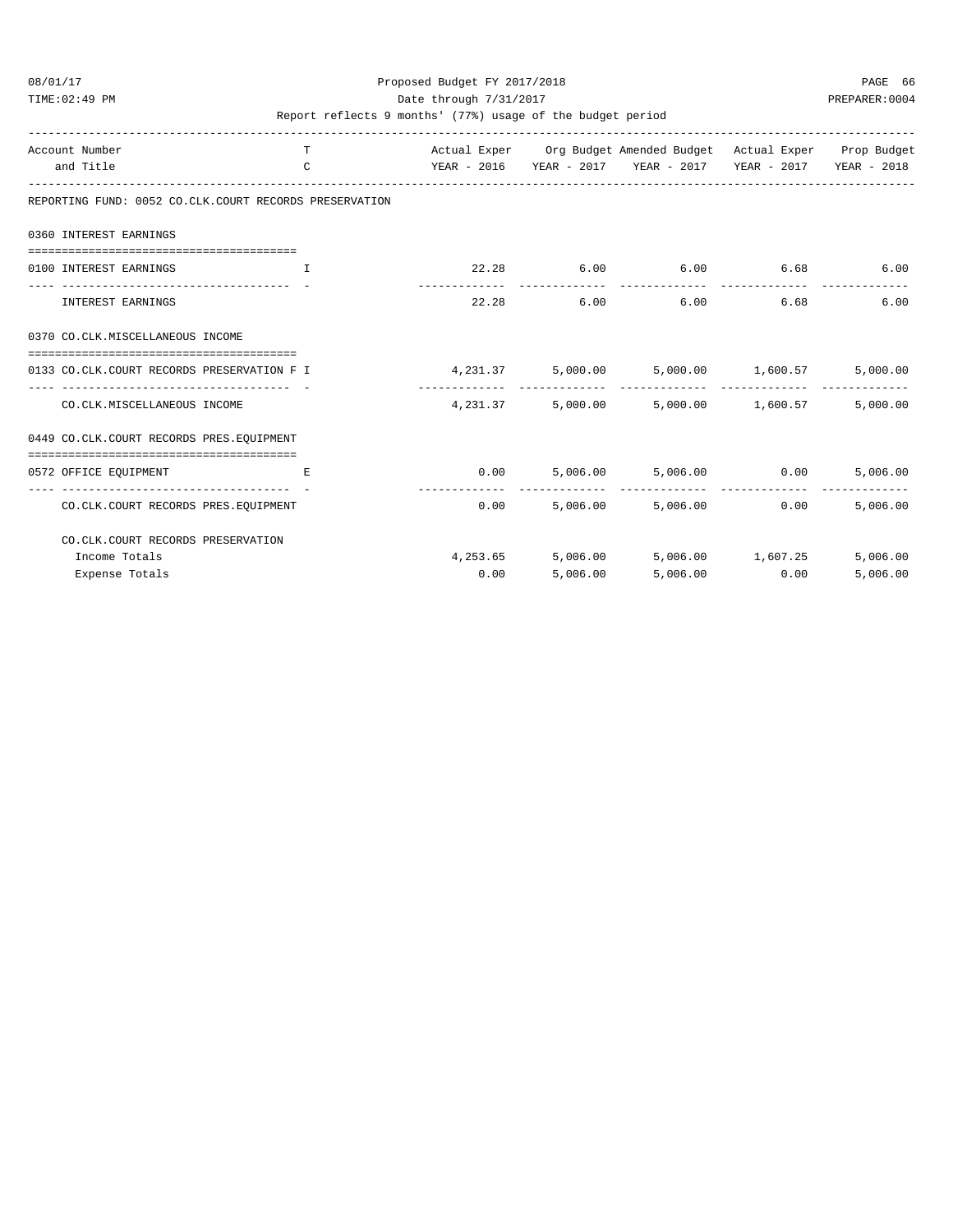#### 08/01/17 Proposed Budget FY 2017/2018 PAGE 67 TIME:02:49 PM PREPARER:0004 Date through 7/31/2017 PREPARER:0004

| Account Number                                            | T            |                                                             |           | Actual Exper Org Budget Amended Budget Actual Exper Prop Budget                                                                                     |                    |                  |
|-----------------------------------------------------------|--------------|-------------------------------------------------------------|-----------|-----------------------------------------------------------------------------------------------------------------------------------------------------|--------------------|------------------|
| and Title                                                 | $\mathsf{C}$ |                                                             |           | YEAR - 2016 YEAR - 2017 YEAR - 2017 YEAR - 2017 YEAR - 2018                                                                                         |                    |                  |
| REPORTING FUND: 0053 CO.CLERK RECORDS ARCHIVE             |              |                                                             |           |                                                                                                                                                     |                    |                  |
| 0300 CASH                                                 |              |                                                             |           |                                                                                                                                                     |                    |                  |
| 0153 BEGINNING CASH BALANCE                               | $\mathbf{I}$ |                                                             |           | $0.00$ 18,104.98 18,104.98 0.00 18,104.98                                                                                                           |                    |                  |
| CASH                                                      |              |                                                             |           | $0.00$ 18, 104.98 18, 104.98                                                                                                                        |                    | $0.00$ 18,104.98 |
| 0370 MISCELLANEOUS INCOME                                 |              |                                                             |           |                                                                                                                                                     |                    |                  |
| 0133 CO.CLERK RECORDS ARCHIVE FEE                         | $\mathbf{I}$ | $63,759.92$ $40,000.00$ $40,000.00$ $53,360.00$ $40,000.00$ |           |                                                                                                                                                     |                    |                  |
| ---------------------------------<br>MISCELLANEOUS INCOME |              |                                                             |           | $63,759.92$ $40,000.00$ $40,000.00$ $53,360.00$ $40,000.00$                                                                                         |                    |                  |
| 0403 CO. CLERK RECORDS ARCHIVE                            |              |                                                             |           |                                                                                                                                                     |                    |                  |
| --------------------------------------                    |              |                                                             |           |                                                                                                                                                     |                    |                  |
| 0437 DIGITAL IMAGING<br>0490 CO. CLERK MISCELLANEOUS      | Е<br>E.      |                                                             |           | 229.50 53,700.00 53,700.00 0.00 53,700.00<br>$1,140.75 \qquad \qquad 4,404.98 \qquad \qquad 4,404.98 \qquad \qquad 3,899.00 \qquad \qquad 4,404.98$ |                    |                  |
|                                                           |              |                                                             |           |                                                                                                                                                     |                    |                  |
| CO. CLERK RECORDS ARCHIVE                                 |              | 1,370.25                                                    |           | 58.104.98 58.104.98 3.899.00                                                                                                                        |                    | 58,104.98        |
| CO. CLERK RECORDS ARCHIVE                                 |              |                                                             |           |                                                                                                                                                     |                    |                  |
| Income Totals                                             |              | 63,759.92                                                   |           | 58, 104.98 58, 104.98 53, 360.00 58, 104.98                                                                                                         |                    |                  |
| Expense Totals                                            |              | 1,370.25                                                    | 58,104.98 |                                                                                                                                                     | 58,104.98 3,899.00 | 58,104.98        |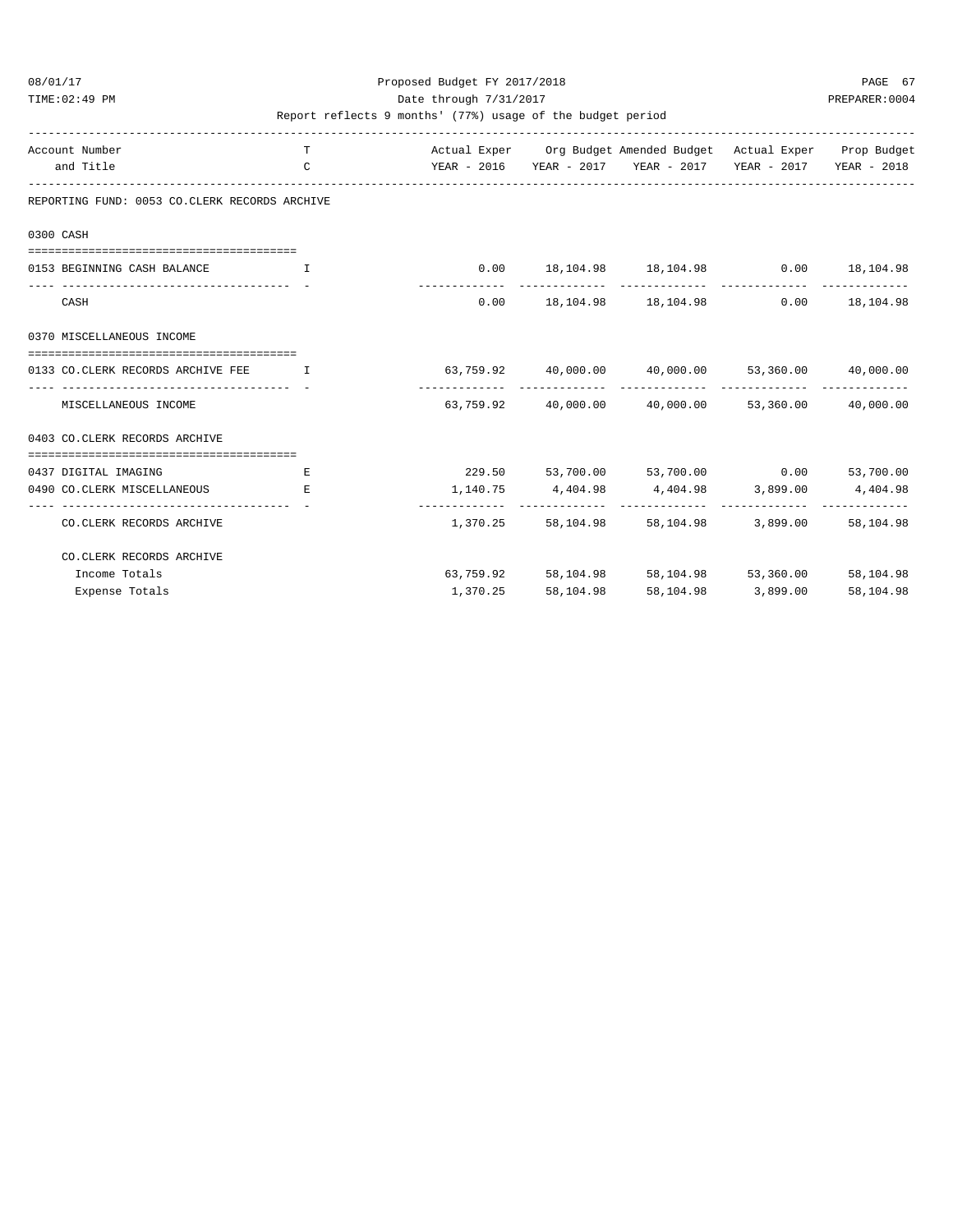TIME:02:49 PM PREPARER:0004 Date through 7/31/2017 PREPARER:0004

| Account Number<br>and Title                         | T.<br>C      |                         |        | Actual Exper Org Budget Amended Budget Actual Exper Prop Budget<br>YEAR - 2016 YEAR - 2017 YEAR - 2017 | YEAR - 2017       | YEAR - 2018 |
|-----------------------------------------------------|--------------|-------------------------|--------|--------------------------------------------------------------------------------------------------------|-------------------|-------------|
|                                                     |              |                         |        |                                                                                                        |                   |             |
| REPORTING FUND: 0055 F.C. LAW ENFORCEMENT EDUCATION |              |                         |        |                                                                                                        |                   |             |
| 0300 CASH                                           |              |                         |        |                                                                                                        |                   |             |
| 0156 BEGINNING CASH BALANCE                         | $\mathbb{T}$ | 0.00                    | 500.00 | 2,100.00                                                                                               | 0.00              | 500.00      |
| CASH                                                |              | 0.00                    | 500.00 | 2,100.00                                                                                               | 0.00              | 500.00      |
| 0360 INTEREST EARNINGS                              |              |                         |        |                                                                                                        |                   |             |
| 0100 INTEREST EARNINGS                              | T.           | 0.12                    | 0.00   | 0.00                                                                                                   | 0.15              |             |
| INTEREST EARNINGS                                   |              | 0.12                    | 0.00   | 0.00                                                                                                   | 0.15              | 0.00        |
| 0370 MISCELLANEOUS                                  |              |                         |        |                                                                                                        |                   |             |
| 0130 REFUNDS & MISCELLANEOUS                        | T.           | 0.00                    | 0.00   | 0.00                                                                                                   | 0.00              |             |
| 0160 PEACE OFFICER ALLOCATION                       | I            | 1,827.51<br>----------- | 0.00   | 0.00                                                                                                   | 2, 211.27         | 2,600.00    |
| MISCELLANEOUS                                       |              | 1,827.51                | 0.00   | 0.00                                                                                                   | 2,211.27          | 2,600.00    |
| 0560 LAW ENFORCEMENT EDUCATION                      |              |                         |        |                                                                                                        |                   |             |
| 0427 OUT OF COUNTY TRAVEL                           | Е            | 0.00                    | 0.00   | 0.00                                                                                                   | 0.00              |             |
| 0428 TRAINING & TUITION                             | Ε            | 235.00                  | 500.00 | 2,100.00                                                                                               | 1,728.23          | 3,100.00    |
| 0435 PRINTING                                       | E            | 0.00                    | 0.00   | 0.00                                                                                                   | 0.00              |             |
| 0490 MISCELLANEOUS                                  | E            | 0.00                    | 0.00   | 0.00                                                                                                   | 0.00              |             |
| LAW ENFORCEMENT EDUCATION                           |              | 235.00                  | 500.00 | 2,100.00                                                                                               | 1,728.23          | 3,100.00    |
| F.C. LAW ENFORCEMENT EDUCATION                      |              |                         |        |                                                                                                        |                   |             |
| Income Totals                                       |              | 1,827.63                | 500.00 |                                                                                                        | 2,100.00 2,211.42 | 3,100.00    |
| Expense Totals                                      |              | 235.00                  | 500.00 | 2,100.00                                                                                               | 1,728.23          | 3,100.00    |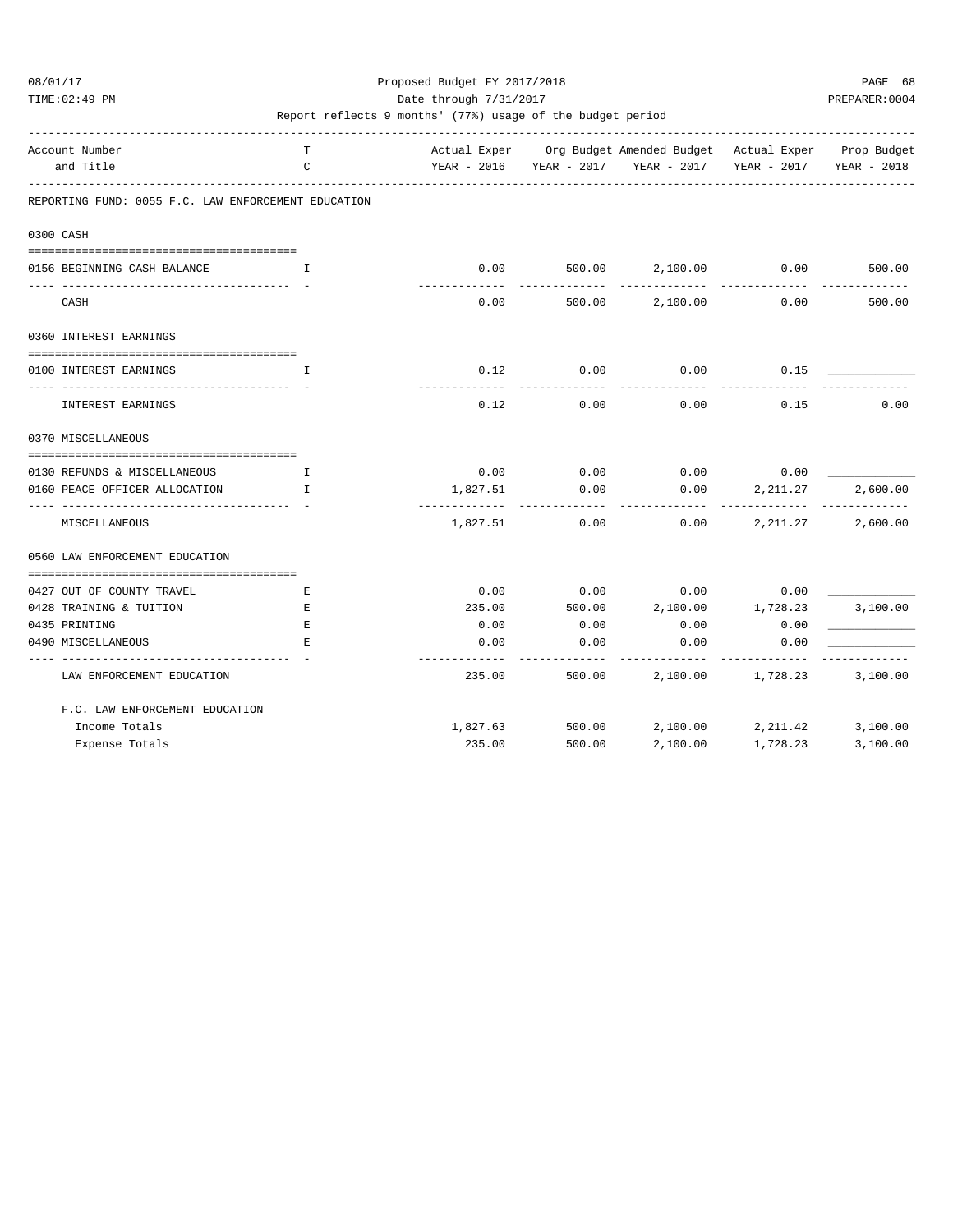TIME:02:49 PM PREPARER:0004 Date through 7/31/2017 PREPARER:0004

| Account Number                                | т           |                         |                     | Actual Exper Org Budget Amended Budget Actual Exper |                          | Prop Budget              |
|-----------------------------------------------|-------------|-------------------------|---------------------|-----------------------------------------------------|--------------------------|--------------------------|
| and Title                                     | C           | YEAR - 2016             | YEAR - 2017         | YEAR - 2017                                         | YEAR - 2017              | YEAR - 2018              |
| REPORTING FUND: 0056 F C SHERIFF FORFEITURE   |             |                         |                     |                                                     |                          |                          |
| 0300 CASH                                     |             |                         |                     |                                                     |                          |                          |
| 0156 BEGINNING CASH BALANCE                   | I.          | 0.00                    |                     | 20,000.00 24,650.00                                 |                          | 0.00 10,000.00           |
| CASH                                          |             | 0.00                    |                     | 20,000.00 24,650.00                                 | 0.00                     | 10,000.00                |
| 0330 GRANTS                                   |             |                         |                     |                                                     |                          |                          |
| 0560 BULLETPROOF VEST PARTNERSHIP             | T           | 0.00                    | 0.00                | 0.00                                                | 0.00                     |                          |
| GRANTS                                        |             | 0.00                    | 0.00                | 0.00                                                | 0.00                     | 0.00                     |
| 0352 OTHER FOREITURES                         |             |                         |                     |                                                     |                          |                          |
| 0200 CONTRABAND FOREITURE                     | Ι.          | 10,684.33               | 0.00                |                                                     | 10,000.00 11,653.49      |                          |
| 0300 PLEA BARGAIN AGREEMENT                   | Ι.          | 0.00                    | 0.00                | 0.00                                                | 0.00                     |                          |
| OTHER FOREITURES                              |             | ----------<br>10,684.33 | -----------<br>0.00 |                                                     | .<br>10,000.00 11,653.49 | 0.00                     |
| 0360 INTEREST EARNINGS                        |             |                         |                     |                                                     |                          |                          |
| 0100 INTEREST EARNINGS                        | Ι.          | 2.85                    | 0.00                | 0.00                                                | 2.48                     |                          |
| INTEREST EARNINGS                             |             | ----------<br>2.85      | --------<br>0.00    | 0.00                                                | 2.48                     | 0.00                     |
| 0370 MISCELLANEOUS                            |             |                         |                     |                                                     |                          |                          |
| 0108 FEDERAL OT REIMBURSEMENT                 | I.          | 0.00                    | 0.00                | 0.00                                                | 0.00                     |                          |
| 0130 REFUNDS & MISCELLANEOUS                  | I           | 40.10                   | 0.00                | 0.00                                                | 0.00                     |                          |
|                                               |             |                         |                     |                                                     |                          |                          |
| MISCELLANEOUS                                 |             | 40.10                   | 0.00                | 0.00                                                | 0.00                     | 0.00                     |
| 0390 TRANSFERS                                |             |                         |                     |                                                     |                          |                          |
| 0140 TRANSFERS IN                             | I.          | 0.00                    | 0.00                | 0.00                                                | 0.00                     |                          |
|                                               |             |                         |                     |                                                     |                          |                          |
| TRANSFERS                                     |             | 0.00                    | 0.00                | 0.00                                                | 0.00                     | 0.00                     |
| 0560 F C SHERIFF FORFEITURE                   |             |                         |                     |                                                     |                          |                          |
|                                               |             |                         |                     |                                                     |                          |                          |
| 0310 SUPPLIES<br>0316 EMPLOYEE AWARDS BANQUET | Ε<br>Е      | 2,633.07<br>0.00        | 1,500.00<br>0.00    | 4,700.00<br>0.00                                    | 0.00                     | 2,641.23 4,700.00        |
| 0395 UNIFORMS/PROT.VESTS                      | E           | 0.00                    | 1,000.00            | 1,805.00                                            | 1,293.61                 |                          |
| 0423 INTERNET SERVICE                         | $\mathbf E$ |                         | 0.00                | 1,299.85                                            | 584.78                   |                          |
| 0427 OUT OF COUNTY TRAVEL                     | Е           | 0.00                    | 0.00                | 0.00                                                | 0.00                     |                          |
| 0428 TRAINING & TUITION                       | Ε           | 0.00                    | 0.00                | 0.00                                                | 0.00                     |                          |
| 0452 R & M EQUIPMENT                          | Е           | 0.00                    | 65.00               | 65.00                                               | 0.00                     |                          |
| 0454 R&M AUTO                                 | E           | 0.00                    | 1,000.00            | 0.00                                                | 0.00                     |                          |
| 0495 NARCOTICS AND/OR OTHER INVESTIGATIO E    |             | 0.00                    | 300.00              | 1,800.00                                            | 1,500.00                 | 1,800.00                 |
| 0499 BANK SERVICE FEES                        | Ε           | 135.00                  | 135.00              | 135.00                                              | 0.00                     | 135.00                   |
| 0571 AUTOMOBILES                              | Е           | 0.00                    | 10,000.00           | 0.00                                                | 0.00                     |                          |
| 0572 OFFICE EQUIPMENT                         | Ε           | 1,249.96                | 0.00                | 0.00                                                | 0.00                     |                          |
| 0573 TELEPHONE EQUIPMENT                      | $\mathbf E$ | 0.00                    | 0.00                | 0.00                                                | 0.00                     |                          |
| 0580 INVESTIGATIVE EQUIPMENT                  | $\mathbf E$ | 2,687.65                | 6,000.00            | 24,845.15                                           | 24,832.57                | 3,365.00                 |
| F C SHERIFF FORFEITURE                        |             | 6,705.68                |                     | 20,000.00 34,650.00                                 | 30,852.19                | -----------<br>10,000.00 |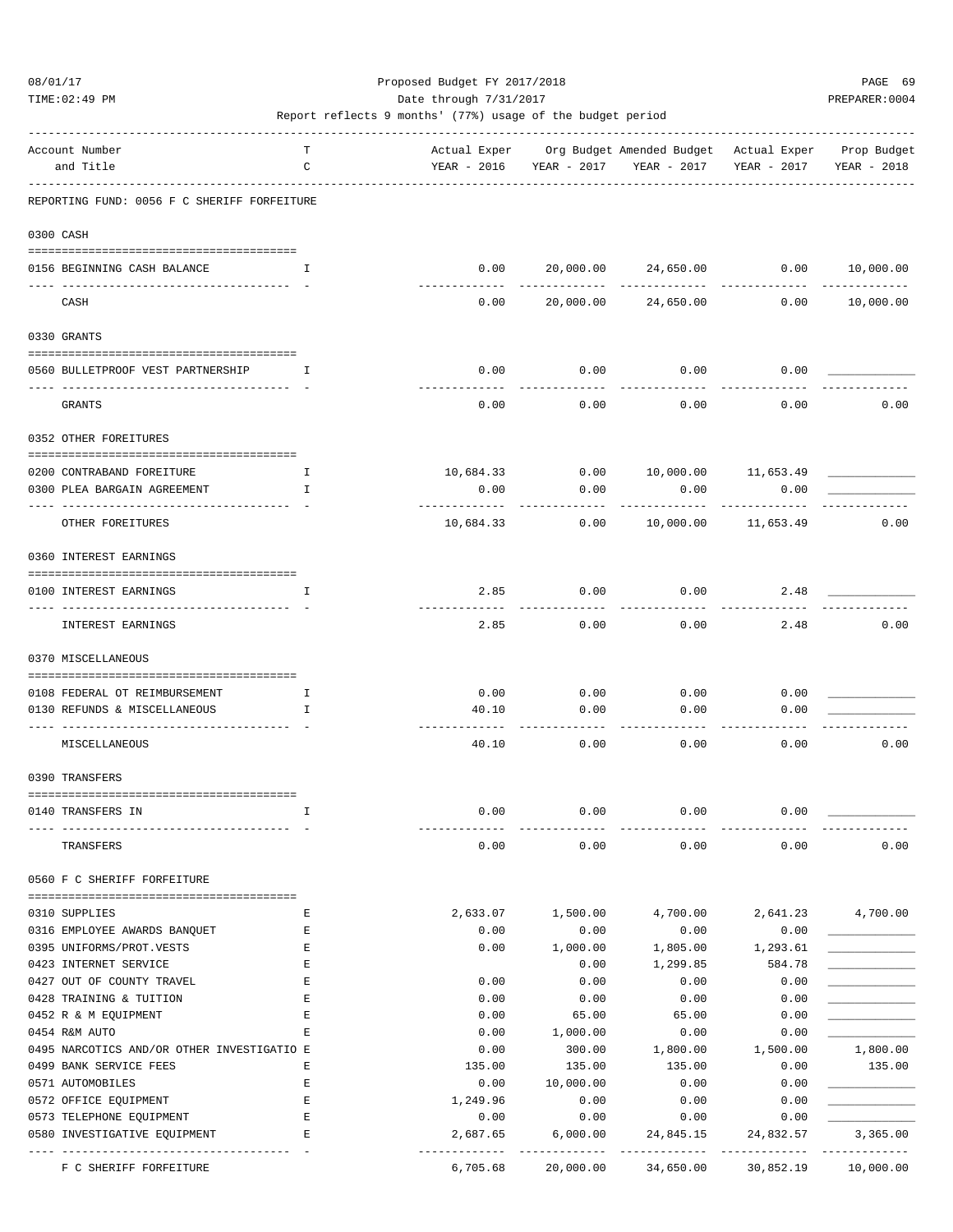### 08/01/17 Proposed Budget FY 2017/2018 PAGE 70 TIME:02:49 PM PREPARER:0004 Date through 7/31/2017 PREPARER:0004

| Account Number | and Title                                   | <b>TT</b><br>C | Actual Exper<br>YEAR - 2016 | YEAR - 2017 | Org Budget Amended Budget<br>YEAR - 2017 | Actual Exper<br>YEAR - 2017 | Prop Budget<br>YEAR - 2018 |
|----------------|---------------------------------------------|----------------|-----------------------------|-------------|------------------------------------------|-----------------------------|----------------------------|
|                |                                             |                |                             |             |                                          |                             |                            |
|                | REPORTING FUND: 0056 F C SHERIFF FORFEITURE |                |                             |             |                                          |                             |                            |
|                |                                             |                |                             |             |                                          |                             |                            |
|                | F C SHERIFF FORFEITURE                      |                |                             |             |                                          |                             |                            |
|                | Income Totals                               |                | 10,727.28                   | 20,000.00   | 34,650.00                                | 11,655.97                   | 10,000.00                  |
|                | Expense Totals                              |                | 6,705.68                    | 20,000.00   | 34,650.00                                | 30,852.19                   | 10,000.00                  |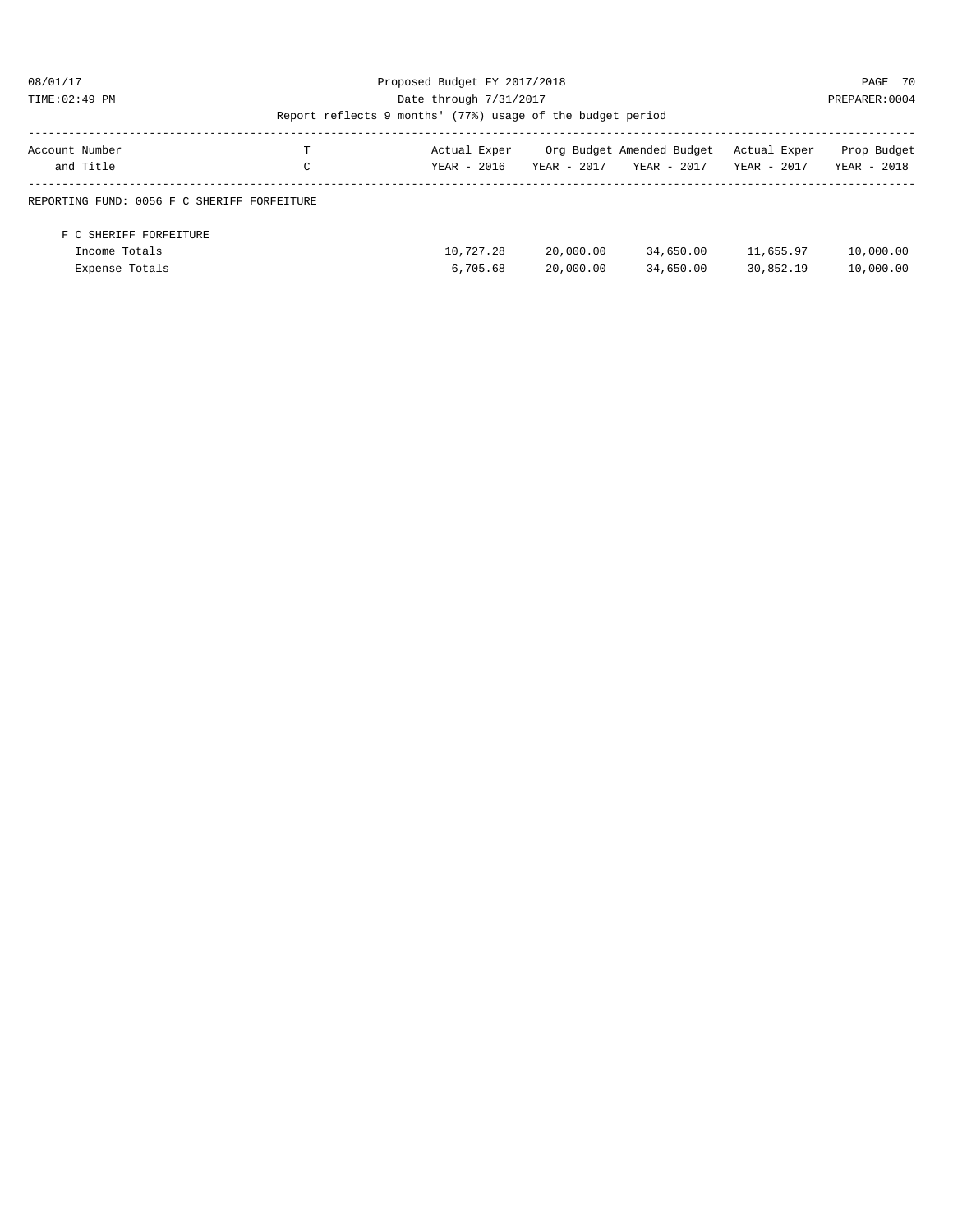TIME:02:49 PM PREPARER:0004 Date through 7/31/2017 PREPARER:0004

| Account Number                                                   | т                                                                                                             |              |              | Actual Exper Org Budget Amended Budget Actual Exper Prop Budget |              |             |
|------------------------------------------------------------------|---------------------------------------------------------------------------------------------------------------|--------------|--------------|-----------------------------------------------------------------|--------------|-------------|
| and Title                                                        | $\mathtt{C}$<br>_____________________________                                                                 |              |              | YEAR - 2016 YEAR - 2017 YEAR - 2017                             | YEAR - 2017  | YEAR - 2018 |
| REPORTING FUND: 0057 SHERIFF K-9 UNIT                            |                                                                                                               |              |              |                                                                 |              |             |
| 0300 CASH                                                        |                                                                                                               |              |              |                                                                 |              |             |
| 0157 BEGINNING CASH BALANCE                                      | $\mathbf{I}$ and $\mathbf{I}$                                                                                 | 0.00         | 0.00         | 0.00                                                            | 0.00         |             |
| CASH                                                             |                                                                                                               | 0.00         | 0.00         | 0.00                                                            | 0.00         | 0.00        |
| 0360 INTEREST INCOME                                             |                                                                                                               |              |              |                                                                 |              |             |
| --------------------------------------<br>0100 INTEREST EARNINGS | I                                                                                                             | 0.00         | 0.00         | 0.00                                                            | 0.00         |             |
| INTEREST INCOME                                                  |                                                                                                               | 0.00         | 0.00         | 0.00                                                            | 0.00         | 0.00        |
| 0370 MISCELLANEOUS INCOME                                        |                                                                                                               |              |              |                                                                 |              |             |
| 0560 SHERIFF K-9 UNIT                                            | I.                                                                                                            | 0.00         | 0.00         | 0.00                                                            | 0.00         |             |
| MISCELLANEOUS INCOME                                             |                                                                                                               | 0.00         | 0.00         | 0.00                                                            | 0.00         | 0.00        |
| 0560 SHERIFF K-9 UNIT                                            |                                                                                                               |              |              |                                                                 |              |             |
|                                                                  |                                                                                                               |              |              |                                                                 |              |             |
| 0310 SUPPLIES                                                    | Е                                                                                                             | 0.00         | 0.00         | 0.00                                                            | 0.00         |             |
| 0395 UNIFORMS                                                    | E                                                                                                             | 0.00         | 0.00         | 0.00                                                            | 0.00         |             |
| 0427 OUT OF COUNTY TRAVEL                                        | E                                                                                                             | 0.00         | 0.00         | 0.00                                                            | 0.00         |             |
| 0428 TRAINING/TUITION                                            | Е                                                                                                             | 0.00         | 0.00         | 0.00                                                            | 0.00         |             |
| 0571 EQUIPMENT<br>0580 PURCHASE OF ANIMAL                        | $\mathbf E$<br>$\mathbf{E}% _{t}\left  \mathbf{1}\right\rangle =\mathbf{1}_{t}\left  \mathbf{1}\right\rangle$ | 0.00<br>0.00 | 0.00<br>0.00 | 0.00<br>0.00                                                    | 0.00<br>0.00 |             |
| SHERIFF K-9 UNIT                                                 |                                                                                                               | 0.00         | 0.00         | 0.00                                                            | 0.00         | 0.00        |
| SHERIFF K-9 UNIT                                                 |                                                                                                               |              |              |                                                                 |              |             |
| Income Totals                                                    |                                                                                                               | 0.00         | 0.00         | 0.00                                                            | 0.00         | 0.00        |
| Expense Totals                                                   |                                                                                                               | 0.00         | 0.00         | 0.00                                                            | 0.00         | 0.00        |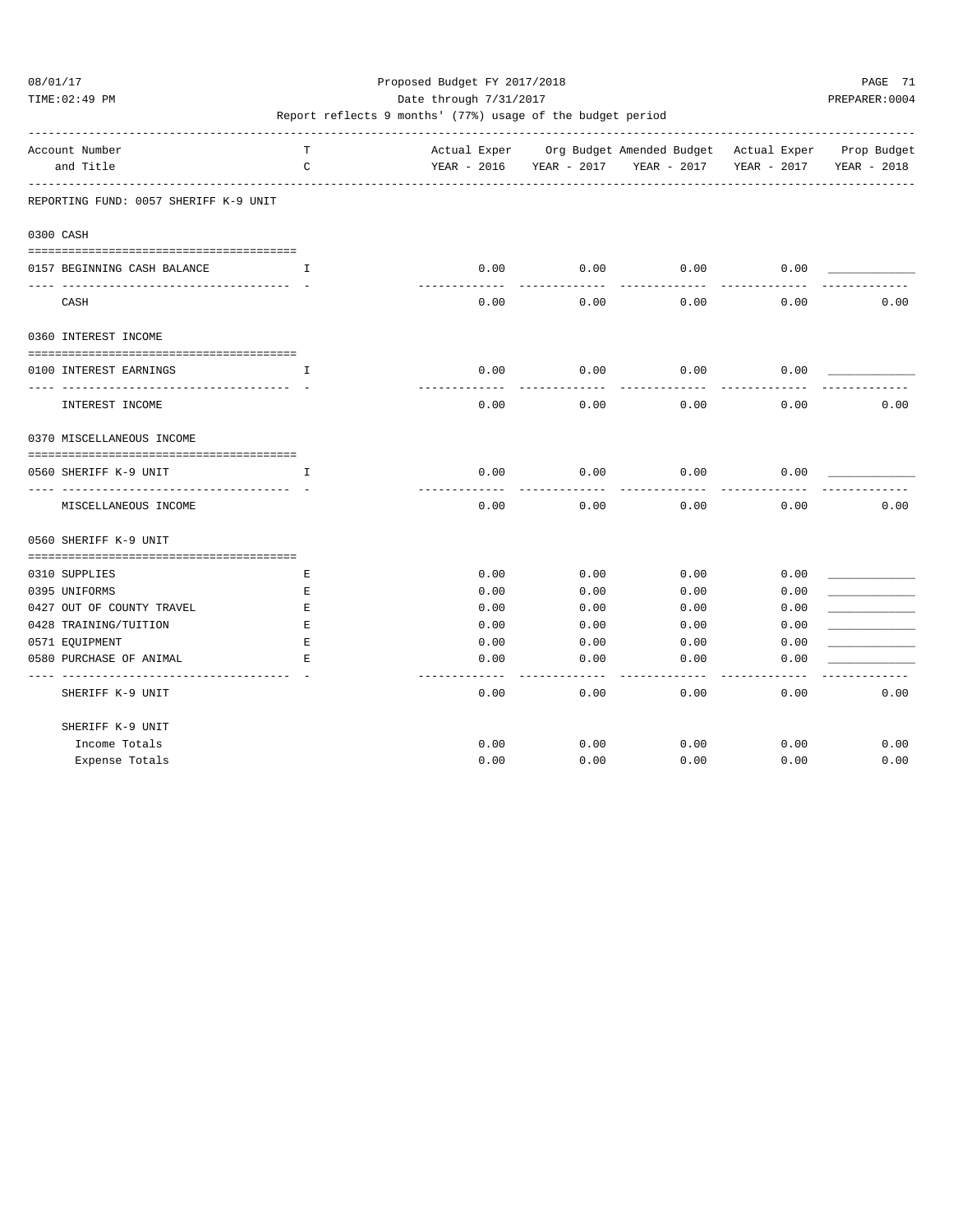TIME:02:49 PM PREPARER:0004 Date through 7/31/2017 PREPARER:0004

| Account Number                                            | T             |          |                | Actual Exper Org Budget Amended Budget Actual Exper Prop Budget |                       |                      |
|-----------------------------------------------------------|---------------|----------|----------------|-----------------------------------------------------------------|-----------------------|----------------------|
| and Title                                                 | $\mathcal{C}$ |          |                | YEAR - 2016 YEAR - 2017 YEAR - 2017 YEAR - 2017 YEAR - 2018     |                       |                      |
| REPORTING FUND: 0059 DRUG COURT PROGRAM                   |               |          |                |                                                                 |                       |                      |
| 0300 CASH                                                 |               |          |                |                                                                 |                       |                      |
|                                                           |               |          |                |                                                                 |                       |                      |
| 0159 BEGINNING CASH BALANCE                               | $\mathbf{T}$  |          | 0.00           | 0.00<br>. _ _ _ _ _ _ _ _ _ _ _                                 | 0.00<br>------------- | 10,000.00            |
| CASH                                                      |               | 0.00     | 0.00           | 0.00                                                            | 0.00                  | 10,000.00            |
| 0360 INTEREST EARNINGS                                    |               |          |                |                                                                 |                       |                      |
| 0100 INTEREST EARNINGS                                    | $\mathsf{T}$  |          | 19.79 0.00     | $0.00$ 16.06 15.00                                              |                       |                      |
| INTEREST EARNINGS                                         |               | 19.79    | 0.00           | 0.00                                                            | 16.06                 | 15.00                |
| 0370 DRUG COURT INCOME                                    |               |          |                |                                                                 |                       |                      |
| 0425 DRUG COURT FEE                                       | $\mathbf I$   |          |                | $5,027.24$ $4,000.00$ $4,000.00$ $4,879.77$                     |                       | 4,000.00             |
|                                                           |               |          | -------------- |                                                                 | -------------         |                      |
| DRUG COURT INCOME                                         |               |          |                | $5,027.24$ $4,000.00$ $4,000.00$ $4,879.77$                     |                       | 4,000.00             |
| 0425 DRUG COURT EXPENSE                                   |               |          |                |                                                                 |                       |                      |
|                                                           |               |          |                |                                                                 |                       |                      |
| 0433 DRUG COURT PROGRAMS<br>0437 ATTORNEY FEES DRUG COURT | Е<br>E        |          | 0.00           | $1,440.00$ $4,000.00$ $4,000.00$ $742.50$<br>0.00               | 0.00                  | 5,415.00<br>3,600.00 |
| 0439 INVESTIGATOR EXPENSE                                 | E.            |          | 0.00           | 0.00                                                            | 0.00                  | 5,000.00             |
|                                                           |               |          |                |                                                                 |                       | ----------           |
| DRUG COURT EXPENSE                                        |               |          |                | $1,440.00$ $4,000.00$ $4,000.00$ $742.50$                       |                       | 14,015.00            |
| DRUG COURT PROGRAM                                        |               |          |                |                                                                 |                       |                      |
| Income Totals                                             |               |          |                | 5,047.03 4,000.00 4,000.00 4,895.83 14,015.00                   |                       |                      |
| Expense Totals                                            |               | 1,440.00 | 4,000.00       | 4,000.00                                                        | 742.50                | 14,015.00            |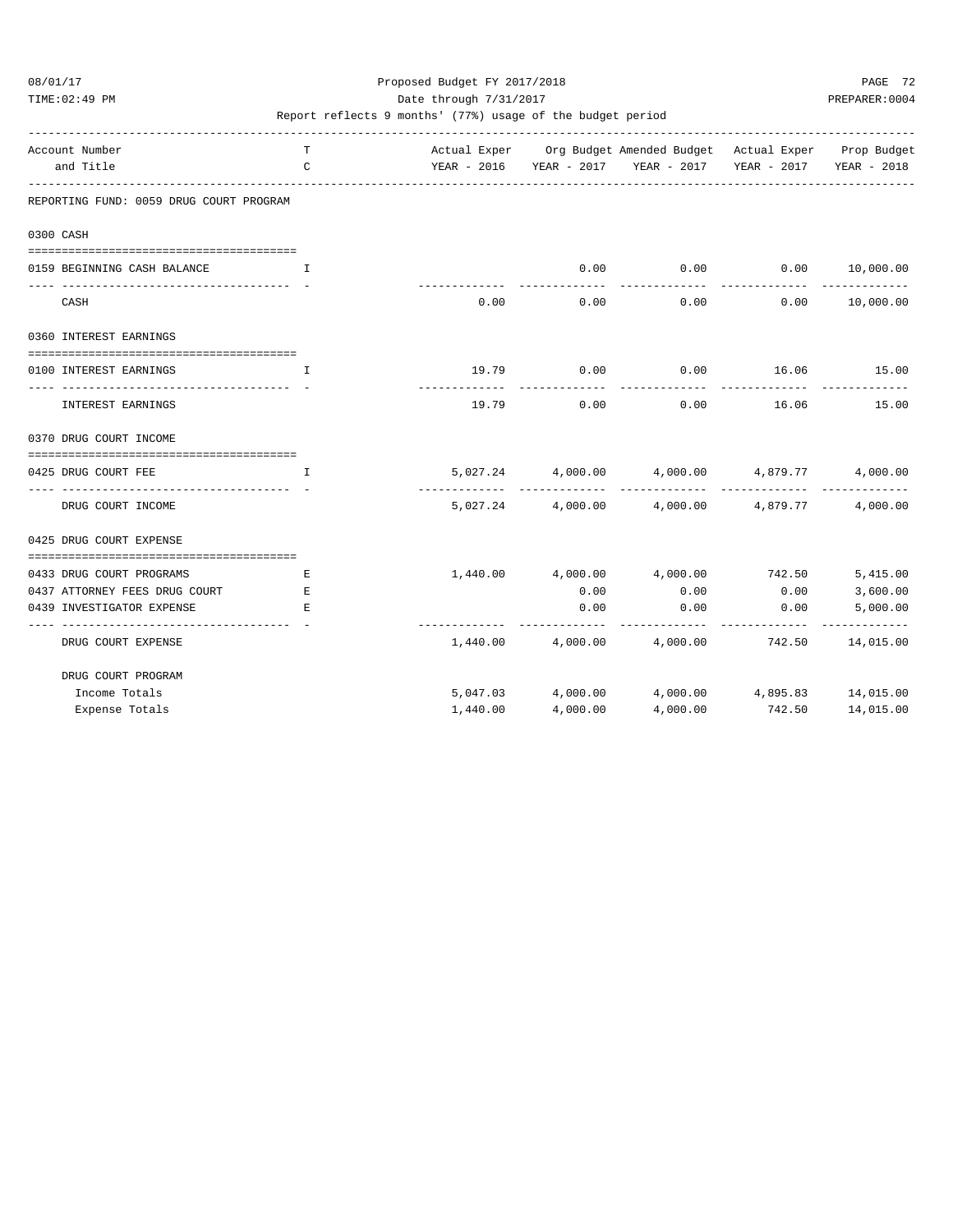TIME:02:49 PM PREPARER:0004 Date through 7/31/2017 PREPARER:0004

| Account Number                                                | Т            |                     |                     | Actual Exper Org Budget Amended Budget Actual Exper Prop Budget |             |                   |
|---------------------------------------------------------------|--------------|---------------------|---------------------|-----------------------------------------------------------------|-------------|-------------------|
| and Title                                                     | C            | YEAR - 2016         | YEAR - 2017         | YEAR - 2017                                                     | YEAR - 2017 | YEAR - 2018       |
|                                                               |              |                     |                     |                                                                 |             |                   |
| REPORTING FUND: 0060 SINKING FUND                             |              |                     |                     |                                                                 |             |                   |
| 0300 CASH                                                     |              |                     |                     |                                                                 |             |                   |
| 0110 BEGINNING CASH BALANCE                                   | $\mathbf{I}$ | 0.00                | 0.00                | 0.00                                                            |             | $0.00$ 363,772.92 |
| CASH                                                          |              | 0.00                | 0.00                | 0.00                                                            | 0.00        | 363,772.92        |
|                                                               |              |                     |                     |                                                                 |             |                   |
| 0310 PROPERTY TAXES                                           |              |                     |                     |                                                                 |             |                   |
|                                                               |              |                     |                     |                                                                 |             |                   |
| 0110 CURRENT TAXES                                            | Ι.           | 0.00                | 0.00                | 0.00                                                            | 0.00        |                   |
| 0120 DELINQUENT TAXES<br>---- -------------                   | I            | 0.00<br>$- - - - -$ | 0.00<br>$- - - - -$ | 0.00                                                            | 0.00        |                   |
| PROPERTY TAXES                                                |              | 0.00                | 0.00                | 0.00                                                            | 0.00        | 0.00              |
| 0318 OTHER TAXES                                              |              |                     |                     |                                                                 |             |                   |
|                                                               |              |                     |                     |                                                                 |             |                   |
| 0120 PAY N LIEU TAX                                           | Ι.           | 0.00                | 0.00                | 0.00                                                            | 0.00        |                   |
| 0160 SALES TAX REVENUES                                       | I            | 0.00                | 0.00                | 0.00                                                            | 0.00        |                   |
| OTHER TAXES                                                   |              | 0.00                | 0.00                | 0.00                                                            | 0.00        | 0.00              |
| 0360 INTEREST EARNINGS                                        |              |                     |                     |                                                                 |             |                   |
| 0100 INTEREST EARNINGS                                        | Ι.           | 0.00                | 0.00                | 0.00                                                            | 0.00        |                   |
| 0200 INTEREST, 2017 GO BONDS                                  | I            | 0.00                | 0.00                | 0.00                                                            | 26,909.38   |                   |
|                                                               |              |                     |                     |                                                                 |             |                   |
| INTEREST EARNINGS                                             |              | 0.00                | 0.00                | 0.00                                                            | 26,909.38   | 0.00              |
| 0370 MISCELLANEOUS                                            |              |                     |                     |                                                                 |             |                   |
| 0130 REFUNDS & MISCELLANEOUS<br>$\mathbf{I}$ and $\mathbf{I}$ |              | 0.00                | 0.00                | 0.00                                                            | 0.00        |                   |
| MISCELLANEOUS                                                 |              | 0.00                | 0.00                | 0.00                                                            | 0.00        | 0.00              |
| 0620 DEBT SERVICE                                             |              |                     |                     |                                                                 |             |                   |
|                                                               |              |                     |                     |                                                                 |             |                   |
| 0309 BOND REGISTRAR FEES                                      | Е            | 0.00                | 0.00                | 0.00                                                            | 0.00        |                   |
| 0400 BOND LEGAL FEES                                          | Ε            | 0.00                | 0.00                | 0.00                                                            | 0.00        |                   |
| 0490 MISCELLANEOUS<br>0627 PRINCIPLE, 2017 GO BONDS           | E<br>Е       | 0.00                | 0.00<br>0.00        | 0.00                                                            | 0.00        | 60,000.00         |
|                                                               |              |                     |                     | 0.00<br>$- - - - -$                                             | 0.00        | .                 |
| DEBT SERVICE                                                  |              | 0.00                | 0.00                | 0.00                                                            | 0.00        | 60,000.00         |
| 0660 DEBT SERVICE                                             |              |                     |                     |                                                                 |             |                   |
| 0667 INTEREST, 2017 GO BONDS                                  | Е            |                     | 0.00                | 0.00                                                            | 0.00        | 303,772.92        |
|                                                               |              |                     |                     |                                                                 |             |                   |
| DEBT SERVICE                                                  |              | 0.00                | 0.00                | 0.00                                                            | 0.00        | 303,772.92        |
| SINKING FUND                                                  |              |                     |                     |                                                                 |             |                   |
| Income Totals                                                 |              | 0.00                | 0.00                | 0.00                                                            | 26,909.38   | 363,772.92        |
| Expense Totals                                                |              | 0.00                | 0.00                | 0.00                                                            | 0.00        | 363,772.92        |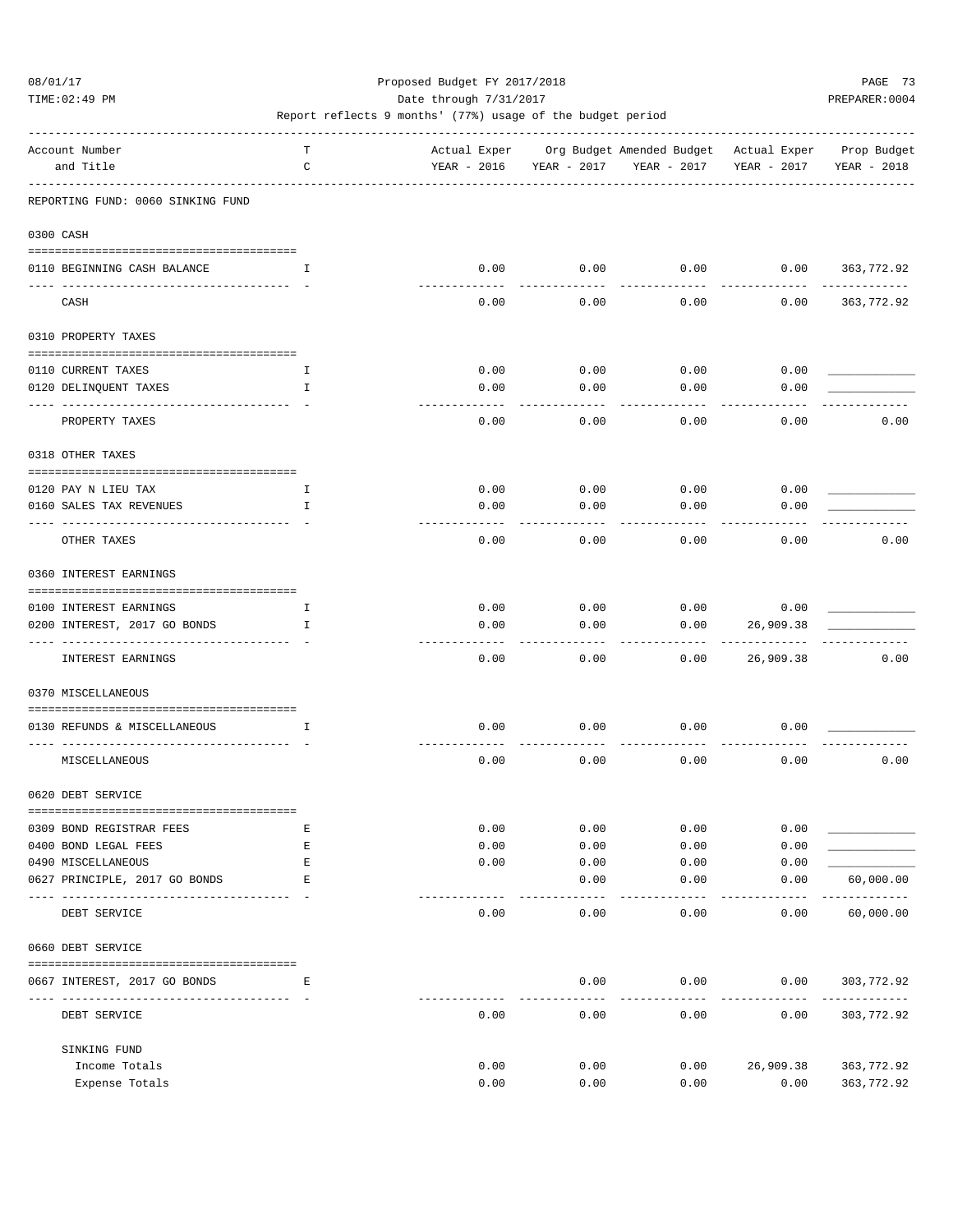#### 08/01/17 Proposed Budget FY 2017/2018 PAGE 74 TIME:02:49 PM PREPARER:0004 Date through 7/31/2017 PREPARER:0004

| Account Number                                            | т  |             |          | Actual Exper Org Budget Amended Budget Actual Exper Prop Budget |             |             |
|-----------------------------------------------------------|----|-------------|----------|-----------------------------------------------------------------|-------------|-------------|
| and Title                                                 | C  | YEAR - 2016 |          | YEAR - 2017 YEAR - 2017                                         | YEAR - 2017 | YEAR - 2018 |
| REPORTING FUND: 0061 DIST.CLK.CO. &DIST.CT.TECH.-COMB.FUN |    |             |          |                                                                 |             |             |
| 0370 DIST.CLK.MISCELLANEOUS INCOME                        |    |             |          |                                                                 |             |             |
| 0440 DIST.CLK.CO.& DIST.CT.TECHNOLOGY FE I                |    |             |          | $0.00$ 1,000.00 1,000.00 483.62 1,000.00                        |             |             |
| DIST.CLK.MISCELLANEOUS INCOME                             |    | 0.00        |          | $1,000.00$ $1,000.00$                                           | 483.62      | 1,000.00    |
| 0440 DIST.CLK.COURT TECHNOLOGY EQUIPMENT                  |    |             |          |                                                                 |             |             |
| 0572 OFFICE EQUIPMENT                                     | E. |             |          | $0.00$ $1,000.00$ $1,000.00$ $0.00$                             |             | 1,000.00    |
| DIST.CLK.COURT TECHNOLOGY EOUIPMENT                       |    | 0.00        |          | $1,000.00$ $1,000.00$                                           | 0.00        | 1,000.00    |
| DIST.CLK.CO.&DIST.CT.TECH.-COMB.FUN                       |    |             |          |                                                                 |             |             |
| Income Totals                                             |    | 0.00        |          | $1,000.00$ $1,000.00$                                           | 483.62      | 1,000.00    |
| Expense Totals                                            |    | 0.00        | 1,000.00 | 1,000.00                                                        | 0.00        | 1,000.00    |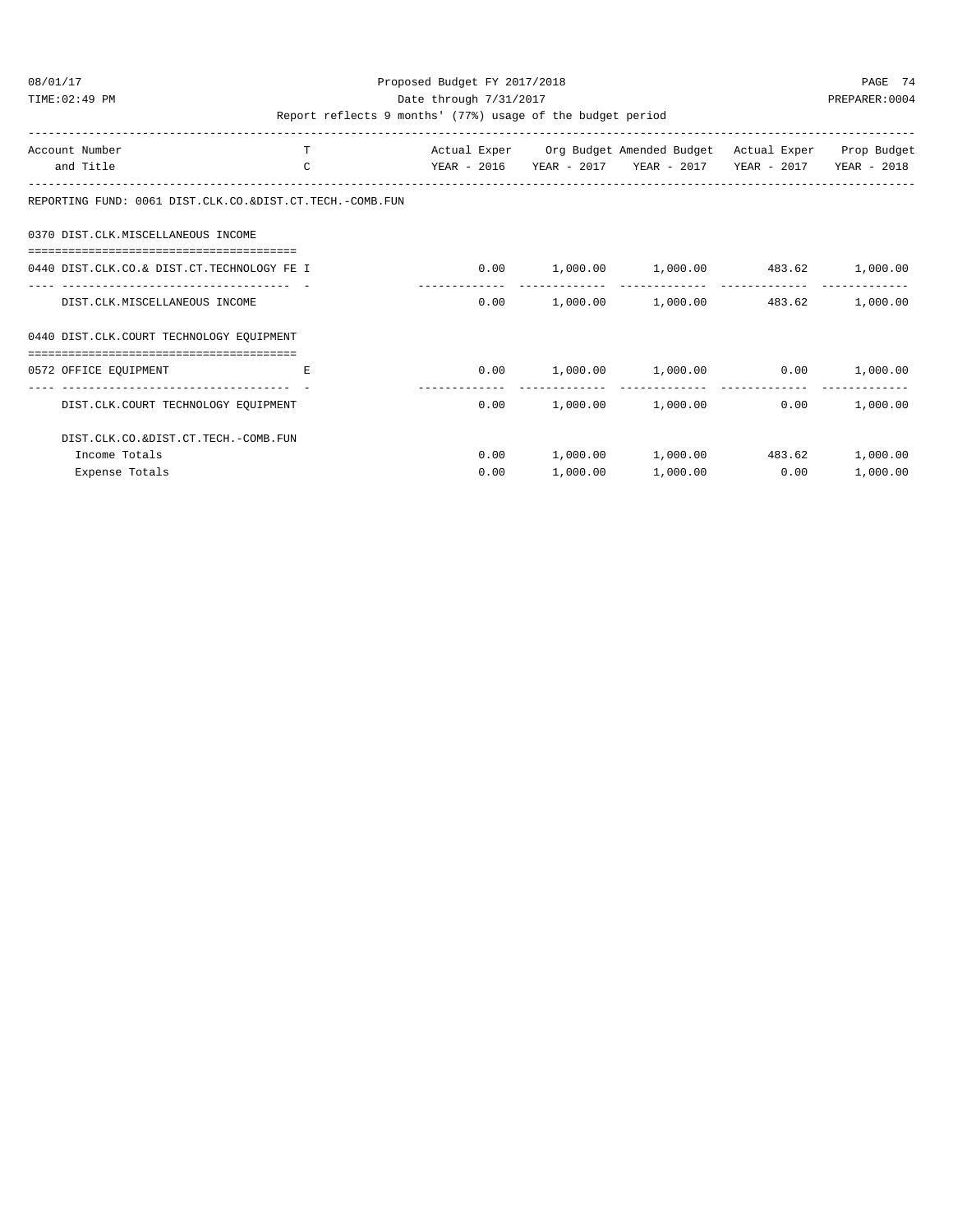#### 08/01/17 Proposed Budget FY 2017/2018 PAGE 75 TIME:02:49 PM PREPARER:0004 Date through 7/31/2017 PREPARER:0004

| Account Number                                            | T             |      |          | Actual Exper Org Budget Amended Budget Actual Exper Prop Budget |               |          |
|-----------------------------------------------------------|---------------|------|----------|-----------------------------------------------------------------|---------------|----------|
| and Title                                                 | $\mathcal{C}$ |      |          | YEAR - 2016 YEAR - 2017 YEAR - 2017 YEAR - 2017 YEAR - 2018     |               |          |
| REPORTING FUND: 0062 DIST.CLK.COURT RECORDS PRESERVATION  |               |      |          |                                                                 |               |          |
| 0360 INTEREST EARNINGS                                    |               |      |          |                                                                 |               |          |
| =============================                             |               |      |          |                                                                 |               |          |
| 0100 INTEREST EARNINGS                                    | T             |      |          | $0.00$ $5.00$ $5.00$ $10.86$                                    |               | 5.00     |
| INTEREST EARNINGS                                         |               | 0.00 | 5.00     | 5.00 10.86                                                      |               | 5.00     |
| 0370 DIST.CLK.COURT MISCELLAEOUS INCOME                   |               |      |          |                                                                 |               |          |
| 0133 DIST.CLK.COURT RECORDS PRESERVATION I                |               |      |          | $0.00$ $4,000.00$ $4,000.00$ $2,541.97$ $4,000.00$              |               |          |
| DIST.CLK.COURT MISCELLAEOUS INCOME                        |               |      |          | $0.00$ $4,000.00$ $4,000.00$ $2,541.97$                         |               | 4,000.00 |
| 0449 DIST.CLK.REOCRDS PRES.EQUIPMENT                      |               |      |          |                                                                 |               |          |
|                                                           |               |      |          |                                                                 |               |          |
| 0572 OFFICE EOUIPMENT                                     | E.            |      |          | $0.00$ $4,005.00$ $4,005.00$ $0.00$ $4,005.00$                  |               |          |
| -------------------- -<br>DIST.CLK.REOCRDS PRES.EOUIPMENT |               |      |          | $0.00$ 4,005.00 4,005.00                                        | 0.00          | 4,005.00 |
| DIST.CLK.COURT RECORDS PRESERVATION                       |               |      |          |                                                                 |               |          |
| Income Totals                                             |               |      |          | $0.00$ 4,005.00 4,005.00 2,552.83                               |               | 4,005.00 |
| Expense Totals                                            |               | 0.00 | 4,005.00 |                                                                 | 4,005.00 0.00 | 4,005.00 |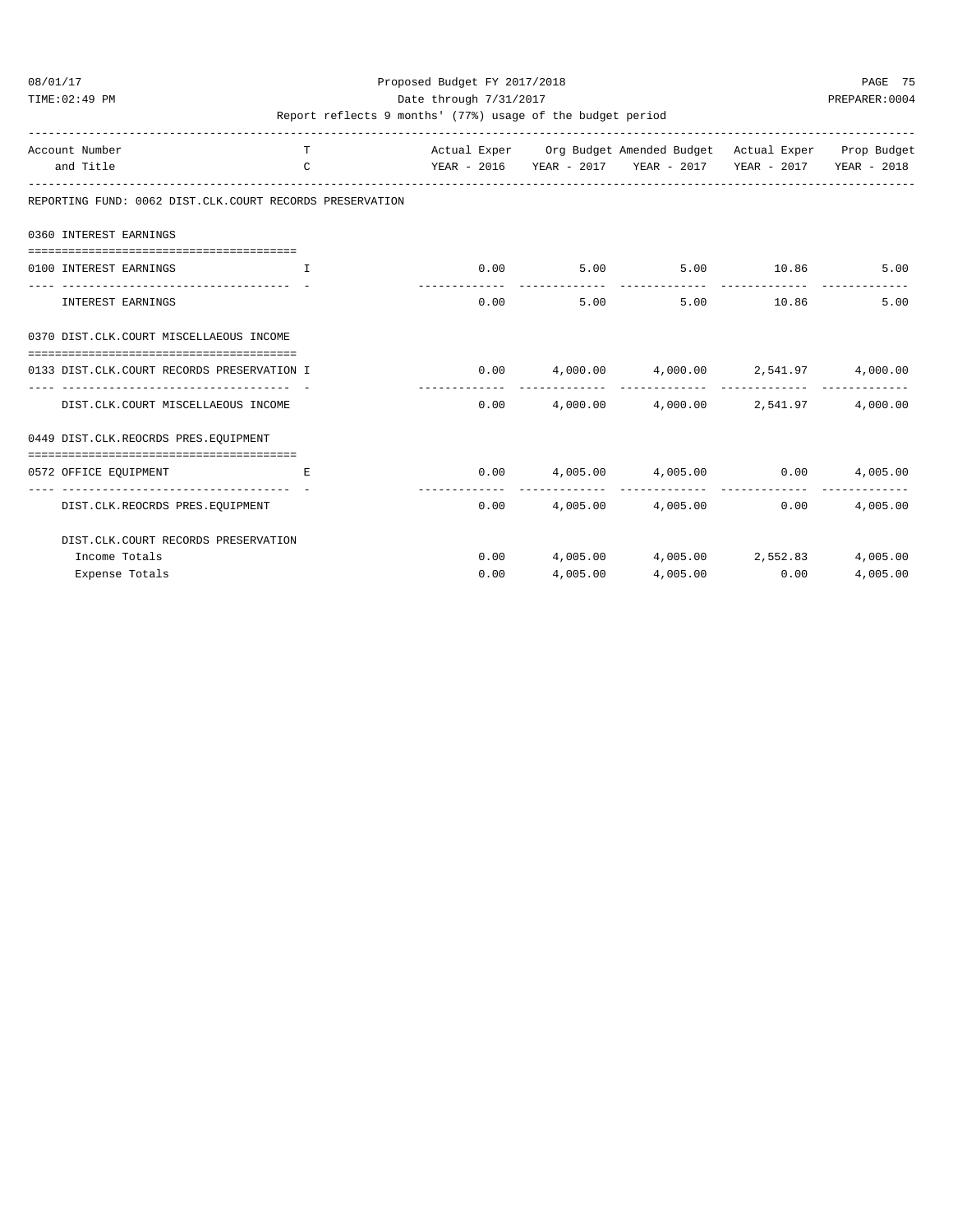#### 08/01/17 Proposed Budget FY 2017/2018 PAGE 76 TIME:02:49 PM PREPARER:0004 Date through 7/31/2017 PREPARER:0004

| Account Number<br>and Title                       | T.<br>$\mathsf{C}$ |      | Actual Exper Org Budget Amended Budget Actual Exper Prop Budget<br>YEAR - 2016 YEAR - 2017 YEAR - 2017 YEAR - 2017 YEAR - 2018 |                          |                          |                           |
|---------------------------------------------------|--------------------|------|--------------------------------------------------------------------------------------------------------------------------------|--------------------------|--------------------------|---------------------------|
| REPORTING FUND: 0063 LAW ENF. EDUCATION CONST. #1 |                    |      |                                                                                                                                |                          |                          |                           |
| 0300 CASH                                         |                    |      |                                                                                                                                |                          |                          |                           |
|                                                   |                    |      |                                                                                                                                |                          |                          |                           |
| 0151 BEGINNING CASH BALANCE                       | $\mathbf{I}$       |      | 0.00                                                                                                                           |                          | $0.00$ $0.00$ $1,000.00$ |                           |
| CASH                                              |                    | 0.00 | 0.00                                                                                                                           | -------------<br>0.00    | -------------<br>0.00    | 1,000.00                  |
| 0370 MISCELLANEOUS INCOME                         |                    |      |                                                                                                                                |                          |                          |                           |
|                                                   |                    |      |                                                                                                                                |                          |                          |                           |
| 0130 REFUNDS & MISCELLANEOUS                      | $\mathbf{T}$       |      | 0.00                                                                                                                           | $0.00$ 0.00              |                          |                           |
| 0160 PEACE OFFICER ALLOCATION                     | T                  |      | 0.00                                                                                                                           | $0.00$ 1,331.81          |                          | 1,000.00                  |
| MISCELLANEOUS INCOME                              |                    | 0.00 | 0.00                                                                                                                           | ------------             | $0.00$ 1,331.81 1,000.00 |                           |
| 0551 LAW ENFORCEMENT EDUCATION                    |                    |      |                                                                                                                                |                          |                          |                           |
| 0427 OUT OF COUNTY TRAVEL                         | E.                 |      | 0.00                                                                                                                           | $0.00$ $0.00$ $1,000.00$ |                          |                           |
| 0428 TRAINING & TUITION                           | E.                 |      | 0.00                                                                                                                           | 0.00                     | 0.00                     | 1,000.00                  |
| LAW ENFORCEMENT EDUCATION                         |                    | 0.00 | 0.00                                                                                                                           |                          | 0.00<br>0.00             | -------------<br>2,000.00 |
| LAW ENF. EDUCATION CONST. #1                      |                    |      |                                                                                                                                |                          |                          |                           |
| Income Totals                                     |                    | 0.00 | 0.00                                                                                                                           | $0.00$ 1, 331.81         |                          | 2,000.00                  |
| Expense Totals                                    |                    | 0.00 | 0.00                                                                                                                           | 0.00                     | 0.00                     | 2,000.00                  |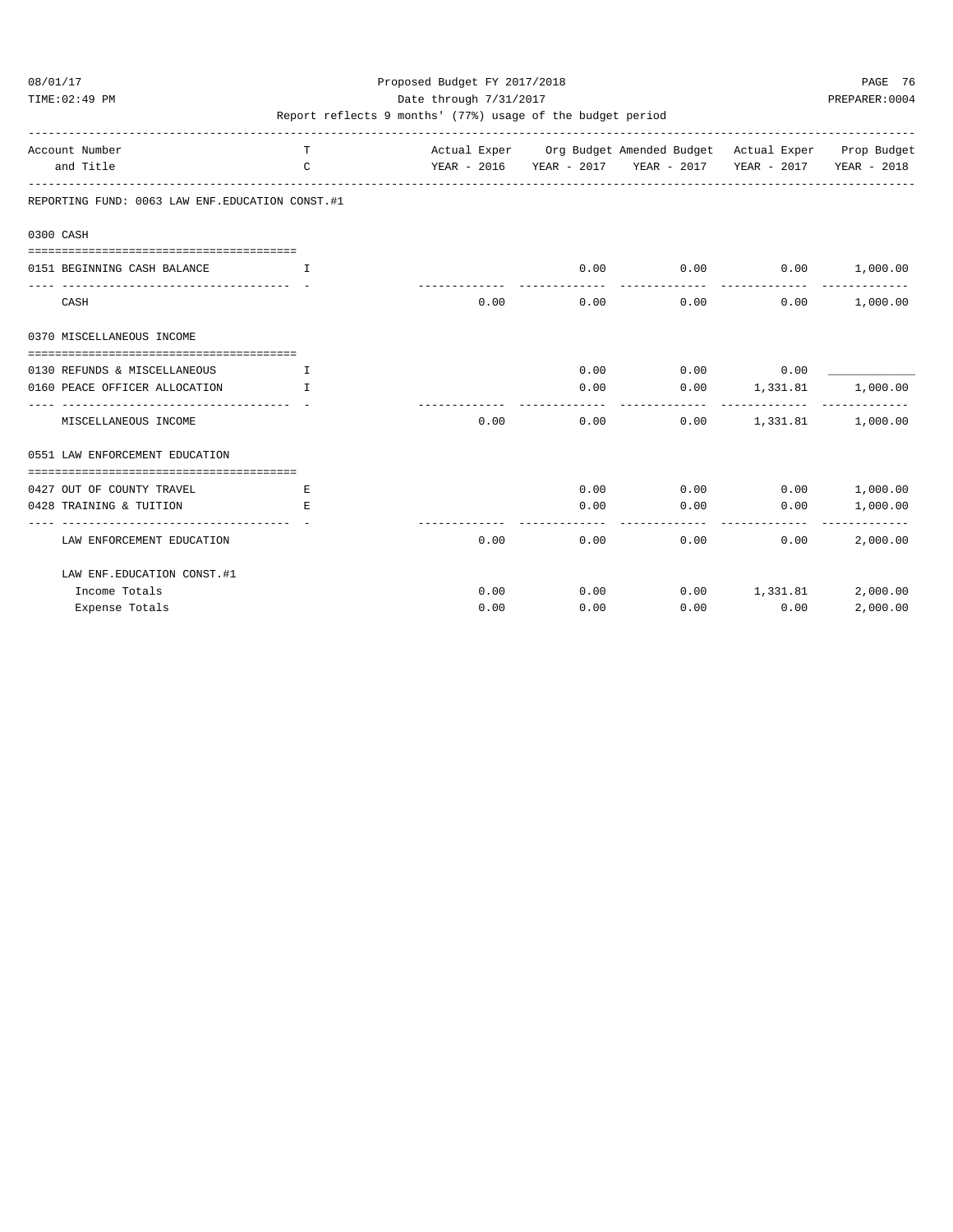TIME:02:49 PM PREPARER:0004 Date through 7/31/2017 PREPARER:0004

| Account Number<br>and Title                       | T<br>$\mathsf{C}$ |      |                       | Actual Exper Org Budget Amended Budget Actual Exper Prop Budget<br>YEAR - 2016 YEAR - 2017 YEAR - 2017 YEAR - 2017 YEAR - 2018 |                        |          |
|---------------------------------------------------|-------------------|------|-----------------------|--------------------------------------------------------------------------------------------------------------------------------|------------------------|----------|
| REPORTING FUND: 0064 LAW ENF. EDUCATION CONST. #2 |                   |      |                       |                                                                                                                                |                        |          |
| 0300 CASH                                         |                   |      |                       |                                                                                                                                |                        |          |
|                                                   |                   |      |                       |                                                                                                                                |                        |          |
| 0152 BEGINNING CASH BALANCE                       | $\top$            |      | 0.00                  | 0.00                                                                                                                           | 0.00                   |          |
| CASH                                              |                   | 0.00 | -------------<br>0.00 | --------------<br>0.00                                                                                                         | -------------<br>0.00  | 0.00     |
| 0370 MISCELLANEOUS INCOME                         |                   |      |                       |                                                                                                                                |                        |          |
|                                                   |                   |      |                       |                                                                                                                                |                        |          |
| 0130 REFUNDS & MISCELLANEOUS                      | T.                |      |                       | $0.00$ $0.00$ $0.00$ $0.00$                                                                                                    |                        |          |
| 0160 PEACE OFFICER ALLOCATION                     | $\mathbb{L}$      |      | 0.00                  | 623.21 623.21                                                                                                                  |                        | 1,000.00 |
| MISCELLANEOUS INCOME                              |                   | 0.00 | 0.00                  |                                                                                                                                | 623.21 623.21 1,000.00 |          |
| 0552 LAW ENFORCEMENT EDUCATION                    |                   |      |                       |                                                                                                                                |                        |          |
| 0427 OUT OF COUNTY TRAVEL                         | E.                |      |                       | $0.00$ $623.21$ $623.21$ $500.00$                                                                                              |                        |          |
| 0428 TRAINING & TUITION                           | E.                |      | 0.00                  | $0.00$ 0.00 500.00                                                                                                             |                        |          |
| LAW ENFORCEMENT EDUCATION                         |                   | 0.00 |                       | 0.00                                                                                                                           | 623.21 623.21          | 1,000.00 |
| LAW ENF. EDUCATION CONST. #2                      |                   |      |                       |                                                                                                                                |                        |          |
| Income Totals                                     |                   | 0.00 |                       | $0.00$ 623.21 623.21 1,000.00                                                                                                  |                        |          |
| Expense Totals                                    |                   | 0.00 | 0.00                  | 623.21                                                                                                                         | 623.21                 | 1,000.00 |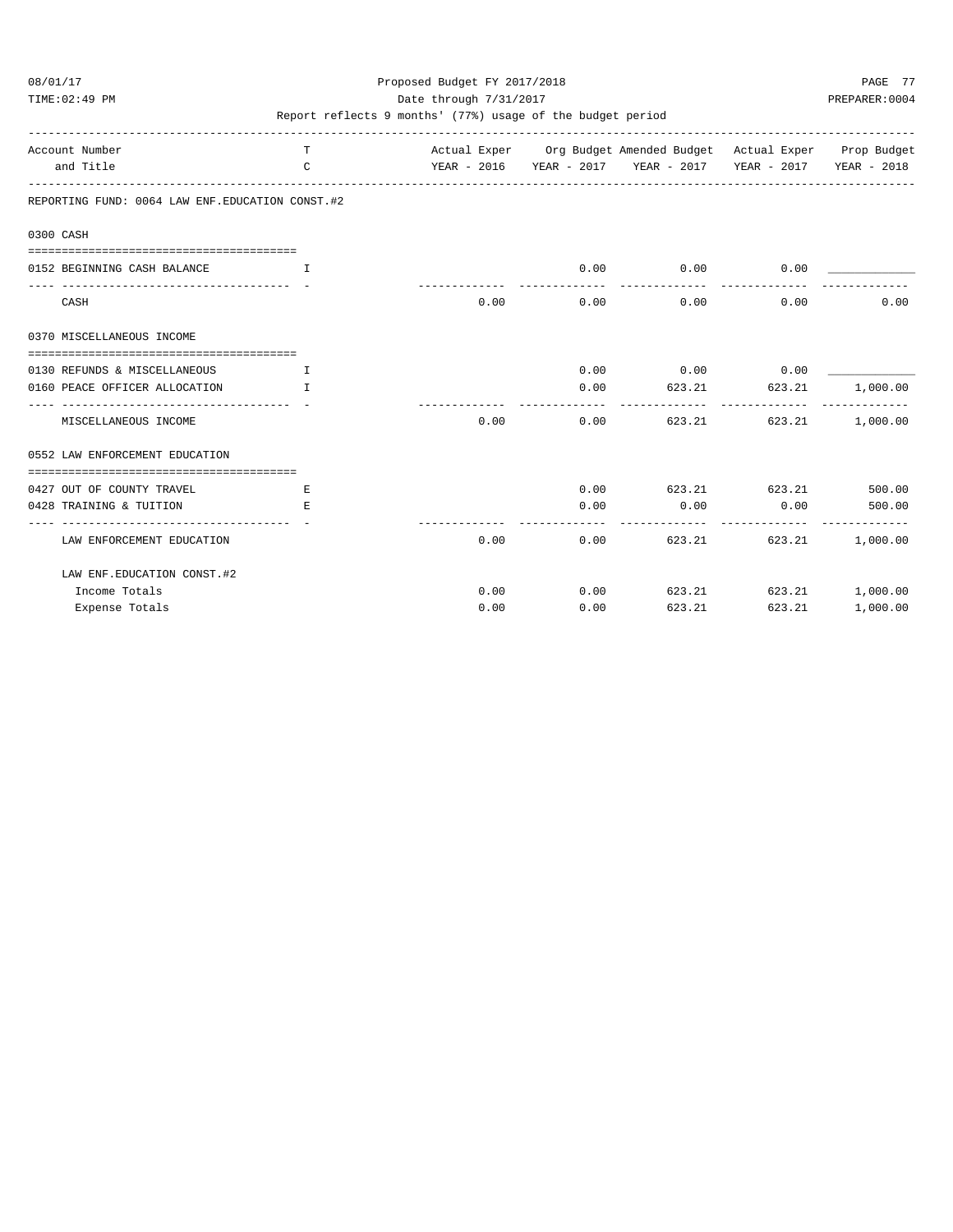TIME:02:49 PM PREPARER:0004 Date through 7/31/2017 PREPARER:0004

| Account Number<br>and Title                       | T<br>$\mathsf{C}$ |      |      | Actual Exper Org Budget Amended Budget Actual Exper Prop Budget<br>YEAR - 2016 YEAR - 2017 YEAR - 2017 YEAR - 2017 YEAR - 2018 |                          |                            |
|---------------------------------------------------|-------------------|------|------|--------------------------------------------------------------------------------------------------------------------------------|--------------------------|----------------------------|
| REPORTING FUND: 0065 LAW ENF. EDUCATION CONST. #3 |                   |      |      |                                                                                                                                |                          |                            |
| 0300 CASH                                         |                   |      |      |                                                                                                                                |                          |                            |
| 0153 BEGINNING CASH BALANCE                       | T                 |      | 0.00 | $0.00$ $0.00$ $1,000.00$                                                                                                       |                          |                            |
| CASH                                              |                   | 0.00 | 0.00 | 0.00                                                                                                                           | 0.00                     | --------------<br>1,000.00 |
| 0370 MISCELLANEOUS                                |                   |      |      |                                                                                                                                |                          |                            |
| 0130 REFUNDS & MISCELLANEOUS                      | $\mathbf{T}$      |      | 0.00 | $0.00$ 0.00                                                                                                                    |                          |                            |
| 0160 PEACE OFFICER ALLOCATION                     | $\mathbf{T}$      |      | 0.00 | $0.00$ 1,331.81                                                                                                                |                          | 1,000.00                   |
| MISCELLANEOUS                                     |                   | 0.00 | 0.00 |                                                                                                                                | $0.00$ 1,331.81 1,000.00 |                            |
| 0553 LAW ENFORCEMENT EDUCATION                    |                   |      |      |                                                                                                                                |                          |                            |
| 0427 OUT OF COUNTY TRAVEL                         | E.                |      | 0.00 | $0.00$ $0.00$ $1.000.00$                                                                                                       |                          |                            |
| 0428 TRAINING & TUITION                           | E.                |      | 0.00 | 0.00                                                                                                                           | 0.00                     | 1,000.00                   |
| LAW ENFORCEMENT EDUCATION                         |                   | 0.00 | 0.00 |                                                                                                                                | 0.00<br>0.00             | -----------<br>2,000.00    |
| LAW ENF. EDUCATION CONST. #3                      |                   |      |      |                                                                                                                                |                          |                            |
| Income Totals                                     |                   | 0.00 | 0.00 | $0.00$ 1,331.81                                                                                                                |                          | 2,000.00                   |
| Expense Totals                                    |                   | 0.00 | 0.00 | 0.00                                                                                                                           | 0.00                     | 2,000.00                   |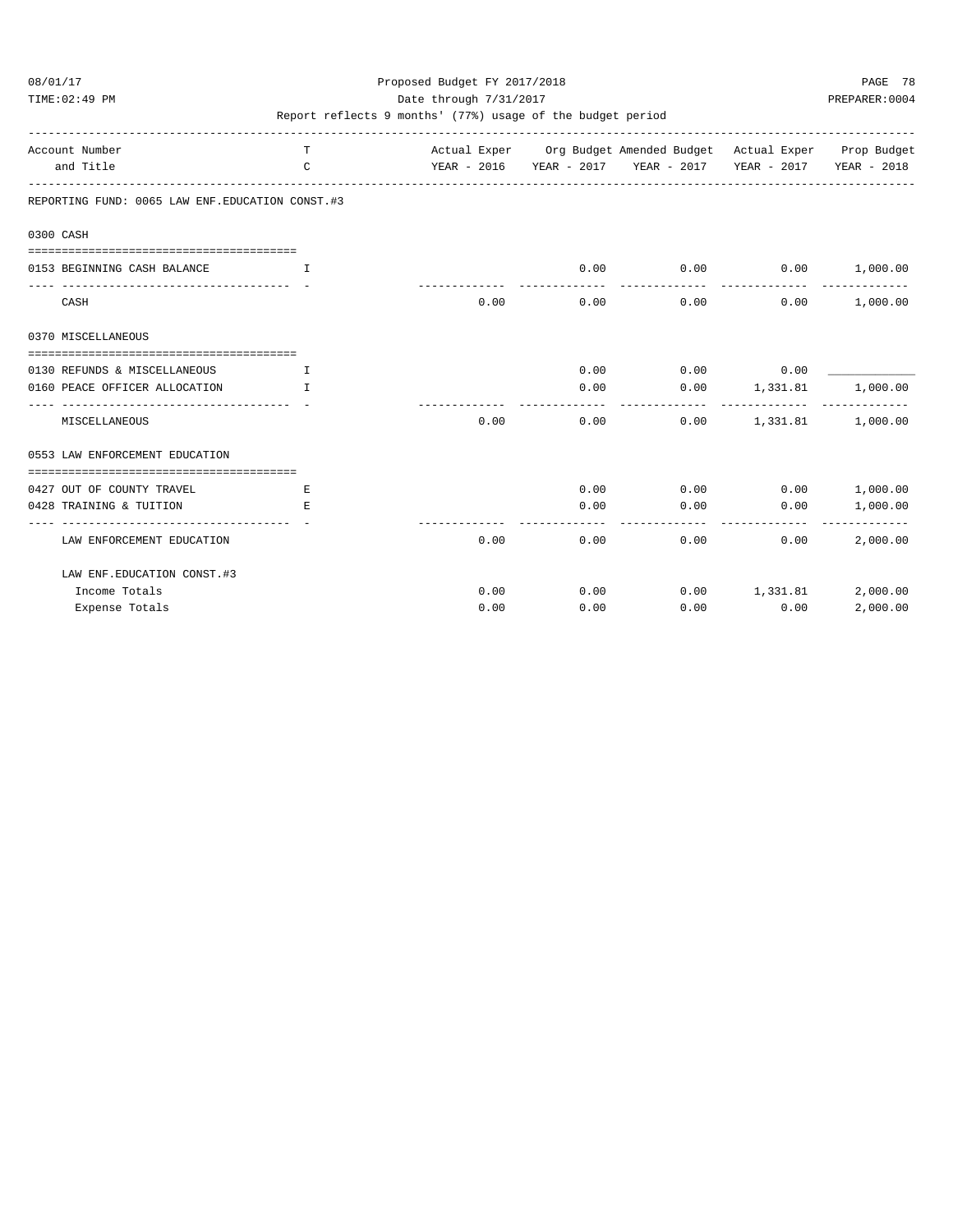TIME:02:49 PM PREPARER:0004 Date through 7/31/2017 PREPARER:0004

| Account Number                                       | T           | Actual Exper |             | Org Budget Amended Budget Actual Exper |             | Prop Budget |
|------------------------------------------------------|-------------|--------------|-------------|----------------------------------------|-------------|-------------|
| and Title                                            | C           | YEAR - 2016  | YEAR - 2017 | YEAR - 2017                            | YEAR - 2017 | YEAR - 2018 |
| REPORTING FUND: 0066 2017 GO BONDS-CONSTRUCTION FUND |             |              |             |                                        |             |             |
| 0300 CASH                                            |             |              |             |                                        |             |             |
| 0166 BEGINNING CASH BALANCE                          | T.          |              | 0.00        | 0.00                                   | 0.00        |             |
| CASH                                                 |             | 0.00         | 0.00        | 0.00                                   | 0.00        | 0.00        |
| 0360 INTEREST EARNINGS                               |             |              |             |                                        |             |             |
| 0100 INTEREST EARNINGS                               | I           |              | 0.00        | 0.00                                   | 0.00        |             |
| INTEREST EARNINGS                                    |             | 0.00         | 0.00        | 0.00                                   | 0.00        | 0.00        |
| 0370 MISCELLANEOUS                                   |             |              |             |                                        |             |             |
| 0130 REFUNDS & MISCELLANEOUS                         | Ι.          |              | 0.00        | 0.00                                   | 0.00        |             |
| MISCELLANEOUS                                        |             | 0.00         | 0.00        | 0.00                                   | 0.00        | 0.00        |
| 0666 COURTHOUSE CONSTRUCTION EXPENSE                 |             |              |             |                                        |             |             |
| 0165 CONSTRUCTION                                    | Е           |              | 0.00        | 0.00                                   | 0.00        |             |
| 0402 ENGINEERING                                     | Ε           |              | 0.00        | 0.00                                   | 0.00        |             |
| 0430 BIDS & NOTICES                                  | $\mathbf E$ |              | 0.00        | 0.00                                   | 0.00        |             |
| 0450 R & M BUILDINGS                                 | E           |              | 0.00        | 0.00                                   | 0.00        |             |
| 0482 DEMOLITION                                      | Ε           |              | 0.00        | 0.00                                   | 0.00        |             |
| 0490 MISCELLANEOUS                                   | E           |              | 0.00        | 0.00                                   | 0.00        |             |
| 0535 BUILDING                                        | $\mathbf E$ |              | 0.00        | 0.00                                   | 0.00        |             |
| 0695 SURVEYING                                       | F.          |              | 0.00        | 0.00                                   | 0.00        |             |
| COURTHOUSE CONSTRUCTION EXPENSE                      |             | 0.00         | 0.00        | 0.00                                   | 0.00        | 0.00        |
| 2017 GO BONDS-CONSTRUCTION FUND                      |             |              |             |                                        |             |             |
| Income Totals                                        |             | 0.00         | 0.00        | 0.00                                   | 0.00        | 0.00        |
| Expense Totals                                       |             | 0.00         | 0.00        | 0.00                                   | 0.00        | 0.00        |
|                                                      |             |              |             |                                        |             |             |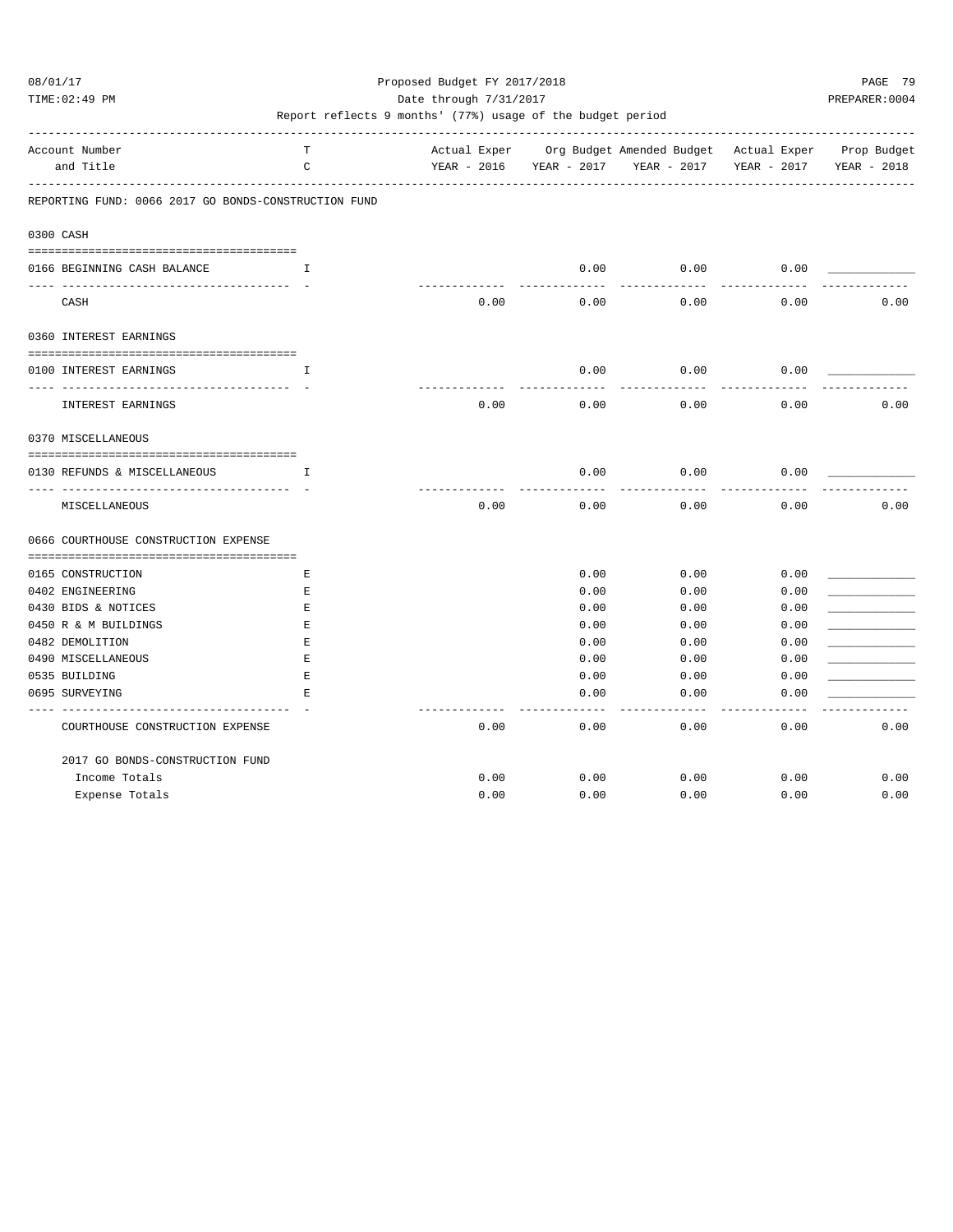TIME:02:49 PM PREPARER:0004 Date through 7/31/2017 PREPARER:0004

| Account Number                                                 | T.                                 |      |      | Actual Exper Org Budget Amended Budget Actual Exper Prop Budget |             |                |
|----------------------------------------------------------------|------------------------------------|------|------|-----------------------------------------------------------------|-------------|----------------|
| and Title                                                      | $\mathcal{C}$                      |      |      | YEAR - 2016 YEAR - 2017 YEAR - 2017 YEAR - 2017 YEAR - 2018     |             |                |
| REPORTING FUND: 0067 F.C. DETENTION CENTER ANNUAL PAYMEN       |                                    |      |      |                                                                 |             |                |
| 0300 CASH                                                      |                                    |      |      |                                                                 |             |                |
|                                                                |                                    |      |      |                                                                 |             |                |
| 0110 UNENCUMBERED FUND BALANCE                                 | <b>The Community of The Theory</b> |      | 0.00 | $0.00$ 0.00                                                     |             |                |
| CASH                                                           |                                    | 0.00 | 0.00 | 0.00                                                            | 0.00        | 0.00           |
| 0319 ANNUAL PAYMENT INCOME                                     |                                    |      |      |                                                                 |             |                |
|                                                                |                                    |      |      |                                                                 |             |                |
| 0551 ANNUAL PAYMENT                                            | $\mathbb{L}$                       |      | 0.00 | $0.00$ $0.00$ $10,000.00$                                       |             |                |
| ANNUAL PAYMENT INCOME                                          |                                    | 0.00 | 0.00 | 0.00                                                            | 0.00        | 10,000.00      |
| 0560 F.C. SHERIFF ANNUAL PAYMENT                               |                                    |      |      |                                                                 |             |                |
| ===================================<br>0428 TRAINING & TUITION | E.                                 |      | 0.00 |                                                                 | $0.00$ 0.00 | 5,000.00       |
| 0580 INVESTIGATIVE EQUIPMENT                                   | E.                                 |      | 0.00 | 0.00                                                            | 0.00        | 5,000.00       |
| F.C. SHERIFF ANNUAL PAYMENT                                    |                                    | 0.00 | 0.00 | 0.00                                                            | 0.00        | 10,000.00      |
| F.C. DETENTION CENTER ANNUAL PAYMEN                            |                                    |      |      |                                                                 |             |                |
| Income Totals                                                  |                                    | 0.00 | 0.00 | 0.00                                                            |             | 0.00 10,000.00 |
| Expense Totals                                                 |                                    | 0.00 | 0.00 | 0.00                                                            | 0.00        | 10,000.00      |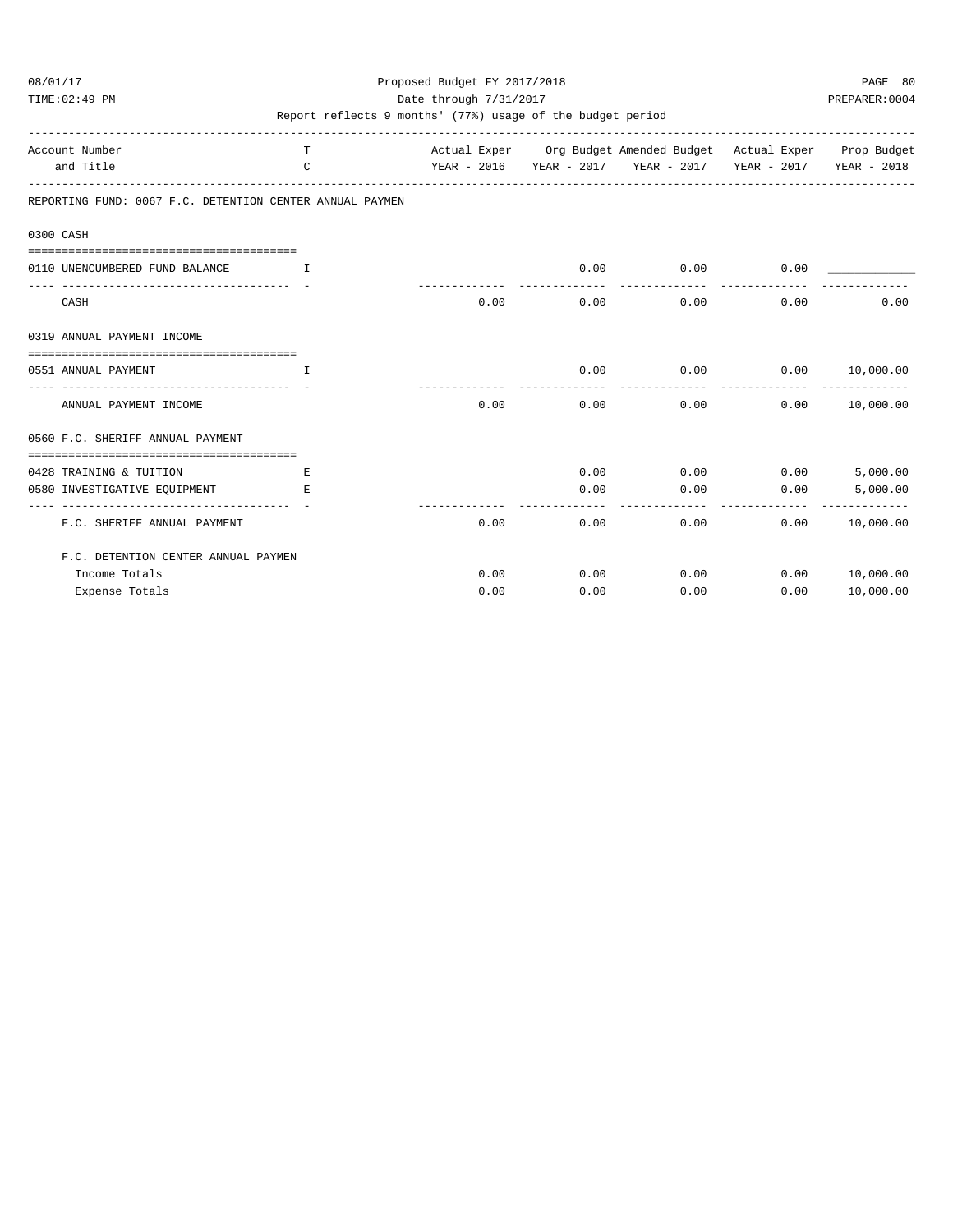TIME:02:49 PM PREPARER:0004 Date through 7/31/2017 Date through  $\frac{1}{2}$ 

| Account Number<br>and Title                                   | т<br>C |                           |                     | Actual Exper Org Budget Amended Budget Actual Exper Prop Budget<br>YEAR - 2016 YEAR - 2017 YEAR - 2017 YEAR - 2017 YEAR - 2018 |                            |      |
|---------------------------------------------------------------|--------|---------------------------|---------------------|--------------------------------------------------------------------------------------------------------------------------------|----------------------------|------|
|                                                               |        |                           |                     |                                                                                                                                |                            |      |
| REPORTING FUND: 0070 RIGHT OF WAY FUND                        |        |                           |                     |                                                                                                                                |                            |      |
| 0360 INTEREST EARNINGS                                        |        |                           |                     |                                                                                                                                |                            |      |
| 0100 INTEREST EARNINGS                                        | T      |                           | 363.29 0.00         | $0.00$ $423.22$                                                                                                                |                            |      |
| INTEREST EARNINGS                                             |        | ---------<br>363.29       | -----------<br>0.00 | -----------                                                                                                                    | $0.00$ 423.22              | 0.00 |
| 0622 RIGHT OF WAY                                             |        |                           |                     |                                                                                                                                |                            |      |
| 0399 CLAIM SETTLEMENTS                                        | E.     | 0.00                      | 0.00                | $0.00$ 0.00                                                                                                                    |                            |      |
| 0426 APPRAISAL FEES                                           | Е      | 0.00                      | 0.00                | 0.00                                                                                                                           | 0.00                       |      |
| 0429 RELOCATING UTILITIES                                     | E.     | 7,070.00                  | 0.00                | 0.00 28,000.00                                                                                                                 |                            |      |
| 0449 CONTRACT EXPENSES FOR FM87 R.O.W. E                      |        | 0.00                      | 0.00                | 0.00                                                                                                                           | 0.00                       |      |
| RIGHT OF WAY                                                  |        | -------------<br>7,070.00 |                     | 0.00<br>0.00                                                                                                                   | 28,000.00                  | 0.00 |
| 0629 RIGHT OF WAY                                             |        |                           |                     |                                                                                                                                |                            |      |
| 0500 RIGHT OF WAY PUR HWY #82<br>and the state of the Richard |        | 0.00                      |                     | $0.00$ $0.00$ $0.00$ $0.00$                                                                                                    |                            |      |
| 0501 RIGHT OF WAY PURCHASE FM #87 E                           |        | 0.00                      |                     | $0.00$ 0.00                                                                                                                    | 0.00                       |      |
| 0502 RIGHT OF WAY PURCHASE HWY #121 E                         |        |                           | 0.00                |                                                                                                                                | $0.00$ 24,045.00           |      |
| RIGHT OF WAY                                                  |        | 0.00                      | 0.00                | ----------<br>0.00                                                                                                             | -------------<br>24,045.00 | 0.00 |
| RIGHT OF WAY FUND                                             |        |                           |                     |                                                                                                                                |                            |      |
| Income Totals                                                 |        | 363.29                    |                     | $0.00$ 0.00 423.22                                                                                                             |                            | 0.00 |
| Expense Totals                                                |        | 7,070.00                  | 0.00                | 0.00                                                                                                                           | 52,045.00                  | 0.00 |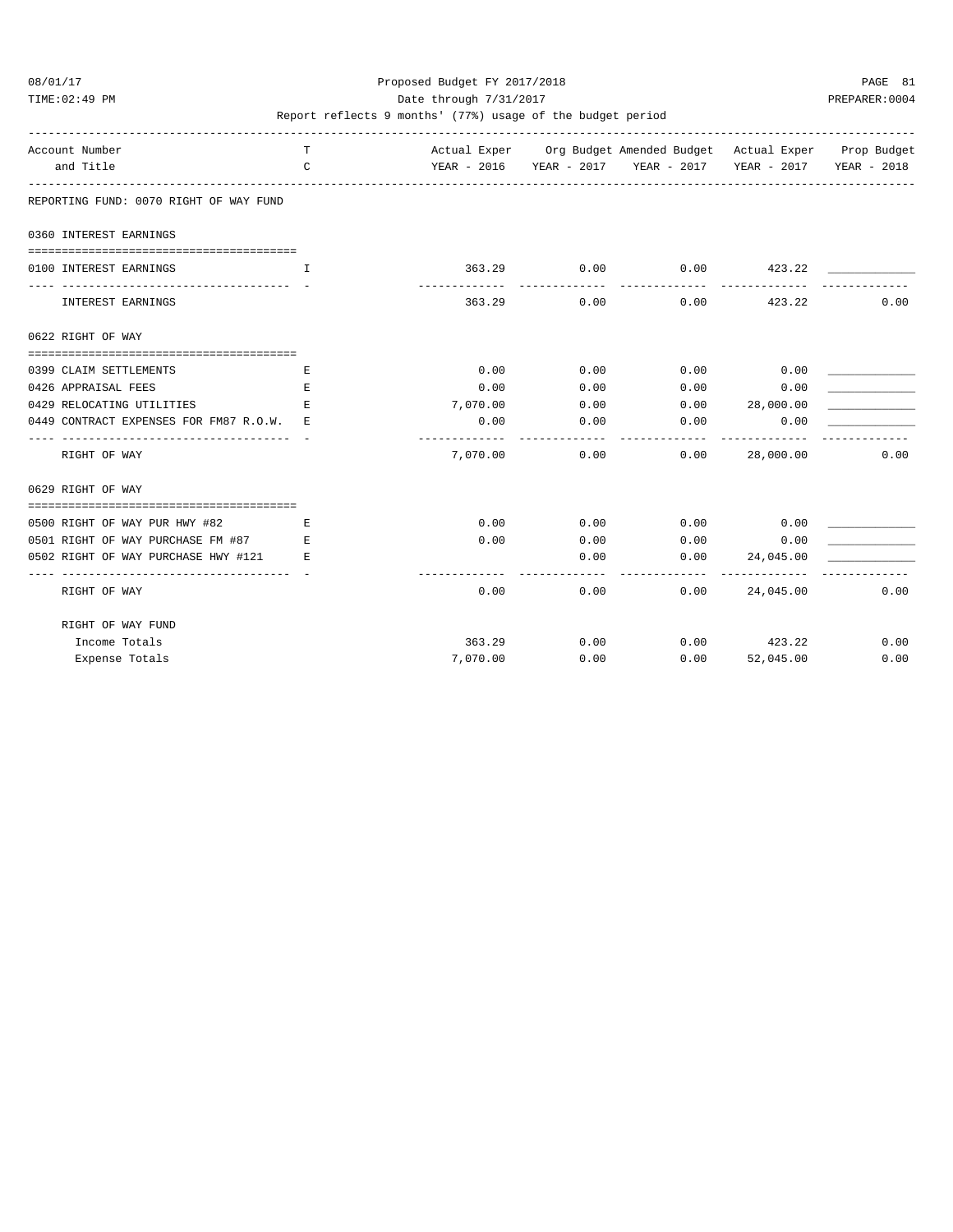TIME:02:49 PM PREPARER:0004 Date through 7/31/2017 Date through  $\frac{1}{2}$ 

| Account Number<br>and Title                | T.<br>$\mathcal{C}$ |          |      | Actual Exper Org Budget Amended Budget Actual Exper Prop Budget<br>YEAR - 2016 YEAR - 2017 YEAR - 2017 YEAR - 2017 YEAR - 2018 |                 |      |
|--------------------------------------------|---------------------|----------|------|--------------------------------------------------------------------------------------------------------------------------------|-----------------|------|
| REPORTING FUND: 0087 JUVENILE PROBATION    |                     |          |      |                                                                                                                                |                 |      |
| 0340 FEES OF OFFICE                        |                     |          |      |                                                                                                                                |                 |      |
|                                            |                     |          |      |                                                                                                                                |                 |      |
| 0575 JUVENILE PROBATION FEES               | $\mathbf{T}$        | 1,863.00 | 0.00 |                                                                                                                                | $0.00$ 1,307.00 |      |
| 0576 JUVENILE PROBATION RESTITUTION        | $\mathbb{T}$        | 1,030.75 | 0.00 | 0.00                                                                                                                           | 2,363.25        |      |
| 0577 JUVENILE PROBATION COURT COSTS        | T.                  | 1,070.00 | 0.00 | 0.00                                                                                                                           | 230.00          |      |
| 0578 FEES RECEIVED FOR OTHER COUNTIES      | $\mathbb{T}$        | 0.00     | 0.00 | 0.00                                                                                                                           | 0.00            |      |
| FEES OF OFFICE                             |                     | 3,963.75 | 0.00 | 0.00                                                                                                                           | 3,900.25        | 0.00 |
| 0575 JUVENILE PROBATION                    |                     |          |      |                                                                                                                                |                 |      |
|                                            |                     |          |      |                                                                                                                                |                 |      |
| 0310 OFFICE SUPP./MISC.                    | Ε                   | 3,316.33 | 0.00 | 0.00                                                                                                                           | 2,217.92        |      |
| 0319 RESTITUTION                           | E                   | 950.75   | 0.00 | 0.00                                                                                                                           | 2,187.25        |      |
| 0320 COURT COSTS                           | F.                  | 1,070.00 | 0.00 | 0.00                                                                                                                           | 210.00          |      |
| 0321 REIMBURSEMENT OF FEES FOR OTHER COU E |                     | 80.00    | 0.00 | 0.00                                                                                                                           | 0.00            |      |
| 0353 COMPUTER EXPENSE                      | F.                  | 0.00     | 0.00 | 0.00                                                                                                                           | 0.00            |      |
| 0416 STRUCTURAL FAMILY THERAPY             | E.                  | 0.00     | 0.00 | 0.00                                                                                                                           | 0.00            |      |
| 0427 TRAVEL AND TRAINING                   | F.                  | 0.00     | 0.00 | 0.00                                                                                                                           | 0.00            |      |
| JUVENILE PROBATION                         |                     | 5,417.08 |      | 0.00<br>0.00                                                                                                                   | 4,615.17        | 0.00 |
| JUVENILE PROBATION                         |                     |          |      |                                                                                                                                |                 |      |
| Income Totals                              |                     | 3,963.75 | 0.00 | $0.00$ 3,900.25                                                                                                                |                 | 0.00 |
| Expense Totals                             |                     | 5,417.08 | 0.00 | 0.00                                                                                                                           | 4,615.17        | 0.00 |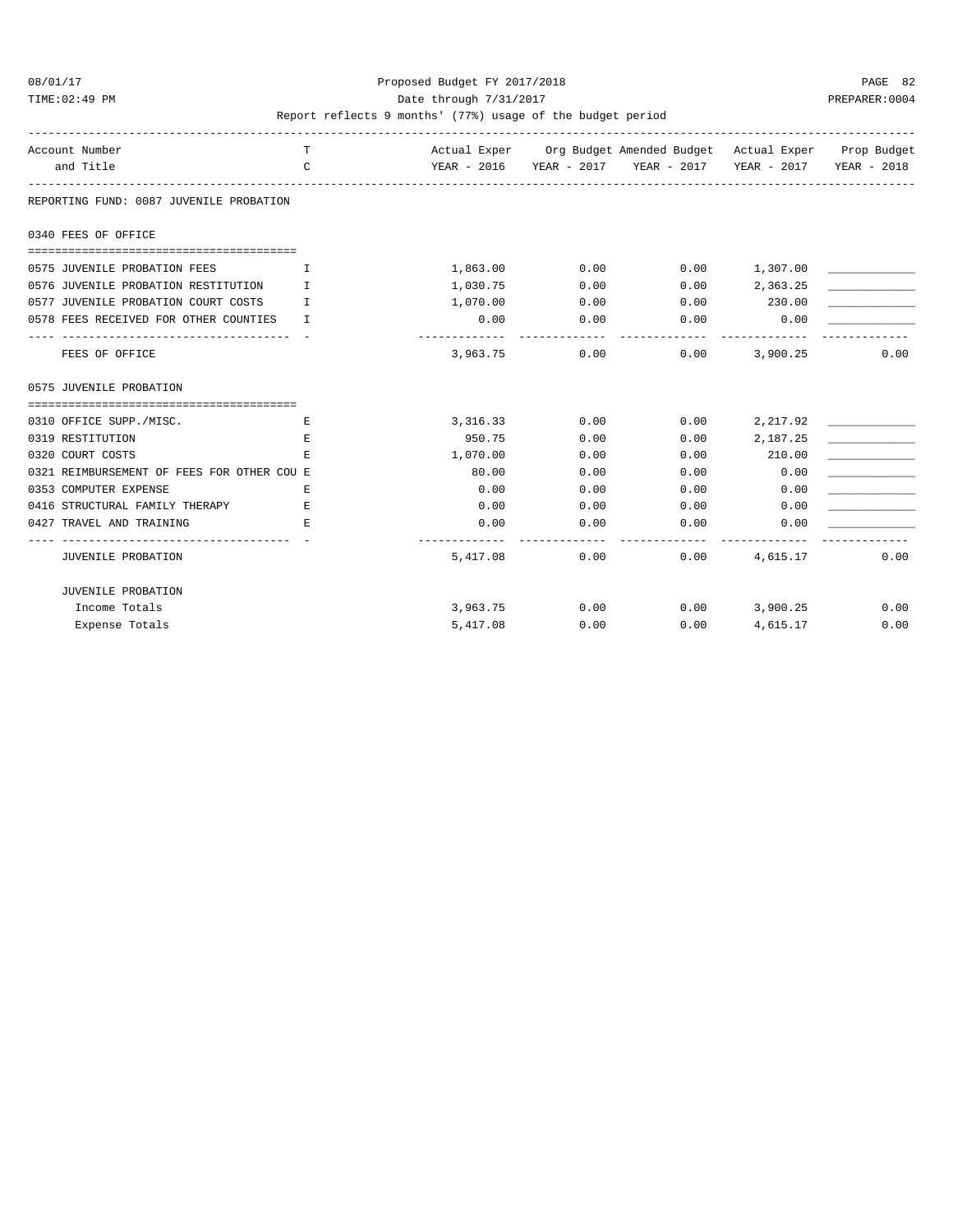#### 08/01/17 Proposed Budget FY 2017/2018 PAGE 83 TIME:02:49 PM PREPARER:0004 Date through 7/31/2017 PREPARER:0004

| Account Number<br>and Title                                                                             | т<br>C                                |      | Actual Exper Org Budget Amended Budget Actual Exper Prop Budget<br>YEAR - 2016 YEAR - 2017 YEAR - 2017 YEAR - 2017 YEAR - 2018 |      |      |                 |
|---------------------------------------------------------------------------------------------------------|---------------------------------------|------|--------------------------------------------------------------------------------------------------------------------------------|------|------|-----------------|
| REPORTING FUND: 0088 IHC NEEDS/OR OTHER RELATED HEALTHCA                                                |                                       |      |                                                                                                                                |      |      |                 |
| 0367 HOSPITAL AUTHORITY - IHC                                                                           |                                       |      |                                                                                                                                |      |      |                 |
| 0100 HOSPITAL QUARTERLY PAYMENT                                                                         | $\mathbf{I}$ . The state $\mathbf{I}$ | 0.00 | 0.00                                                                                                                           | 0.00 |      | 0.00 200,000.00 |
| HOSPITAL AUTHORITY - IHC                                                                                |                                       | 0.00 | $0.00$ 0.00                                                                                                                    |      | 0.00 | 200,000.00      |
| 0645 INDIGENT CARE                                                                                      |                                       |      |                                                                                                                                |      |      |                 |
| ====================================<br>0409 DIABETIC SUPPLIES                                          | Е                                     | 0.00 | 0.00                                                                                                                           | 0.00 | 0.00 |                 |
| 0410 CERT. REG. NURSE ANES.                                                                             | Е                                     | 0.00 | 0.00                                                                                                                           | 0.00 | 0.00 |                 |
| 0411 PHYSICIAN, NON-EMERGENCY                                                                           | E                                     | 0.00 | 0.00                                                                                                                           | 0.00 | 0.00 |                 |
| 0412 PRESCRIPTIONS, DRUGS                                                                               | Е                                     | 0.00 | 0.00                                                                                                                           | 0.00 | 0.00 |                 |
| 0413 HOSPITAL, INPATIENT                                                                                | Ε                                     | 0.00 | 0.00                                                                                                                           | 0.00 | 0.00 |                 |
| 0414 HOSPITAL, OUTPATIENT                                                                               | Е                                     | 0.00 | 0.00                                                                                                                           | 0.00 | 0.00 |                 |
| 0415 LABORATORY/X-RAY                                                                                   | Е                                     | 0.00 | 0.00                                                                                                                           | 0.00 | 0.00 |                 |
| 0418 FED. OUALIFIED HEALTH CENTER                                                                       | Ε                                     | 0.00 | 0.00                                                                                                                           | 0.00 | 0.00 |                 |
| 0420 RURAL HEALTH CLINIC                                                                                | Ε                                     | 0.00 | 0.00                                                                                                                           | 0.00 | 0.00 |                 |
| 0422 AMBULATORY SURGICAL CENTER                                                                         | E                                     | 0.00 | 0.00                                                                                                                           | 0.00 | 0.00 |                 |
| 0423 MEDICAL EQUIP. PURCHASE<br><b>Experience of Excellent Excellent</b><br>--------------------------- |                                       | 0.00 | 0.00                                                                                                                           | 0.00 | 0.00 | 200,000.00      |
| INDIGENT CARE                                                                                           |                                       | 0.00 | 0.00                                                                                                                           | 0.00 | 0.00 | 200,000.00      |
| IHC NEEDS/OR OTHER RELATED HEALTHCA                                                                     |                                       |      |                                                                                                                                |      |      |                 |
| Income Totals                                                                                           |                                       | 0.00 | 0.00                                                                                                                           | 0.00 | 0.00 | 200,000.00      |
| Expense Totals                                                                                          |                                       | 0.00 | 0.00                                                                                                                           | 0.00 | 0.00 | 200,000.00      |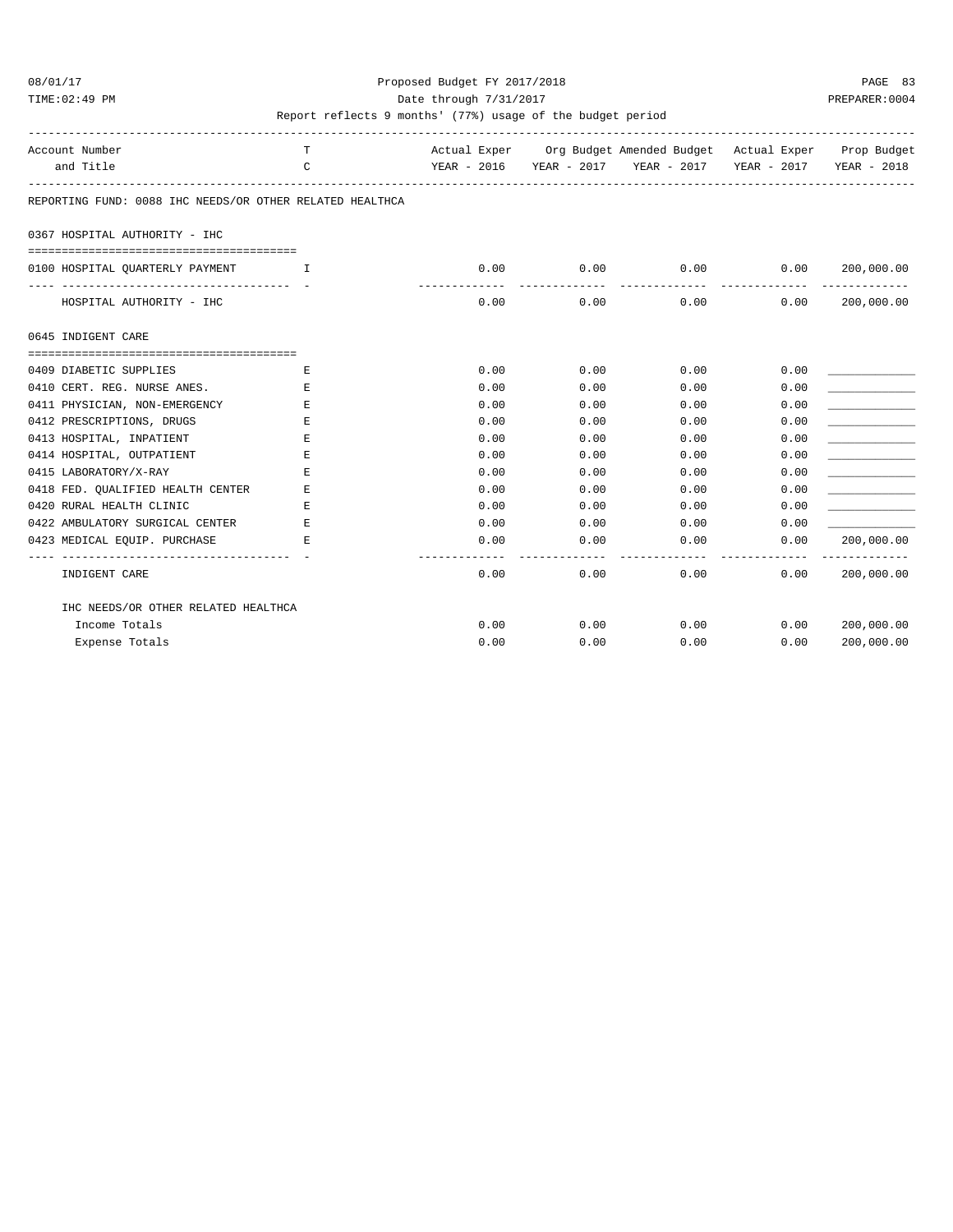#### 08/01/17 Proposed Budget FY 2017/2018 PAGE 84 TIME:02:49 PM PREPARER:0004 Date through 7/31/2017 PREPARER:0004

| Account Number<br>and Title                       | т<br>C        | Actual Exper<br>YEAR - 2016 | YEAR - 2017 | Org Budget Amended Budget - Actual Exper<br>YEAR - 2017 | YEAR - 2017 | Prop Budget<br>YEAR - 2018 |
|---------------------------------------------------|---------------|-----------------------------|-------------|---------------------------------------------------------|-------------|----------------------------|
|                                                   |               |                             |             |                                                         |             |                            |
| REPORTING FUND: 0089 TEXAS JUVENILE JUSTICE DEPT. |               |                             |             |                                                         |             |                            |
| 0300 CASH                                         |               |                             |             |                                                         |             |                            |
| 0110 UNENCUMBERED FUND BALANCE                    | Ι.            | 0.00                        | 0.00        | 0.00                                                    | 0.00        |                            |
| CASH                                              |               | 0.00                        | 0.00        | 0.00                                                    | 0.00        | 0.00                       |
| 0330 GRANTS                                       |               |                             |             |                                                         |             |                            |
|                                                   |               |                             |             |                                                         |             |                            |
| 0901 TJJD-A-14-074 GRANT                          | Ι.            | 0.00                        | 0.00        | 0.00                                                    | 0.00        |                            |
| 0906 TJJD-N-14-074 GRANT                          | I             | 0.00                        | 0.00        | 0.00                                                    | 0.00        |                            |
| 0908 STRUCTURAL FAM. THER. GRANT OOG              | Ι.            | 28,080.89                   | 0.00        | 40,000.00                                               | 23,428.66   |                            |
| 0913 TJJD-C-14-074 GRANT                          | Ι.            | 0.00                        | 0.00        | 0.00                                                    | 0.00        |                            |
| 0915 BASIC PROBATION SUPERVISION                  | $\mathbf I$   | 143,244.00                  | 120,505.00  | 120,505.00                                              | 90,379.00   |                            |
| 0916 COMMUNITY PROGRAMS                           | I             | 91,079.00                   | 76,094.00   | 76,094.00                                               | 57,071.00   |                            |
| 0917 PRE/POST ADJUDICATION                        | $\mathbbm{I}$ | 16,749.00                   | 14,356.00   | 14,356.00                                               | 10,767.00   |                            |
| 0918 COMMITMENT DIVERSION                         | I             | 17,637.00                   | 15,117.00   | 15,117.00                                               | 11,338.00   |                            |
| 0919 MENTAL HEALTH SERVICES                       | I             | 19,656.00                   | 16,848.00   | 16,848.00                                               | 12,636.00   |                            |
| 0920 REGIONAL DIVERSIONS ALTERNATIVES             | I.            | 14,857.00                   | 0.00        | 0.00                                                    | 0.00        |                            |
| GRANTS                                            |               | 331,302.89                  | 242,920.00  | 282,920.00                                              | 205,619.66  | 0.00                       |
| 0360 INTEREST INCOME                              |               |                             |             |                                                         |             |                            |
| 0189 INTEREST INCOME                              | I             | 13.16                       | 0.00        | 0.00                                                    | 8.20        |                            |
| ----- ------------<br>INTEREST INCOME             |               | -------------<br>13.16      | .<br>0.00   | 0.00                                                    | 8.20        | 0.00                       |
| 0370 MISCELLANEOUS                                |               |                             |             |                                                         |             |                            |
|                                                   |               |                             |             |                                                         |             |                            |
| 0130 REFUNDS & MISCELLANEOUS                      | <b>I</b>      | 0.00                        | 0.00        | 0.00                                                    | 0.00        |                            |
| 0995 LOCAL FUNDING                                | I.            | 127,000.00                  | 140,000.00  | 140,000.00                                              | 140,000.00  |                            |
| MISCELLANEOUS                                     |               | 127,000.00                  | 140,000.00  | 140,000.00                                              | 140,000.00  | 0.00                       |
| 0575 JUVENILE PROBATION TJJD-A-074                |               |                             |             |                                                         |             |                            |
|                                                   |               |                             |             |                                                         |             |                            |
| 0102 SALARY APPOINTED OFFICIAL                    | Е             |                             |             |                                                         |             |                            |
| 0103 SALARY COMM. CORR. OFFICER                   | Е             |                             |             |                                                         |             |                            |
| 0201 SOCIAL SECURITY TAX                          | Е             |                             |             |                                                         |             |                            |
| 0202 GROUP HEALTH INSURANCE                       | E             |                             |             |                                                         |             |                            |
| 0203 RETIREMENT                                   | Е             |                             |             |                                                         |             |                            |
| 0204 WORKERS' COMPENSATION                        | Е             |                             |             |                                                         |             |                            |
| 0205 MEDICARE TAX                                 | Е             |                             |             |                                                         |             |                            |
| 0310 OPERATING EXPENSES                           | Е             |                             |             |                                                         |             |                            |
| 0415 RESIDENTIAL SERVICES                         | Е             |                             |             |                                                         |             |                            |
| 0427 TRAVEL AND TRAINING                          | Е             |                             |             |                                                         |             |                            |
| 0469 UNEXPENDED FUNDS                             | Е             |                             |             |                                                         |             |                            |
| JUVENILE PROBATION TJJD-A-074                     |               | 0.00                        | 0.00        | 0.00                                                    | 0.00        | 0.00                       |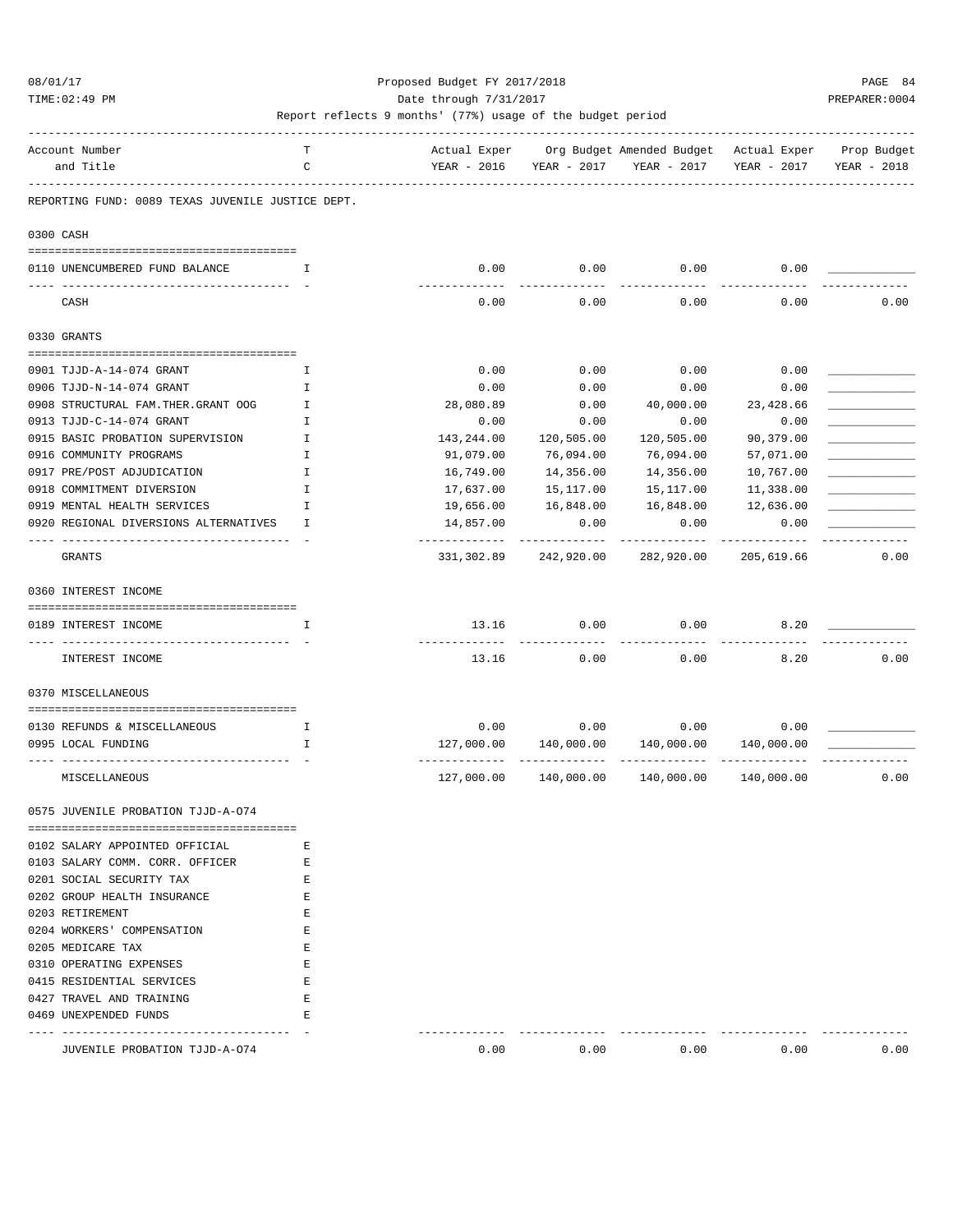TIME:02:49 PM PREPARER:0004 Date through 7/31/2017 PREPARER:0004

| Account Number                                    | т  |                          |                            | Actual Exper Org Budget Amended Budget Actual Exper Prop Budget |                          |             |
|---------------------------------------------------|----|--------------------------|----------------------------|-----------------------------------------------------------------|--------------------------|-------------|
| and Title                                         | С  |                          | YEAR - 2016 YEAR - 2017    | YEAR - 2017                                                     | YEAR - 2017              | YEAR - 2018 |
| REPORTING FUND: 0089 TEXAS JUVENILE JUSTICE DEPT. |    |                          |                            |                                                                 |                          |             |
| 0578 TJJD-N                                       |    |                          |                            |                                                                 |                          |             |
|                                                   |    |                          |                            |                                                                 |                          |             |
| 0414 NON-RESIDENTIAL                              | E. |                          |                            |                                                                 |                          |             |
| 0416 STRUCTURAL FAMILY THERAPY                    | Е  |                          |                            |                                                                 |                          |             |
| 0469 UNEXPENDED FUNDS                             | Е  |                          |                            |                                                                 |                          |             |
| TJJD-N                                            |    | 0.00                     | 0.00                       | 0.00                                                            | 0.00                     | 0.00        |
| 0581 STRUCTURAL FAMILY THERAPY OOG                |    |                          |                            |                                                                 |                          |             |
| 0416 STRUCTURAL FAMILY THERAPY                    | Е  | 28,080.89                | 0.00<br>-----------        | 40,000.00                                                       | 35,143.00                |             |
| STRUCTURAL FAMILY THERAPY OOG                     |    | 28,080.89                |                            | 0.00 40,000.00                                                  | 35,143.00                | 0.00        |
| 0586 TJJD-C                                       |    |                          |                            |                                                                 |                          |             |
|                                                   |    |                          |                            |                                                                 |                          |             |
| 0415 RESIDENTIAL                                  | Е  |                          |                            |                                                                 |                          |             |
| TJJD-C                                            |    | 0.00                     | 0.00                       | 0.00                                                            | 0.00                     | 0.00        |
| 0588 INTEREST INCOME EXPENSE                      |    |                          |                            |                                                                 |                          |             |
|                                                   |    |                          |                            |                                                                 |                          |             |
| 0103 SALARY COMM.CORR.OFFICERS                    | Е  | 0.00                     | 0.00                       | 0.00                                                            | 0.00                     |             |
| 0201 SOCIAL SECURITY TAX                          | Е  | 0.00                     | 0.00                       | 0.00                                                            | 0.00                     |             |
| 0202 GROUP HEALTH INSURANCE                       | Ε  | 0.00                     | 0.00                       | 0.00                                                            | 0.00                     |             |
| 0203 RETIREMENT                                   | Ε  | 0.00                     | 0.00                       | 0.00                                                            | 0.00                     |             |
| 0204 WORKERS COMPENSATION                         | Ε  | 0.00                     | 0.00                       | 0.00                                                            | 0.00                     |             |
| 0205 MEDICARE TAX                                 | Ε  | 0.00                     | 0.00                       | 0.00                                                            | 0.00                     |             |
| 0310 OFFICE SUPPLIES                              | Ε  | 0.00                     | 0.00                       | 0.00                                                            | 0.00                     |             |
| 0574 COMPUTER EQUIPMENT                           | Ε  | 0.00                     | 0.00                       | 0.00                                                            | 0.00                     |             |
| INTEREST INCOME EXPENSE                           |    | 0.00                     | 0.00                       | 0.00                                                            | 0.00                     | 0.00        |
| 0589 REGIONAL DIVERSIONS ALTERNATIVES             |    |                          |                            |                                                                 |                          |             |
| 0416 STRUCTURAL FAMILY THERAPY                    | E  | 14,857.00                | 0.00                       | 0.00                                                            | 0.00                     |             |
| REGIONAL DIVERSIONS ALTERNATIVES                  |    | 14,857.00                | 0.00                       | 0.00                                                            | 0.00                     | 0.00        |
| 0590 BASIC PROBATION SUPERVISION                  |    |                          |                            |                                                                 |                          |             |
|                                                   |    |                          |                            |                                                                 |                          |             |
| 0102 SALARY APPOINTED OFFICIAL                    | Е  | 60,506.28                | 66,048.84                  | 66,048.84                                                       | 50,806.80                |             |
| 0103 SALARY COMM.CORR.OFFICERS                    | Ε  | 7,443.93                 | 7,977.05                   | 7,977.05                                                        | 6,136.20                 |             |
| 0201 SOCIAL SECURITY TAX                          | Ε  | 4,201.52                 | 4,582.28                   | 4,582.28                                                        | 3,488.60                 |             |
| 0202 GROUP HEALTH INSURANCE                       | Ε  | 25,876.53                | 11,528.44                  | 11,528.44                                                       | 8,647.74                 |             |
| 0203 RETIREMENT                                   | Ε  | 7,407.07                 | 8,142.85                   | 8,142.85                                                        | 6,257.17                 |             |
| 0204 WORKERS COMPENSATION                         | Ε  | 277.70                   | 303.50                     | 303.50                                                          | 300.75                   |             |
| 0205 MEDICARE TAX                                 | Е  | 982.80                   | 1,073.37                   | 1,073.37                                                        | 815.95                   |             |
| 0310 OPERATING/TRAVEL EXPENSES                    | E  | 14,657.54<br>----------- | 20,848.67<br>------------- | 20,848.67<br>------------                                       | 12,152.74<br>----------- |             |
| BASIC PROBATION SUPERVISION                       |    | 121,353.37               | 120,505.00                 | 120,505.00                                                      | 88,605.95                | 0.00        |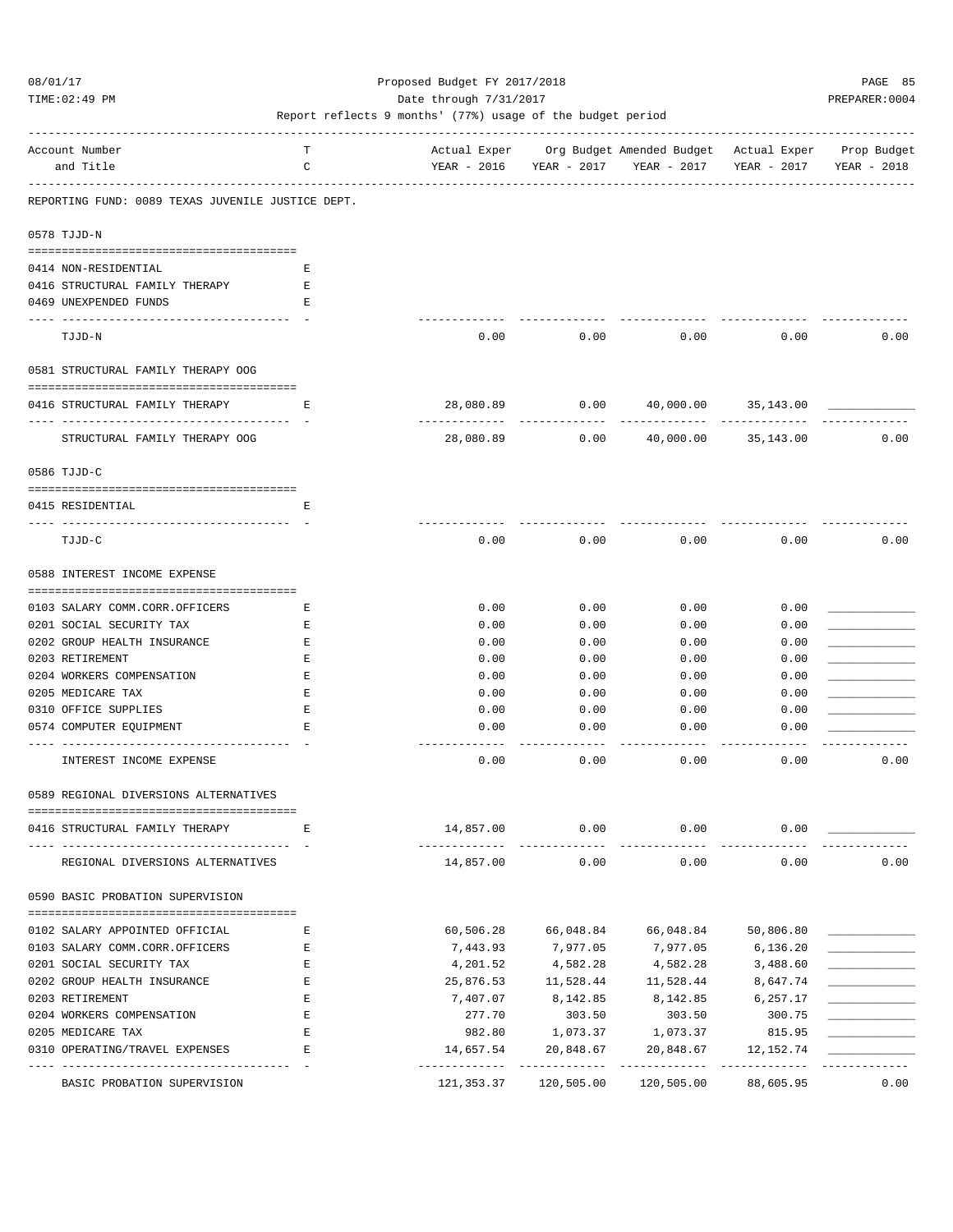#### 08/01/17 Proposed Budget FY 2017/2018 PAGE 86 TIME:02:49 PM PREPARER:0004 Date through 7/31/2017 PREPARER:0004

| Account Number                                            | т |                               |              | Actual Exper Org Budget Amended Budget Actual Exper Prop Budget |             |             |
|-----------------------------------------------------------|---|-------------------------------|--------------|-----------------------------------------------------------------|-------------|-------------|
| and Title                                                 | C |                               |              | YEAR - 2016 YEAR - 2017 YEAR - 2017                             | YEAR - 2017 | YEAR - 2018 |
| REPORTING FUND: 0089 TEXAS JUVENILE JUSTICE DEPT.         |   |                               |              |                                                                 |             |             |
| 0591 COMMUNITY PROGRAMS                                   |   |                               |              |                                                                 |             |             |
|                                                           |   |                               |              |                                                                 |             |             |
| 0103 SALARY COMM.CORR.OFFICERS                            | Е | 59,700.26                     | 52,939.09    | 52,939.09                                                       | 40,722.20   |             |
| 0201 SOCIAL SECURITY TAX                                  | Е | 3,490.34                      | 3,277.00     | 3,277.00                                                        | 2,448.10    |             |
| 0202 GROUP HEALTH INSURANCE                               | E | 1,089.08                      | 13,069.94    | 13,069.94                                                       | 9,801.72    |             |
| 0203 RETIREMENT                                           | Е | 6,507.74                      | 5,823.30     | 5,823.30 4,474.05                                               |             |             |
| 0204 WORKERS COMPENSATION                                 | Е | 270.56                        | 217.05       | 217.05                                                          | 215.08      |             |
| 0205 MEDICARE TAX                                         | Е | 816.24                        | 767.62       | 767.62                                                          | 572.58      |             |
| COMMUNITY PROGRAMS                                        |   | ----------<br>71,874.22       | 76,094.00    | 76,094.00                                                       | 58,233.73   | 0.00        |
| 0592 PRE/POST ADJUDICATION FACILITIES                     |   |                               |              |                                                                 |             |             |
|                                                           |   |                               |              |                                                                 |             |             |
| 0103 SALARY COMM.CORR.OFFICERS                            | Е | 554.22                        |              | 7,204.73 7,204.73                                               | 5,542.20    |             |
| 0201 SOCIAL SECURITY TAX                                  | Е | 33.18                         | 445.99       | 445.99                                                          | 332.96      |             |
| 0202 GROUP HEALTH INSURANCE                               | Е | 148.16                        |              | 1,778.75 1,778.75 1,333.44                                      |             |             |
| 0203 RETIREMENT                                           | Е | 60.34                         | 792.52       | 792.52                                                          | 608.73      |             |
| 0204 WORKERS COMPENSATION                                 | Е | 0.00                          | 29.54        | 29.54                                                           | 29.18       |             |
| 0205 MEDICARE TAX                                         | Ε | 7.76                          | 104.47       | 104.47                                                          | 77.88       |             |
| 0408 DETENTION                                            | Е | 30,089.30                     | 4,000.00     | 4,000.00                                                        | 3,774.30    |             |
| 0469 UNEXPENDED FUNDS                                     | Е | 6,975.05                      | 0.00         | 0.00                                                            | 0.00        |             |
| --- -----------------<br>PRE/POST ADJUDICATION FACILITIES |   | .                             | ------------ | ----------<br>37,868.01 14,356.00 14,356.00 11,698.69           | ----------  | 0.00        |
| 0593 COMMITMENT DIVERSION                                 |   |                               |              |                                                                 |             |             |
|                                                           |   |                               |              |                                                                 |             |             |
| 0415 RESIDENTIAL PLACEMENT                                | Е |                               |              | 10,080.00  15,117.00  15,117.00  15,117.00                      |             |             |
| COMMITMENT DIVERSION                                      |   |                               |              | 10,080.00  15,117.00  15,117.00  15,117.00                      |             | 0.00        |
| 0594 MENTAL HEALTH SERVICES                               |   |                               |              |                                                                 |             |             |
| 0103 SALARY COMM.CORR.OFFICERS                            | Е |                               |              | 366.48 4,764.20 4,764.20 3,664.80                               |             |             |
| 0201 SOCIAL SECURITY TAX                                  | Е | 21.96                         |              | 294.98 294.98                                                   | 220.36      |             |
| 0202 GROUP HEALTH INSURANCE                               | Е | 97.96                         | 1,176.15     | 1,176.15                                                        | 881.64      |             |
| 0203 RETIREMENT                                           |   | 39.90                         | 524.06       | 524.06                                                          | 402.51      |             |
| 0204 WORKERS COMPENSATION                                 | Ε | 0.00                          | 19.53        | 19.53                                                           | 19.30       |             |
| 0205 MEDICARE TAX                                         | E | 5.12                          | 69.08        | 69.08                                                           | 51.38       |             |
| 0414 COUNSELING/PSYCHOLOGICAL                             | Е | 5,236.63                      |              | 10,000.00   10,000.00   4,764.00                                |             |             |
| 0415 RESIDENTIAL PLACEMENT                                | Е | 1,605.60                      | 0.00         | 0.00                                                            | 0.00        |             |
|                                                           |   | ----------------------------- |              |                                                                 |             | ----------- |
| MENTAL HEALTH SERVICES                                    |   |                               |              | 7,373.65 16,848.00 16,848.00 10,003.99                          |             | 0.00        |
| 0995 LOCAL FUNDING                                        |   |                               |              |                                                                 |             |             |
|                                                           |   |                               |              |                                                                 |             |             |
| 0103 SALARY COMM.CORR.OFFICERS                            | Е | 350.12                        |              | 4,551.56 4,551.56                                               | 3,501.20    |             |
| 0105 OFFICE MANAGER                                       | Е | 0.00                          | 0.00         | 0.00                                                            | 0.00        |             |
| 0201 SOCIAL SECURITY TAX                                  | Е | 20.98                         | 281.70       | 281.70                                                          | 210.54      |             |
| 0202 GROUP HEALTH INSURANCE                               | Е | 93.68                         | 1,123.77     | 1,123.77                                                        | 843.12      |             |
| 0203 RETIREMENT                                           | E | 38.14                         | 500.67       | 500.67                                                          | 384.78      |             |
| 0204 WORKERS COMPENSATION                                 | Е | 0.00                          | 18.66        | 18.66                                                           | 18.43       |             |
| 0205 MEDICARE TAX                                         | Ε | 4.92                          | 66.00        | 66.00                                                           | 49.36       |             |
| 0401 AUDIT EXPENSE                                        | E | 0.00                          | 3,000.00     | 3,000.00                                                        | 2,750.00    |             |
| 0407 DETENTION OPERATING COST FY17                        | Е | 0.00                          |              | 112, 257.64 112, 257.64                                         | 28,381.13   |             |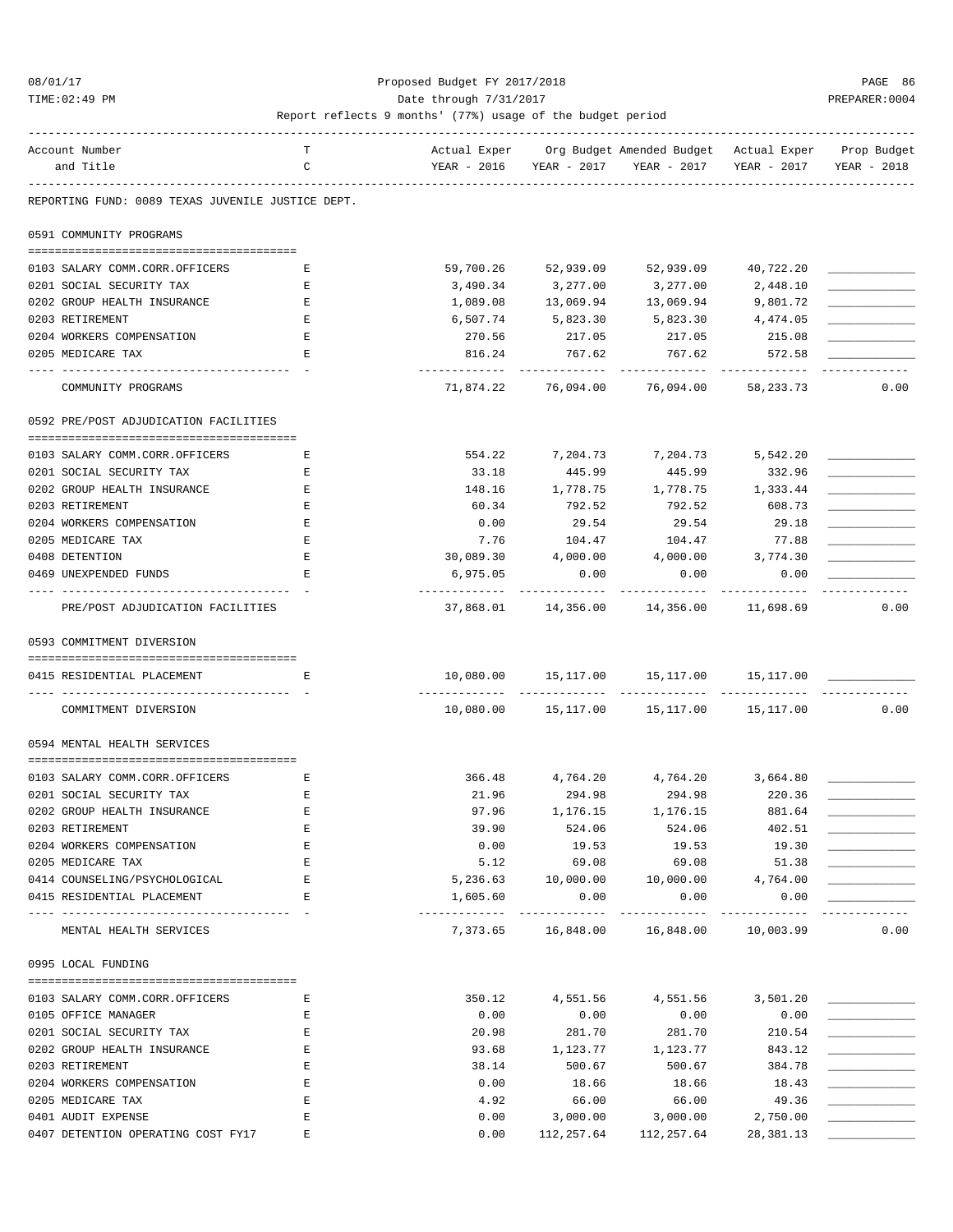#### 08/01/17 Proposed Budget FY 2017/2018 PAGE 87 TIME:02:49 PM PREPARER:0004 Date through 7/31/2017 PREPARER:0004

| Account Number                                    |    | Actual Exper |             | Org Budget Amended Budget | Actual Exper | Prop Budget |
|---------------------------------------------------|----|--------------|-------------|---------------------------|--------------|-------------|
| and Title                                         | C  | YEAR - 2016  | YEAR - 2017 | YEAR - 2017               | YEAR - 2017  | YEAR - 2018 |
| REPORTING FUND: 0089 TEXAS JUVENILE JUSTICE DEPT. |    |              |             |                           |              |             |
| 0408 DETENTION OPERATING COST FY16                |    | 79,355.26    | 0.00        | 0.00                      | 11,180.14    |             |
| 0409 DETENTION OPERATING COST FY15                | E  | 12,245.58    | 0.00        | 0.00                      | 0.00         |             |
| 0415 RESIDENTIAL PLACEMENT                        | F. | 0.00         | 10,000.00   | 10,000.00                 | 2,207.70     |             |
| 0416 STRUCTURAL FAMILY THERAPY                    | F. | 21,919.11    | 5,200.00    | 5,200.00                  | 0.00         |             |
| 0427 TRAVEL AND TRAINING                          | E  | 7,927.14     | 3,000.00    | 3,000.00                  | 473.01       |             |
|                                                   |    |              |             |                           |              |             |
| LOCAL FUNDING                                     |    | 121,954.93   | 140,000.00  | 140,000.00                | 49,999.41    | 0.00        |
| TEXAS JUVENILE JUSTICE DEPT.                      |    |              |             |                           |              |             |
| Income Totals                                     |    | 458,316.05   | 382,920.00  | 422,920.00                | 345,627.86   | 0.00        |
| Expense Totals                                    |    | 413,442.07   | 382,920.00  | 422,920.00                | 268,801.77   | 0.00        |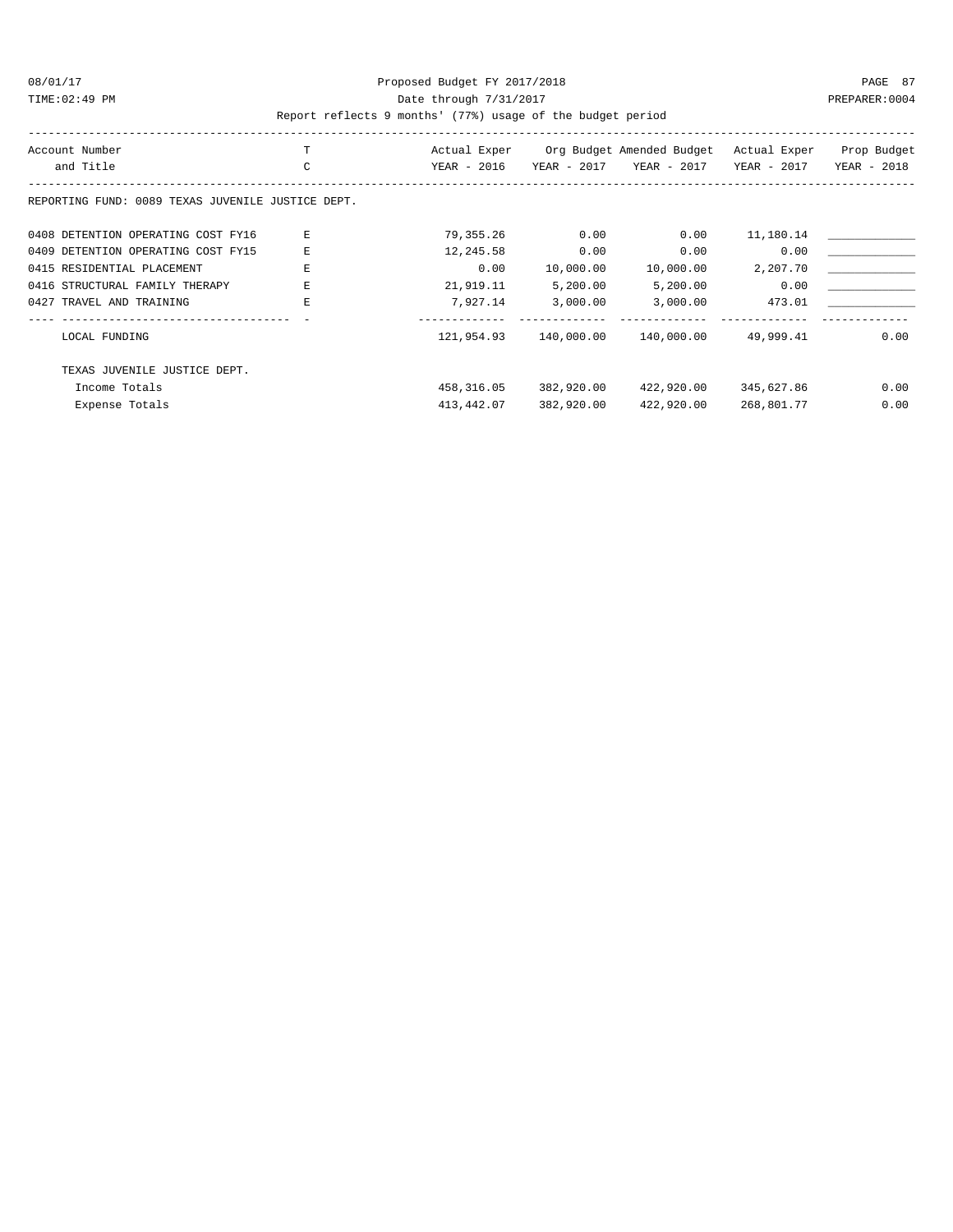TIME:02:49 PM PREPARER:0004 Date through 7/31/2017 Date through  $\frac{1}{2}$ 

| Account Number<br>and Title                            | T.<br>C      |        |        | Actual Exper Org Budget Amended Budget Actual Exper Prop Budget<br>YEAR - 2016 YEAR - 2017 YEAR - 2017 YEAR - 2017 YEAR - 2018 |        |        |
|--------------------------------------------------------|--------------|--------|--------|--------------------------------------------------------------------------------------------------------------------------------|--------|--------|
|                                                        |              |        |        |                                                                                                                                |        |        |
| REPORTING FUND: 0092 STATZER FUND                      |              |        |        |                                                                                                                                |        |        |
| 0360 INTEREST EARNINGS                                 |              |        |        |                                                                                                                                |        |        |
| 0100 INTEREST EARNINGS                                 | T            | 105.72 |        | 50.00 50.00 159.08                                                                                                             |        | 50.00  |
| 0350 GOV. COMMODITY PROG. ASCS I                       |              | 0.00   | 0.00   | 0.00                                                                                                                           | 0.00   |        |
| ---------------------------------<br>INTEREST EARNINGS |              | 105.72 | 50.00  | 50.00                                                                                                                          | 159.08 | 50.00  |
| 0370 RENT                                              |              |        |        |                                                                                                                                |        |        |
|                                                        |              |        |        |                                                                                                                                |        |        |
| 0100 RENT                                              | $\mathbf{I}$ |        |        | 560.00 560.00 560.00 560.00 560.00                                                                                             |        |        |
| 0130 REFUNDS & MISCELLANEOUS                           | $\mathbf{I}$ | 0.00   | 0.00   | 0.00                                                                                                                           | 0.00   |        |
| RENT                                                   |              | 560.00 | 560.00 | 560.00                                                                                                                         | 560.00 | 560.00 |
| 0700 STATZER FARM                                      |              |        |        |                                                                                                                                |        |        |
|                                                        |              |        |        |                                                                                                                                |        |        |
| 0310 OFFICE SUPPLIES                                   | E            | 0.00   | 0.00   | 0.00                                                                                                                           | 0.00   |        |
| 0430 BIDS AND NOTICES                                  | E            | 0.00   | 110.00 | 110.00                                                                                                                         | 0.00   | 110.00 |
| 0484 APPRAISALS                                        | Е            | 0.00   | 0.00   | 0.00                                                                                                                           | 0.00   |        |
| 0490 LITERACY COUNCIL DONATION                         | E            | 500.00 | 500.00 | 500.00                                                                                                                         | 0.00   | 500.00 |
| STATZER FARM                                           |              | 500.00 | 610.00 | 610.00                                                                                                                         | 0.00   | 610.00 |
| STATZER FUND                                           |              |        |        |                                                                                                                                |        |        |
| Income Totals                                          |              | 665.72 | 610.00 | 610.00                                                                                                                         | 719.08 | 610.00 |
| Expense Totals                                         |              | 500.00 | 610.00 | 610.00                                                                                                                         | 0.00   | 610.00 |